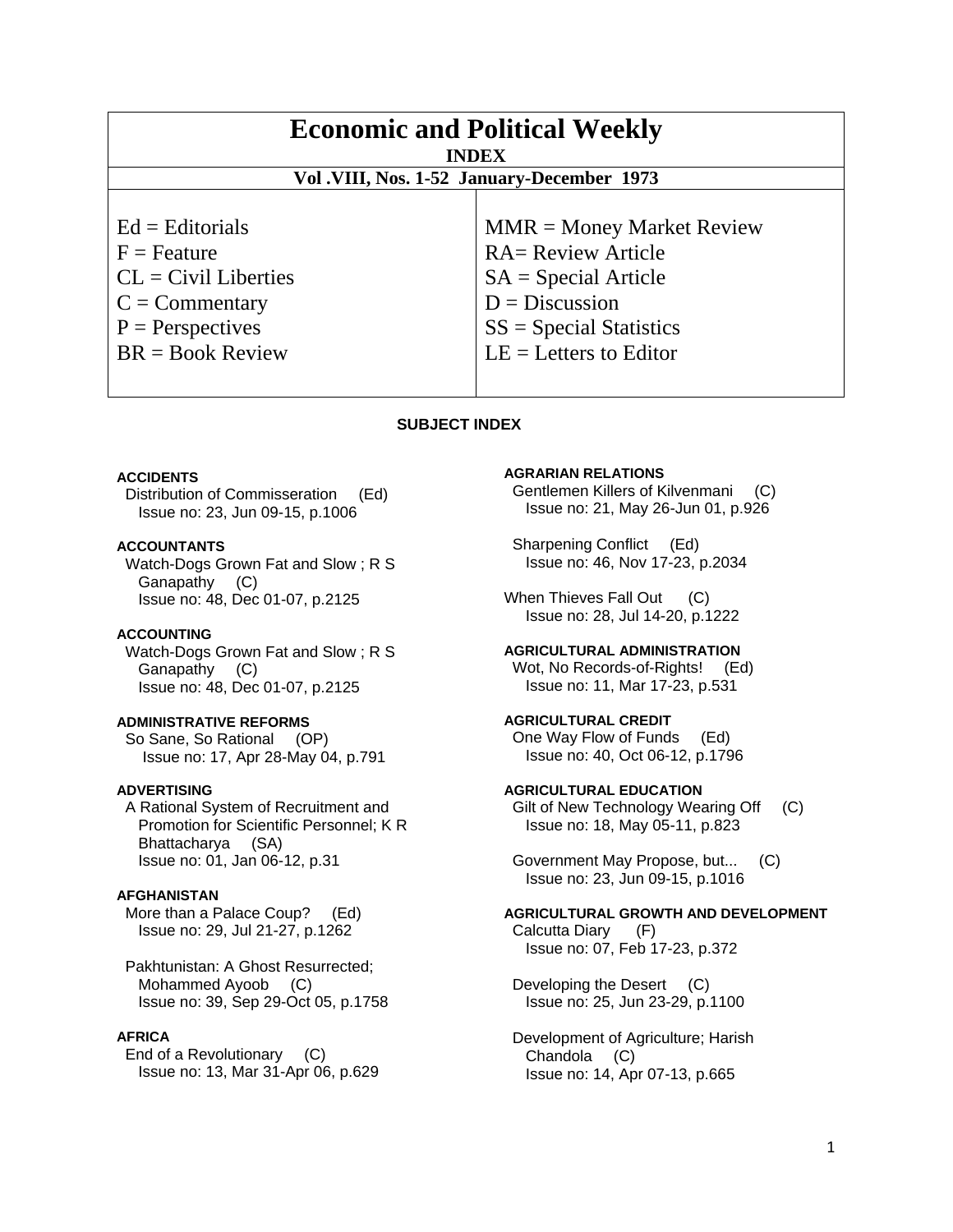## **AGRICULTURAL GROWTH AND DEVELOPMENT**

 Elite Farmer Strategy and Regional Disparities in the Agricultural Development of Pakistan ; Hamza Alavi (RA) Issue no: 13, Mar 31-Apr 06, p.A31

 Variations in Economic Behaviour and the Green Revolution: An Anthropological Perspective; Barry H Michie (RA) Issue no: 26, Jun 30-Jul 06, p.A67

#### **AGRICULTURAL INCOME**

 Partial Integration (Ed) Issue no: 09, Mar 03-09, p.456

 Partial Integration of Agricultural and Non-Agricultural Incomes: A Comment (SA) Issue no: 29, Jul 21-27, p.1298

 Partial Integration of Agricultural and Non-Agricultural Incomes: A Suggestion; Ahmad Raza (SA) Issue no: 24, Jun 16-22, p.1082

 Taxation of Agricultural Wealth and Income: A Note on the Raj Committee's Report; E T Mathew (SA) Issue no: 18, May 05-11, p.842

## **AGRICULTURAL LABOUR**

 Agricultural Underemployment in Rajasthan ; Kanta Ahuja (RA) Issue no: 39, Sep 29-Oct 05, p.A101

 Arithmetic of Rural Poverty ; HD (C) Issue no: 50, Dec 15-21, p.2208

 Direct Estimation of Surplus Labour in Agriculture; Ashok Rudra (F) Issue no: 04-06, Jan 27-Feb 16, p.277

 Emerging Farmer-Labour Relations in Kuttanad; K C Alexander (SA) Issue no: 34, Aug 25-31, p.1551

 Factors Affecting Wage Rates for Agricultural Labour; Kalpana Bardhan (RA) Issue no: 26, Jun 30-Jul 06, p.A56

 Marginalist Explanation for More Intense Labour Input in Smaller Farms: Empirical Verification; Ashok Rudra and Bela Bandopadhyaya (SA) Issue no: 22, Jun 02-08, p.989

 Minimum Wages for Agricultural Labour (C) Issue no: 39, Sep 29-Oct 05, p.1752

 Rediscovery of Surplus Labour; S V Sethuraman (LE) Issue no: 35, Sep 01-07, p.1585

 Seasonality of Employment in Agriculture; Ashok Rudra and Ramdev Bisvas (RA) Issue no: 39, Sep 29-Oct 05, p.A91

 Terrorising the Adivasis (Ed) Issue no: 34, Aug 25-31, p.1525

 Wage Rates of Agricultural Labourers in Kerala; A V Jose (F) Issue no: 04-06, Jan 27-Feb 16, p.281

**AGRICULTURAL PLANNING AND POLICY**  Econometricians Meet (C) Issue no: 01, Jan 06-12, p.14

 High-Powered Promotion (Ed) Issue no: 15, Apr 14-20, p.690

 Irrelevance of Models and Systems (C) Issue no: 48, Dec 01-07, p.2127

 Lessons of Common Agricultural Policy (C) Issue no: 21, May 26-Jun 01, p.931

**AGRICULTURAL PRICES** 

 Impervious to Higher Output (Ed) Issue no: 47, Nov 24-30, p.2072

 Wheat Price Movements: An Analysis ; N Krishnaji (RA) Issue no: 26, Jun 30-Jul 06, p.A42

**AGRICULTURAL PRICES COMMISSION** 

 Abdication of Responsibility (RA) Issue no: 26, Jun 30-Jul 06, p.A41

 Impervious to Higher Output (Ed) Issue no: 47, Nov 24-30, p.2072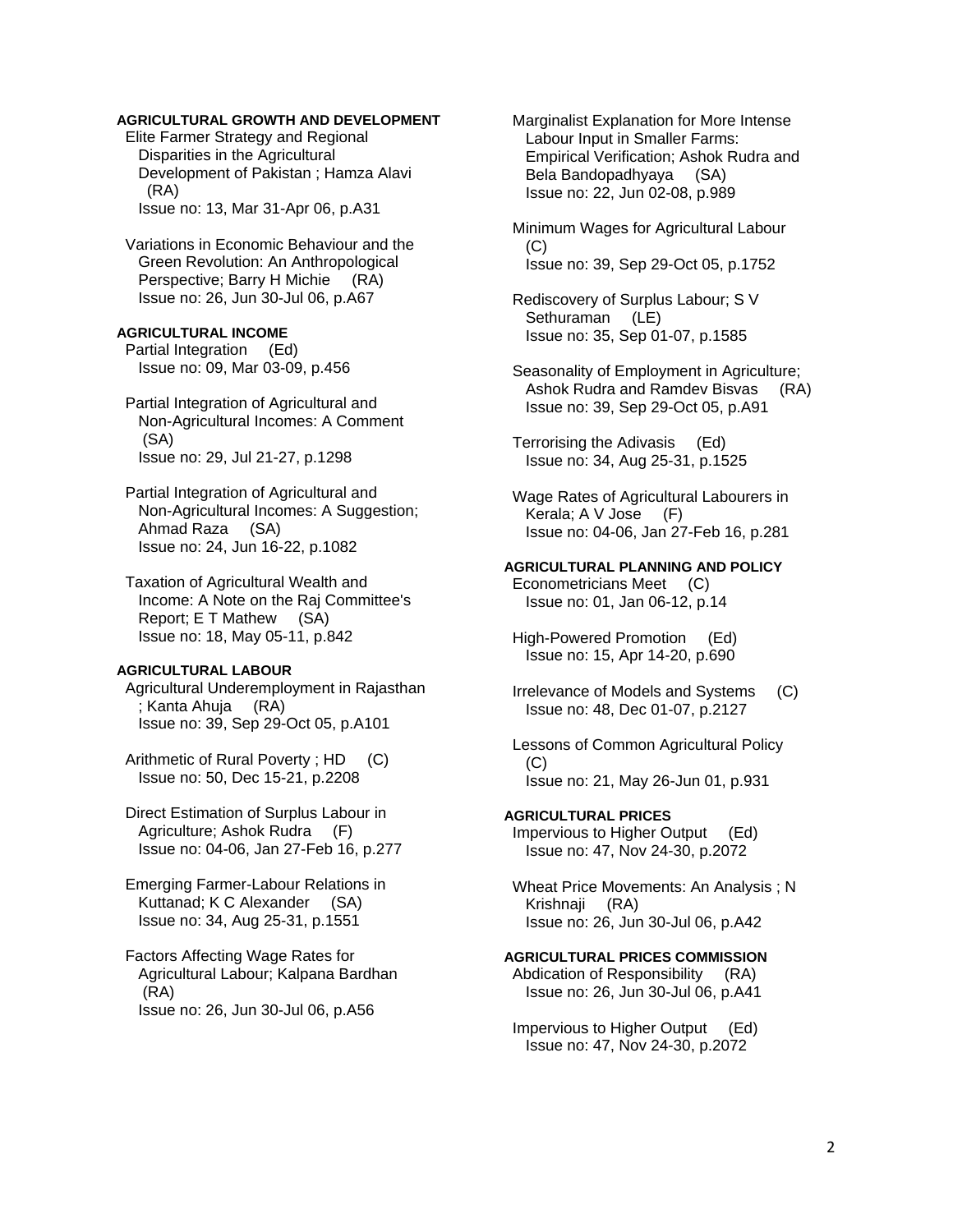#### **AGRICULTURAL PRODUCTION**

 All for the Plan (Ed) Issue no: 47, Nov 24-30, p.2073

 Cost of Food Muddle (C) Issue no: 03, Jan 20-26, p.96

 End of Heroics (Ed) Issue no: 03, Jan 20-26, p.85

 Failure of Crash Plan (Ed) Issue no: 07, Feb 17-23, p.366

 Gloating in Haste (Ed) Issue no: 50, Dec 15-21, p.2197

 Mode of Production in Indian Agriculture: A Comment; Jairus Banaji (SA) Issue no: 14, Apr 07-13, p.679

 Perverse Priorities (RA) Issue no: 52, Dec 29-Jan 04, p.A117

 Regional Imbalances in Foodgrains Production in Last Decade: Some Preliminary Results; V S Vyas (RA) Issue no: 52, Dec 29-Jan 04, p.A151

 Twice Blessed Bagaitdars (Ed) Issue no: 19, May 12-18, p.852

 Vagaries of Soviet Wheat Production; R G Gidadhubli (SA) Issue no: 51, Dec 22-28, p.2269

#### **AGRICULTURAL PRODUCTS**  Methodology for Agricultural Commodity Projections; R Thamarajakshi (BR) Issue no: 47, Nov 24-30, p.2093

**AGRICULTURAL REFORMS**  Long Haul to Agrarian Reform; Salil Sanyal (C) Issue no: 50, Dec 15-21, p.2211

#### **AGRICULTURAL RESEARCH**  Developing the Desert (C)

Issue no: 25, Jun 23-29, p.1100

 The Indian Agricultural Research System; Rakesh Mohan, D Jha and Robert Evenson (RA) Issue no: 13, Mar 31-Apr 06, p.A21

 Irrelevance of Models and Systems (C) Issue no: 48, Dec 01-07, p.2127

# **AGRICULTURAL SECTOR**  Abdication of Responsibility (RA) Issue no: 26, Jun 30-Jul 06, p.A41 Accent on Incentives (Ed)

Issue no: 20, May 19-25, p.888

 Advance in Dry Farming (Ed) Issue no: 02, Jan 13-19, p.74

 Agricultural Servitude in Bengal Presidency around 1800; Hiranmay Dhar (SA) Issue no: 30, Jul 28-Aug 03, p.1349

 Agricultural Underemployment in Rajasthan ; Kanta Ahuja (RA) Issue no: 39, Sep 29-Oct 05, p.A101

 All for the Plan (Ed) Issue no: 47, Nov 24-30, p.2073

 Backwash of Green Revolution (C) Issue no: 34, Aug 25-31, p.1547

 Calculation of Efficiency Indices of Farmers: A Numerical Exercise; Ashok Kumar Hati and Ashok Rudra (RA) Issue no: 13, Mar 31-Apr 06, p.A17

 Droplets of 'Socialism' and a Flood of Traditionalism (C) Issue no: 16, Apr 21-27, p.740

 Economic Effects of Tenancy: Some Negative Results; Aparajita Chakravarty and Ashok Rudra (SA) Issue no: 28, Jul 14-20, p.1239

 Factors Affecting Wage Rates for Agricultural Labour; Kalpana Bardhan (RA) Issue no: 26, Jun 30-Jul 06, p.A56

 Famine Conditions in Maharashtra: A Survey of Sakri Taluka; Sharad Patil (C) Issue no: 30, Jul 28-Aug 03, p.1316

 The Farm and the Farm Family; N S Jodha (BR) Issue no: 20, May 19-25, p.901

Gilt of New Technology Wearing Off (C) Issue no: 18, May 05-11, p.823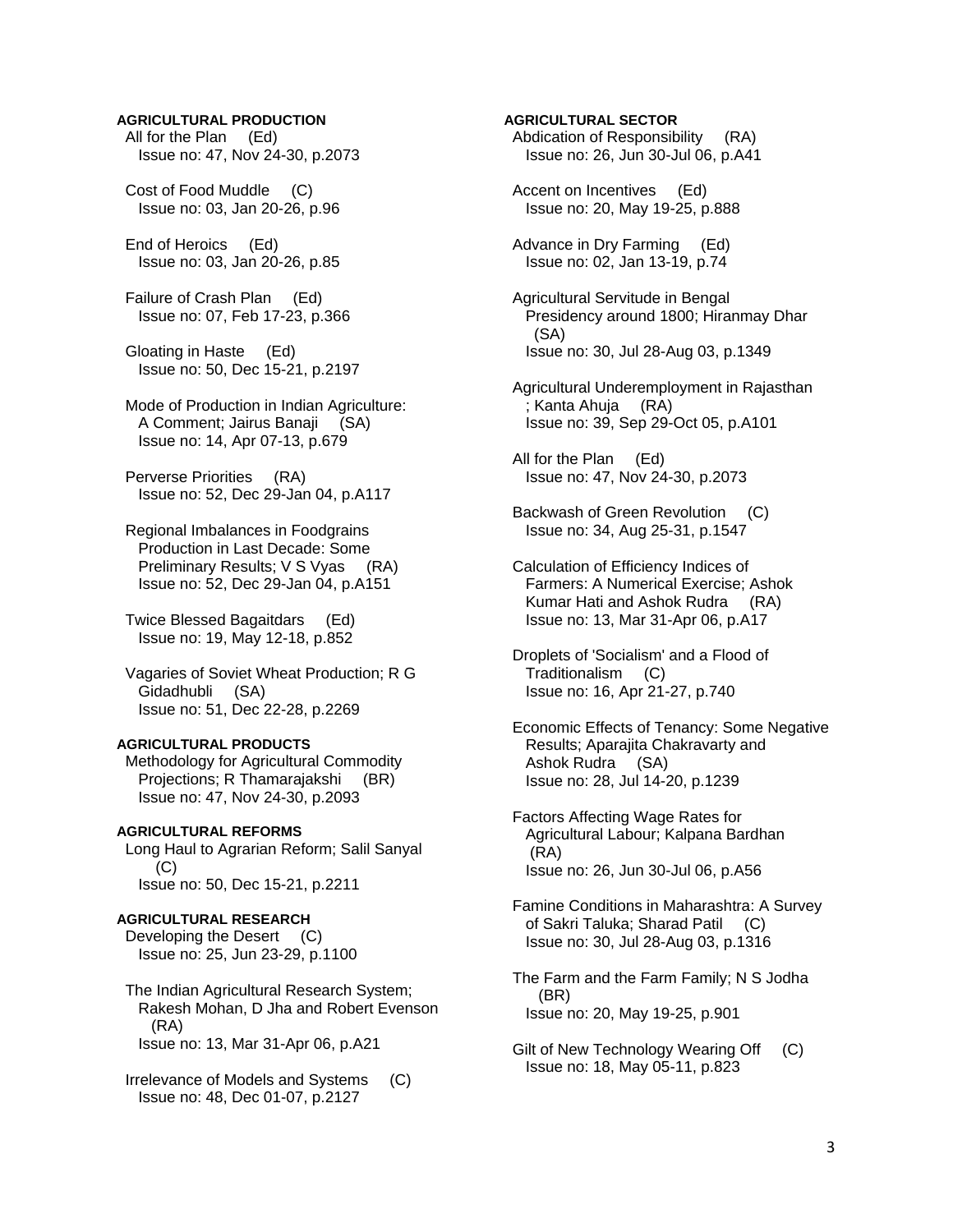#### **AGRICULTURAL SECTOR**

- Government May Propose, but... (C) Issue no: 23, Jun 09-15, p.1016
- Guns for Green Revolution (Ed) Issue no: 41, Oct 13-19, p.1838
- Guns for the Green Revolution; SB (LE) Issue no: 45, Nov 10-16, p.1987
- How Green Is the Indian Green Revolution?; Wolf Ladejinsky (RA) Issue no: 52, Dec 29-Jan 04, p.A133
- The Indian Agricultural Research System; Rakesh Mohan, D Jha and Robert Evenson (RA) Issue no: 13, Mar 31-Apr 06, p.A21
- Is the Procurement Price Too Low? (C) Issue no: 23, Jun 09-15, p.1011
- Long Haul to Agrarian Reform; Salil Sanyal  $(C)$ Issue no: 50, Dec 15-21, p.2211
- Marginalist Explanation for More Intense Labour Input in Smaller Farms: Empirical Verification; Ashok Rudra and Bela Bandopadhyaya (SA) Issue no: 22, Jun 02-08, p.989
- Marketing Behaviour of Big, Medium and Small Farmers; Ashok Rudra and Madan Mohan Mukhopadhyay (SA) Issue no: 27, Jul 07-13, p.1199
- A Matter of Allocation; N S Jodha (BR) Issue no: 23, Jun 09-15, p.1022
- Methodology for Agricultural Commodity Projections; R Thamarajakshi (BR) Issue no: 47, Nov 24-30, p.2093
- Minimum Wages for Agricultural Labour (C) Issue no: 39, Sep 29-Oct 05, p.1752
- Mode of Production in Indian Agriculture: A Comment; Jairus Banaji (SA) Issue no: 14, Apr 07-13, p.679
- No Structural Reform (Ed) Issue no: 19, May 12-18, p.853

 On Cobb-Douglas and Related Myths; Jock R Anderson and N S Jodha (RA) Issue no: 26, Jun 30-Jul 06, p.A65

- On the Essence and Manifestation of Capitalism in Indian Agriculture; Ranjit Sau (RA) Issue no: 13, Mar 31-Apr 06, p.A27
- One Way Flow of Funds (Ed) Issue no: 40, Oct 06-12, p.1796
- Organising the Peasants in a UP Village  $(C)$ Issue no: 36, Sep 08-14, p.1629
- Political Economy of Indian Agriculture: What Is It All About?; Ranjit Sau (SA) Issue no: 20, May 19-25, p.911
- Seasonality of Employment in Agriculture; Ashok Rudra and Ramdev Bisvas (RA) Issue no: 39, Sep 29-Oct 05, p.A91
- Small Farmers Development Programme: A Note; H Laxminarayan (SA) Issue no: 17, Apr 28-May 04, p.806
- Struggles without Programme; H D (BR) Issue no: 35, Sep 01-07, p.1599
- Studied Topsyturviness (Ed) Issue no: 19, May 12-18, p.849
- Take-Over of Foodgrain Trade: An Alternative Institutional Framework (C) Issue no: 27, Jul 07-13, p.1181
- To Each His Own Seed? (Ed) Issue no: 44, Nov 03-09, p.1941
- Variations in Agricultural Wages: A Note; Pranab K Bardhan (SA) Issue no: 21, May 26-Jun 01, p.947
- Variations in Economic Behaviour and the Green Revolution: An Anthropological Perspective; Barry H Michie (RA) Issue no: 26, Jun 30-Jul 06, p.A67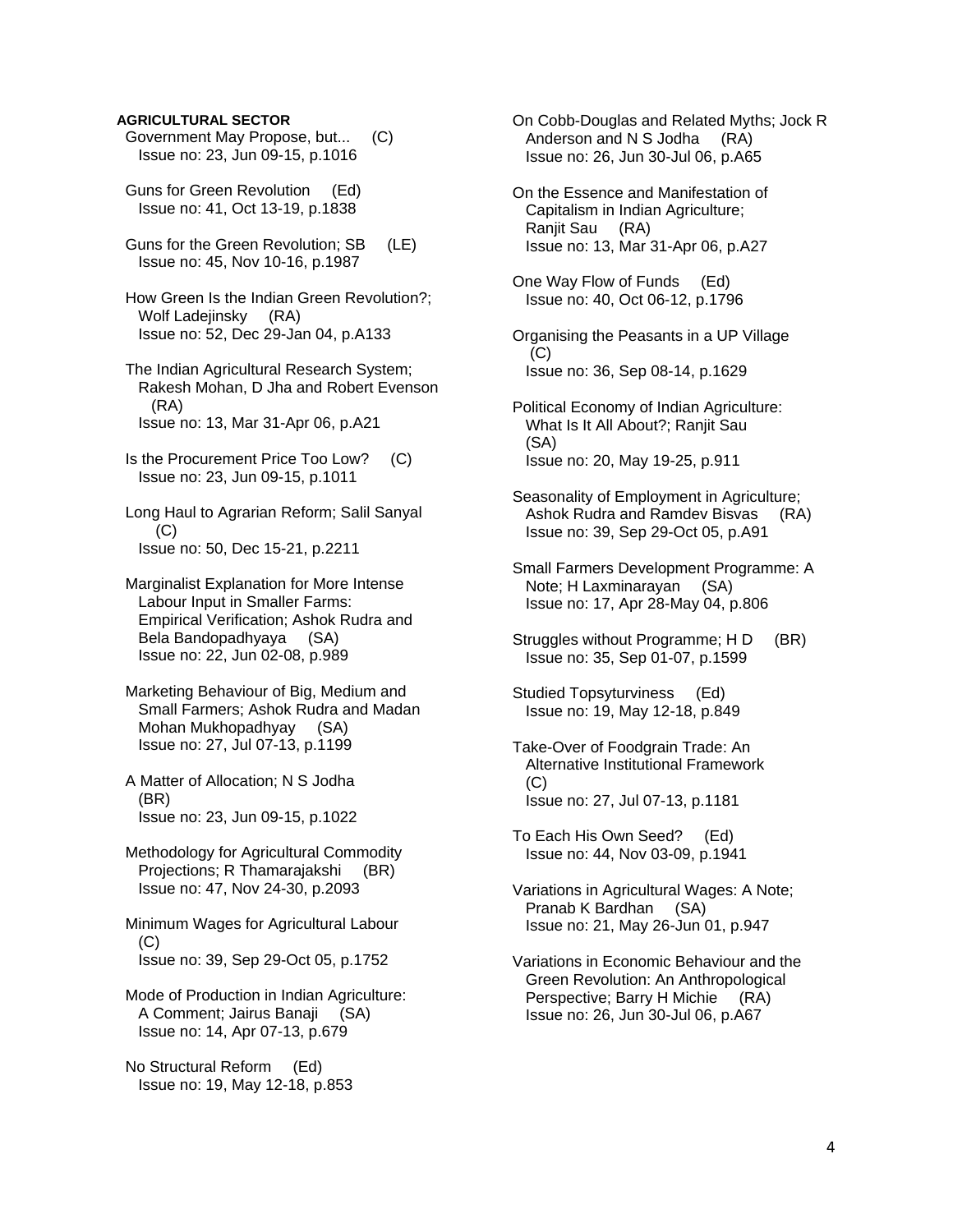### **AGRICULTURAL STATISTICS**

 Economic Effects of Tenancy: Some Negative Results; Aparajita Chakravarty and Ashok Rudra (SA) Issue no: 28, Jul 14-20, p.1239

 Regional Imbalances in Foodgrains Production in Last Decade: Some Preliminary Results; V S Vyas (RA) Issue no: 52, Dec 29-Jan 04, p.A151

 A Test of Hypothesis of Rational Allocation under Cobb-Douglas Technology; Amal Krishna Dey and Ashok Rudra (SA) Issue no: 12, Mar 24-30, p.609

#### **AGRICULTURAL TAXATION**

 Agricultural Taxation: A Comment; Sotthiya (SA) Issue no: 02, Jan 13-19, p.81

 To Save Farmer's Wealth? (Ed) Issue no: 23, Jun 09-15, p.1003

# **AGRICULTURAL TECHNOLOGY**

 Irrelevance of Models and Systems (C) Issue no: 48, Dec 01-07, p.2127

 Methodology for Agricultural Commodity Projections; R Thamarajakshi (BR) Issue no: 47, Nov 24-30, p.2093

## **AGRICULTURAL WAGES**

 Factors Affecting Wage Rates for Agricultural Labour; Kalpana Bardhan (RA) Issue no: 26, Jun 30-Jul 06, p.A56

 Variations in Agricultural Wages: A Note; Pranab K Bardhan (SA) Issue no: 21, May 26-Jun 01, p.947

## **AGRICULTURAL WORKERS**

Arithmetic of Rural Poverty ; HD (C) Issue no: 50, Dec 15-21, p.2208

## **AHMEDABAD**

 Structure of a Local Labour Market: A Study in Ahmedabad; T S Papola and K K Subrahmanian (F) Issue no: 04-06, Jan 27-Feb 16, p.289

# **AIR TRANSPORT**

 Distribution of Commisseration (Ed) Issue no: 23, Jun 09-15, p.1006

 Productivity in Indian Airlines: A Preliminary Comparative Study; L F R Cabral (SA) Issue no: 49, Dec 08-14, p.2183

#### **AIRCRAFT INDUSTRY**

 India, the USSR and the MiG Project; Dennis Childs and Michael Kidron (SA) Issue no: 38, Sep 22-28, p.1721

## **AKALI DAL**

 Akalis on Warpath (C) Issue no: 14, Apr 07-13, p.661

 Clean Chits for All (C) Issue no: 38, Sep 22-28, p.1714

Search for More Land-Grabbers (C) Issue no: 31-33, Aug 04-24, p.1405

When Thieves Fall Out (C) Issue no: 28, Jul 14-20, p.1222

#### **ALCOHOLIC BEVERAGES**

 Medieval Barbarism; Gilbert Lobo and Dulal Guha (LE) Issue no: 35, Sep 01-07, p.1584

## **ALL INDIA RADIO**

 Caught Lying (Ed) Issue no: 48, Dec 01-07, p.2117

## **ALUMINIUM INDUSTRY**

 Cover for Import of Technology (C) Issue no: 12, Mar 24-30, p.585

## **ANDHRA PRADESH**

 Administration of Backward Class Hostels in Andhra Pradesh; S N Dubey and B K Ganesh Chander (SA) Issue no: 46, Nov 17-23, p.2065

 And Then There Were None A Report from Srikakulam; Amrita Rangaswami (C) Issue no: 46, Nov 17-23, p.2041

 Andhra Continues; Mohit Sen (C) Issue no: 02, Jan 13-19, p.57

 Andhra's Waiting; Mohit Sen (C) Issue no: 47, Nov 24-30, p.2085

 Annihilating a Tactic ; MR (C) Issue no: 44, Nov 03-09, p.1954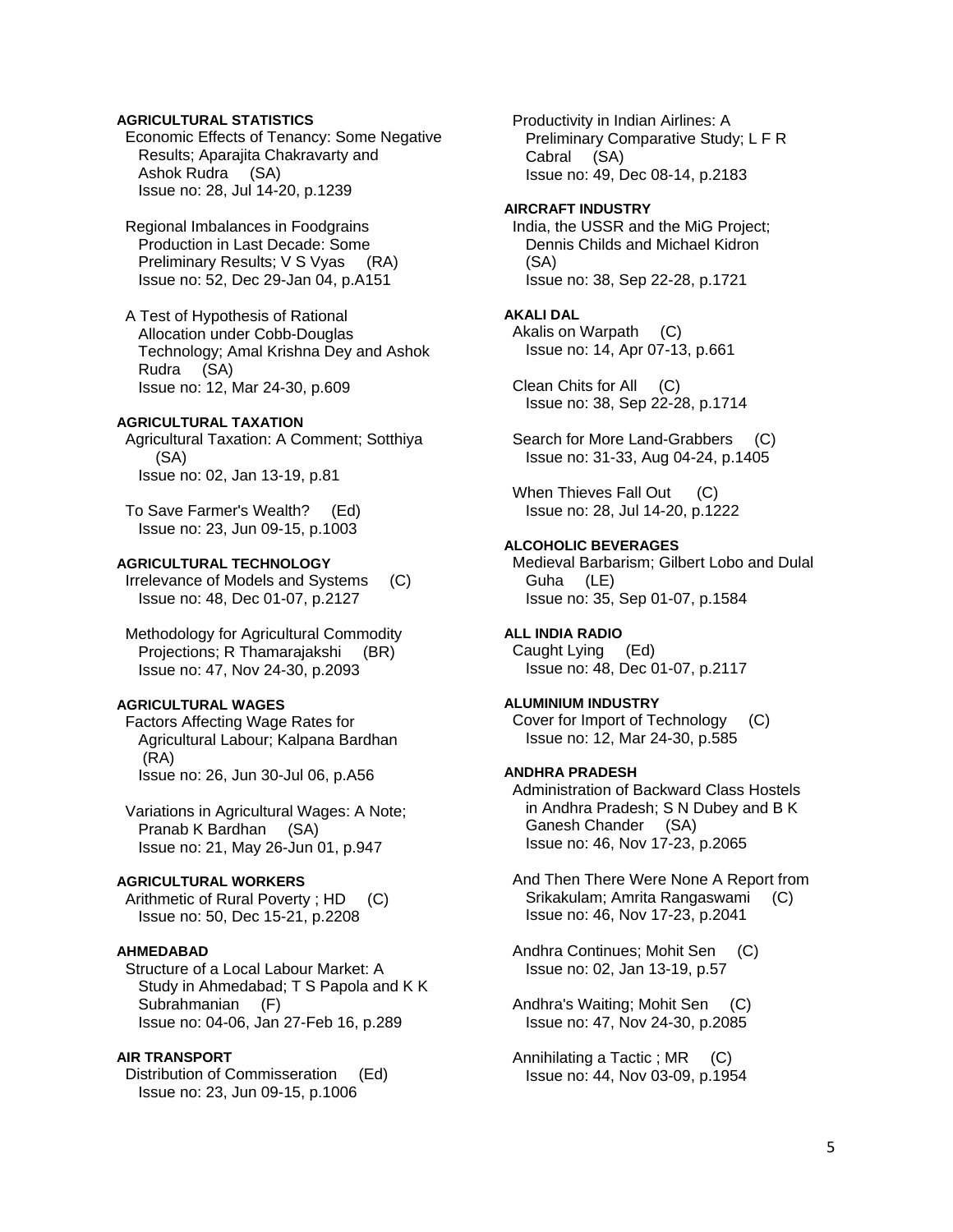#### **ANDHRA PRADESH**

Brahmananda's New Game; Mohit Sen (C) Issue no: 30, Jul 28-Aug 03, p.1320

 Decisive Economic Factors; Mohit Sen  $(C)$ Issue no: 21, May 26-Jun 01, p.930

 Only a Base to Start From; Mohit Sen (C) Issue no: 41, Oct 13-19, p.1848

 The Retreat (Ed) Issue no: 04-06, Jan 27-Feb 16, p.131

 Sagging Separatism; Mohit Sen (C) Issue no: 12, Mar 24-30, p.589

 Separatist Movement in Andhra Pradesh; G Parthasarathy, K V Ramana and G Dasaradharama Rao (LE) Issue no: 35, Sep 01-07, p.1585

 Separatist Movement in Andhra Pradesh: Shadow and Substance; G Parthasarathy, K V Ramana and G Dasaradharama Rao (SA) Issue no: 11, Mar 17-23, p.560

#### **APARTHEID**

 The British Investment in Apartheid; A K Essack (C) Issue no: 16, Apr 21-27, p.747

 Suppressing the African Worker; Africanist  $(C)$ Issue no: 09, Mar 03-09, p.471

#### **ARAB COUNTRIES**

For Whom the Fight Goes On; G P Deshpande (C) Issue no: 44, Nov 03-09, p.1956

 Intricate Working (Ed) Issue no: 45, Nov 10-16, p.1984

 The Leaves Are Falling (Ed) Issue no: 41, Oct 13-19, p.1836

 The Palestine Liberation Movement and Arab Regimes: The Great Betrayal; Mehmood Hussain (SA) Issue no: 45, Nov 10-16, p.2023

 Unexpected Fallout (Ed) Issue no: 44, Nov 03-09, p.1936  Warring in West Asia; Romesh Thapar (F) Issue no: 42-43, Oct 20-Nov 02, p.1896

#### **ARMAMENTS**

 Arms Proliferation Amidst Poverty; S Krishnappa (BR) Issue no: 27, Jul 07-13, p.1188

 Bombs for Israel, Oil through America; Chandola Harish (C) Issue no: 49, Dec 08-14, p.2168

 Foreign Bogeys, Domestic Reasons (Ed) Issue no: 30, Jul 28-Aug 03, p.1306

 MIRV and the Arms Race (Ed) Issue no: 36, Sep 08-14, p.1660

#### **ARTISTS**

Calcutta Diary (F) Issue no: 15, Apr 14-20, p.693

## **ASIAN DEVELOPMENT BANK**

Progressing but under Japanese Influence (Ed) Issue no: 19, May 12-18, p.853

#### **AUDITING**

Mythical Equation of Audit and Appraisal; S K Bhattacharyya (RA) Issue no: 34, Aug 25-31, p.M67

 Watch-Dogs Grown Fat and Slow ; R S Ganapathy (C) Issue no: 48, Dec 01-07, p.2125

#### **AUSTRALIA**

The Political Change in Australia; R F I Smith (C) Issue no: 24, Jun 16-22, p.1068

#### **BACKWARD CLASSES**

 Administration of Backward Class Hostels in Andhra Pradesh; S N Dubey and B K Ganesh Chander (SA) Issue no: 46, Nov 17-23, p.2065

 Change among India's Harijans; Nalini Pandit (BR) Issue no: 52, Dec 29-Jan 04, p.2295

 Competing Claims of Religion, Region and Backwardness-Based Identities; Balraj Puri (C) Issue no: 28, Jul 14-20, p.1223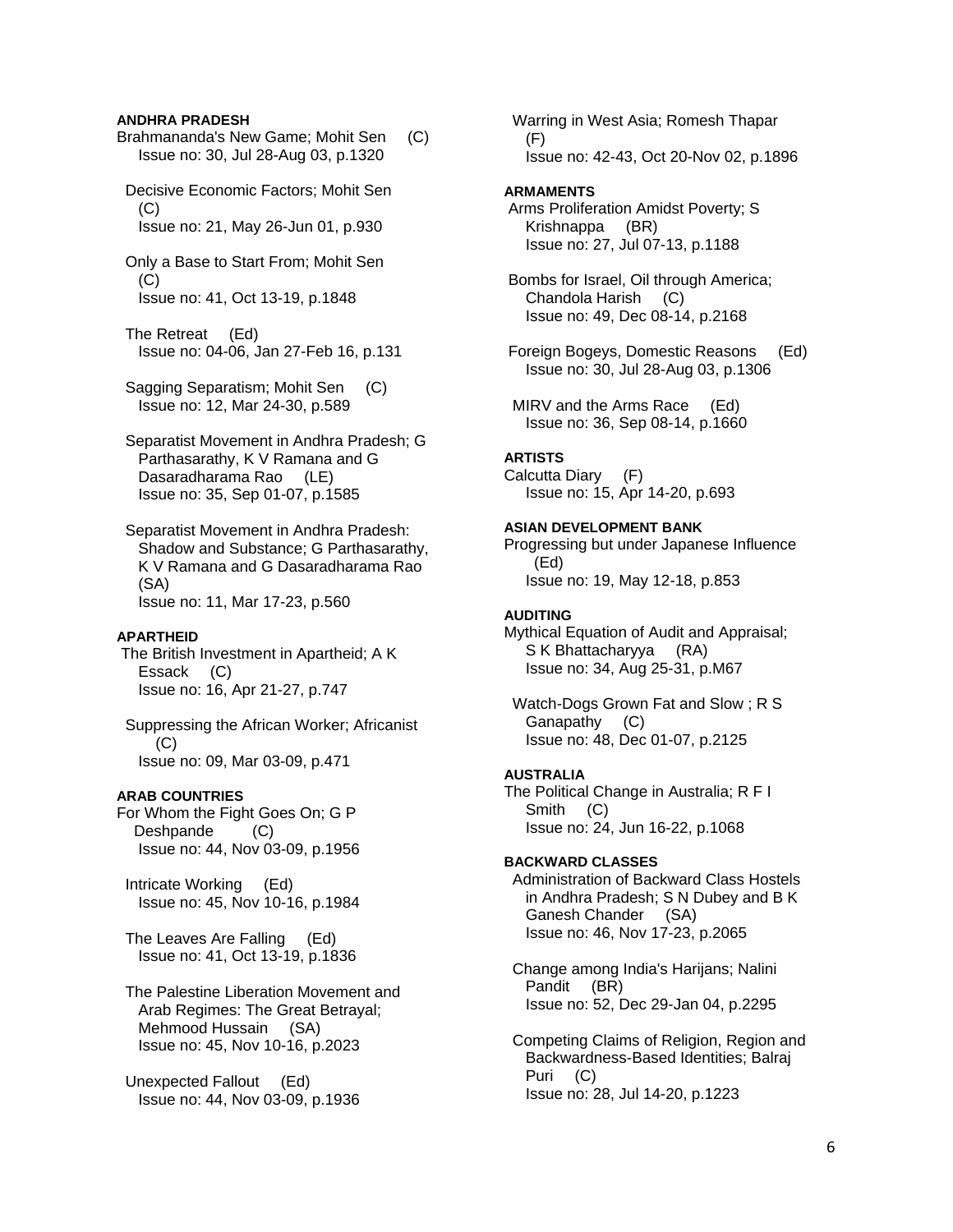## **BALANCE OF PAYMENT**

 Financial Reclassification of India's Balance of Payments; Sunanda Sen (SA) Issue no: 45, Nov 10-16, p.2009

#### **BANDHS**

The Bandh - and After;  $D N$  (C) Issue no: 22, Jun 02-08, p.969

 Can Government Complain? (Ed) Issue no: 20, May 19-25, p.886

 Friendly Bandh (Ed) Issue no: 51, Dec 22-28, p.2237

 The Hungry Flock into Calcutta (C) Issue no: 35, Sep 01-07, p.1594

 New Turn? (C) Issue no: 28, Jul 14-20, p.1221

 No Instant Solution (C) Issue no: 21, May 26-Jun 01, p.928

 On the Eve of the Bandh (C) Issue no: 30, Jul 28-Aug 03, p.1313

 A Private Affair (Ed) Issue no: 22, Jun 02-08, p.958

Where Bandhs Lead Further (C) Issue no: 22, Jun 02-08, p.970

#### **BANGLADESH**

 The Cracks Widen (Ed) Issue no: 02, Jan 13-19, p.45

 A Dacca Diary; A M (F) Issue no: 03, Jan 20-26, p.91

 Father, Nephew and Son (C) Issue no: 12, Mar 24-30, p.587

 Long Haul to Agrarian Reform; Salil Sanyal (C) Issue no: 50, Dec 15-21, p.2211

 Pocketful of Poses (Ed) Issue no: 03, Jan 20-26, p.88

 Political Economy of Reconstruction; Angus Hone (C) Issue no: 10, Mar 10-16, p.510

 Political Gangsterism (C) Issue no: 38, Sep 22-28, p.1712 Sheikh's Success (Ed) Issue no: 11, Mar 17-23, p.530 Time for a Low Profile (Ed) Issue no: 23, Jun 09-15, p.1004 War against Maoists (Ed) Issue no: 46, Nov 17-23, p.2032 **BANK NATIONALIZATION**  Banks after Nationalisation; SC (LE) Issue no: 45, Nov 10-16, p.1987 Commercial Banks: Four Years after Nationalisation; Bhabatosh Datta (SA) Issue no: 29, Jul 21-27, p.1286 Double Failure (Ed) Issue no: 29, Jul 21-27, p.1261 **BANKING COMMISSION**  Sins of Omission; Anand G Chandavarkar (BR) Issue no: 42-43, Oct 20-Nov 02, p.1909 **BANKS AND BANKING**  ... And the Facts; A Sudhakar (OP) Issue no: 46, Nov 17-23, p.2055 Banks after Nationalisation; SC (LE) Issue no: 45, Nov 10-16, p.1987 The Base Remains (Ed) Issue no: 39, Sep 29-Oct 05, p.1747 A Bundle of Trivia (Ed) Issue no: 12, Mar 24-30, p.577 Call Market High Jinks (Ed) Issue no: 50, Dec 15-21, p.2198 Collapse of Economic Management (Ed) Issue no: 19, May 12-18, p.850 Commercial Banks: Four Years after Nationalisation; Bhabatosh Datta (SA) Issue no: 29, Jul 21-27, p.1286 Credit Policy; A Raman (LE) Issue no: 28, Jul 14-20, p.1213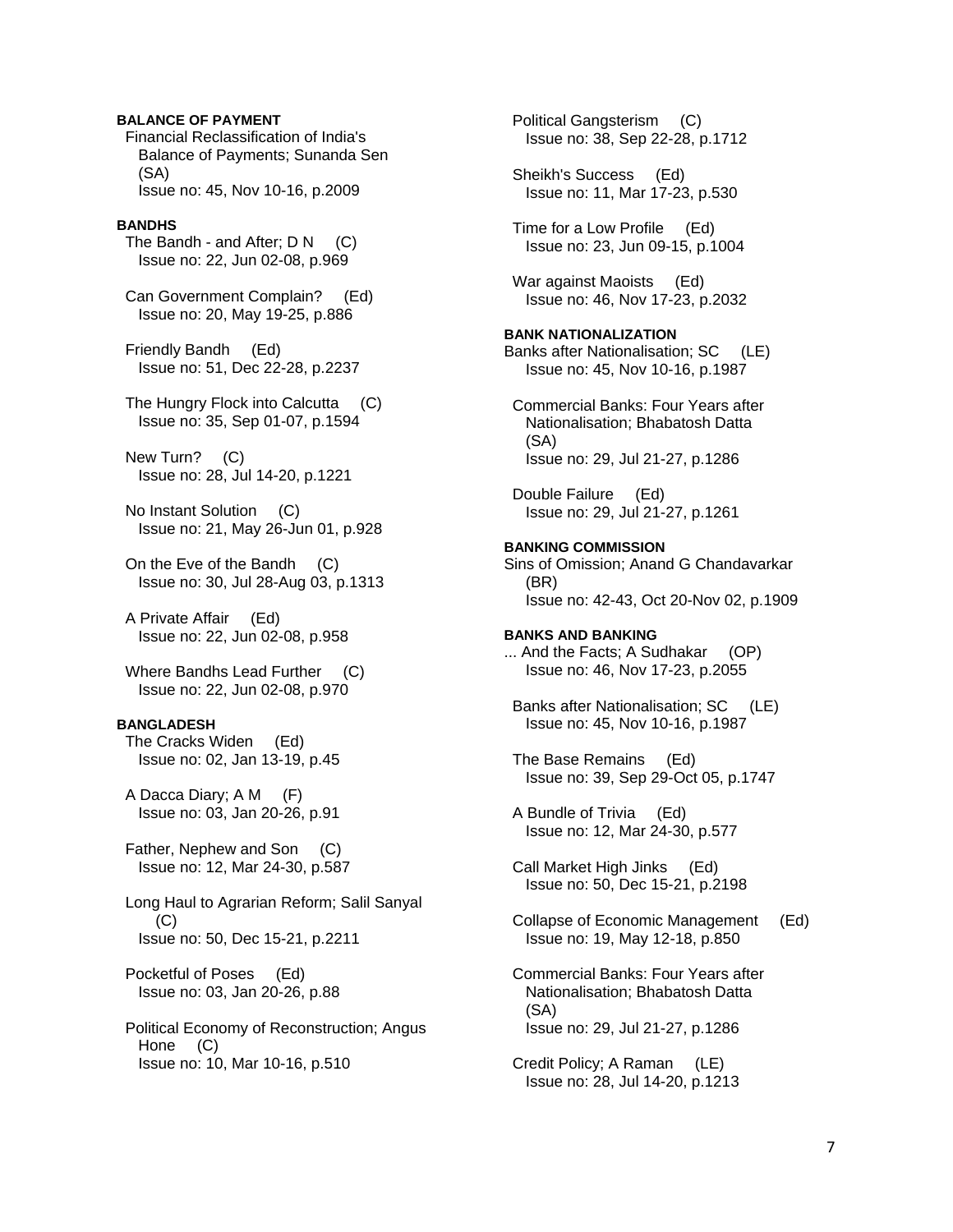### **BANKS AND BANKING**

Credit to Priority Sectors on Basis of Bankable Propositions: Lending Policy Clarified: No Detriment to Financial Discipline ; R K Talwar (F) Issue no: 14, Apr 07-13, p.684

 Double Failure (Ed) Issue no: 29, Jul 21-27, p.1261

 Economies of Scale in Banking: A Critique; Dalip S Swamy (RA) Issue no: 08, Feb 24-Mar 02, p.M13

 Economies of Scale in Banking: A Rejoinder; Nandini U Joshi (SA) Issue no: 40, Oct 06-12, p.1827

 Faith in the Market (Ed) Issue no: 49, Dec 08-14, p.2153

 Fruitful Controversy? (Ed) Issue no: 17, Apr 28-May 04, p.772

 Helpful Advice (Ed) Issue no: 22, Jun 02-08, p.961

 If This Be a Squeeze! (Ed) Issue no: 52, Dec 29-Jan 04, p.2281

 Keeping Everyone Happy (C) Issue no: 01, Jan 06-12, p.12

Mass without Weight (Ed) Issue no: 25, Jun 23-29, p.1086

 More Branches, but... (Ed) Issue no: 25, Jun 23-29, p.1087

 Neglect of the Neglected (Ed) Issue no: 03, Jan 20-26, p.86

 Not Enough Public Sector Investment (Ed) Issue no: 44, Nov 03-09, p.1935

 Part of the Chorus Line (Ed) Issue no: 39, Sep 29-Oct 05, p.1743

 Passing the Buck (C) Issue no: 38, Sep 22-28, p.1710

 Progressing but under Japanese Influence (Ed) Issue no: 19, May 12-18, p.853

 Sins of Omission; Anand G Chandavarkar (BR) Issue no: 42-43, Oct 20-Nov 02, p.1909

 The Third R (Ed) Issue no: 12, Mar 24-30, p.579

 Time to Break with Conventional Wisdom  $(C)$ Issue no: 45, Nov 10-16, p.1993

Will the Reserve Bank Dare? (C) Issue no: 46, Nov 17-23, p.2046

 World Bank's Experience with Development Finance Companies; William Diamond and Ravi Gulhati (RA) Issue no: 23, Jun 09-15, p.M47

#### **BIHAR**

 Effects of Public Works on Rural Poverty: Some Case Studies from the Kosi Area of Bihar; G B Rodgers (F) Issue no: 04-06, Jan 27-Feb 16, p.255

 River of Scandal; N K Singh (C) Issue no: 37, Sep 15-21, p.1673

 To Fight for Yourself Is Naxalite! (C) Issue no: 24, Jun 16-22, p.1058

#### **BIOGRAPHY AND AUTOBIOGRAPHY**

 Link with Pre-Independence Past (Ed) Issue no: 01, Jan 06-12, p.5

 Pitambar Pant: An Appreciation; A Vaidyanathan, C R Rao, T N Srinivasan and J N Bhagwati (F) Issue no: 17, Apr 28-May 04, p.774

**BORDER DISPUTES**  Calling the Bluff (Ed) Issue no: 03, Jan 20-26, p.87

#### **BRAZIL**

 Amazon Diary; A M (C) Issue no: 37, Sep 15-21, p.1679

 Sao Paulo Diary; A M (C) Issue no: 36, Sep 08-14, p.1634

**BOOKS REVIEWED**  Banerjee, Sumanta: "India's Monopoly Press: A Mirror of Distortion" Issue no: 30, Jul 28-Aug 03 p.1325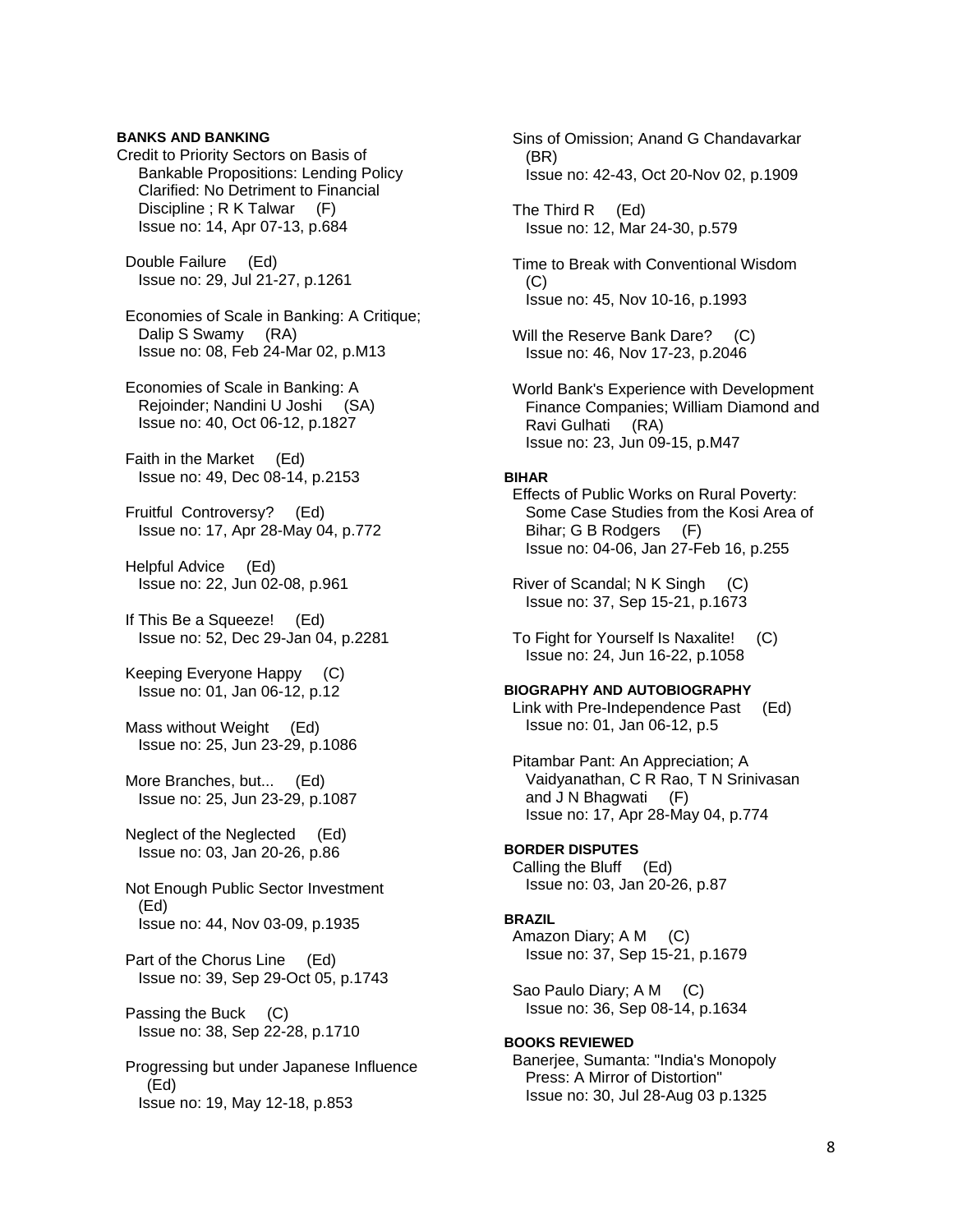#### **BOOKS REVIEWED**

Bauer, P T: "Dissent on Development: Studies and Debates in Development Economics" Issue no: 39, Sep 29-Oct 05 p.1761

 Bhatt, V V: "Two Decades of Indian Development: The Indian Experience " Issue no: 29, Jul 21-27 p.1285

 Birnhaum, Norman: "The Crisis of Industrial Society" Issue no: 11, Mar 17-23 p.550

 Brownlie, Ian: "Principles of Public International Law " Issue no: 48, Dec 01-07 p.2132

 Carter-Ruck, Peter F: "Libel and Slander" Issue no: 22, Jun 02-08 p.988

 Chatterjee, B B (ed): "Micro-Studies in Community Development, Panchayati Raj and Co-operation" Issue no: 09, Mar 03-09 p.474

 Coulson, N J: "Succession in Muslim Family Law" Issue no: 50, Dec 15-21 p.2219

 Dandekar, Kumudini and Vaijayanti Bhate: "Prospects of Population Control: Evaluation of Contraception Activity" Issue no: 08, Feb 24-Mar 02 p.431

 Davis, Morton R and Vaughan A Lewis: "Models of Political Systems" Issue no: 12, Mar 24-30 p.593

 Downing, Paul B: "Air Pollution and the Social Sciences: Formulating and Implementing Control Programmes" Issue no: 13, Mar 31-Apr 06 p.631

 Eakin, Terry Clay: "Students and Politics" Issue no: 03, Jan 20-26 p.106

 Eckstein, Alexander: "Comparison of Economic Systems: Theoretical and Methodological Approaches" Issue no: 48, Dec 01-07 p.2130

 Foster, C D: "Politics, Finance and the Role of Economics: An Essay on the Control of Public Enterprises" Issue no: 22, Jun 02-08 p.987

 Gangrade, K D and Siddharaj Dhadda: "Challenge and Response: A Study of Famines in India" Issue no: 16, Apr 21-27 p.748

 Gerassi, John and Jonathan Cape (eds): "Revolutionary Priest, Camillo Torres" Issue no: 28, Jul 14-20 p.1237

 Gopalan, A K: "In the Cause of the People: Reminiscences" Issue no: 44, Nov 03-09 p.1959

 Halperin, Morton H: "Contemporary Military Strategy" Issue no: 15, Apr 14-20 p.713

 Inamdar, N R: "Functioning of Village Panchayats" Issue no: 03, Jan 20-26 p.105

 Indian Society of Agricultural Economics, Mumbai: "Seminar on Demand and Supply Projections for Agricultural Commodities" Issue no: 47, Nov 24-30 p.2093

 Kumar, K (ed): "Essays on Gandhian Politics: The Rowlatt Satyagraha of 1919" Issue no: 50, Dec 15-21 p.2217

 Mansergh, N (Eds.): "Transfer of Power 1942-47, Volume 3 (September 21, 1942 to June 12, 1943)" Issue no: 30, Jul 28-Aug 03 p.1327

 Mansergh, N and E W R Lumby (eds): "The Transfer of Power 1942-7; Vol IV: The Bengal Famine and the New Viceroyalty, 15 June 1943 - 31 August 1944" Issue no: 51, Dec 22-28 p.2257

 Mittra, S: "Monetary politics in India" Issue no: 01, Jan 06-12 p.23

 Mukherjee, Ramakrishna: "The Rise and Fall of the East India Company: A Sociological Reappraisal" Issue no: 35, Sep 01-07 p.1598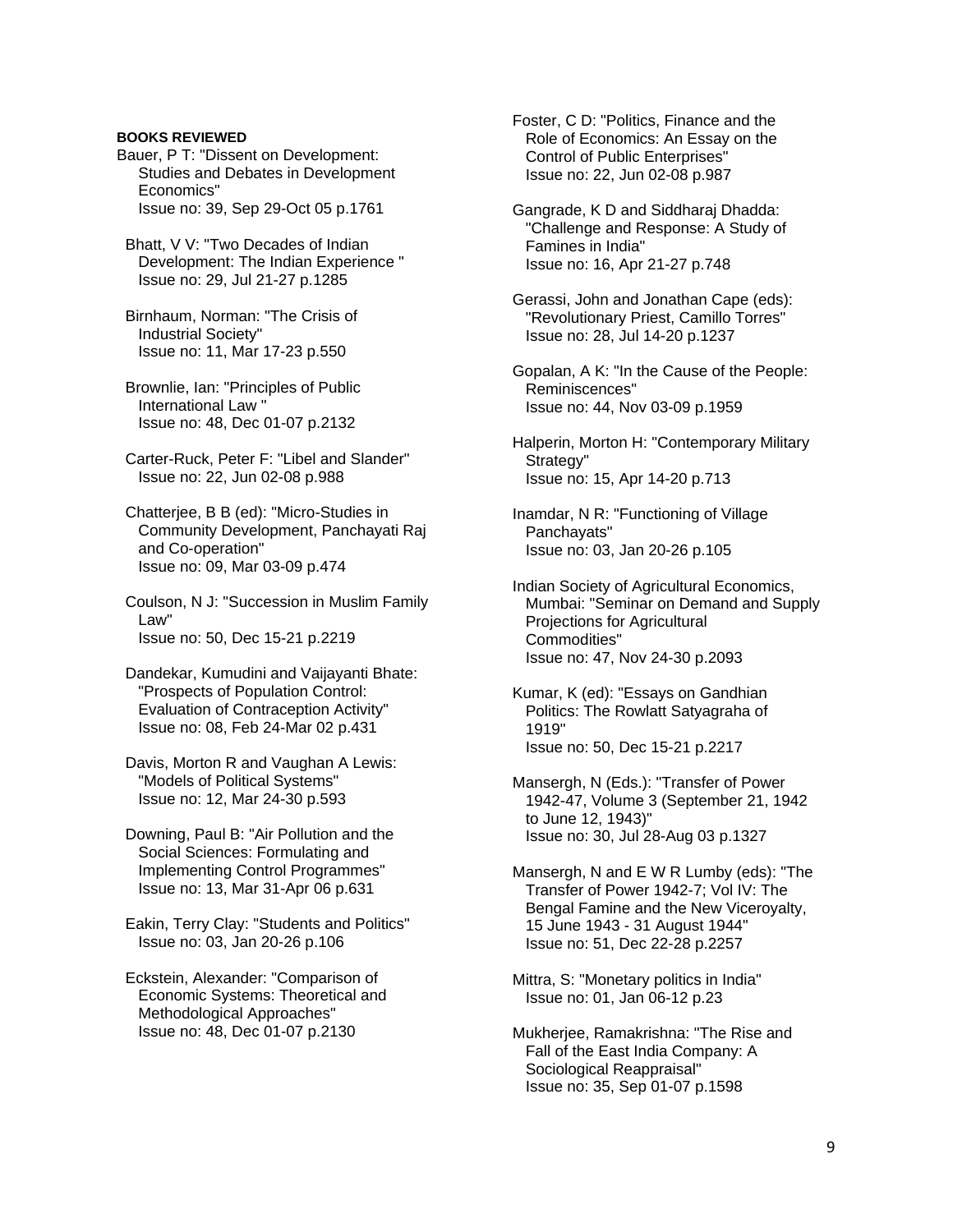#### **BOOKS REVIEWED**

- Nair, Balakrishna N: "Systematic Approaches to Indian Socio-Economic Development" Issue no: 42-43, Oct 20-Nov 02 p.1912
- Nair, K Ramachandran: "Industrial Relations in Kerala" Issue no: 25, Jun 23-29 p.1108
- Neelkant, K: "Partners in Peace: A Study in Indo-Soviet Relations" Issue no: 07, Feb 17-23 p.382

 Patwardhan, Sunanda: "Change among India's Harijans: Maharashtra: A Case Study" Issue no: 52, Dec 29-Jan 04 p.2295

 Pratap, Dharma: "The Advisory Jurisdiction of the International Court" Issue no: 48, Dec 01-07 p.2132

 Raghuram, N V: "Management of Family Planning: Policy and Perspective" Issue no: 09, Mar 03-09 p.473

 Reserve Bank of India, Mumbai: "Technical Studies Prepared for the Banking Commission" Issue no: 42-43, Oct 20-Nov 02 p.1909

- Sampath, R K and Jayalakshmi Ganesan: "Economics of Dry Farming in Tamil Nadu" Issue no: 23, Jun 09-15 p.1022
- Sane, G D: "Workers Control and Labour Welfare in the Soviet Union" Issue no: 17, Apr 28-May 04 p.791

 Sen, Sunil: "Agrarian Struggle in Bengal, 1946-47" Issue no: 35, Sep 01-07 p.1599

- Shakir, Moin: "Muslims in Free India " Issue no: 38, Sep 22-28 p.1717
- Singh, V B: "Wages, Mobility and Savings of Workers in India" Issue no: 44, Nov 03-09 p.1957

 Sirsikar, V M: "Sovereigns without Crowns: A Behavioural Analysis of the Indian Electoral Process" Issue no: 36, Sep 08-14 p.1644

 Snow, Edgar: "The Long Revolution" Issue no: 40, Oct 06-12 p.1813

- Srivastava, S C: "Indian Census in Perspective" Issue no: 19, May 12-18 p.868
- Srivastava, Suresh and Theodore M Alfred: "Anatomy of a Strike: A Systems Application to Understanding Events in an Organisation" Issue no: 21, May 26-Jun 01 p.935
- Stockholm International Peace Research Institute: "Resources Devoted to Military Research and Development" Issue no: 02, Jan 13-19 p.61
- The Stockholm International Peace Research Institute: "World Armaments and Disarmament SIPRI Year Book 1973" Issue no: 27, Jul 07-13 p.1188
- Strachan, Machael; Boies Penros; William Keeling and Thomas Bonner (eds): "The East India Company Journals of Captain William Keeling and Master Thomas Bonner, 1615-1617" Issue no: 41, Oct 13-19 p.1854
- Subrahmanyam, K: "Our National Security" Issue no: 10, Mar 10-16 p.513
- Sutcliffe, Robert B: "Industry and Underdevelopment" Issue no: 26, Jun 30-Jul 06 p.1151
- Swann, Dennis: "The Economics of the Common Market" Issue no: 02, Jan 13-19 p.63
- Tandon, K and B S Murdia: "Economic Viability of Farms in Udaipur District (Rajasthan)" Issue no: 20, May 19-25 p.901

 Verba, Sidney; Bashiruddin Ahmed and Anil Bhatt: "Caste, Race, and Politics: A Comparative Study of India and the United States " Issue no: 41, Oct 13-19 p.1851

 Vinterhalter, Vilko: "In the Path of Tito" Issue no: 07, Feb 17-23 p.381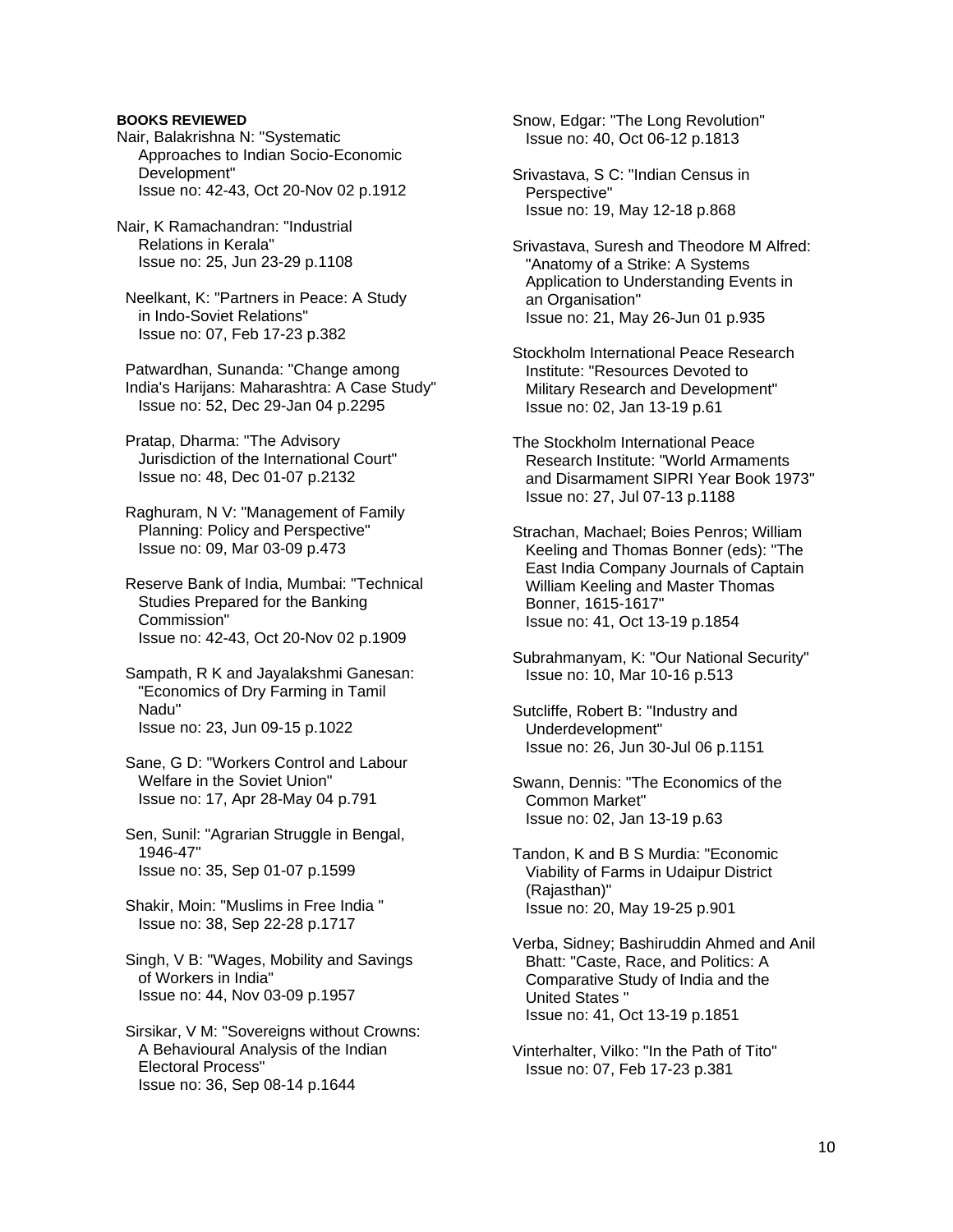## **BOOKS REVIEWED**

 Wall, David: "Chicago Essays in Economic Development" Issue no: 24, Jun 16-22 p.1073

 Warbey, William: "Ho Chi Minh " Issue no: 40, Oct 06-12 p.1815

 Wiles, P J D: "The Prediction of Communist Economic Performance" Issue no: 14, Apr 07-13 p.669

 Zammit, Ann (ed): "The Chilean Road to Socialism" Issue no: 37, Sep 15-21 p.1681

## **BRITAIN**

 Britain's International Investment (Ed) Issue no: 13, Mar 31-Apr 06, p.A39

 Capitalist Capers; Farrukh Dhondy (C) Issue no: 25, Jun 23-29, p.1103

## **BUDGET**

 Budget Pointers (C) Issue no: 08, Feb 24-Mar 02, p.420

 Initial Depreciation Allowance: A Note; N J Jhaveri (SA) Issue no: 10, Mar 10-16, p.523

 Losing Struggle (Ed) Issue no: 20, May 19-25, p.885

 Make-Believe Budget (Ed) Issue no: 09, Mar 03-09, p.453

 No Commitment to Disinflationary Policies (C) Issue no: 11, Mar 17-23, p.539

 The Third Swallow (Ed) Issue no: 10, Mar 10-16, p.494

 Why This Coyness? (Ed) Issue no: 26, Jun 30-Jul 06, p.1126

# **BUDGET, STATES**

 Through the Budgetary Glass (C) Issue no: 13, Mar 31-Apr 06, p.627

## **BUDGET, UNION**

 Losing Struggle (Ed) Issue no: 20, May 19-25, p.885

**BUSINESS MANAGEMENT**  Managing Inventories by Objectives; A P Saxena (RA) Issue no: 34, Aug 25-31, p.M82 Use of Operating Cycle Concept for Better Management of Working Capital; S K Chakraborty (RA) Issue no: 34, Aug 25-31, p.M69 **CALCUTTA**  Another Big Catch! (Ed) Issue no: 25, Jun 23-29, p.1090 **CAMBODIA**  Meeting with Prince Sihanouk; Harish Chandola (C) Issue no: 17, Apr 28-May 04, p.789 Nixon's Tactics in Indochina; Lajpat Rai  $(C)$  Issue no: 21, May 26-Jun 01, p.932 Shadow of Peking and Hanoi (Ed) Issue no: 27, Jul 07-13, p.1173 Waiting Game (Ed) Issue no: 35, Sep 01-07, p.1581 **CANAL IRRIGATION**  Unequal Benefits from Kosi Development: Cost of Bypassed Institutional Reform; P S Appu (SA) Issue no: 24, Jun 16-22, p.1076 **CAPITALISM**  On Feudal Modes Models and Methods of Escaping Capitalist Reality; Andre Gunder Frank (SA) Issue no: 01, Jan 06-12, p.36 On the Essence and Manifestation of Capitalism in Indian Agriculture; Ranjit Sau (RA) Issue no: 13, Mar 31-Apr 06, p.A27 Socialism or State Capitalism?; H K Paraniape (F) Issue no: 04-06, Jan 27-Feb 16, p.319 **CAR INDUSTRY** 

 Cutting Corners (Ed) Issue no: 01, Jan 06-12, p.4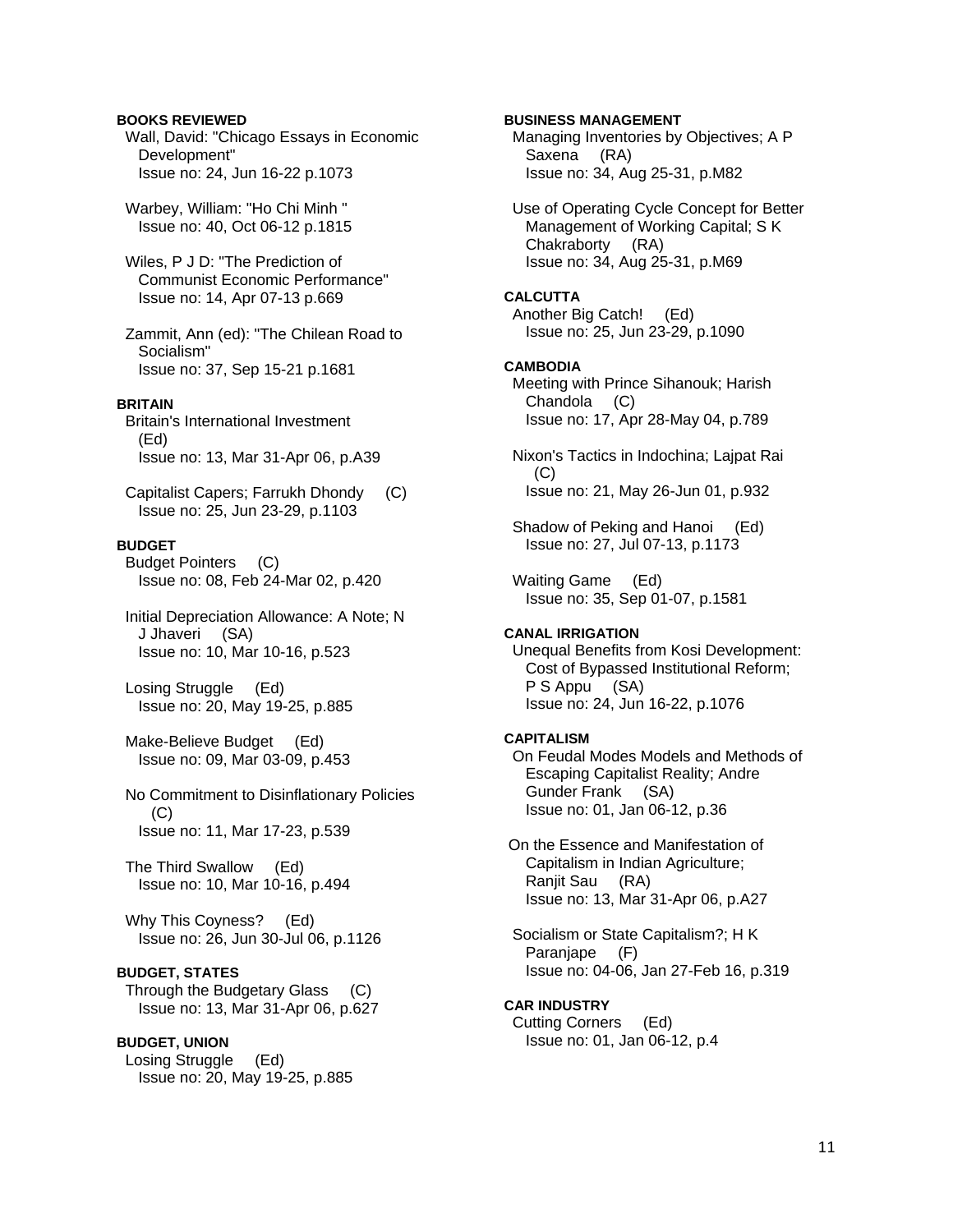Public Design for Private Assembly? (Ed) Issue no: 11, Mar 17-23, p.531 **CASTE CONFLICTS**  A Tale of Two Villages (Ed) Issue no: 41, Oct 13-19, p.1837 **CASTES AND CASTE SYSTEM**  Blacks, Harijans, and Muslims; Satish Saberwal (BR) Issue no: 41, Oct 13-19, p.1851 Development of the Maharashtrian Class Structure, 1818 to 1931; Gail Omvedt (F) Issue no: 31-33, Aug 04-24, p.1417 Entrepreneurical Cultures and Entrepreneurial Men; Ashis Nandy (RA) Issue no: 47, Nov 24-30, p.M98 The Satyashodhak Samaj and Peasant Agitation; Gail Omvedt (SA) Issue no: 44, Nov 03-09, p.1971 **CEMENT INDUSTRY**  The Age of Research (Ed) Issue no: 52, Dec 29-Jan 04, p.2281 Why Expand? (Ed) Issue no: 41, Oct 13-19, p.1837 **CENSUS**  Hindus, Muslims and the Demographic Balance in India; Vasant P Pethe (SA) Issue no: 02, Jan 13-19, p.75 Unfulfilled Task; Leela Visaria (BR) Issue no: 19, May 12-18, p.868 Working Force in 1971 Census: Unilluminating Final Results; J Krishnamurty (F) Issue no: 31-33, Aug 04-24, p.1511 **CENTRAL BANKS**  Government and the Reserve Bank ; Suraj Gupta (BR) Issue no: 01, Jan 06-12, p.23 **CENTRE-STATE FINANCIAL RELATIONS** 

**CAR INDUSTRY** 

 At It Again (Ed) Issue no: 36, Sep 08-14, p.1619  Bases of Resource Transfer from Centre to States; D M Nanjundappa and G V K Rao (SA) Issue no: 37, Sep 15-21, p.1695

- Centre-State Financial Relations-III: A Possible Line of Departure from Gap-Filling (SA) Issue no: 29, Jul 21-27, p.1295
- Centre-State Financial Relations-V: A Proposed Scheme of Resource Transfer (SA) Issue no: 38, Sep 22-28, p.1728
- Centre-State Financial Relations-VI: Debt and Drought Relief (SA) Issue no: 42-43, Oct 20-Nov 02, p.1923
- Centre-State Financial Relations: I: Scope of the Finance Commission (SA) Issue no: 19, May 12-18, p.873
- Centre-State Financial Relations: II: Approach of past Commissions (SA) Issue no: 25, Jun 23-29, p.1115
- Centre-State Financial Relations: IV-Three Possible Alternatives (SA) Issue no: 34, Aug 25-31, p.1561
- Rationalisation of Centre-State Financial Relations: Issues before the Sixth Finance Commission; V K R V Rao (SA) Issue no: 44, Nov 03-09, p.1961

## **CENTRE-STATE RELATIONS**

 Bases of Resource Transfer from Centre to States; D M Nanjundappa and G V K Rao (SA) Issue no: 37, Sep 15-21, p.1695

 Centre-State Financial Relations-VI: Debt and Drought Relief (SA) Issue no: 42-43, Oct 20-Nov 02, p.1923

#### **CEREALS**

 Prospects for Coarse Cereals: Permanent Constraints of Jowar and Bajra; N S Jodha (RA) Issue no: 52, Dec 29-Jan 04, p.A145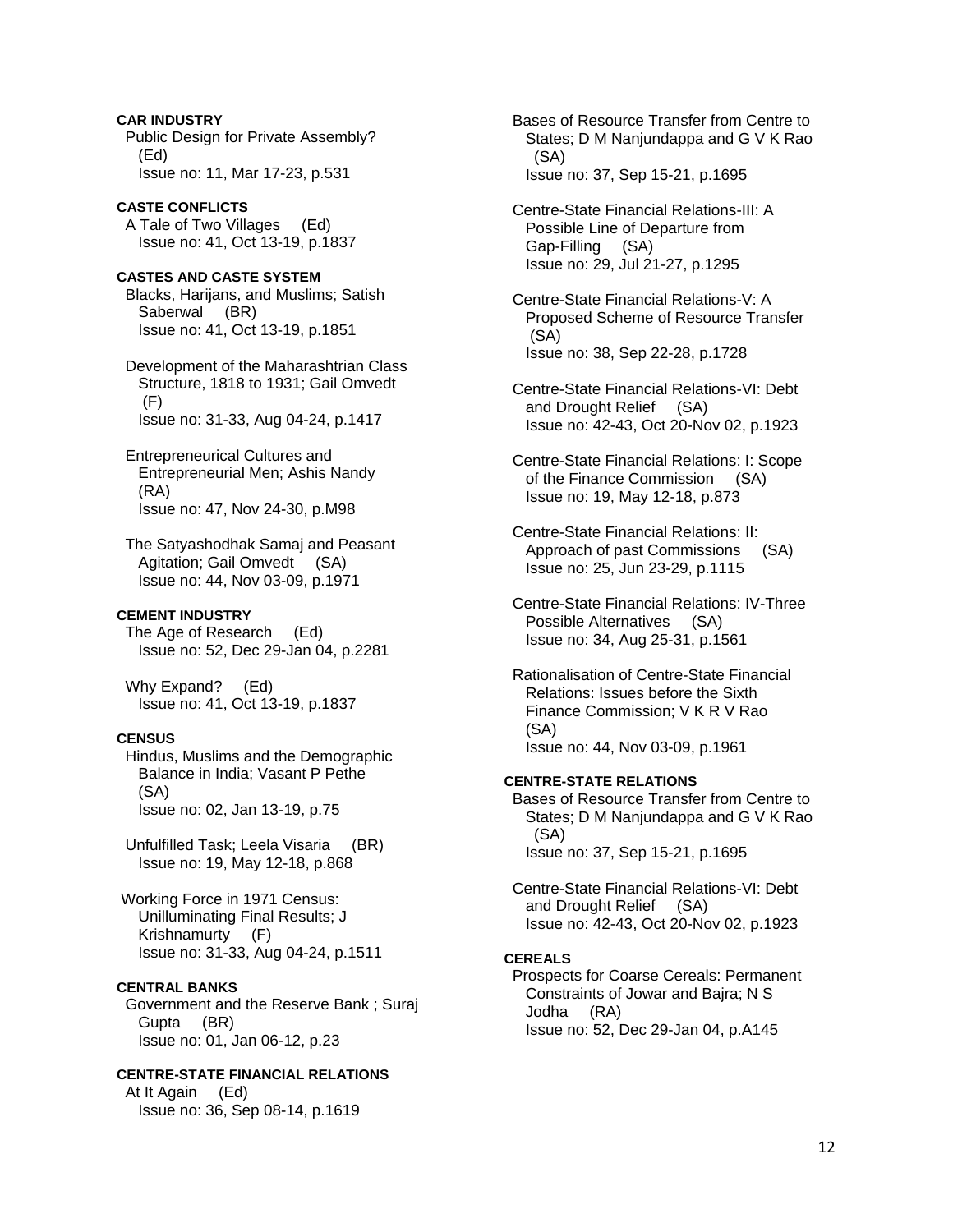#### **CHEMICAL INDUSTRY**

 Trading Companies in the Pharmaceutical and Chemical Industries; Indu Kale (SA) Issue no: 03, Jan 20-26, p.113

#### **CHILE**

 The Army of Butchers (Ed) Issue no: 40, Oct 06-12, p.1797

 Bathed in Blood (Ed) Issue no: 44, Nov 03-09, p.1939

 Bourgeois Marxism in Chile; A K Essack (BR) Issue no: 37, Sep 15-21, p.1681

 Chile and the Indian Left; Arunlal (LE) Issue no: 47, Nov 24-30, p.2075

 Responses to Chilean Coup; Lajpat Rai (C) Issue no: 49, Dec 08-14, p.2169

 The Road to Surrender (Ed) Issue no: 37, Sep 15-21, p.1664

 Supping with the Devil (Ed) Issue no: 37, Sep 15-21, p.1663

 Transition to Fascism? (Ed) Issue no: 27, Jul 07-13, p.1172

#### **CHINA**

 Arriving in China; Harish Chandola (C) Issue no: 31-33, Aug 04-24, p.1409

 Balance of Power in South-East Asia; R Vaitheswaran (Ed) Issue no: 35, Sep 01-07, p.1597

 Chinese Foreign Policy and Imperialism; SS (C) Issue no: 38, Sep 22-28, p.1716

 ECAFE Report Underscores Relevance of Chinese Experiment (Ed) Issue no: 11, Mar 17-23, p.566

 In Search of The Way; G P Deshpande (C) Issue no: 04-06, Jan 27-Feb 16, p.149  Not so Correctly Handling the Contradictions among the People; G P Deshpande (C) Issue no: 36, Sep 08-14, p.1631

 Political Economy of Socialist Development in China since 1949; Ajit Singh (SA) Issue no: 47, Nov 24-30, p.2097

 A Protective Invective (Ed) Issue no: 44, Nov 03-09, p.1941

 Soviet Threat Telescoped (Ed) Issue no: 27, Jul 07-13, p.1171

 Through Mao's Eyes; J M Kaul (BR) Issue no: 40, Oct 06-12, p.1813

 Two Voices? (Ed) Issue no: 35, Sep 01-07, p.1583

 Waiting for the Chinese (C) Issue no: 03, Jan 20-26, p.104

#### **CHRISTIANITY**

 The Revolutionary Priest; S Krishnappa (BR) Issue no: 28, Jul 14-20, p.1237

#### **CHRISTIANS**

 The Revolutionary Priest; S Krishnappa (BR) Issue no: 28, Jul 14-20, p.1237

### **COAL INDUSTRY**

 The Curse of the CRO (C) Issue no: 45, Nov 10-16, p.2000

 Devil Take the Miners (Ed) Issue no: 02, Jan 13-19, p.46

 Laissez - Faire for Neglect? (C) Issue no: 13, Mar 31-Apr 06, p.624

 No Time to Play It Cool; Magnus (C) Issue no: 24, Jun 16-22, p.1064

 Take-Over without Plan (RA) Issue no: 08, Feb 24-Mar 02, p.M1

 The Wrong Reasons; Magnus (C) Issue no: 08, Feb 24-Mar 02, p.424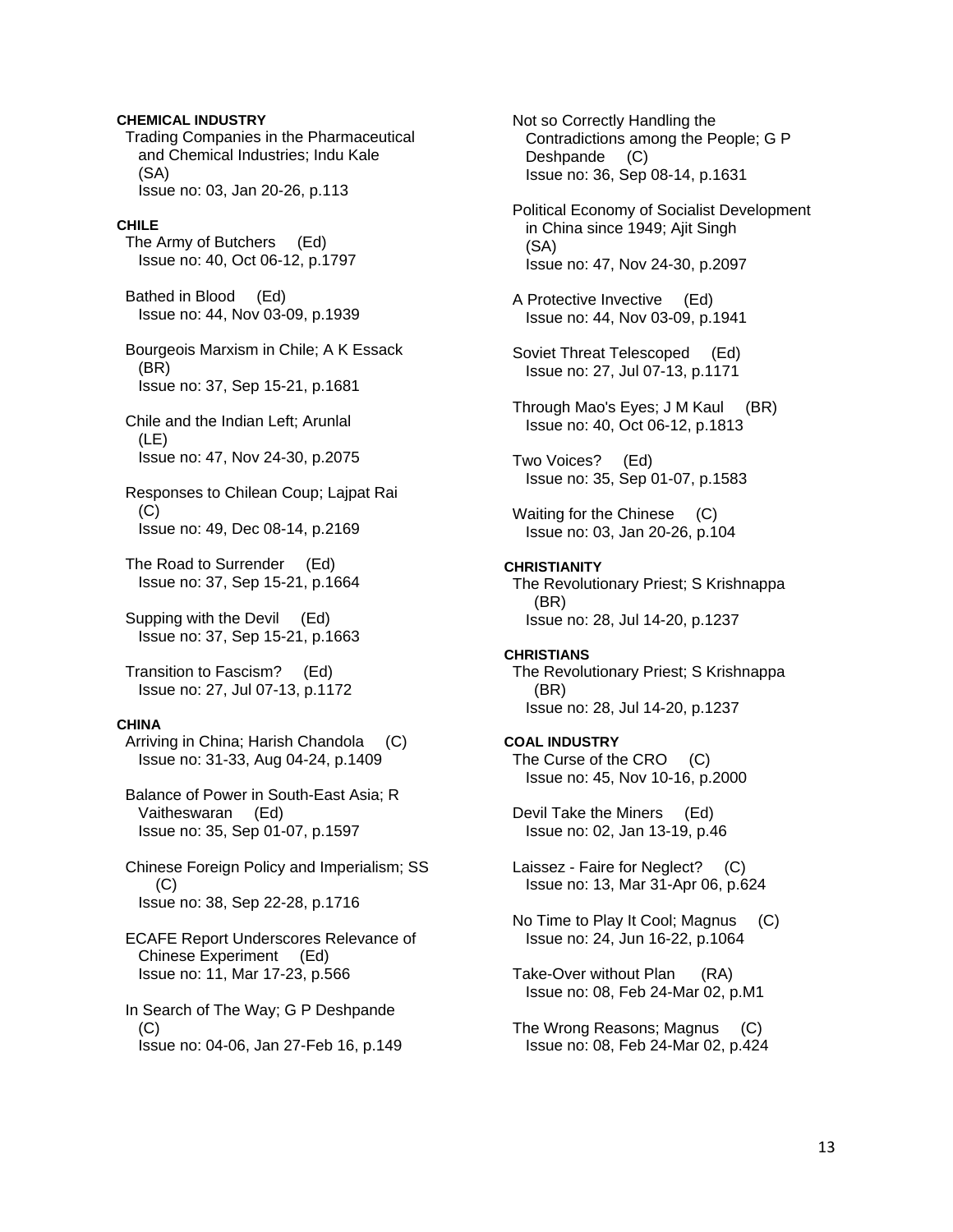**COLONIALISM**  The PAIGC Holds Its Second Congress; A K Essack (C) Issue no: 36, Sep 08-14, p.1633

#### **COMMITTEES AND COMMISSIONS**  Budget Pointers (C) Issue no: 08, Feb 24-Mar 02, p.420

 Choice of Alternative Technologies: Vital Task in Science and Technology Planning; Amulya Kumar N Reddy (SA) Issue no: 25, Jun 23-29, p.1109

 Competing Claims of Religion, Region and Backwardness-Based Identities; Balraj Puri (C) Issue no: 28, Jul 14-20, p.1223

 Computers without Plan (RA) Issue no: 47, Nov 24-30, p.M119

 Disappointment for Most (C) Issue no: 15, Apr 14-20, p.702

 Futility of the Monopolies Commission ; A N Oza (OP) Issue no: 01, Jan 06-12, p.21

 Hesitant Approach to Science and Technology; B V Rangarao (SA) Issue no: 19, May 12-18, p.877

 HUF Tax Avoidance Revisited; I S Gulati (SA) Issue no: 07, Feb 17-23, p.397

 Hunger and Glory (Ed) Issue no: 01, Jan 06-12, p.2

 Leviathan Unbound (C) Issue no: 49, Dec 08-14, p.2163

- More Moonshine on Employment (C) Issue no: 23, Jun 09-15, p.1012
- Pay Commission's Pot Pourri (Ed) Issue no: 14, Apr 07-13, p.649
- River of Scandal; N K Singh (C) Issue no: 37, Sep 15-21, p.1673

 The Scapegoat (Ed) Issue no: 46, Nov 17-23, p.2033  Science Planning (Ed) Issue no: 28, Jul 14-20, p.1209

Search for More Land-Grabbers (C) Issue no: 31-33, Aug 04-24, p.1405

 So Sane, So Rational (OP) Issue no: 17, Apr 28-May 04, p.791

 Taxation of Agricultural Wealth and Income: A Note on the Raj Committee's Report; E T Mathew (SA) Issue no: 18, May 05-11, p.842

 Technology's Aimless Take-Offs; D C Kale  $(C)$ Issue no: 34, Aug 25-31, p.1543

 To Lever, with Love (C) Issue no: 41, Oct 13-19, p.1841

# **COMMUNAL RELATIONS**

The Worst Casualties; A T (C) Issue no: 23, Jun 09-15, p.1014

# **COMMUNAL VIOLENCE**

 Some Notes on the Poona Riots; Anil Avchat (C) Issue no: 26, Jun 30-Jul 06, p.1138

The Worst Casualties; A T (C) Issue no: 23, Jun 09-15, p.1014

## **COMMUNICATION MEDIA**

 Caught Lying (Ed) Issue no: 48, Dec 01-07, p.2117

 Developing a Tool for Development: Television in India; Pramod Kale (SA) Issue no: 28, Jul 14-20, p.1255

 Television in India: Retrospect and Prospect; B D Dhawan (SA) Issue no: 28, Jul 14-20, p.1247

#### **COMMUNISM**

 And Ever the Twain Shall Meet; G P Deshpande (C) Issue no: 26, Jun 30-Jul 06, p.1159

 Non-Brahmans and Communists in Bombay; Gail Omvedt (SA) Issue no: 16, Apr 21-27, p.749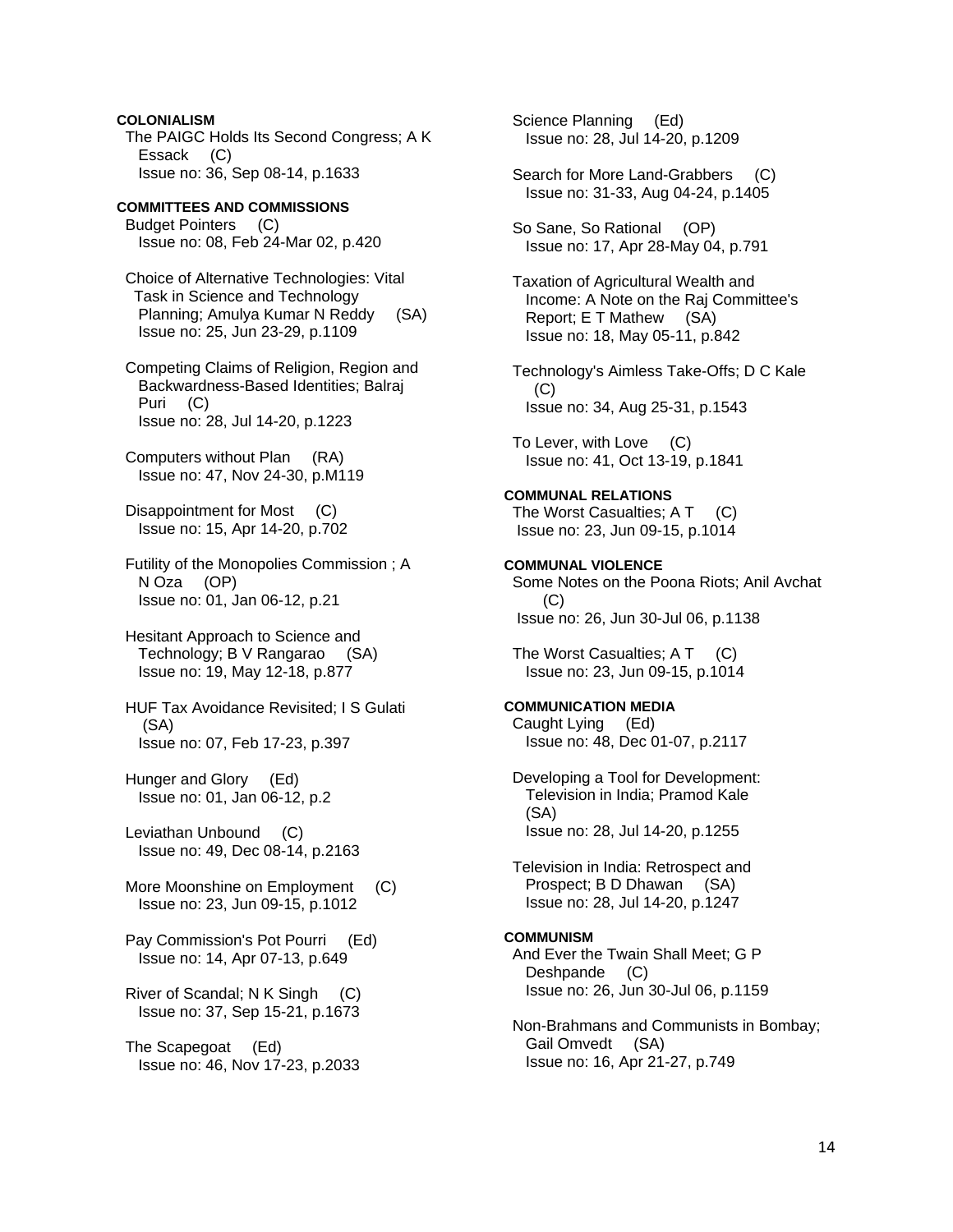# **COMMUNISM**  Non-Brahmans and Communists in Bombay; Gail Omvedt (SA) Issue no: 17, Apr 28-May 04, p.800 On Intermediate Regimes; E M S Namboodiripad (SA) Issue no: 48, Dec 01-07, p.2133 **COMMUNIST PARTIES**  The Achievements of a Centre-Left Coalition; Mohit Sen (C) Issue no: 46, Nov 17-23, p.2049 Alliance for Expediency (C) Issue no: 42-43, Oct 20-Nov 02, p.1905 Annihilating a Tactic ; MR (C) Issue no: 44, Nov 03-09, p.1954 Another Big Catch! (Ed) Issue no: 25, Jun 23-29, p.1090 Back Seat for Congress (C) Issue no: 27, Jul 07-13, p.1185 Calcutta Diary (F) Issue no: 09, Mar 03-09, p.461 Calcutta Diary (F) Issue no: 14, Apr 07-13, p.653 Cause for Anxiety (Ed) Issue no: 22, Jun 02-08, p.961 Chile and the Indian Left (C) Issue no: 42-43, Oct 20-Nov 02, p.1902 Chile and the Indian Left; Arunlal (LE) Issue no: 47, Nov 24-30, p.2075 Congress on the Defensive (C) Issue no: 50, Dec 15-21, p.2207 Dead-Centre Politics; MR (C) Issue no: 46, Nov 17-23, p.2047 False Hopes from Delhi? (C) Issue no: 25, Jun 23-29, p.1101 Flowers for the Congress; MR (C) Issue no: 49, Dec 08-14, p.2161 Food and Politics; Mohit Sen (C) Issue no: 37, Sep 15-21, p.1677

 In Conventional Groove (Ed) Issue no: 14, Apr 07-13, p.652 In League with Opportunism (C) Issue no: 46, Nov 17-23, p.2050 Journey from Dindigul (C) Issue no: 24, Jun 16-22, p.1065 Labour's Love Lost (C) Issue no: 47, Nov 24-30, p.2084 Moves in Kerala; Mohit Sen (C) Issue no: 26, Jun 30-Jul 06, p.1145 The Mud That Did Stick; MR (C) Issue no: 48, Dec 01-07, p.2129 Naxalites' Search for Unity (C) Issue no: 27, Jul 07-13, p.1183 New Turn? (C) Issue no: 28, Jul 14-20, p.1221 Of Reformers and Reformatories?; MR (C) Issue no: 42-43, Oct 20-Nov 02, p.1906 On the Eve of the Bandh (C) Issue no: 30, Jul 28-Aug 03, p.1313 The Opposition: Problems and Prospects; Ram Joshi and kirtidev Desai (SA) Issue no: 42-43, Oct 20-Nov 02, p.1913 Seeking Salvation the Parliamentary Way; MR (C) Issue no: 39, Sep 29-Oct 05, p.1757 So Long as the Factions Fight (C) Issue no: 31-33, Aug 04-24, p.1399 The Telengana Peasant Armed Struggle, 1946-51; Mohan Ram (SA) Issue no: 23, Jun 09-15, p.1025 Towards a Left Democratic Front? (C) Issue no: 22, Jun 02-08, p.973 Variations on the Same Theme; M R (C) Issue no: 30, Jul 28-Aug 03, p.1323 What's Left in Pakistan?; TA (C) Issue no: 47, Nov 24-30, p.2089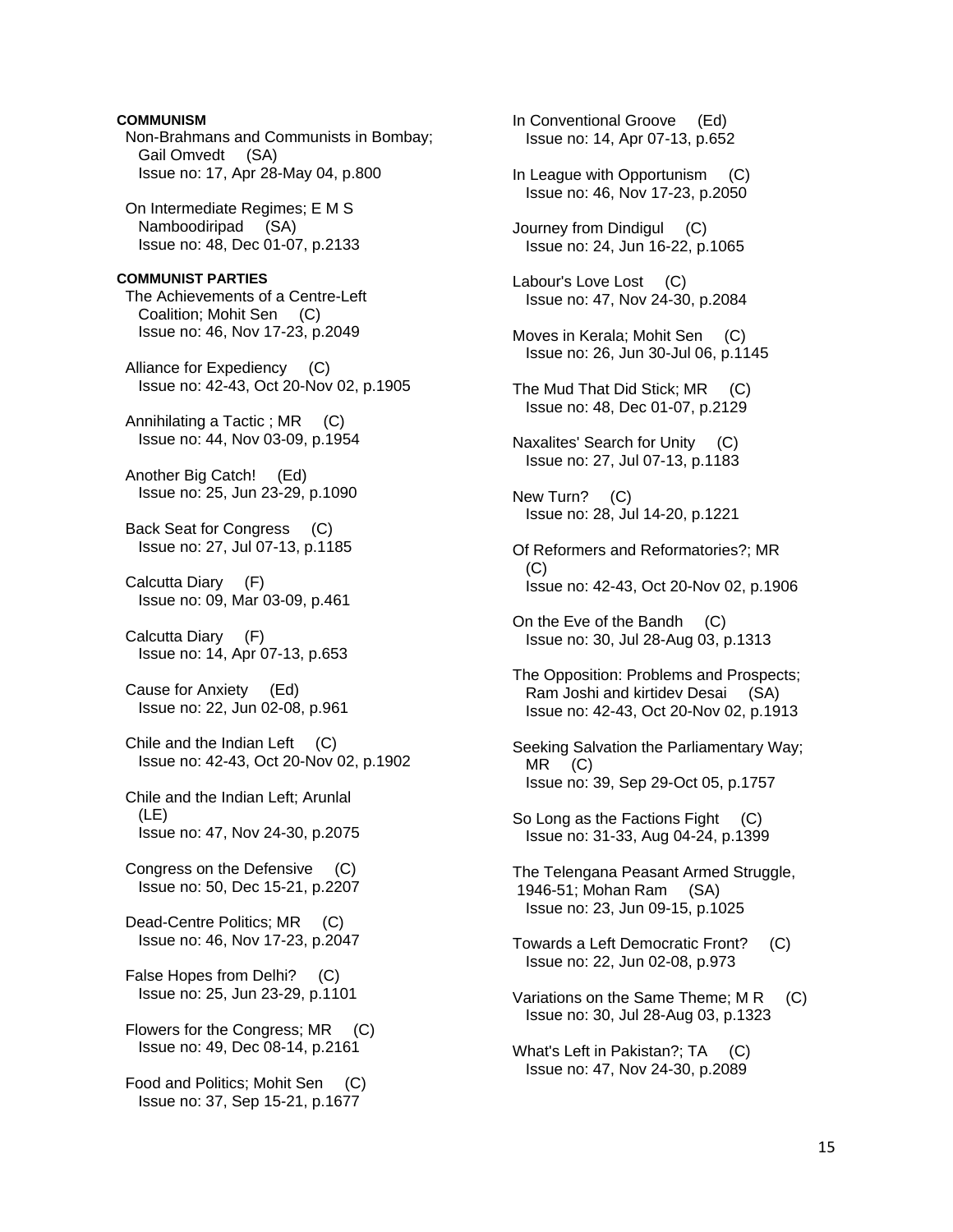Responses to Chilean Coup; Lajpat Rai  $(C)$  Issue no: 49, Dec 08-14, p.2169 Waiting Game (Ed) Issue no: 35, Sep 01-07, p.1581 **COMMUNITY DEVELOPMENT**  Developing Rural India; S P Jain (BR) Issue no: 09, Mar 03-09, p.474 Left to Chance; P R Dubhashi (BR) Issue no: 03, Jan 20-26, p.105 **COMPANIES**  A K Corporation Issue no: 37, Sep 15-21, p.1669 Ahmedabad Advance Issue no: 25, Jun 23-29, p.1092 Alembic Chemical Works Company Ltd, Baroda Issue no: 27, Jul 07-13, p.1207 Alembic Glass Issue no: 24, Jun 16-22, p.1055 Alembic Glass Industries Limited, Baroda Issue no: 26, Jun 30-Jul 06, p.1160 Alkali and Chemical Corporation of India Issue no: 08, Feb 24-Mar 02, p.417 Aluminium Industries Issue no: 45, Nov 10-16, p.1990 American Universal Electric (India) Issue no: 16, Apr 21-27, p.738 Andhra Bank Issue no: 19, May 12-18, p.859 The Andhra Bank Limited; K Gopal Rao Issue no: 25, Jun 23-29, p.1120 Andhra Bank Ltd Issue no: 07, Feb 17-23, p.370 Andhra Pradesh Paper Issue no: 51, Dec 22-28, p.2243 Andhra Sugar Issue no: 12, Mar 24-30, p.583

**COMMUNISTS** 

 Arlabs Issue no: 03, Jan 20-26, p.94

 Aruna Sugars Issue no: 13, Mar 31-Apr 06, p.619

 Ashok Leyland Issue no: 09, Mar 03-09, p.463

 Ashok Leyland Limited Issue no: 04-06, Jan 27-Feb 16, p.361

 Ashok Paper Mills Issue no: 19, May 12-18, p.859

 Asian Cables Issue no: 18, May 05-11, p.820

 Associated Bearing Issue no: 09, Mar 03-09, p.463

 Associated Cement Companies Issue no: 01, Jan 06-12, p.9

 Associated Cement Companies Issue no: 51, Dec 22-28, p.2243

 The Associated Cement Companies Limited Issue no: 01, Jan 06-12, p.38

 Association of Man-Made Fibre Industry, Bombay Issue no: 38, Sep 22-28, p.1740

 Atlas Copco (India) Issue no: 15, Apr 14-20, p.698

 Atul Products Issue no: 34, Aug 25-31, p.1533

 Automobile Products of India Issue no: 11, Mar 17-23, p.537

 B D Steel Castings Issue no: 52, Dec 29-Jan 04, p.2284

 Bagalkot Udyog Issue no: 03, Jan 20-26, p.94

 Bank of India Issue no: 47, Nov 24-30, p.2081

 Bank of India: Directors' Report for the Year 1972 Issue no: 36, Sep 08-14, p.1636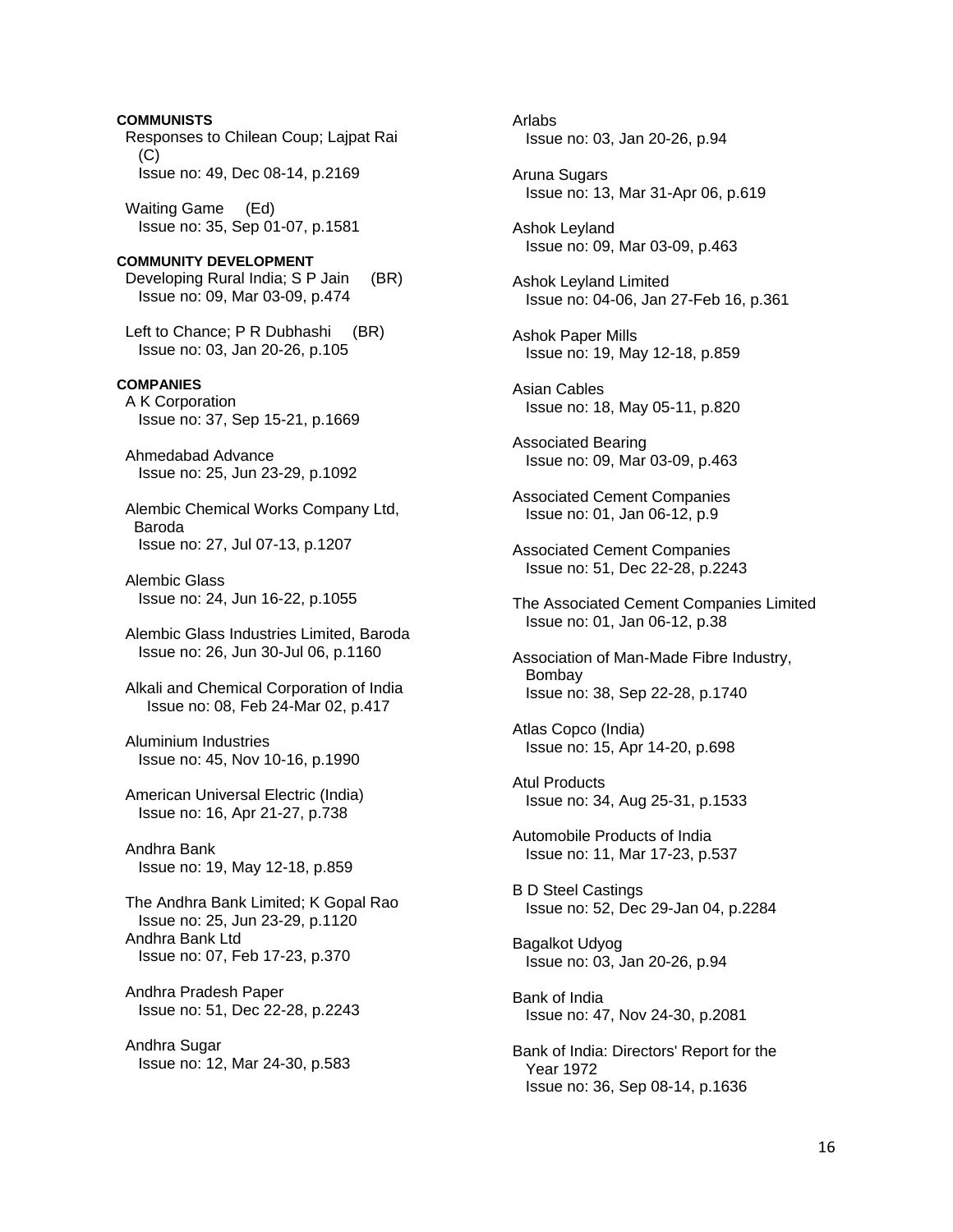**COMPANIES**  Baroda Rayon Issue no: 22, Jun 02-08, p.963 BASF India Issue no: 11, Mar 17-23, p.537 Bata India Issue no: 25, Jun 23-29, p.1092 Bayer (India) Issue no: 18, May 05-11, p.820 Bharat Electronics Ltd Issue no: 08, Feb 24-Mar 02, p.417 Bharat Forge Issue no: 28, Jul 14-20, p.1215 Bharat Forge Issue no: 51, Dec 22-28, p.2243 Bharat Gold Mines Limited Issue no: 39, Sep 29-Oct 05, p.1793 Bilaspur Spinning Issue no: 16, Apr 21-27, p.738 Blue Star Limited Issue no: 26, Jun 30-Jul 06, p.1164 Blundell Eomite Paints Issue no: 21, May 26-Jun 01, p.924 Blundell Eomite Paints Issue no: 47, Nov 24-30, p.2081 Bombay Dying Issue no: 13, Mar 31-Apr 06, p.619 Bombay Oxygen Issue no: 23, Jun 09-15, p.1009 **Braithwaite**  Issue no: 02, Jan 13-19, p.52 British Paints Issue no: 23, Jun 09-15, p.1009 Brook Bond India Issue no: 49, Dec 08-14, p.2155 Brooke Bond India Limited Issue no: 01, Jan 06-12, p.42

 Camphor and Allied Products Issue no: 13, Mar 31-Apr 06, p.619 Carona Sahu Issue no: 48, Dec 01-07, p.2122 Cawnpore Sugar Issue no: 21, May 26-Jun 01, p.924 Ceat Tyres of India Issue no: 07, Feb 17-23, p.370 Central India Machinery Manufacturing Company Issue no: 38, Sep 22-28, p.1707 Century Enka Issue no: 12, Mar 24-30, p.583 Century Spinning Issue no: 18, May 05-11, p.820 Chloride India Issue no: 02, Jan 13-19, p.52 Coromandel Fertilizers Issue no: 17, Apr 28-May 04, p.778 Crompton Greaves Issue no: 47, Nov 24-30, p.2081 Damani Dye-Chem Issue no: 23, Jun 09-15, p.1009 Deccan Steel and Alloys Issue no: 40, Oct 06-12, p.1829 Delhi Cloth And General Mils Issue no: 49, Dec 08-14, p.2155 Devidayal Electronics And Wires Issue no: 24, Jun 16-22, p.1055 Devidayal Electronics and Wires Limited Issue no: 23, Jun 09-15, p.1047 Dharamsi Morarii Chemical Issue no: 17, Apr 28-May 04, p.778 Dhrangadhra Chemical Issue no: 42-43, Oct 20-Nov 02, p.1897 Dunlop India Issue no: 19, May 12-18, p.859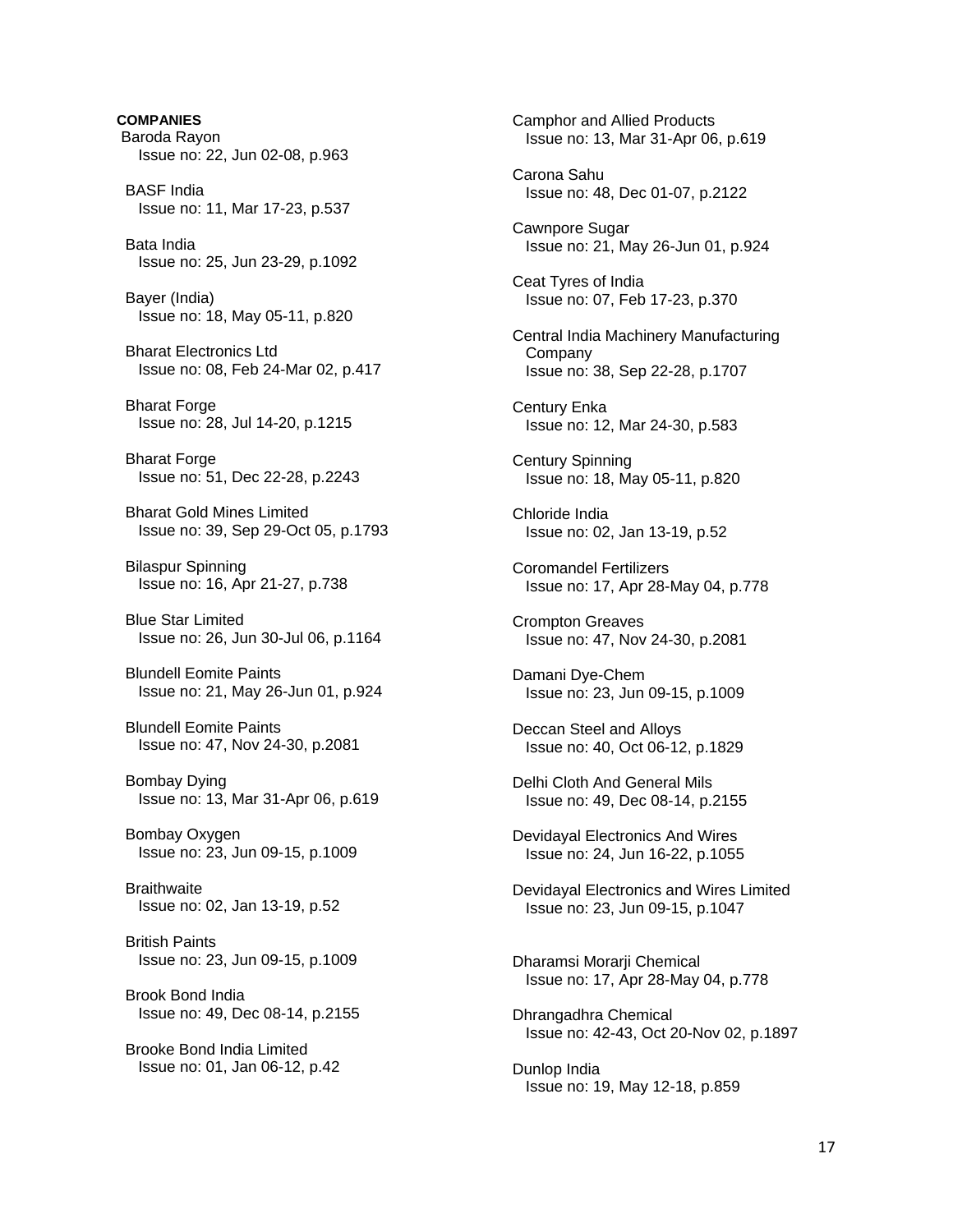# **COMPANIES**  Dunlop India Limited Issue no: 20, May 19-25, p.915 East Anglia Plastics (India) Issue no: 09, Mar 03-09, p.463 East Anglia Plastics (India) Issue no: 10, Mar 10-16, p.499 Electrosteel Casting Issue no: 14, Apr 07-13, p.655 Elgin Mills Issue no: 36, Sep 08-14, p.1626 Elpro International Issue no: 20, May 19-25, p.892 **Escorts**  Issue no: 28, Jul 14-20, p.1215 Excel Industries Issue no: 07, Feb 17-23, p.370 Facit Asia Issue no: 46, Nov 17-23, p.2037 The Fertilizer Corporation of India Limited Issue no: 52, Dec 29-Jan 04, p.2309 Finlay Mills Issue no: 27, Jul 07-13, p.1178 Food Specialities Issue no: 22, Jun 02-08, p.963 G L Hotels Issue no: 02, Jan 13-19, p.52 Garware Nylon Issue no: 39, Sep 29-Oct 05, p.1750 Garware Nylons Issue no: 42-43, Oct 20-Nov 02, p.1897 Garware Nylons Limited Issue no: 38, Sep 22-28, p.1737 Goa Carbon Issue no: 45, Nov 10-16, p.1990 Gold Mohur Mills Issue no: 28, Jul 14-20, p.1215

 Goodlass Nerolac Paints Issue no: 17, Apr 28-May 04, p.778

 Great Eastern Shipping Issue no: 44, Nov 03-09, p.1943

 Greaves Cotton Issue no: 35, Sep 01-07, p.1586

 Guest Keen Williams Limited Issue no: 18, May 05-11, p.846

 Guest,Keen, Williams Issue no: 16, Apr 21-27, p.738

 Gujarat Polyamides Issue no: 03, Jan 20-26, p.94

 Gujarat State Fertilizer Company Issue no: 30, Jul 28-Aug 03, p.1310

 Gujarat State Fertilizers Company Limited Issue no: 26, Jun 30-Jul 06, p.1165

 Gwalior Rayon Issue no: 36, Sep 08-14, p.1626

 Handa Rotary Machines Issue no: 16, Apr 21-27, p.738

 Handa Rotary Machines Issue no: 29, Jul 21-27, p.1270

 Haryana Coated Papers Issue no: 03, Jan 20-26, p.112

 Heavy Electricals (India) Limited Bharat Heavy Electricals Limited Issue no: 35, Sep 01-07, p.1615

 Herdillia Chemicals Issue no: 34, Aug 25-31, p.1533

 Hindustan Aluminium Issue no: 25, Jun 23-29, p.1092

 Hindustan Brown Boveri Issue no: 40, Oct 06-12, p.1801

 Hindustan Construction Issue no: 08, Feb 24-Mar 02, p.417

 Hindustan Lever Issue no: 26, Jun 30-Jul 06, p.1135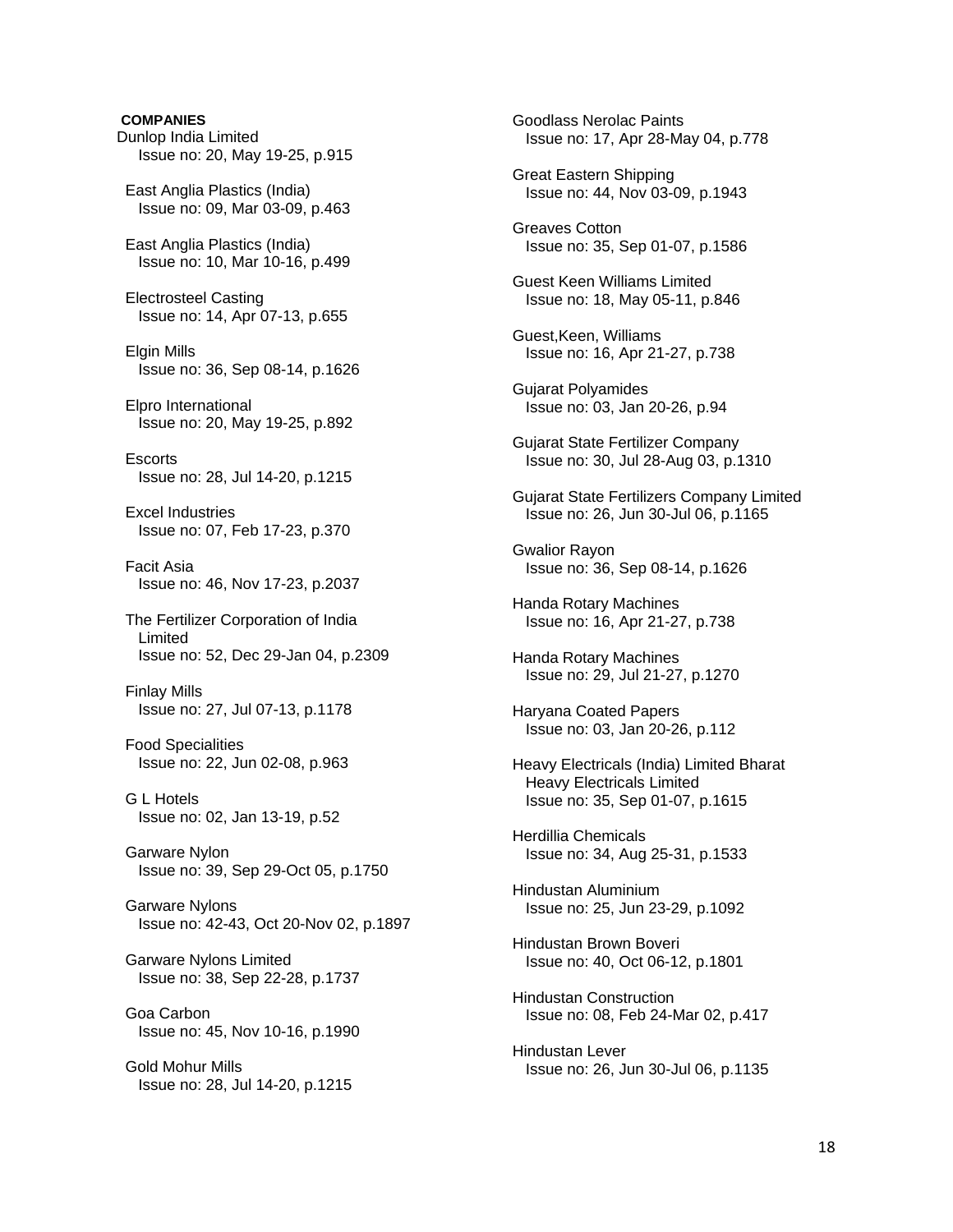## **COMPANIES**

 Hindustan Lever Limited Issue no: 27, Jul 07-13, p.1202

 Hindustan Motors Issue no: 38, Sep 22-28, p.1707

 Hindustan Steelworks Construction Limited Issue no: 42-43, Oct 20-Nov 02, p.1933

 Hindustan-Pilkington Glass Issue no: 38, Sep 22-28, p.1707

 Hoechst Dyes And Chemicals Issue no: 46, Nov 17-23, p.2037

 India Carbon Issue no: 07, Feb 17-23, p.370

 The India Cements Limited Issue no: 39, Sep 29-Oct 05, p.1787

 India Steamship Company Limited Issue no: 45, Nov 10-16, p.2029

 India Tobacco Company Issue no: 34, Aug 25-31, p.1533

 India United Mills Issue no: 37, Sep 15-21, p.1669

 Indian Aluminium Issue no: 16, Apr 21-27, p.738

 Indian Aluminium Company, Limited Issue no: 17, Apr 28-May 04, p.810

 Indian Cable Issue no: 37, Sep 15-21, p.1669

 Indian Dyestuff Issue no: 29, Jul 21-27, p.1270

 Indian Explosives Issue no: 52, Dec 29-Jan 04, p.2284

 Indian Hotels Issue no: 27, Jul 07-13, p.1178

 The Indian Hotels Company Limited Issue no: 29, Jul 21-27, p.1301

 Indian Iron and Steel Company Issue no: 01, Jan 06-12, p.9

 Indian Iron And Steel Company Issue no: 37, Sep 15-21, p.1669

 Indian Organic Chemicals Issue no: 38, Sep 22-28, p.1707

 Indian Oxygen Issue no: 03, Jan 20-26, p.94

 Indian Oxygen Limited Issue no: 04-06, Jan 27-Feb 16, p.357

 Indian Rare Earths Issue no: 03, Jan 20-26, p.94

 Indian Rayon Issue no: 47, Nov 24-30, p.2081

 Indian Standard Wagon Issue no: 48, Dec 01-07, p.2122

 The Indian Sugar Mills Association Issue no: 30, Jul 28-Aug 03, p.1367

 Indian Vegetable Products Issue no: 20, May 19-25, p.892

 Indo-Burma Petroleum Issue no: 36, Sep 08-14, p.1626

 The Indo-Burma Petroleum Company Limited Issue no: 31-33, Aug 04-24, p.1519

- The Industrial Credit and Investment Corporation of India Limited; H T Parekh Issue no: 11, Mar 17-23, p.570
- J K Cotton SPG And WVG Issue no: 29, Jul 21-27, p.1270
- J Stone And Company (India) Issue no: 21, May 26-Jun 01, p.924

 Jagatjit Industries Issue no: 34, Aug 25-31, p.1533

 Kamani Engineering Issue no: 15, Apr 14-20, p.698

 Kamani Engineering Corporation Limited Issue no: 17, Apr 28-May 04, p.808

 Kamani Metals and Alloys Limited Issue no: 01, Jan 06-12, p.40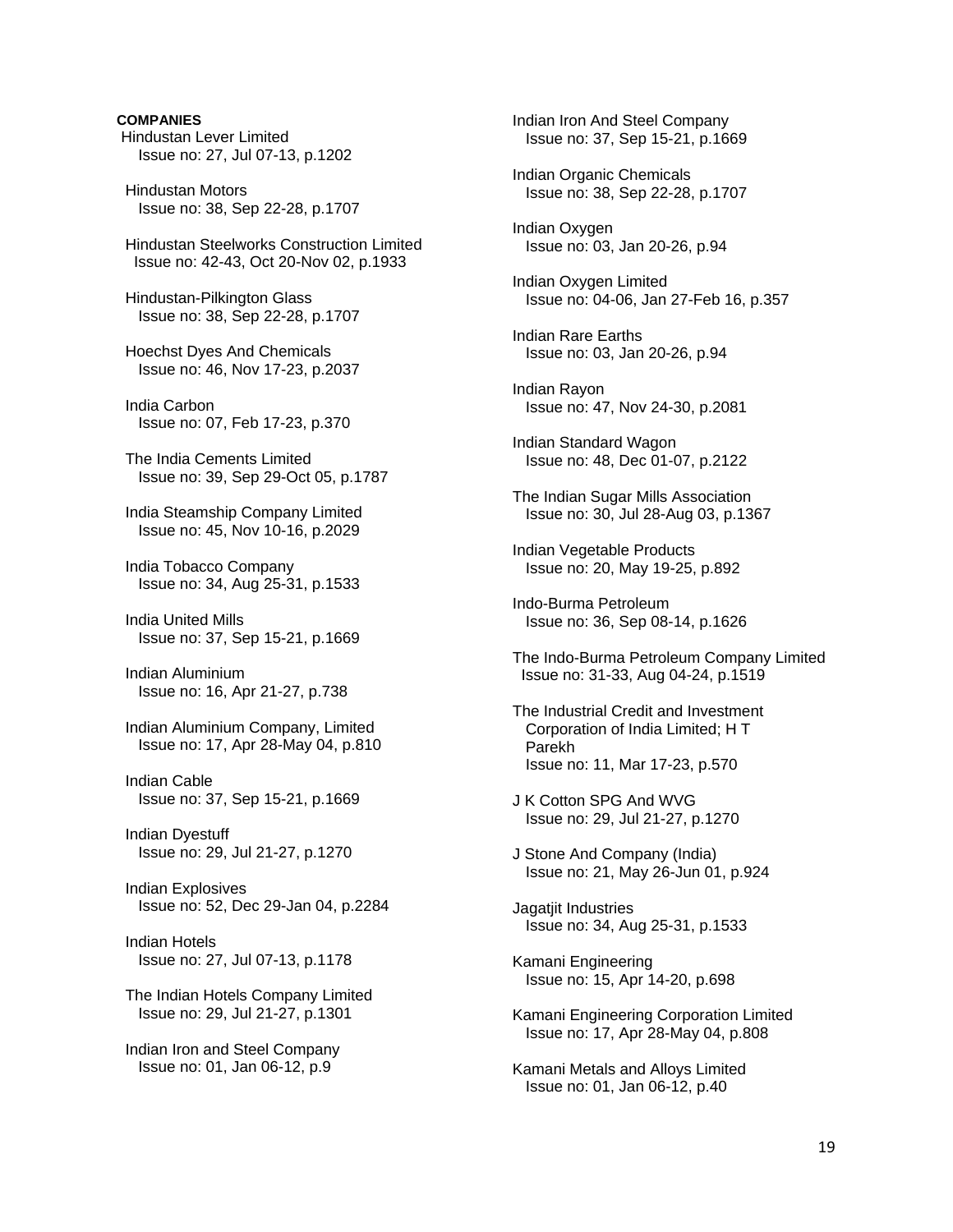# Kamani Metals and Alloys Limited Issue no: 52, Dec 29-Jan 04, p.2309 Kaycee Industries Issue no: 48, Dec 01-07, p.2122 Kesar Sugar Issue no: 12, Mar 24-30, p.583 Khatau Makanji Spinning And Weaving Issue no: 40, Oct 06-12, p.1801 Killick Nixon Issue no: 26, Jun 30-Jul 06, p.1135 Kirloskar oil Engines Issue no: 48, Dec 01-07, p.2122 Kirloskar Pneumatic Company Limited Issue no: 41, Oct 13-19, p.1855 Kirloskar Tractors Issue no: 52, Dec 29-Jan 04, p.2284 Kohinoor Mills Issue no: 23, Jun 09-15, p.1009 Kothari (madras) Issue no: 09, Mar 03-09, p.463 Kothari (Madras) Issue no: 24, Jun 16-22, p.1055 Kothari (Madras) Limited Issue no: 51, Dec 22-28, p.2277 Kothari Sugars Issue no: 24, Jun 16-22, p.1065 Larsen And Toubro Issue no: 34, Aug 25-31, p.1533 Laxmi Vishnu Textile Issue no: 22, Jun 02-08, p.963 Life Insurance Corporation Of India Issue no: 37, Sep 15-21, p.1698

**COMPANIES** 

 Madhya Pradesh Electricals Issue no: 31-33, Aug 04-24, p.1391

 The Madras Aluminium Company Limited Issue no: 27, Jul 07-13, p.1206

 Madras Cements Issue no: 42-43, Oct 20-Nov 02, p.1897

 Madras Rubber Factory Issue no: 11, Mar 17-23, p.537

 Madura Mills Issue no: 13, Mar 31-Apr 06, p.619

 Mafatlal Fine Issue no: 28, Jul 14-20, p.1215

 Maharashtra Small Scale Industries Development Corporation Issue no: 42-43, Oct 20-Nov 02, p.1897

 Maharashtra Sugar Issue no: 22, Jun 02-08, p.963

 Mahindra And Mahindra Issue no: 12, Mar 24-30, p.583

 Mahindra Ugine Steel Company Issue no: 27, Jul 07-13, p.1178

 Mahindra Ugine Steel Company Limited Issue no: 26, Jun 30-Jul 06, p.1161

 The Man-Made Fibre Industry Issue no: 39, Sep 29-Oct 05, p.1750

 Meena Steels Issue no: 28, Jul 14-20, p.1215

 Metal Box Company Of India Issue no: 29, Jul 21-27, p.1270

 Mettur Breadsell Issue no: 42-43, Oct 20-Nov 02, p.1897

 Mettur Chemical Issue no: 44, Nov 03-09, p.1943

 The Mettur Chemical and Industrial Corporation Limited Issue no: 39, Sep 29-Oct 05, p.1790

 Modella Woollens Issue no: 30, Jul 28-Aug 03, p.1310

 Modern Mills Issue no: 27, Jul 07-13, p.1178

 Modi Spinning And Weaving Issue no: 45, Nov 10-16, p.1990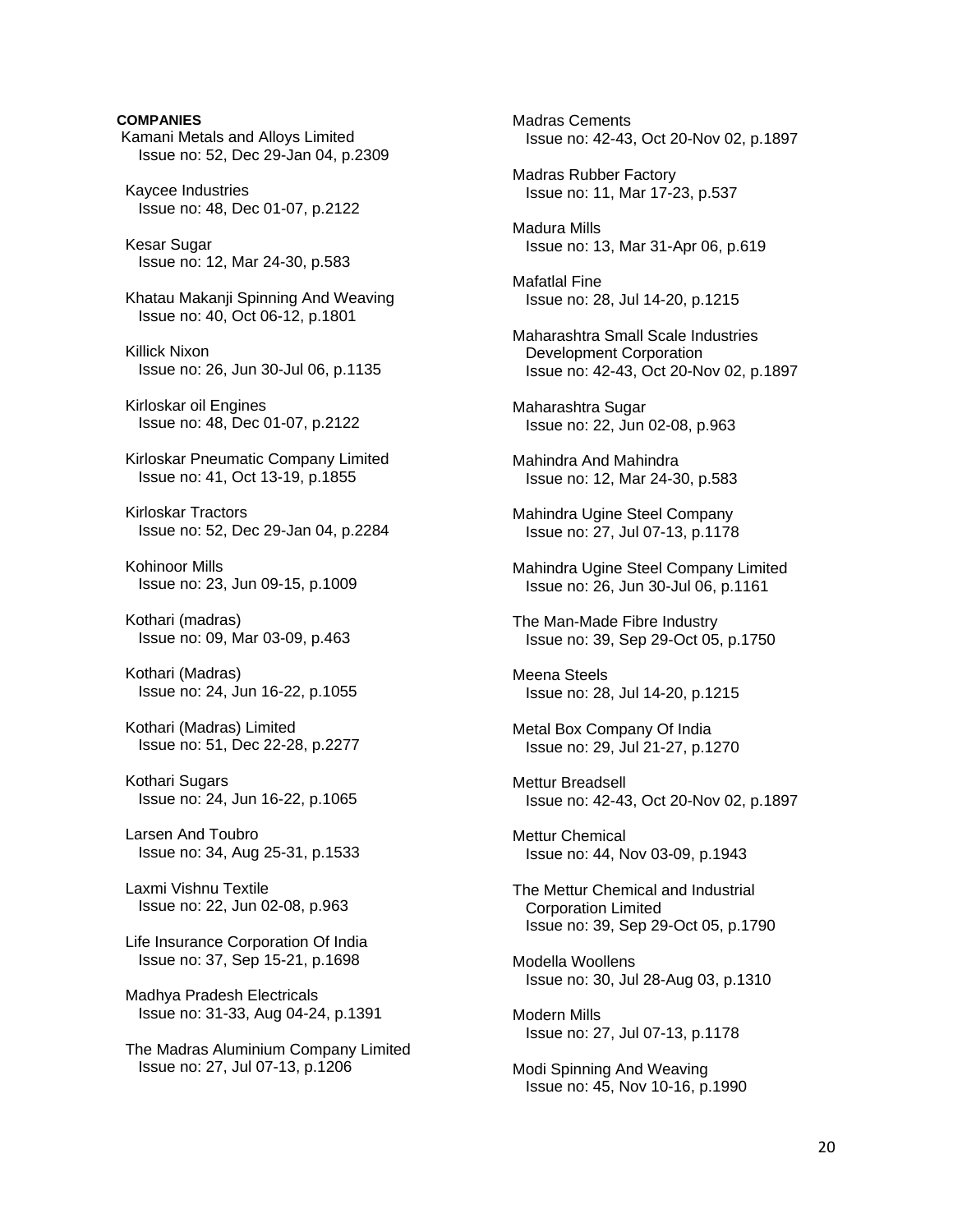## **COMPANIES**

 Mohan Meakin Breweries Issue no: 42-43, Oct 20-Nov 02, p.1897

 Mohta Alloys And Steels Issue no: 16, Apr 21-27, p.759

 Morarjee Goculdas Spinning And Weaving Issue no: 37, Sep 15-21, p.1669

 Motor Industries Company Issue no: 28, Jul 14-20, p.1215

 Mukand Iron Issue no: 35, Sep 01-07, p.1586

 Mukand Iron and Steel Works Limited Issue no: 30, Jul 28-Aug 03, p.1364

 Multisteels (India) Issue no: 44, Nov 03-09, p.1943

 Mysore Paper Issue no: 02, Jan 13-19, p.52

 Mysore Paper Issue no: 40, Oct 06-12, p.1801

 Nagpal Ambadi Petro-Chem Issue no: 01, Jan 06-12, p.9

 National Rolling And Steel Issue no: 52, Dec 29-Jan 04, p.2284

 National Rubber Manufacturers Issue no: 52, Dec 29-Jan 04, p.2284

 New India Fisheries Issue no: 08, Feb 24-Mar 02, p.417

 New Shorrock Issue no: 46, Nov 17-23, p.2037

 Nirlon Synthetic Fibres and Chemicals Limited Issue no: 41, Oct 13-19, p.1856

 Orient Papers Issue no: 45, Nov 10-16, p.1990

 Orissa Cement Issue no: 28, Jul 14-20, p.1215

 Parrys Confectionery Limited Issue no: 10, Mar 10-16, p.516  Philips India Issue no: 21, May 26-Jun 01, p.924 Philips India Issue no: 42-43, Oct 20-Nov 02, p.1897 Phillips Carbon Black Issue no: 16, Apr 21-27, p.738 Phosphate Issue no: 52, Dec 29-Jan 04, p.2284 Piramal Steels Issue no: 15, Apr 14-20, p.698 Podar Mills Issue no: 25, Jun 23-29, p.1092 Polychem Issue no: 44, Nov 03-09, p.1943 Polychem Limited Issue no: 39, Sep 29-Oct 05, p.1785 Polyolefins Industries Issue no: 19, May 12-18, p.859 Polysteels (India) Issue no: 09, Mar 03-09, p.463 Pondy Brewery Issue no: 50, Dec 15-21, p.2213 Poysha Industrial Company Limited Issue no: 34, Aug 25-31, p.1577 Premier Automobiles Issue no: 50, Dec 15-21, p.2201 Premier Tyres Limited Issue no: 31-33, Aug 04-24, p.1521 Punjab Anand Batteries Issue no: 21, May 26-Jun 01, p.924 Raipur Manufacturing Issue no: 23, Jun 09-15, p.1009 Ramon And Demm Issue no: 39, Sep 29-Oct 05, p.1750 Ranbaxy Laboratories Issue no: 39, Sep 29-Oct 05, p.1750 Rathi Alloys and Steel Issue no: 09, Mar 03-09, p.463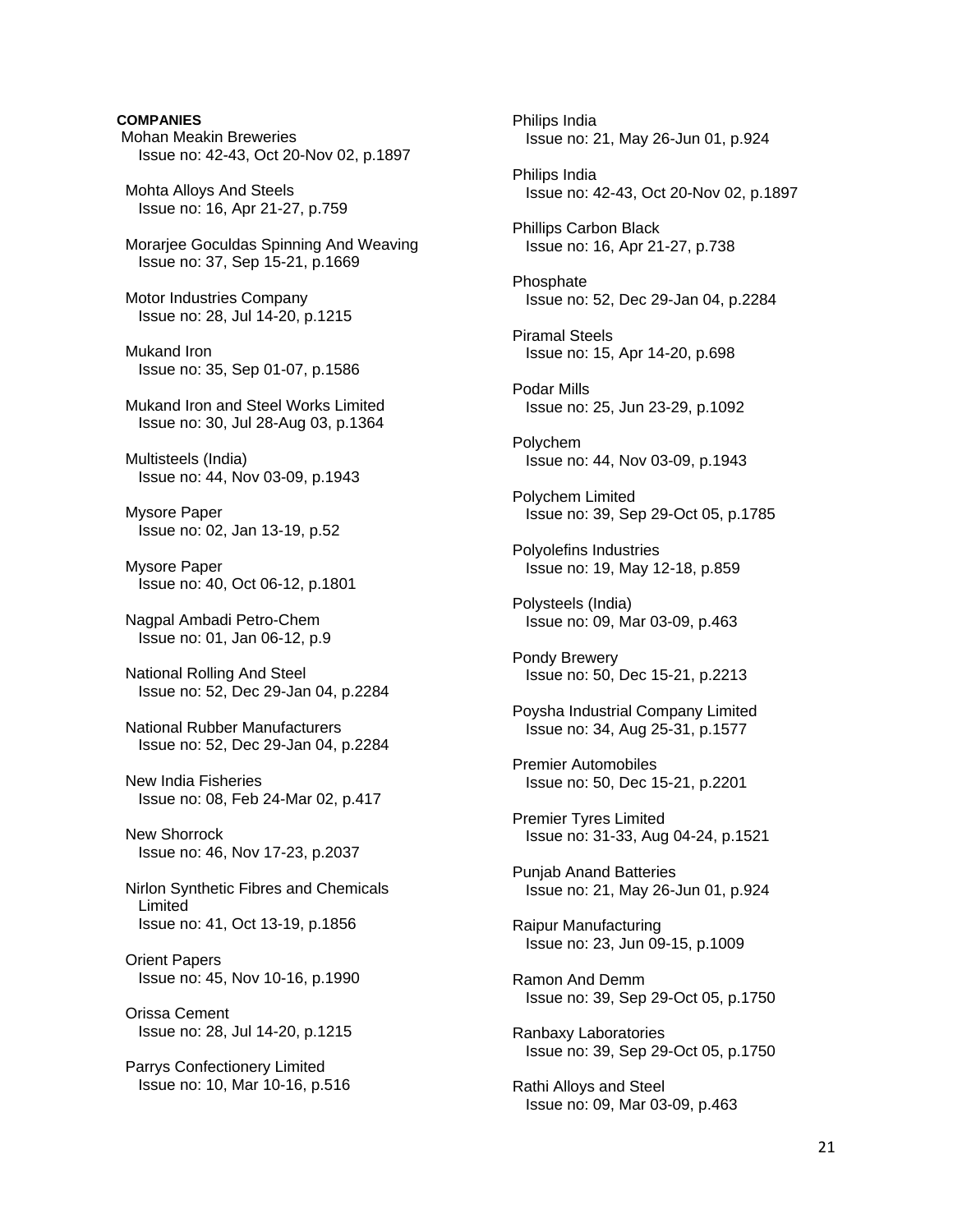# **COMPANIES**  Raymond Woollen Issue no: 26, Jun 30-Jul 06, p.1135 Rohtas Industries Issue no: 01, Jan 06-12, p.9 Rohtas Industries Issue no: 46, Nov 17-23, p.2037 Rural Electrification Corporation Ltd Issue no: 40, Oct 06-12, p.1830 The Sandur Manganese and Iron Ores Limited Issue no: 26, Jun 30-Jul 06, p.1167 Saraya Steel Issue no: 47, Nov 24-30, p.2081 Schrader-Scovill Duncan Issue no: 20, May 19-25, p.892 Scindia Steam Issue no: 50, Dec 15-21, p.2201 The Scindia Steam Navigation Company Limited Issue no: 52, Dec 29-Jan 04, p.2305 Searsole Chemicals Issue no: 39, Sep 29-Oct 05, p.1750 Secals Issue no: 30, Jul 28-Aug 03, p.1310 Seshasayee Paper And Boards Issue no: 39, Sep 29-Oct 05, p.1750 Seshasayee Paper and Boards Limited Issue no: 40, Oct 06-12, p.1832 Shipping Corporation Of India Issue no: 42-43, Oct 20-Nov 02, p.1897 Shreeniwas Cotton Issue no: 29, Jul 21-27, p.1270 Shri Ambica Mills Issue no: 26, Jun 30-Jul 06, p.1135 Shriram Fibres Issue no: 51, Dec 22-28, p.2243 Shriram Refrigeration Industries Issue no: 07, Feb 17-23, p.370

 Shriram Refrigeration Industries Limited Issue no: 04-06, Jan 27-Feb 16, p.363 Sica Breweries Issue no: 15, Apr 14-20, p.698 Sirpur Paper Issue no: 51, Dec 22-28, p.2243 Skol Breweries Issue no: 28, Jul 14-20, p.1215 South India Viscose Issue no: 24, Jun 16-22, p.1055 The South Madras Electric Supply Corporation Limited Issue no: 29, Jul 21-27, p.1302 Special Steels Issue no: 49, Dec 08-14, p.2155 Standard Batteries Issue no: 11, Mar 17-23, p.537 Star Textile Engineering Issue no: 35, Sep 01-07, p.1586 Star Textile Engineering Issue no: 46, Nov 17-23, p.2037 Star Textile Engineering Issue no: 48, Dec 01-07, p.2122 Star Textile Engineering Issue no: 50, Dec 15-21, p.2213 Straw Products Limited Issue no: 29, Jul 21-27, p.1303 Suneeta Vitamins And Chemicals Issue no: 40, Oct 06-12, p.1801 Superior Air Products Issue no: 23, Jun 09-15, p.1009 Swadeshi Polytex Issue no: 11, Mar 17-23, p.537 Sylvania And Laxman Issue no: 15, Apr 14-20, p.698 Syndicate Bank Issue no: 28, Jul 14-20, p.1215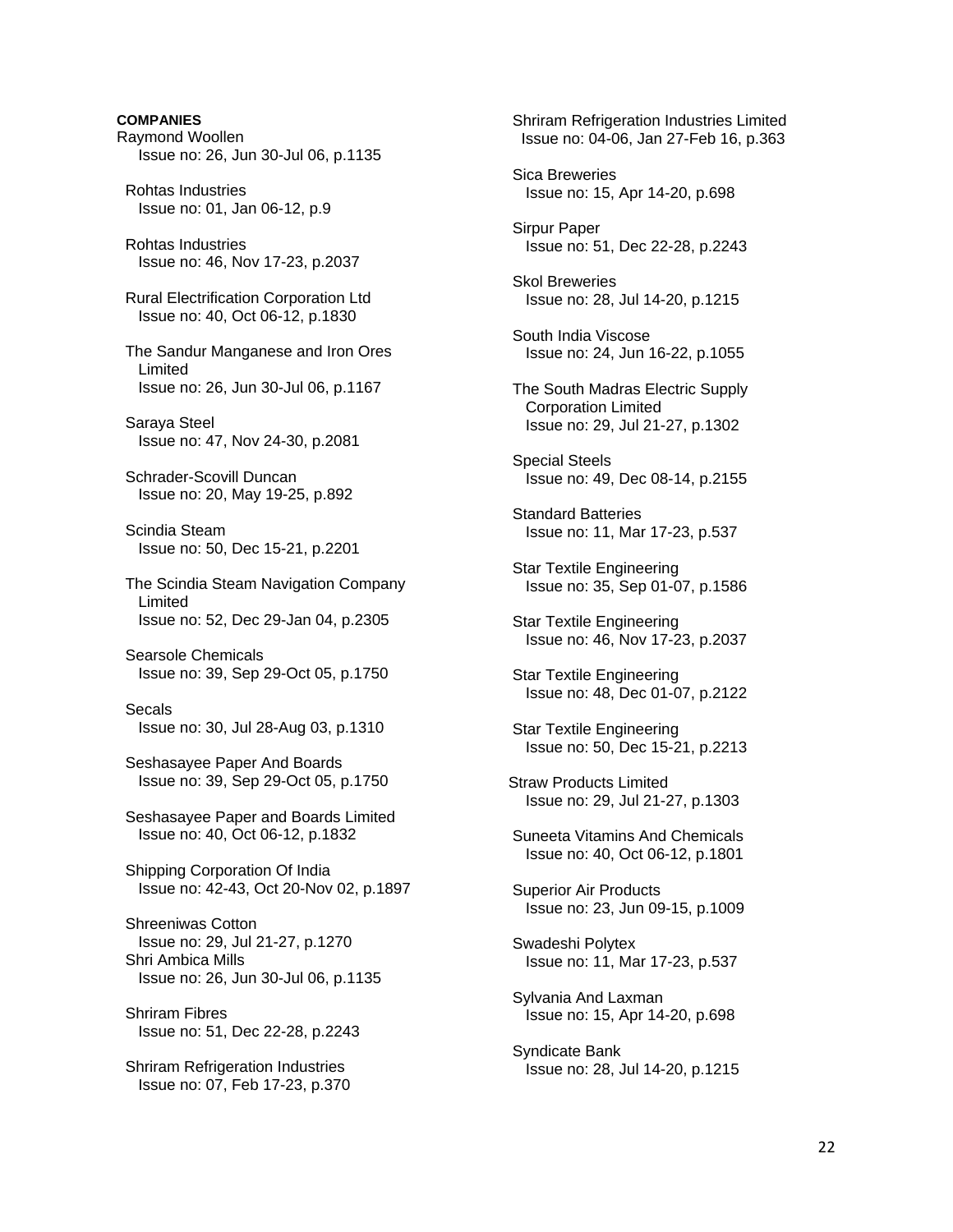## **COMPANIES**

- Synthetics And Chemicals Issue no: 25, Jun 23-29, p.1092
- Tamil Nadu Rubber Issue no: 16, Apr 21-27, p.738
- Tata Chemicals Issue no: 48, Dec 01-07, p.2122
- Tata Chemicals Limited Issue no: 47, Nov 24-30, p.2114
- Tata Engineering And Locomotive Issue no: 30, Jul 28-Aug 03, p.1310
- Tata Engineering and Locomotive Company Limited Issue no: 28, Jul 14-20, p.1258
- Tata Iron And Steel Company Issue no: 35, Sep 01-07, p.1586
- The Tata Iron and Steel Company Limited Issue no: 30, Jul 28-Aug 03, p.1360
- Tata Oil Issue no: 36, Sep 08-14, p.1626
- Tribeni Tissues Issue no: 07, Feb 17-23, p.370
- Trichy Steel Rolling Issue no: 09, Mar 03-09, p.463
- Trimurti Agrochemicals Issue no: 24, Jun 16-22, p.1055
- Triveni Sheet Glass Issue no: 24, Jun 16-22, p.1055
- Tube Investments Of India Issue no: 30, Jul 28-Aug 03, p.1310
- Uni-Abex Alloy Products Issue no: 35, Sep 01-07, p.1586
- Unichem Laboratories Issue no: 08, Feb 24-Mar 02, p.417
- Unicorn Tyres Issue no: 38, Sep 22-28, p.1707
- Union Carbide India Issue no: 14, Apr 07-13, p.655

 Unit Trust of India Issue no: 36, Sep 08-14, p.1662 United Carbon India Issue no: 09, Mar 03-09, p.463 Unserious Intervention (Ed) Issue no: 18, May 05-11, p.817 Upper Doab Sugar Issue no: 21, May 26-Jun 01, p.924 Usha Martin Black (Wire Ropes) Issue no: 17, Apr 28-May 04, p.778 Usha Martin Black (Wire Ropes) Issue no: 22, Jun 02-08, p.963 Utkal Machinery Issue no: 31-33, Aug 04-24, p.1398 Vickers Sperry Of India Issue no: 35, Sep 01-07, p.1586 Vidharbha Iron And Steel Issue no: 20, May 19-25, p.892 Voltas Issue no: 07, Feb 17-23, p.370 Voltas Issue no: 20, May 19-25, p.892 Vulcan-Laval Issue no: 14, Apr 07-13, p.655 Walchandnagar Industries Issue no: 10, Mar 10-16, p.499 Wanson (India) Issue no: 19, May 12-18, p.859 Warner-Hindustan Issue no: 28, Jul 14-20, p.1220 Welcast Steels Issue no: 28, Jul 14-20, p.1215 West Coast Paper Issue no: 50, Dec 15-21, p.2201 Western India Match Company Issue no: 18, May 05-11, p.820 Widia (India) Issue no: 24, Jun 16-22, p.1055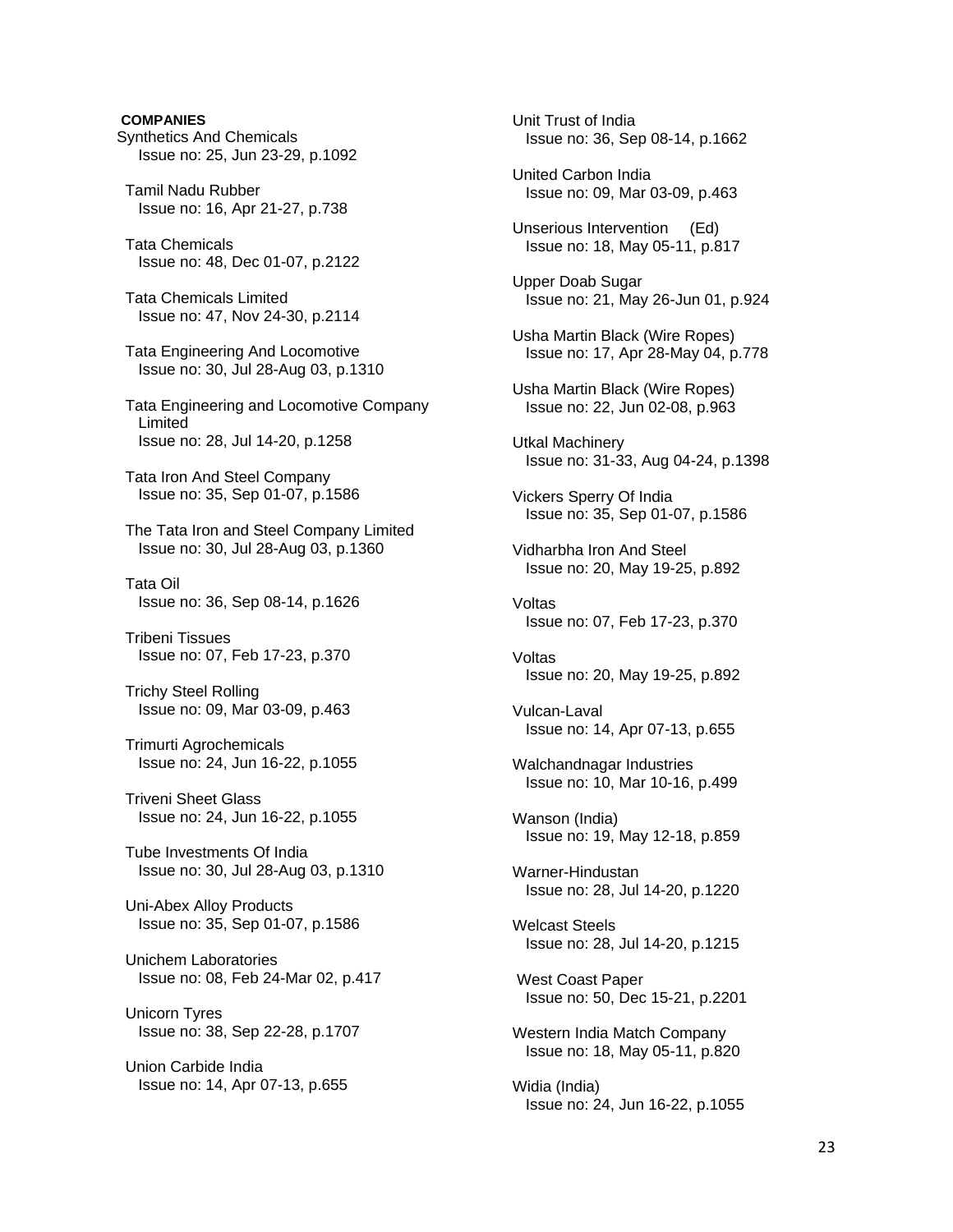## **COMPANIES**

- Willard India Issue no: 49, Dec 08-14, p.2155
- Woolcombers of India Issue no: 19, May 12-18, p.859

 Zenith Steel Pipes Issue no: 40, Oct 06-12, p.1801

#### **COMPANIES LAW**

 Companies Legislation in India: Plea for a Rational View; Madan Gopal Jajoo (SA) Issue no: 23, Jun 09-15, p.1033

#### **COMPUTER APPLICATIONS**

 Computers on the Indian Railways; B V Rama Rao (RA) Issue no: 47, Nov 24-30, p.M117

 Computers without Plan (RA) Issue no: 47, Nov 24-30, p.M119

 Right to Be Consulted on Computerisation;  $DN$  (C) Issue no: 30, Jul 28-Aug 03, p.1315

 Unprogrammed Computers; TA (RA) Issue no: 47, Nov 24-30, p.M97

## **CONGRESS PARTY**

 Alliance for Expediency (C) Issue no: 42-43, Oct 20-Nov 02, p.1905

 And What about Rice Now? (C) Issue no: 27, Jul 07-13, p.1180

 Back Seat for Congress (C) Issue no: 27, Jul 07-13, p.1185

 Behind the Disciplining; Romesh Thapar (F) Issue no: 38, Sep 22-28, p.1705

 Calcutta Diary (F) Issue no: 14, Apr 07-13, p.653 Concentrating on the Constitutional Niceties (C) Issue no: 46, Nov 17-23, p.2043

 The Congress Circus (Ed) Issue no: 09, Mar 03-09, p.457

 Congress Debacle (C) Issue no: 11, Mar 17-23, p.541  Congress on the Defensive (C) Issue no: 50, Dec 15-21, p.2207

- Congress's Heart Is on the Right Side; M R (C) Issue no: 38, Sep 22-28, p.1715
- The Disappearing Distinction (Ed) Issue no: 30, Jul 28-Aug 03, p.1307
- Flabby Heartlands; Romesh Thapar (F) Issue no: 24, Jun 16-22, p.1054
- Flowers for the Congress; MR (C) Issue no: 49, Dec 08-14, p.2161
- In League with Opportunism (C) Issue no: 46, Nov 17-23, p.2050
- The Mud That Did Stick; MR (C) Issue no: 48, Dec 01-07, p.2129
- Now That Slogans Will Work No More (C) Issue no: 24, Jun 16-22, p.1057
- The Opposition: Problems and Prospects; Ram Joshi and kirtidev Desai (SA) Issue no: 42-43, Oct 20-Nov 02, p.1913
- Outmoded Mores (Ed) Issue no: 24, Jun 16-22, p.1051
- Public Demonstration of Internal Crisis  $(C)$ Issue no: 19, May 12-18, p.862
- So Long as the Factions Fight (C) Issue no: 31-33, Aug 04-24, p.1399
- Some Habits Are Cancerous (Ed) Issue no: 50, Dec 15-21, p.2199
- Stagnation All Round (C) Issue no: 08, Feb 24-Mar 02, p.423
- That Was the Stability That Was (Ed) Issue no: 26, Jun 30-Jul 06, p.1125
- Twists in Tamil Nadu; Mohit Sen (C) Issue no: 51, Dec 22-28, p.2255
- The Unwritten Constitution (Ed) Issue no: 28, Jul 14-20, p.1210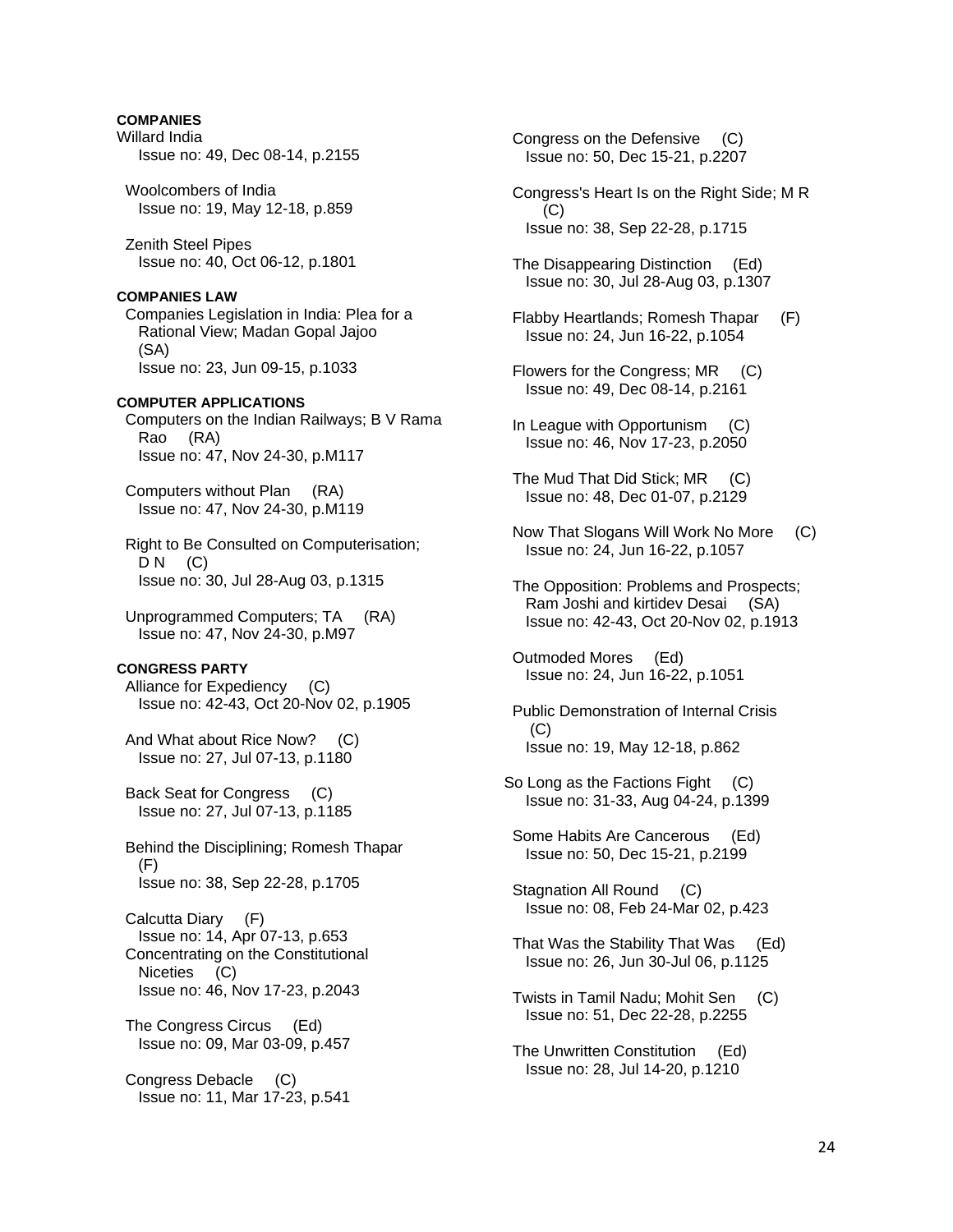### **CONGRESS PARTY**

Where No Protocol Can Stand (C) Issue no: 37, Sep 15-21, p.1675

 Who Rules the Ruling Party?; Romesh Thapar (F) Issue no: 14, Apr 07-13, p.654

 A Year of Congress Rule (C) Issue no: 11, Mar 17-23, p.540

## **CONSTITUTION OF INDIA**

What It Decided; T R Andhyarujina (C) Issue no: 25, Jun 23-29, p.1098

## **CONSUMPTION**

 On Comparing Levels of Living in Different Regions; N Sreenivasa Iyengar and Lila Ram Jain (SA) Issue no: 14, Apr 07-13, p.676

# **CONTRACEPTIVES**

 Prospects of Population Control; D Banerji (BR) Issue no: 08, Feb 24-Mar 02, p.431

### **COOPERATIVE MOVEMENTS**

 Co-operatives: The True Story (C) Issue no: 39, Sep 29-Oct 05, p.1755

#### **COOPERATIVES**

 Battle for Sugar Co-operatives (C) Issue no: 49, Dec 08-14, p.2165

 Co-operatives: The True Story (C) Issue no: 39, Sep 29-Oct 05, p.1755

#### **COPYRIGHT**

 India and the International Copyright Conventions; Jaman H Shah (SA) Issue no: 13, Mar 31-Apr 06, p.645

## **COST BENEFIT ANALYSIS**

 On Deterring Undervaluation of Property; I S Gulati and T N Krishnan (F) Issue no: 04-06, Jan 27-Feb 16, p.337

 Problems and Possibilities of Project Appraisal: Cost Benefit Analysis in Fifth Plan Approach ; J N Tewari (RA) Issue no: 23, Jun 09-15, p.M26

#### **COTTON**

 The Cost of Clothing the Rich; M G Pavaskar (C) Issue no: 41, Oct 13-19, p.1845

 The Real Test (Ed) Issue no: 38, Sep 22-28, p.1702

 Soft-Headed or Over-Generous? (Ed) Issue no: 13, Mar 31-Apr 06, p.616

 Who Is Being Baled Out? (Ed) Issue no: 09, Mar 03-09, p.457

#### **COTTON TEXTILE INDUSTRY**

 Soft-Headed or Over-Generous? (Ed) Issue no: 13, Mar 31-Apr 06, p.616

**CREDIT POLICY**  Blind Alley (C) Issue no: 09, Mar 03-09, p.467

 A Bundle of Trivia (Ed) Issue no: 12, Mar 24-30, p.577

 Credit Policy; A Raman (LE) Issue no: 28, Jul 14-20, p.1213

 Credit Policy (Ed) Issue no: 46, Nov 17-23, p.2031

 Faith in the Market (Ed) Issue no: 49, Dec 08-14, p.2153

 How Not to Do It (Ed) Issue no: 22, Jun 02-08, p.959

 If This Be a Squeeze! (Ed) Issue no: 52, Dec 29-Jan 04, p.2281

 Poor Defence (C) Issue no: 29, Jul 21-27, p.1272

 The Third R (Ed) Issue no: 12, Mar 24-30, p.579

 Time to Break with Conventional Wisdom (C) Issue no: 45, Nov 10-16, p.1993

Will the Reserve Bank Dare? (C) Issue no: 46, Nov 17-23, p.2046

## **CROPPING PATTERN**

 Crop Allocation Patterns: Spurious Quadratic Cost Curves; Amal Krishna Dey and Ashok Rudra (SA) Issue no: 50, Dec 15-21, p.2231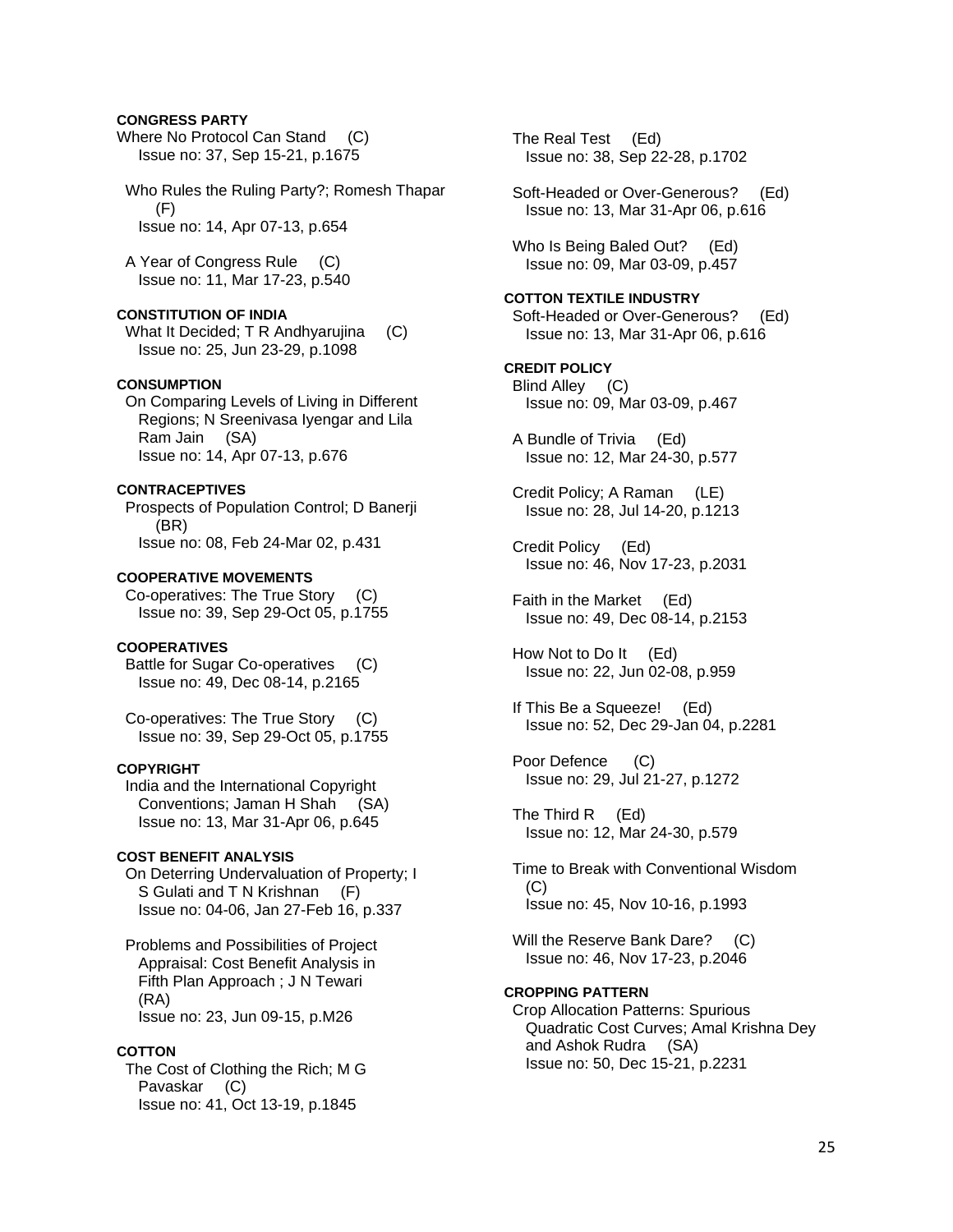### **CULTURAL DEVELOPMENT**

 Towards a Cultural Policy; S Sukla (LE) Issue no: 11, Mar 17-23, p.535

 Towards a Cultural Policy; Imtiaz Ahmad (LE) Issue no: 13, Mar 31-Apr 06, p.622

#### **DAIRY INDUSTRY**

 Draining the Villages? (Ed) Issue no: 03, Jan 20-26, p.89

#### **DALIT MOVEMENTS**

 Children of God Become Panthers; S D (C) Issue no: 31-33, Aug 04-24, p.1395

#### **DALITS**

 Children of God Become Panthers; S D  $(C)$ Issue no: 31-33, Aug 04-24, p.1395

## **DEFENCE EXPENDITURE**

 Cost of Defence Research; S Krishnappa (BR) Issue no: 02, Jan 13-19, p.61

 Foreign Bogeys, Domestic Reasons (Ed) Issue no: 30, Jul 28-Aug 03, p.1306

 Indian Defence Expenditure in Global Perspective; K Subrahmanyam (SA) Issue no: 26, Jun 30-Jul 06, p.1155

# **DEFENCE INDUSTRY**

 Calcutta Diary (Ed) Issue no: 13, Mar 31-Apr 06, p.617

 Defence and the Oil Crisis; B Krishnappa  $(C)$ Issue no: 52, Dec 29-Jan 04, p.2287

 Defence Strategies; S Krishnappa (BR) Issue no: 15, Apr 14-20, p.713

 Diminishing Returns (Ed) Issue no: 40, Oct 06-12, p.1799

 Expensive Mititary Toys; S Krishnappa (Ed) Issue no: 31-33, Aug 04-24, p.1379

 India, the USSR and the MiG Project; Dennis Childs and Michael Kidron (SA) Issue no: 38, Sep 22-28, p.1721

 Indian Defence Expenditure in Global Perspective; K Subrahmanyam (SA) Issue no: 26, Jun 30-Jul 06, p.1155

 Politics of Defence; S Krishnappa (BR) Issue no: 10, Mar 10-16, p.513

 Radicalisation of Western Science; A P Balachandran (C) Issue no: 15, Apr 14-20, p.705

**DEFENCE POLICY**  Calcutta Diary (Ed) Issue no: 13, Mar 31-Apr 06, p.617

 Diminishing Returns (Ed) Issue no: 40, Oct 06-12, p.1799

 The Field Marshal's Baton (C) Issue no: 01, Jan 06-12, p.14

# **DEPOSIT INSURANCE**

 Business without Risk (Ed) Issue no: 35, Sep 01-07, p.1583

# **DESERTS**

 Is the Rajasthan Desert Spreading? (C) Issue no: 13, Mar 31-Apr 06, p.626

### **DEVALUATION**

 Initial Depreciation Allowance: A Note; N J Jhaveri (SA) Issue no: 10, Mar 10-16, p.523

**DEVELOPMENT AID**  Cost of Domestic Failures (Ed) Issue no: 27, Jul 07-13, p.1170

 The Diminished Multiplier (Ed) Issue no: 21, May 26-Jun 01, p.919

 New Phase? (Ed) Issue no: 02, Jan 13-19, p.46

 Western Imperialism and India Today-I; N K Chandra (F) Issue no: 04-06, Jan 27-Feb 16, p.221

 Western Imperialism and India Today-II; N K Chandra (SA) Issue no: 07, Feb 17-23, p.403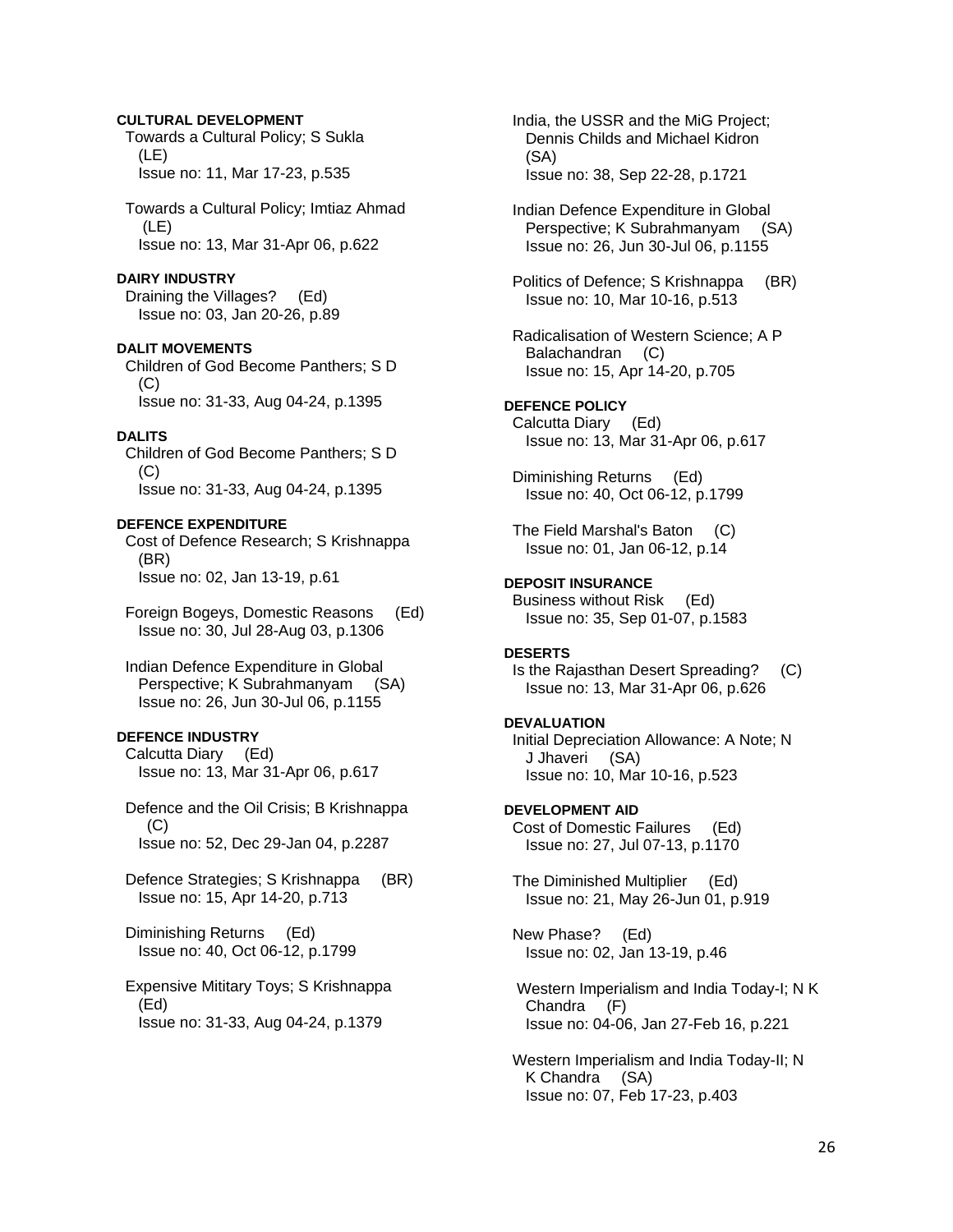**DEVELOPMENT AID**  Whose Ark for the Deluge? (Ed) Issue no: 29, Jul 21-27, p.1262

**DEVELOPMENT ECONOMICS**  On Guilty Conscience and Faulty Consensus; Ranjit Sau (BR) Issue no: 39, Sep 29-Oct 05, p.1761

**DEVELOPMENT POLICY**  Development Rebate, Capital-Intensity and Employment; L C Gupta (SA) Issue no: 01, Jan 06-12, p.25

#### **DISARMAMENT**

 Arms Proliferation Amidst Poverty; S Krishnappa (BR) Issue no: 27, Jul 07-13, p.1188

### **DMK**

 How to Break a Strike (C) Issue no: 28, Jul 14-20, p.1225

 Journey from Dindigul (C) Issue no: 24, Jun 16-22, p.1065

 Towards a Left Democratic Front? (C) Issue no: 22, Jun 02-08, p.973

 Twists in Tamil Nadu; Mohit Sen (C) Issue no: 51, Dec 22-28, p.2255

## **DROUGHT**

 Drought in Maharashtra (Not in a Hundred Years); Wolf Ladejinsky (SA) Issue no: 07, Feb 17-23, p.383

 Hunger and Glory (Ed) Issue no: 01, Jan 06-12, p.2 Not the End of the Peasantry's Problems; D  $N$   $(C)$ Issue no: 26, Jun 30-Jul 06, p.1142

#### **EAST AFRICA**

 On the Asians in East Africa; Satish Saberwal (C) Issue no: 02, Jan 13-19, p.59

**EAST INDIA COMPANY** 

 History in Slow Motion; Vinayak Purohit (BR) Issue no: 35, Sep 01-07, p.1598

 Maritime Records (BR) Issue no: 41, Oct 13-19, p.1854

# **ECONOMIC GROWTH AND DEVELOPMENT**

All Is Well...; Romesh Thapar (F) Issue no: 51, Dec 22-28, p.2242

 At the Altar of Rationality (BR) Issue no: 29, Jul 21-27, p.1285

 At the Cost of Growth (Ed) Issue no: 34, Aug 25-31, p.1525

 Calcutta Diary (F) Issue no: 08, Feb 24-Mar 02, p.415

 Calcutta Diary (F) Issue no: 12, Mar 24-30, p.582

 Controls and the Current Situation: Why Not Let the Hounds Run?; Arun Shourie  $(F)$ Issue no: 31-33, Aug 04-24, p.1469

 Cries of Crystal Gazers; Ranjit Sau (BR) Issue no: 14, Apr 07-13, p.669

 Drawn and Quartered (C) Issue no: 18, May 05-11, p.822

 ECAFE Region's Development Lagging (Ed) Issue no: 10, Mar 10-16, p.522

 Economic Development: Chicago View; Bhabatosh Datta (BR) Issue no: 24, Jun 16-22, p.1073

 Economic Growth and Political Consolidation; Vinod Mehta (C) Issue no: 28, Jul 14-20, p.1227

 The Economic Roots of Racial Friction in Uganda; R R Ramchandani (SA) Issue no: 52, Dec 29-Jan 04, p.2301

 Facade of Youth (Ed) Issue no: 16, Apr 21-27, p.733

 Fifty Years of Soviet Achievement?; R G Gidadhubli and Vinod Mehta (SA) Issue no: 08, Feb 24-Mar 02, p.449

 Fifty Years of Soviet Achievement?; R G Gidadhubli and Vinod Mehta (LE) Issue no: 19, May 12-18, p.858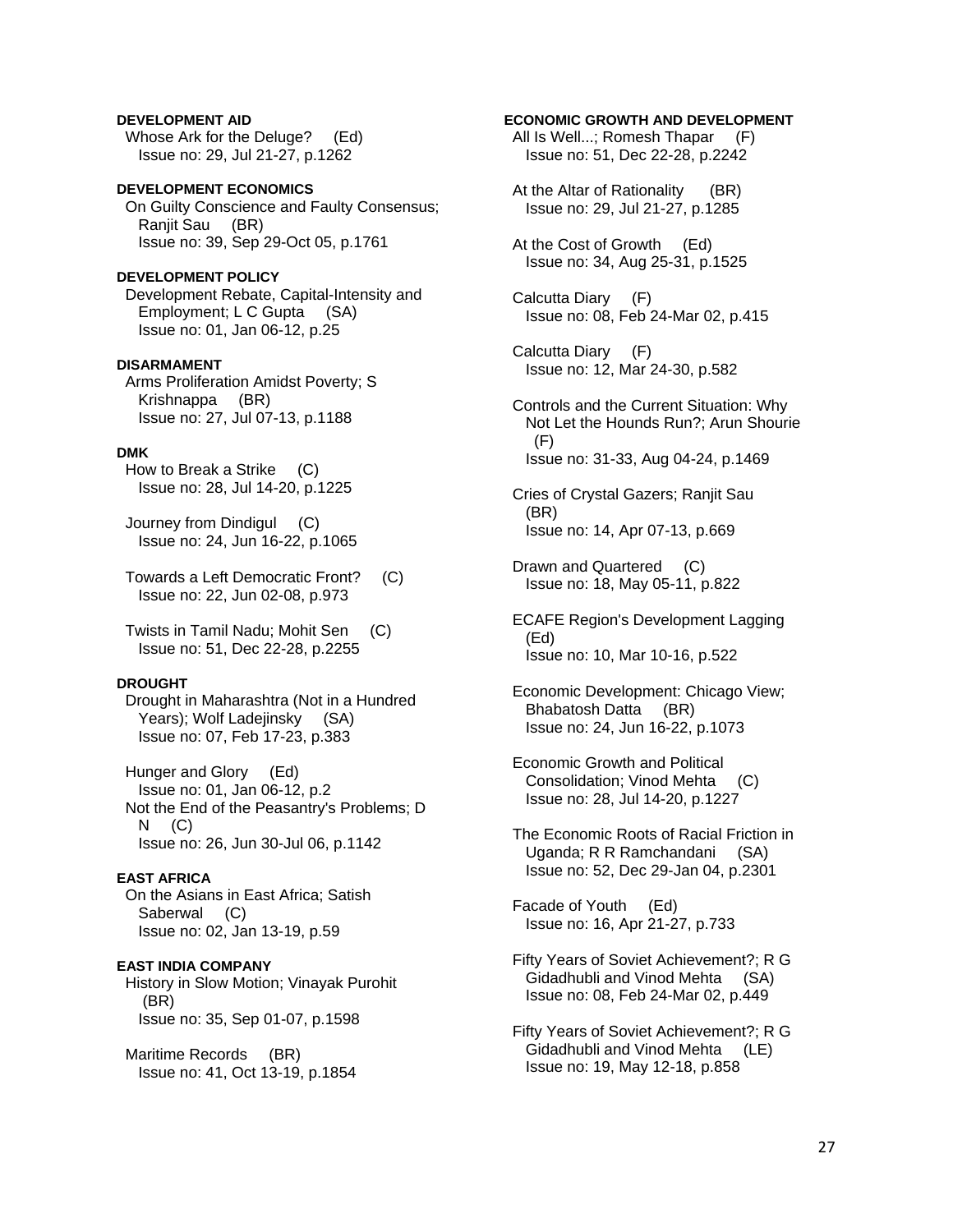## **ECONOMIC GROWTH AND DEVELOPMENT**

 Growth and Fluctuation in the Indian Economy; Ranjit Sau (F) Issue no: 31-33, Aug 04-24, p.1491

 Growth and Social Justice: Political Economy of Garibi Hatao; K R Ranadive (SA) Issue no: 18, May 05-11, p.834

 Here the Muck Stays Hidden (Ed) Issue no: 52, Dec 29-Jan 04, p.2282

 Illusion and Reality (Ed) Issue no: 18, May 05-11, p.814

 Indian Business and the American Management System; Reeve D Vanneman (RA) Issue no: 08, Feb 24-Mar 02, p.M2

 The Insurgency Equation (C) Issue no: 12, Mar 24-30, p.590

 A Kathmandu Diary (Ed) Issue no: 11, Mar 17-23, p.534

 The Little-Mirrlees Manual: An Evaluation of Its Relevance for the Developing Countries; Bimal Jalan (F) Issue no: 04-06, Jan 27-Feb 16, p.329

 Medieval Barbarism in West Bengal Countryside; Ashok Rudra (P) Issue no: 25, Jun 23-29, p.1106

 Menace of Speculators (Ed) Issue no: 11, Mar 17-23, p.530

 Money Illusion, Many Allusions; Deena R Khatkhate (RA) Issue no: 45, Nov 10-16, p.2005

 Neither Growth nor Employment (Ed) Issue no: 41, Oct 13-19, p.1835

 A Note on Measuring Economic Distances between Regions in India; S K Rao (SA) Issue no: 17, Apr 28-May 04, p.793

 Polishing the Vessel (Ed) Issue no: 04-06, Jan 27-Feb 16, p.133  Progress at Tortoise Pace; Phiroze B Medhora (F) Issue no: 04-06, Jan 27-Feb 16, p.315

 The Rushing Angel (C) Issue no: 08, Feb 24-Mar 02, p.422

 Sarcasm, but No Stamina; Yogesh Atal (BR) Issue no: 42-43, Oct 20-Nov 02, p.1912

Suzerainty by Default (P) Issue no: 31-33, Aug 04-24, p.1383

 To Prop the Heavy Top; Balraj Puri (C) Issue no: 51, Dec 22-28, p.2252

 Trade between Unequal Partners; Romesh K Diwan (F) Issue no: 04-06, Jan 27-Feb 16, p.213

 Trapped in the Other Man's Framework; S K Rao (RA) Issue no: 49, Dec 08-14, p.2174

 Welfare Implications of Growth and Inequality; N Sreenivasa Iyengar (SA) Issue no: 35, Sep 01-07, p.1600

 Western Imperialism and India Today-I; N K Chandra (F) Issue no: 04-06, Jan 27-Feb 16, p.221

#### **ECONOMIC POLICY**  Approach to the Fifth Plan: Less to It than Meets the Eye (C) Issue no: 03, Jan 20-26, p.97

 Come with the Wind (C) Issue no: 17, Apr 28-May 04, p.782

 Comprehensive Area Development Programme; D Bose (LE) Issue no: 19, May 12-18, p.857

 Controls and the Current Situation: Why Not Let the Hounds Run?; Arun Shourie (F) Issue no: 31-33, Aug 04-24, p.1469

 Credit to Priority Sectors on Basis of Bankable Propositions: Lending Policy Clarified: No Detriment to Financial Discipline ; R K Talwar (F) Issue no: 14, Apr 07-13, p.684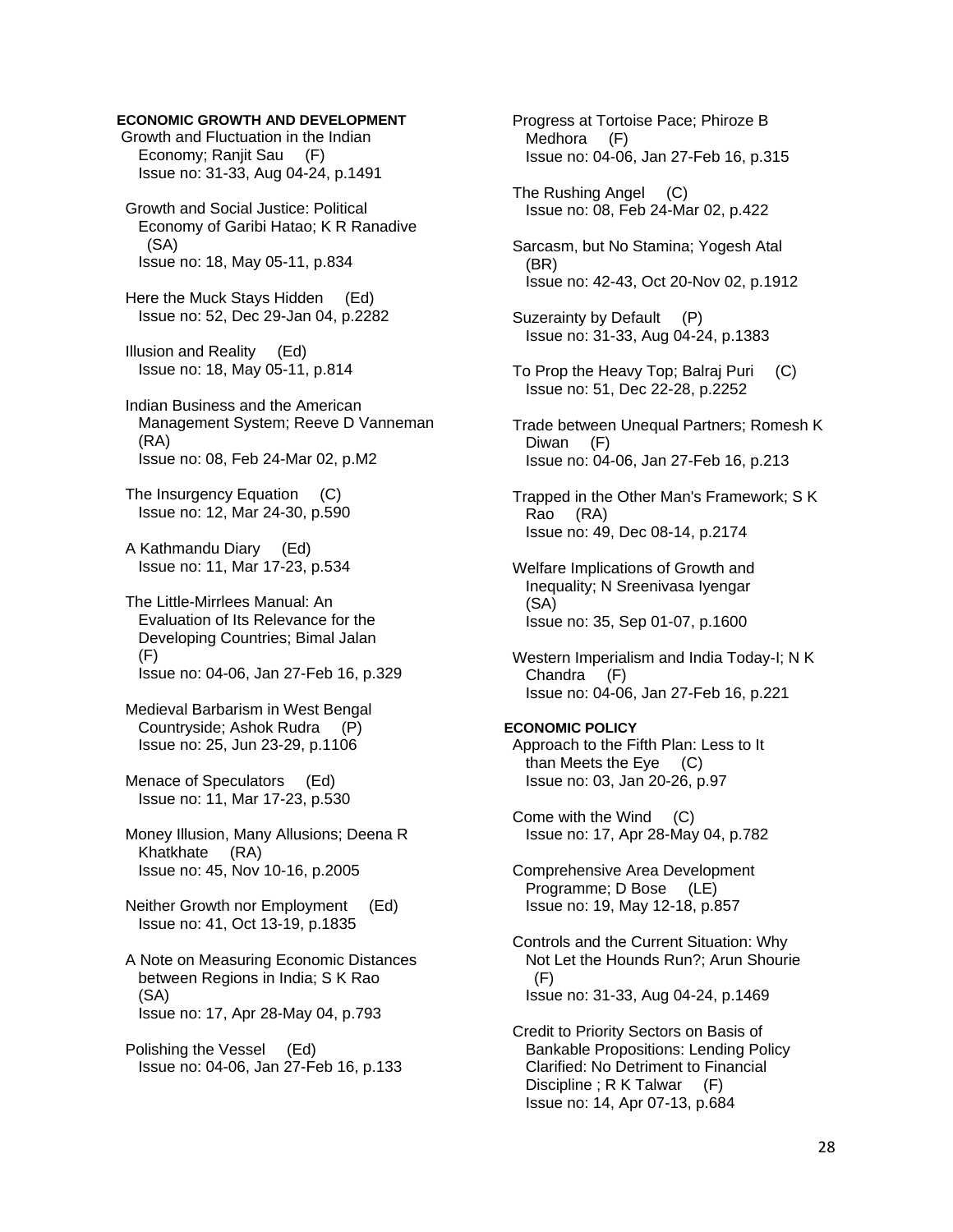# **ECONOMIC POLICY**  Dwindling Domain (Ed) Issue no: 36, Sep 08-14, p.1620 The Economic Crisis: Pragmatism versus Ideology; Ajit K Biswas (RA) Issue no: 46, Nov 17-23, p.2051 The Elusive Link (C) Issue no: 15, Apr 14-20, p.704 The Expendable Part (Ed) Issue no: 04-06, Jan 27-Feb 16, p.129 How Not to Do It (Ed) Issue no: 22, Jun 02-08, p.959 Incomes Policy for India; T S Papola (SA) Issue no: 52, Dec 29-Jan 04, p.2297 Money Illusion, Many Allusions; Deena R Khatkhate (RA) Issue no: 45, Nov 10-16, p.2005 Outdoing the Joneses (C) Issue no: 30, Jul 28-Aug 03, p.1319 Passing the Buck (C) Issue no: 38, Sep 22-28, p.1710 Polishing the Vessel (Ed) Issue no: 04-06, Jan 27-Feb 16, p.133 Preoccupation with Political Management (C) Issue no: 04-06, Jan 27-Feb 16, p.145 Production Relations: Achilles' Heel of Indian Planning; Pradhan H Prasad (SA) Issue no: 19, May 12-18, p.869 Revealed Comparative Advantage: India's Trade with the Countries of the ECAFE Region; V R Panchamukhi (SA) Issue no: 02, Jan 13-19, p.65 Round the Mulberry Bush (C) Issue no: 42-43, Oct 20-Nov 02, p.1903 The Rushing Angel (C) Issue no: 08, Feb 24-Mar 02, p.422 Short-Sighted Remedy (Ed) Issue no: 37, Sep 15-21, p.1666

 A Slogan Still, Not a Plan Objective (Ed) Issue no: 04-06, Jan 27-Feb 16, p.136 Social Components of Indian Fertility; David G Mandelbaum (F) Issue no: 04-06, Jan 27-Feb 16, p.151 Some Philosophic Aspects of the Approach; Najinyanupi (F) Issue no: 04-06, Jan 27-Feb 16, p.141 The UNIDO Guidelines; Bimal Jalan (RA) Issue no: 18, May 05-11, p.831 **ECONOMIC RECESSION**  Between Now and September; Romesh Thapar (F) Issue no: 12, Mar 24-30, p.581 Calculus of Joint Float (Ed) Issue no: 10, Mar 10-16, p.495 The Dollar Devaluation and India's Balance of Payments; Charan D Wadhva and Samuel Paul (SA) Issue no: 10, Mar 10-16, p.517 The Economic Crisis: Pragmatism versus Ideology; Ajit K Biswas (RA) Issue no: 46, Nov 17-23, p.2051 The Great Depression; Romesh Thapar (F) Issue no: 04-06, Jan 27-Feb 16, p.139 Growth and Fluctuation in the Indian Economy; Ranjit Sau (F) Issue no: 31-33, Aug 04-24, p.1491 International Monetary Crises and the Indian Rupee; S K Verghese (SA) Issue no: 30, Jul 28-Aug 03, p.1342 Lurking Foreign Exchange Crisis (Ed) Issue no: 31-33, Aug 04-24, p.1375 Lying Indices (Ed) Issue no: 21, May 26-Jun 01, p.918 Not the Last (Ed) Issue no: 07, Feb 17-23, p.366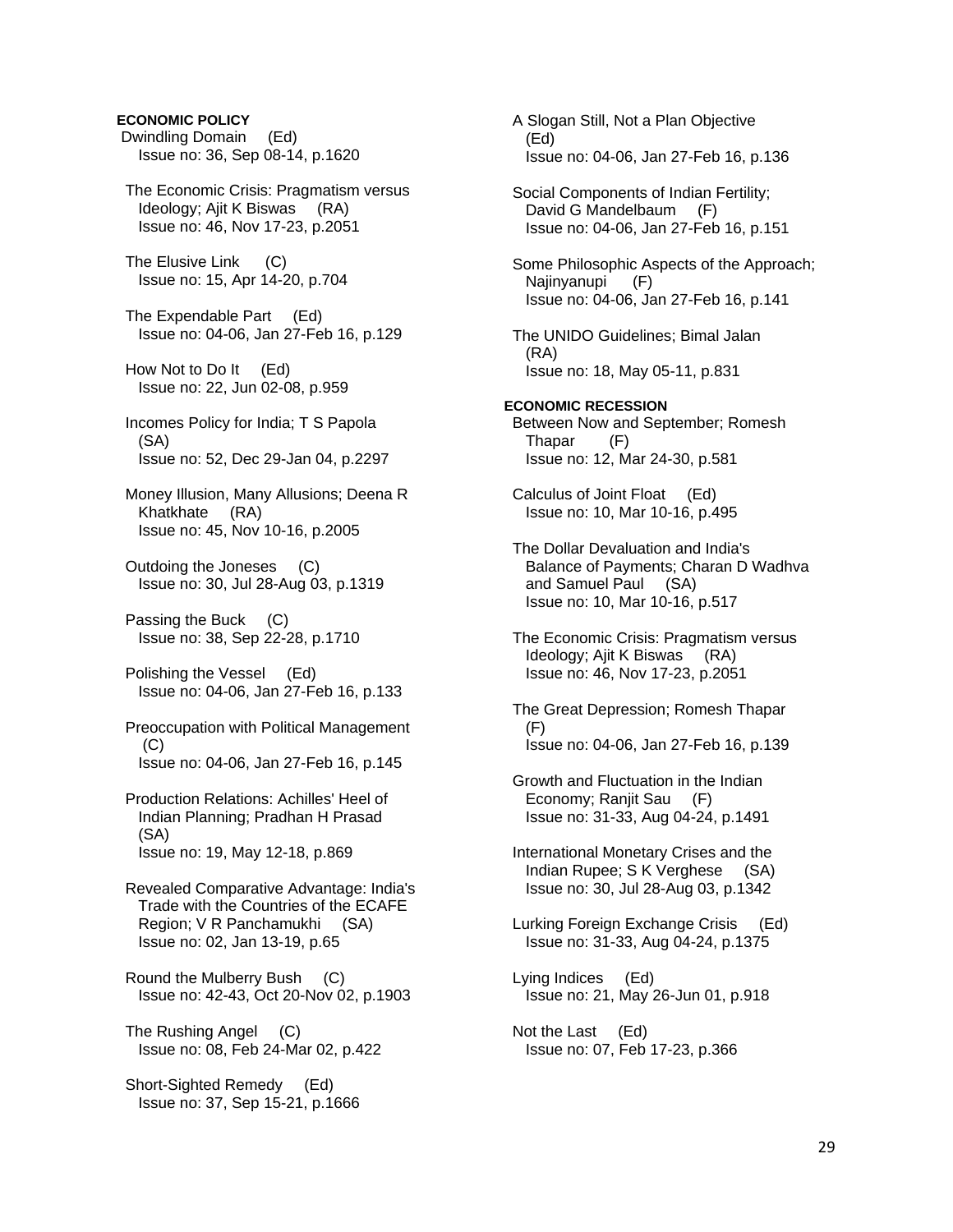## **ECONOMIC RECESSION**

 Pavlovian Response (C) Issue no: 07, Feb 17-23, p.373

 Without Apron Strings and Wet Nurses (P) Issue no: 08, Feb 24-Mar 02, p.414

#### **ECONOMIC REFORMS**

 Monetary Reform Debacle (Ed) Issue no: 40, Oct 06-12, p.1795

#### **ECONOMIC SURVEYS**

 Calcutta Diary (Ed) Issue no: 10, Mar 10-16, p.497

 A Note on Measuring Economic Distances between Regions in India; S K Rao (SA) Issue no: 17, Apr 28-May 04, p.793

 Production Relations: Achilles' Heel of Indian Planning; Pradhan H Prasad (SA) Issue no: 19, May 12-18, p.869

 Unpretty Picture; Sudhakar Adve (OP) Issue no: 09, Mar 03-09, p.459

 Wages of Mismanagement (Ed) Issue no: 08, Feb 24-Mar 02, p.409

## **ECONOMICS**

 Econometricians Meet (C) Issue no: 01, Jan 06-12, p.14

 Growth and Social Justice: Political Economy of Garibi Hatao; K R Ranadive (SA) Issue no: 18, May 05-11, p.834

 In Search of a Tape ; Ranjit Sau (BR) Issue no: 48, Dec 01-07, p.2130 On Guilty Conscience and Faulty Consensus; Ranjit Sau (BR) Issue no: 39, Sep 29-Oct 05, p.1761

 Parliament, the Executive and Public Sector Enterprises; B L Maheshwari (BR) Issue no: 22, Jun 02-08, p.987

 The Politics and Economics of Intermediate Regimes; K N Raj (SA) Issue no: 27, Jul 07-13, p.1189

#### **EDUCATION**

 Developing a Tool for Development: Television in India; Pramod Kale (SA) Issue no: 28, Jul 14-20, p.1255

- How Not to Study Students; Philip G Altbach (BR) Issue no: 03, Jan 20-26, p.106
- A New Society through Education; Harish Chandola (C) Issue no: 12, Mar 24-30, p.591

 Our Hierarchical Universities; Sudhir Chandra (F) Issue no: 47, Nov 24-30, p.2076

- Paulo Freire's Method of Education: Conscientisation in Latin America; Maria Mies (SA) Issue no: 39, Sep 29-Oct 05, p.1764
- School Education through Television; B D Dhawan (SA) Issue no: 47, Nov 24-30, p.2111
- Towards a Cultural Policy; S Sukla (LE) Issue no: 11, Mar 17-23, p.535

## **EDUCATIONAL POLICY AND REFORMS**

 Paulo Freire's Method of Education: Conscientisation in Latin America; Maria Mies (SA) Issue no: 39, Sep 29-Oct 05, p.1764

#### **EGYPT**

 Shades of 1967? (Ed) Issue no: 16, Apr 21-27, p.731

 Some Surprises (Ed) Issue no: 40, Oct 06-12, p.1796

#### **ELECTIONS**

Here the Muck Stays Hidden (Ed) Issue no: 52, Dec 29-Jan 04, p.2282

 Pocketful of Poses (Ed) Issue no: 03, Jan 20-26, p.88

- Polls Apart: And Together; MR (C) Issue no: 41, Oct 13-19, p.1844
- The Road to Surrender (Ed) Issue no: 37, Sep 15-21, p.1664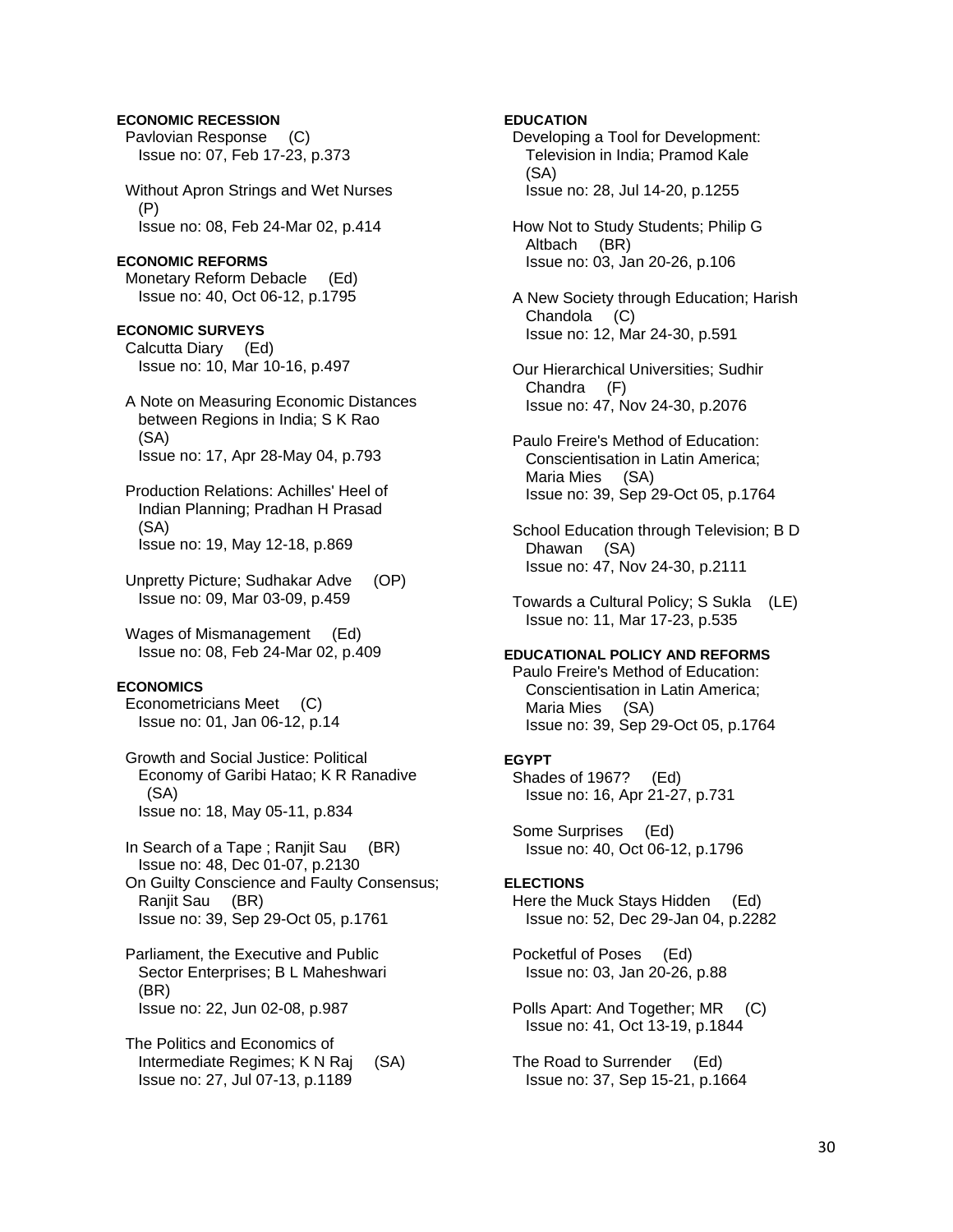## **ELECTIONS**

 A Time for Darshan (C) Issue no: 02, Jan 13-19, p.55

 Wider Value of Behavioural Analysis; Ishwar Dayal (BR) Issue no: 36, Sep 08-14, p.1644

### **ELECTORAL REFORMS**

 Wider Value of Behavioural Analysis; Ishwar Dayal (BR) Issue no: 36, Sep 08-14, p.1644

#### **ELECTRIC POWER**

The Politics of Power (C) Issue no: 15, Apr 14-20, p.700

## **EMPLOYERS**

 Central Organisations of Employers: Attitudes and Activities; K C Alexander (RA) Issue no: 47, Nov 24-30, p.M123

 Employers' Organisations in India: Structure of Central Bodies ; K C Alexander (RA) Issue no: 08, Feb 24-Mar 02, p.M17

#### **EMPLOYMENT**

 ... And the Facts; A Sudhakar (OP) Issue no: 46, Nov 17-23, p.2055

 Calcutta Diary (F) Issue no: 18, May 05-11, p.818

 Central Organisations of Employers: Attitudes and Activities; K C Alexander (RA) Issue no: 47, Nov 24-30, p.M123

 Control of Inflation or Reduced Employment?; S K Rao (C) Issue no: 40, Oct 06-12, p.1806

 Crash Scheme for Doles (Ed) Issue no: 13, Mar 31-Apr 06, p.615

 Development Rebate, Capital-Intensity and Employment; L C Gupta (SA) Issue no: 01, Jan 06-12, p.25

 Dismal Picture (Ed) Issue no: 17, Apr 28-May 04, p.771

 Effects of Public Works on Rural Poverty: Some Case Studies from the Kosi Area of

 Bihar; G B Rodgers (F) Issue no: 04-06, Jan 27-Feb 16, p.255

 Employment and Unemployment among Rural Labour Households: A Study of West Godavari District; G Parthasarathy and G Dasaradharama Rao (RA) Issue no: 52, Dec 29-Jan 04, p.A118

 Neither Growth nor Employment (Ed) Issue no: 41, Oct 13-19, p.1835

 Seasonality of Employment in Agriculture; Ashok Rudra and Ramdev Bisvas (RA) Issue no: 39, Sep 29-Oct 05, p.A91

 Separatist Movement in Andhra Pradesh: Shadow and Substance; G Parthasarathy, K V Ramana and G Dasaradharama Rao (SA) Issue no: 11, Mar 17-23, p.560

 Sympathetic but Skimpy; Vinod Mehta (BR) Issue no: 17, Apr 28-May 04, p.791

#### **EMPLOYMENT POLICY**

 Central Organisations of Employers: Attitudes and Activities; K C Alexander (RA) Issue no: 47, Nov 24-30, p.M123

 Dismal Picture (Ed) Issue no: 17, Apr 28-May 04, p.771

 Separatist Movement in Andhra Pradesh: Shadow and Substance; G Parthasarathy, K V Ramana and G Dasaradharama Rao (SA) Issue no: 11, Mar 17-23, p.560

**EMPLOYMENT PROGRAMMES** 

 Calcutta Diary (F) Issue no: 18, May 05-11, p.818

**ENERGY PLANNING AND POLICY**  Hesitant Half-Measures (Ed) Issue no: 45, Nov 10-16, p.1984

#### **ENGINEERING INDUSTRIES**

 Maintenance Engineering as an Independent Discipline; B V Chitnis (RA) Issue no: 23, Jun 09-15, p.M31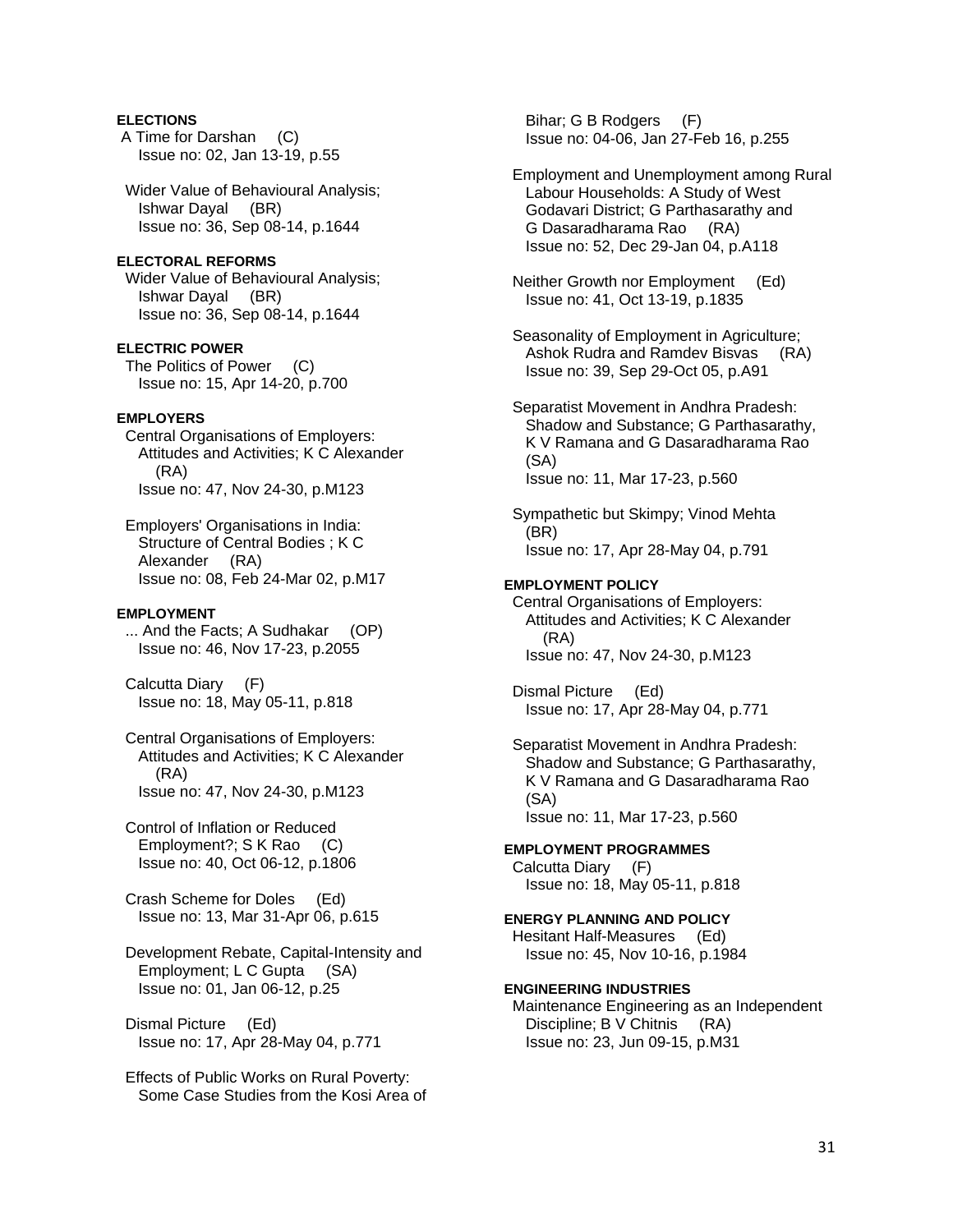### **ENGINEERING INDUSTRIES**

 Retreat from Self-Reliance in Technology; D C Kale (C) Issue no: 02, Jan 13-19, p.56

 Too Many Doing Too Little (Ed) Issue no: 15, Apr 14-20, p.691

#### **ENGINEERS**

 Cover for Import of Technology (C) Issue no: 12, Mar 24-30, p.585

#### **ENGLAND**

 Preparing for Powell (C) Issue no: 18, May 05-11, p.830

## **ENTREPRENEURSHIP**

 Entrepreneurical Cultures and Entrepreneurial Men; Ashis Nandy (RA) Issue no: 47, Nov 24-30, p.M98

## **EQUITY MARKET**

 Stock Market Liquidity: How Much? For Whom?; L C Gupta and J K Rohatgi (RA) Issue no: 34, Aug 25-31, p.M85

#### **EUROPE**

 Menace of Speculators (Ed) Issue no: 11, Mar 17-23, p.530

### **EUROPEAN UNION**

 For Factual Lucidity; Kirondeep Bhandari (BR) Issue no: 02, Jan 13-19, p.63

 Fruitless Negotiations (Ed) Issue no: 23, Jun 09-15, p.1002

 Lessons of Common Agricultural Policy  $(C)$ Issue no: 21, May 26-Jun 01, p.931

 No Power, No Glory (Ed) Issue no: 51, Dec 22-28, p.2236

 Odd Man Out (Ed) Issue no: 28, Jul 14-20, p.1212

 To Each According to His Weight (Ed) Issue no: 36, Sep 08-14, p.1622

#### **EXCHANGE RATES**

 Disenchantment with Permissiveness (Ed) Issue no: 27, Jul 07-13, p.1173

 Float in Hindsight; Michael B Cohn (C) Issue no: 23, Jun 09-15, p.1018

 Helpless before Dollar Imperialism (Ed) Issue no: 22, Jun 02-08, p.960

 International Monetary Crises and the Indian Rupee; S K Verghese (SA) Issue no: 30, Jul 28-Aug 03, p.1342

 New Balance of Strength (Ed) Issue no: 49, Dec 08-14, p.2154

 US Indifference (Ed) Issue no: 29, Jul 21-27, p.1264

#### **EXCISE DUTIES**  Prop to the Budget? (Ed) Issue no: 47, Nov 24-30, p.2073

#### **EXIM POLICY**

 Itching for Another Resolution (Ed) Issue no: 34, Aug 25-31, p.1527

 Native's Return to the Fund? (Ed) Issue no: 14, Apr 07-13, p.650

 Paper Plans (RA) Issue no: 23, Jun 09-15, p.M25

#### **EXPORTS**

 Case for Export Restriction (Ed) Issue no: 08, Feb 24-Mar 02, p.412

 Enough of Fun and Games? (Ed) Issue no: 15, Apr 14-20, p.690

 The Figures Game (Ed) Issue no: 02, Jan 13-19, p.47

 Illusion and Reality (Ed) Issue no: 18, May 05-11, p.814

 Into Deeper Waters (Ed) Issue no: 34, Aug 25-31, p.1529

 Itching for Another Resolution (Ed) Issue no: 34, Aug 25-31, p.1527

Lurking Foreign Exchange Crisis (Ed) Issue no: 31-33, Aug 04-24, p.1375

 Misuse of Incentives (Ed) Issue no: 23, Jun 09-15, p.1002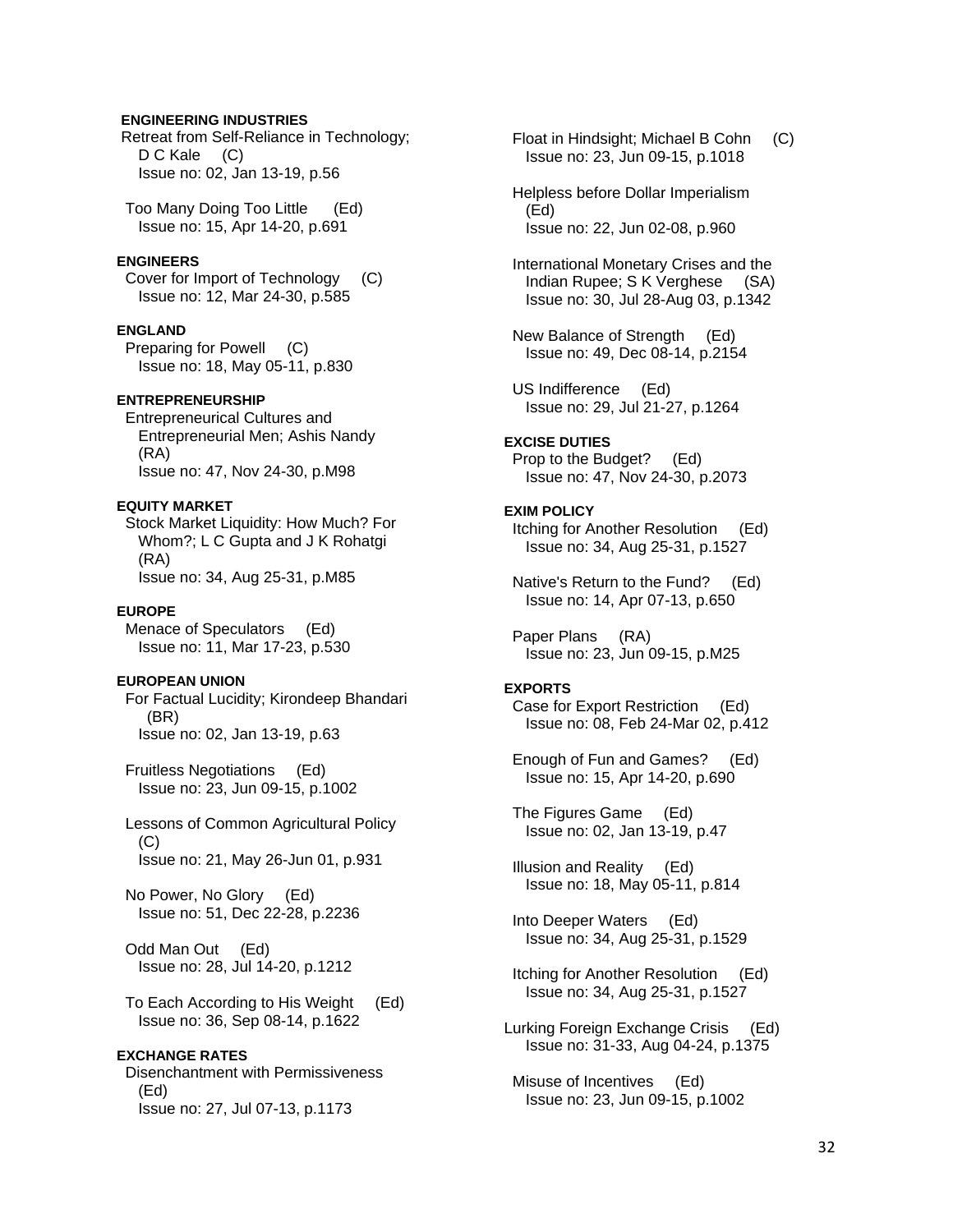## **EXPORTS**

 Need for Organised Export Effort (Ed) Issue no: 11, Mar 17-23, p.533

 Paper Plans (RA) Issue no: 23, Jun 09-15, p.M25

 Pavlovian Response (C) Issue no: 07, Feb 17-23, p.373

 Risk-Less Insurance (Ed) Issue no: 42-43, Oct 20-Nov 02, p.1893

 Soft Way Out? (Ed) Issue no: 02, Jan 13-19, p.49

### **FAMILY PLANNING**

 Family Planning: Differential Performance of States; Bhaskar D Misra (SA) Issue no: 39, Sep 29-Oct 05, p.1769

 Hindus, Muslims and the Demographic Balance in India; Vasant P Pethe (SA) Issue no: 02, Jan 13-19, p.75

 Managing Family Planning; Ishwar Dayal (BR) Issue no: 09, Mar 03-09, p.473

 Prospects of Population Control; D Banerji (BR) Issue no: 08, Feb 24-Mar 02, p.431

 Social Components of Indian Fertility; David G Mandelbaum (F) Issue no: 04-06, Jan 27-Feb 16, p.151

## **FAMINE**

The Bandh - and After;  $D N$  (C) Issue no: 22, Jun 02-08, p.969 Famine Conditions in Maharashtra: A Survey of Sakri Taluka; Sharad Patil (C) Issue no: 30, Jul 28-Aug 03, p.1316

 No Fool's Game (BR) Issue no: 16, Apr 21-27, p.748

 Not the End of the Peasantry's Problems; D N (C) Issue no: 26, Jun 30-Jul 06, p.1142

**FARM MANAGEMENT**  Economic Effects of Tenancy: Some Negative Results; Aparajita Chakravarty and Ashok Rudra (SA) Issue no: 28, Jul 14-20, p.1239 **FERTILIZER INDUSTRY**  Capitulation to Foreign Technology (Ed) Issue no: 02, Jan 13-19, p.48 Clearing the Way for Toyo (C) Issue no: 13, Mar 31-Apr 06, p.623 Crash Programme Stalled (Ed) Issue no: 27, Jul 07-13, p.1170 The Fertiliser Distributor as Change Agent; Wayne G Broehl (RA) Issue no: 52, Dec 29-Jan 04, p.A157 Slaughter of Fertiliser Corporation (C) Issue no: 36, Sep 08-14, p.1628 Unused Levers (Ed) Issue no: 26, Jun 30-Jul 06, p.1128 **FERTILIZERS**  The Fertiliser Distributor as Change Agent; Wayne G Broehl (RA) Issue no: 52, Dec 29-Jan 04, p.A157 Foreign Collaboration at Any Price (C) Issue no: 02, Jan 13-19, p.53

## **FEUDALISM**

 Agricultural Servitude in Bengal Presidency around 1800; Hiranmay Dhar (SA) Issue no: 30, Jul 28-Aug 03, p.1349

## **FIJI**

 The Indians of Fiji: Poverty, Prosperity and Security; Ahmed Ali (SA) Issue no: 36, Sep 08-14, p.1655

### **FINANCE COMMISSION**

 Accent on Regional Balance (C) Issue no: 52, Dec 29-Jan 04, p.2288

 Centre-State Financial Relations-III: A Possible Line of Departure from Gap-Filling (SA) Issue no: 29, Jul 21-27, p.1295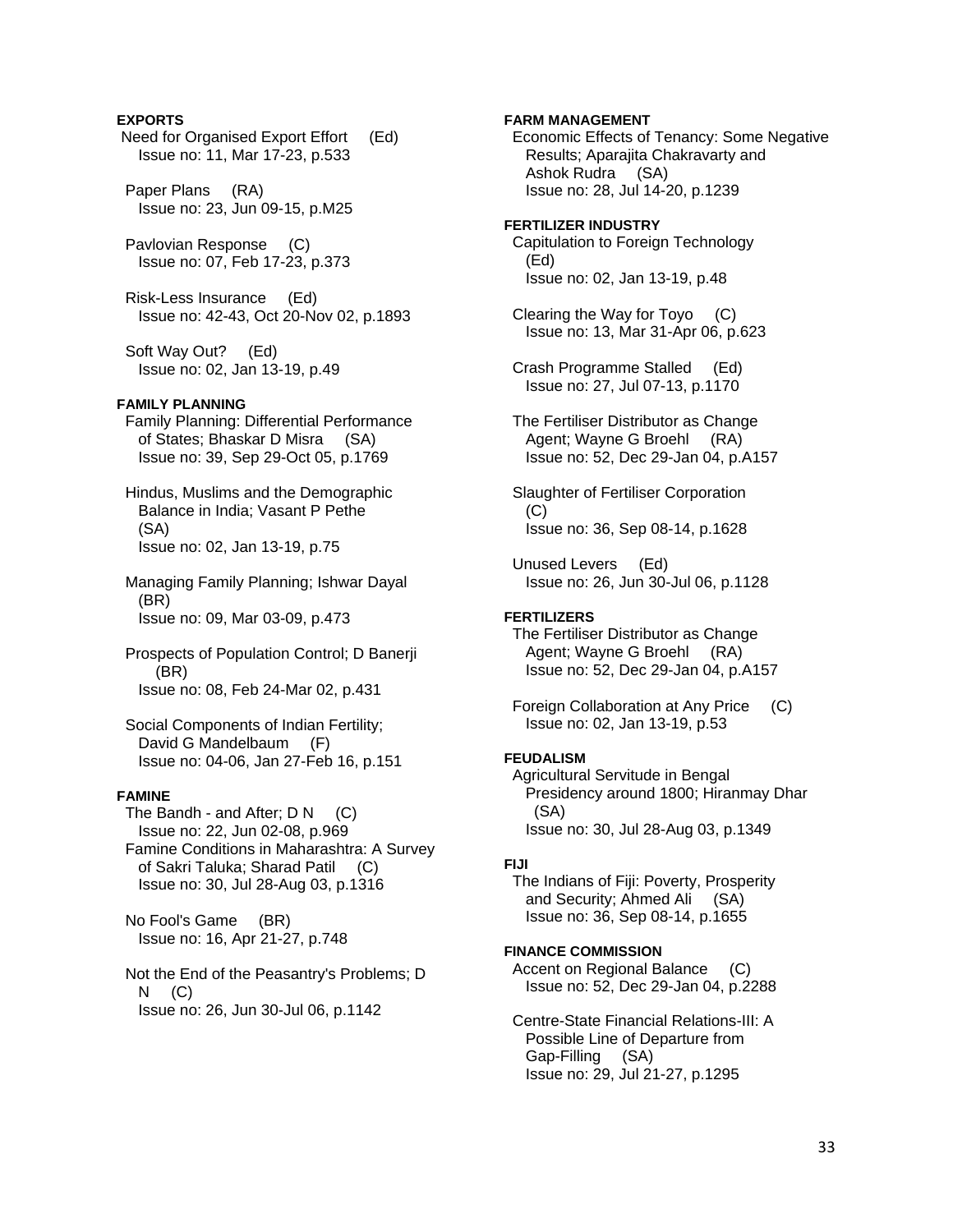#### **FINANCE COMMISSION**

 Centre-State Financial Relations-V: A Proposed Scheme of Resource Transfer (SA) Issue no: 38, Sep 22-28, p.1728

 Centre-State Financial Relations: I: Scope of the Finance Commission (SA) Issue no: 19, May 12-18, p.873

 Centre-State Financial Relations: II: Approach of past Commissions (SA) Issue no: 25, Jun 23-29, p.1115

 Centre-State Financial Relations: IV-Three Possible Alternatives (SA) Issue no: 34, Aug 25-31, p.1561

 Outdoing the Joneses (C) Issue no: 30, Jul 28-Aug 03, p.1319

 Rationalisation of Centre-State Financial Relations: Issues before the Sixth Finance Commission; V K R V Rao (SA) Issue no: 44, Nov 03-09, p.1961

## **FINANCES, STATES**

 At It Again (Ed) Issue no: 36, Sep 08-14, p.1619

 Prolonging Dependence ; Balraj Puri (C) Issue no: 16, Apr 21-27, p.741

### **FINANCIAL MANAGEMENT**

 Use of Operating Cycle Concept for Better Management of Working Capital; S K Chakraborty (RA) Issue no: 34, Aug 25-31, p.M69

**FINANCIAL MARKET**  Red Herrings (Ed)

Issue no: 01, Jan 06-12, p.02

**FISHERIES AND MARINE PRODUCTS**  Into Deeper Waters (Ed) Issue no: 34, Aug 25-31, p.1529

#### **FIVE YEAR PLANS**

 Dwindling Domain (Ed) Issue no: 36, Sep 08-14, p.1620

 Measuring the Performance of Five-Year Plans: A Note; S A Dave (SA) Issue no: 30, Jul 28-Aug 03, p.1357

 R and D, Marketing, and Social Goals; R S Ganapathy (RA) Issue no: 08, Feb 24-Mar 02, p.M7

#### **FIVE YEAR PLANS-1974-1979**

 Approach to the Fifth Plan: First Impressions; K N Raj (F) Issue no: 04-06, Jan 27-Feb 16, p.309

 Con-Trick Plan (Ed) Issue no: 50, Dec 15-21, p.2195

 Confusion with a Purpose (Ed) Issue no: 51, Dec 22-28, p.2235

 Economic Yoga; Romesh Thapar (F) Issue no: 50, Dec 15-21, p.2204

 Estimate of Household Sector's Savings in Fifth Plan; Elizabeth Krishna, Prasanta Pattanaik and K Sundaram (C) Issue no: 15, Apr 14-20, p.725

 The Fifth Five-Year Plan Model: A Comment; T N Krishnan (F) Issue no: 31-33, Aug 04-24, p.1445

 Fifth Plan Approach Ditched (C) Issue no: 40, Oct 06-12, p.1803

 Holidaying in Srinagar (Ed) Issue no: 25, Jun 23-29, p.1085

 Make-Believe Budget (Ed) Issue no: 09, Mar 03-09, p.453

 The Never-Never Plan; BM (C) Issue no: 48, Dec 01-07, p.2124

 New Dimension! (Ed) Issue no: 11, Mar 17-23, p.532

 Overhauling the Plan (Ed) Issue no: 31-33, Aug 04-24, p.1371

 Patch-Work, Not Planning; BM (C) Issue no: 44, Nov 03-09, p.1949

 Perverse Priorities (RA) Issue no: 52, Dec 29-Jan 04, p.A117

 Planning Commission Has Few Listeners (C) Issue no: 35, Sep 01-07, p.1590

Problems and Possibilities of Project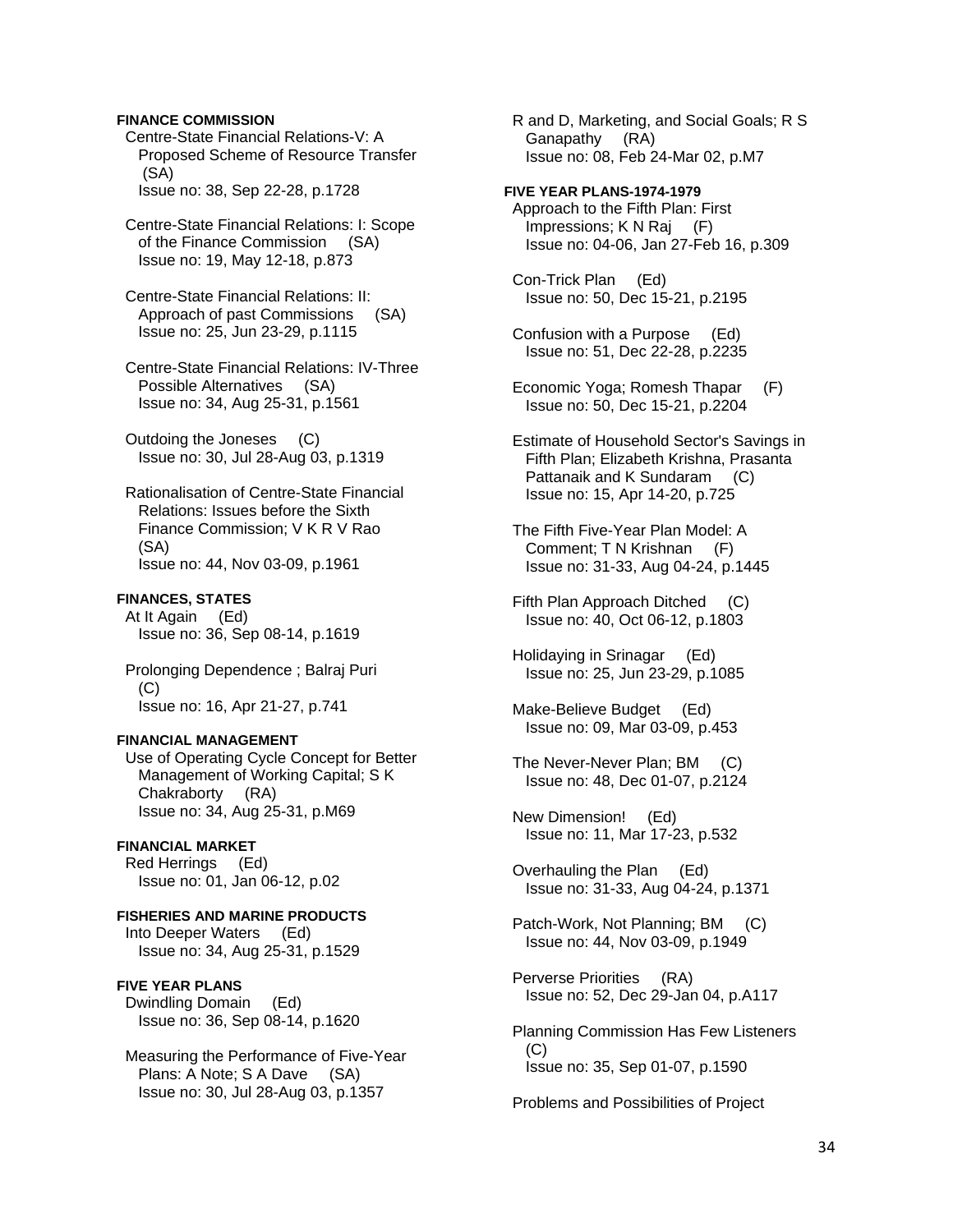Appraisal: Cost Benefit Analysis in Fifth Plan Approach ; J N Tewari (RA) Issue no: 23, Jun 09-15, p.M26 Questions and Question-Marks; Romesh Thapar (F) Issue no: 48, Dec 01-07, p.2121 Strategy for Removal of Poverty: Lopsidedness of Fifth Plan Approach; C H Hanumantha Rao (F) Issue no: 31-33, Aug 04-24, p.1465 What Is Happening to the Plan? (Ed) Issue no: 27, Jul 07-13, p.1169 **FOOD INDUSTRY**  Panic in Food (Ed) Issue no: 23, Jun 09-15, p.1001 Requiem for APC (C) Issue no: 25, Jun 23-29, p.1096 Who Killed Cock Robin? (C) Issue no: 22, Jun 02-08, p.968 **FOOD POLICY**  Abdicating at Each Stage (Ed) Issue no: 10, Mar 10-16, p.494 After the Feast... (C) Issue no: 23, Jun 09-15, p.1013 Calcutta Diary (F) Issue no: 17, Apr 28-May 04, p.780 A Free-for-Few in Food (Ed) Issue no: 42-43, Oct 20-Nov 02, p.1819 Hungry Stomachs Must Hunger On (Ed) Issue no: 17, Apr 28-May 04, p.770 In Unashamed Retreat (C) Issue no: 38, Sep 22-28, p.1709 The Last Step (RA) Issue no: 39, Sep 29-Oct 05, p.A77 Leaving It to the States (Ed) Issue no: 38, Sep 22-28, p.1700 Take-Over without Tears? (RA) Issue no: 13, Mar 31-Apr 06, p.A1

**FIVE YEAR PLANS-1974-1979** 

 Without a Chance (Ed) Issue no: 13, Mar 31-Apr 06, p.613 **FOOD PROCESSING**  Soft Way Out? (Ed) Issue no: 02, Jan 13-19, p.49 **FOOD RESERVES**  Abdicating at Each Stage (Ed) Issue no: 10, Mar 10-16, p.494 Chronology of Mismanagement (Ed) Issue no: 24, Jun 16-22, p.1050 The Politics of Food; Romesh Thapar (F) Issue no: 17, Apr 28-May 04, p.777 Take-Over by Producers? (C) Issue no: 17, Apr 28-May 04, p.781 Take-Over without Tears? (RA) Issue no: 13, Mar 31-Apr 06, p.A1 **FOOD SUPPLY**  After the Feast... (C) Issue no: 23, Jun 09-15, p.1013 At New Delhi's Mercy (C) Issue no: 31-33, Aug 04-24, p.1407 Chronology of Mismanagement (Ed) Issue no: 24, Jun 16-22, p.1050 Come with the Wind (C) Issue no: 17, Apr 28-May 04, p.782 Food and Politics; Mohit Sen (C) Issue no: 37, Sep 15-21, p.1677 On Election Eve (C) Issue no: 08, Feb 24-Mar 02, p.425 The Politics of Food; Romesh Thapar (F) Issue no: 17, Apr 28-May 04, p.777 Procurement at a Price (C) Issue no: 21, May 26-Jun 01, p.929 Prospects for Coarse Cereals: Permanent Constraints of Jowar and Bajra; N S Jodha (RA) Issue no: 52, Dec 29-Jan 04, p.A145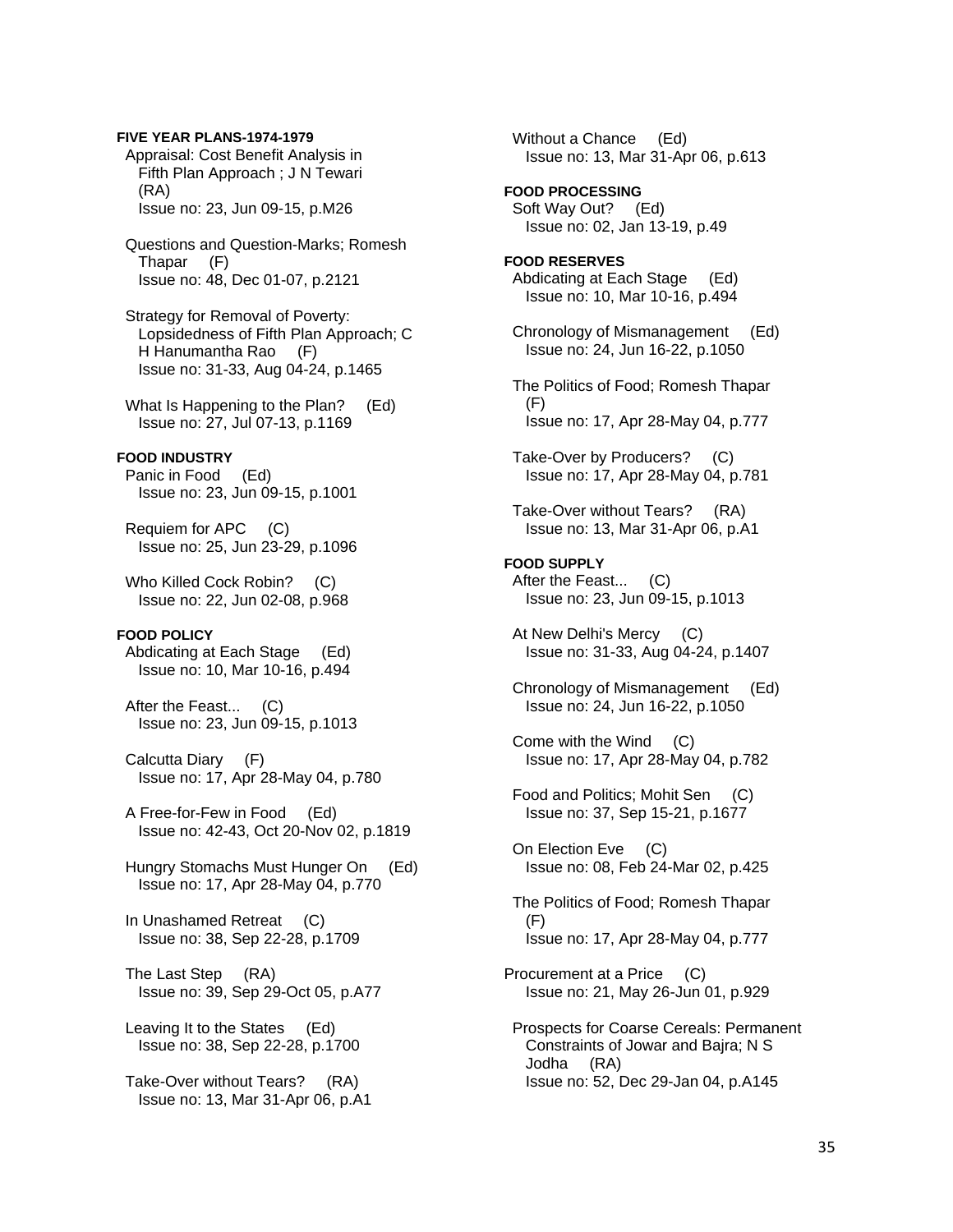**FOOD SUPPLY**  Trade to the Rescue (Ed) Issue no: 18, May 05-11, p.815 Where Bandhs Lead Further (C) Issue no: 22, Jun 02-08, p.970 **FOODGRAIN TRADE**  Frantic Search for Food Aid (C) Issue no: 26, Jun 30-Jul 06, p.1137 In Unashamed Retreat (C) Issue no: 38, Sep 22-28, p.1709 Panic in Food (Ed) Issue no: 23, Jun 09-15, p.1001 Semantic Sleight (C) Issue no: 09, Mar 03-09, p.465 Straws in the Wind; Romesh Thapar (F) Issue no: 03, Jan 20-26, p.93 Take-Over of Foodgrain Trade: An Alternative Institutional Framework (C) Issue no: 27, Jul 07-13, p.1181 Who Killed Cock Robin? (C) Issue no: 22, Jun 02-08, p.968 **FOODGRAINS PROCUREMENT**  Abdication of Responsibility (RA) Issue no: 26, Jun 30-Jul 06, p.A41 Frantic Search for Food Aid (C) Issue no: 26, Jun 30-Jul 06, p.1137 A Free-for-Few in Food (Ed) Issue no: 42-43, Oct 20-Nov 02, p.1819 Gloating in Haste (Ed) Issue no: 50, Dec 15-21, p.2197 Going the Whole Hog! (C) Issue no: 26, Jun 30-Jul 06, p.1144 Is the Procurement Price Too Low? (C) Issue no: 23, Jun 09-15, p.1011 The Last Step (RA) Issue no: 39, Sep 29-Oct 05, p.A77 Requiem for APC (C) Issue no: 25, Jun 23-29, p.1096

 Studied Topsyturviness (Ed) Issue no: 19, May 12-18, p.849 Take-Over by Producers? (C) Issue no: 17, Apr 28-May 04, p.781 Wheat Price Movements: An Analysis ; N Krishnaji (RA) Issue no: 26, Jun 30-Jul 06, p.A42 **FOREIGN COLLABORATIONS**  Advance on Lusaka; Harish Chandola (C) Issue no: 39, Sep 29-Oct 05, p.1760 **FOREIGN DIRECT INVESTMENT**  Britain's International Investment (Ed) Issue no: 13, Mar 31-Apr 06, p.A39 Cloak over Remittances (Ed) Issue no: 23, Jun 09-15, p.1004 **FOREIGN EXCHANGE**  Cost of Food Muddle (C) Issue no: 03, Jan 20-26, p.96 Loopholes, Not Guidelines (Ed) Issue no: 52, Dec 29-Jan 04, p.2279 Lurking Foreign Exchange Crisis (Ed) Issue no: 31-33, Aug 04-24, p.1375 New Balance of Strength (Ed) Issue no: 49, Dec 08-14, p.2154 Pat a Cake, Pat a Cake... (C) Issue no: 31-33, Aug 04-24, p.1389 A Slogan Still, Not a Plan Objective (Ed) Issue no: 04-06, Jan 27-Feb 16, p.136 **FOREIGN EXCHANGE REGULATIONS**  Loopholes, Not Guidelines (Ed) Issue no: 52, Dec 29-Jan 04, p.2279 **FOREIGN POLICY**  American Academics in India; Philip G Altbach (LE) Issue no: 11, Mar 17-23, p.536 Banality of Bi-Polarism (Ed) Issue no: 07, Feb 17-23, p.368 Chinese Foreign Policy and Imperialism; SS (C) Issue no: 38, Sep 22-28, p.1716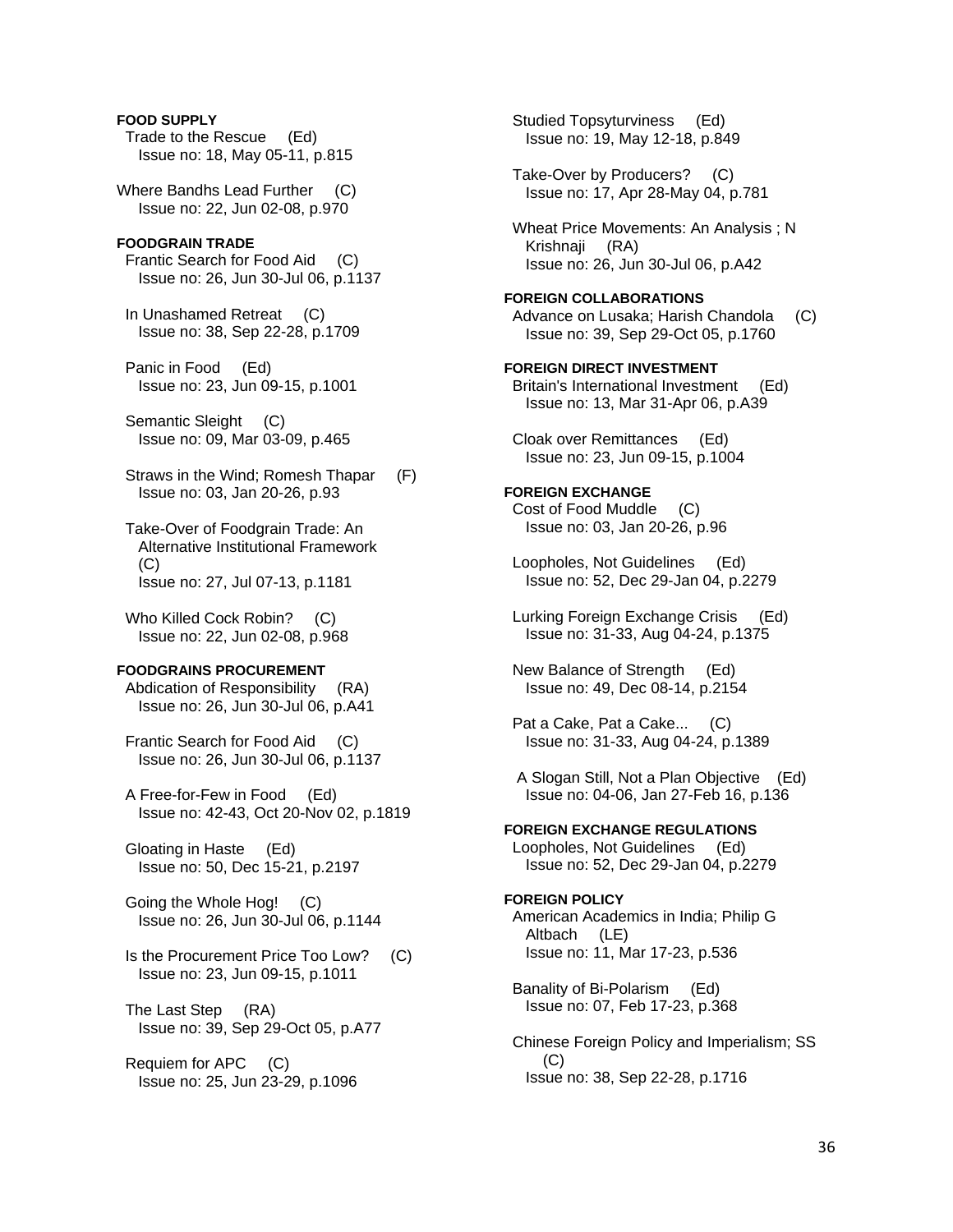### **FOREIGN POLICY**

Constraints on International Relations Research; Aswini K Ray (C) Issue no: 03, Jan 20-26, p.103

Foreign Policy Platitudes; MR (C) Issue no: 51, Dec 22-28, p.2253

 Pervasive Yet Limited (Ed) Issue no: 04-06, Jan 27-Feb 16, p.132

When Peace Breaks Out; M R (C) Issue no: 03, Jan 20-26, p.101

 Where Bureaucracy Thrives; J A Naik  $(C)$ Issue no: 18, May 05-11, p.828

### **FOREIGN RELATIONS**

 Advance on Lusaka; Harish Chandola (C) Issue no: 39, Sep 29-Oct 05, p.1760

 And Ever the Twain Shall Meet; G P Deshpande (C) Issue no: 26, Jun 30-Jul 06, p.1159

 Becoming a Regional Entity (Ed) Issue no: 25, Jun 23-29, p.1090

 The Brezhnev Plan and the Indo-Soviet Treaty: Expectations and Frustrations; R V R Chandrasekhara Rao (SA) Issue no: 46, Nov 17-23, p.2059

 The Brezhnev Visit; Romesh Thapar (F) Issue no: 47, Nov 24-30, p.2078 Brothers' Keepers (Ed) Issue no: 51, Dec 22-28, p.2236

 Buffer Apprehensions (C) Issue no: 13, Mar 31-Apr 06, p.628

 Calling All Hands; MR (C) Issue no: 47, Nov 24-30, p.2087 Chinese Foreign Policy and Imperialism; SS (C) Issue no: 38, Sep 22-28, p.1716

 Cost of Domestic Failures (Ed) Issue no: 27, Jul 07-13, p.1170

 Detentism to the Fore; Romesh Thapar (F) Issue no: 15, Apr 14-20, p.696

 The Diminished Multiplier (Ed) Issue no: 21, May 26-Jun 01, p.919

 Dormant Indo-Soviet Collaboration (Ed) Issue no: 48, Dec 01-07, p.2117

 ECAFE Report Underscores Relevance of Chinese Experiment (Ed) Issue no: 11, Mar 17-23, p.566

 The Falling Domino? (C) Issue no: 07, Feb 17-23, p.380

- Happy States, Hapless Peoples (Ed) Issue no: 34, Aug 25-31, p.1526
- Helpful and Unhelpful States; G P Deshpande (C) Issue no: 49, Dec 08-14, p.2159
- International Insurance? (Ed) Issue no: 25, Jun 23-29, p.1086
- Israel's Friend in Europe; Surendra Bhutani (C) Issue no: 29, Jul 21-27, p.1281
- Lost Opportunity (Ed) Issue no: 36, Sep 08-14, p.1621
- Much to Live Down (Ed) Issue no: 13, Mar 31-Apr 06, p.615

 Multinationals' Mischief (Ed) Issue no: 12, Mar 24-30, p.574

- New Brooms Sweep Clean? (C) Issue no: 11, Mar 17-23, p.549
- A New Era in Soviet-American Relations: The Soviet View; R G Gidadhubli (C) Issue no: 24, Jun 16-22, p.1071

 New US Peace Offensive (Ed) Issue no: 09, Mar 03-09, p.455

Nixon's Tactics in Indochina; Lajpat Rai  $(C)$ Issue no: 21, May 26-Jun 01, p.932

 Nixon's Tactics in Indochina; G D Sane (LE) Issue no: 42-43, Oct 20-Nov 02, p.1894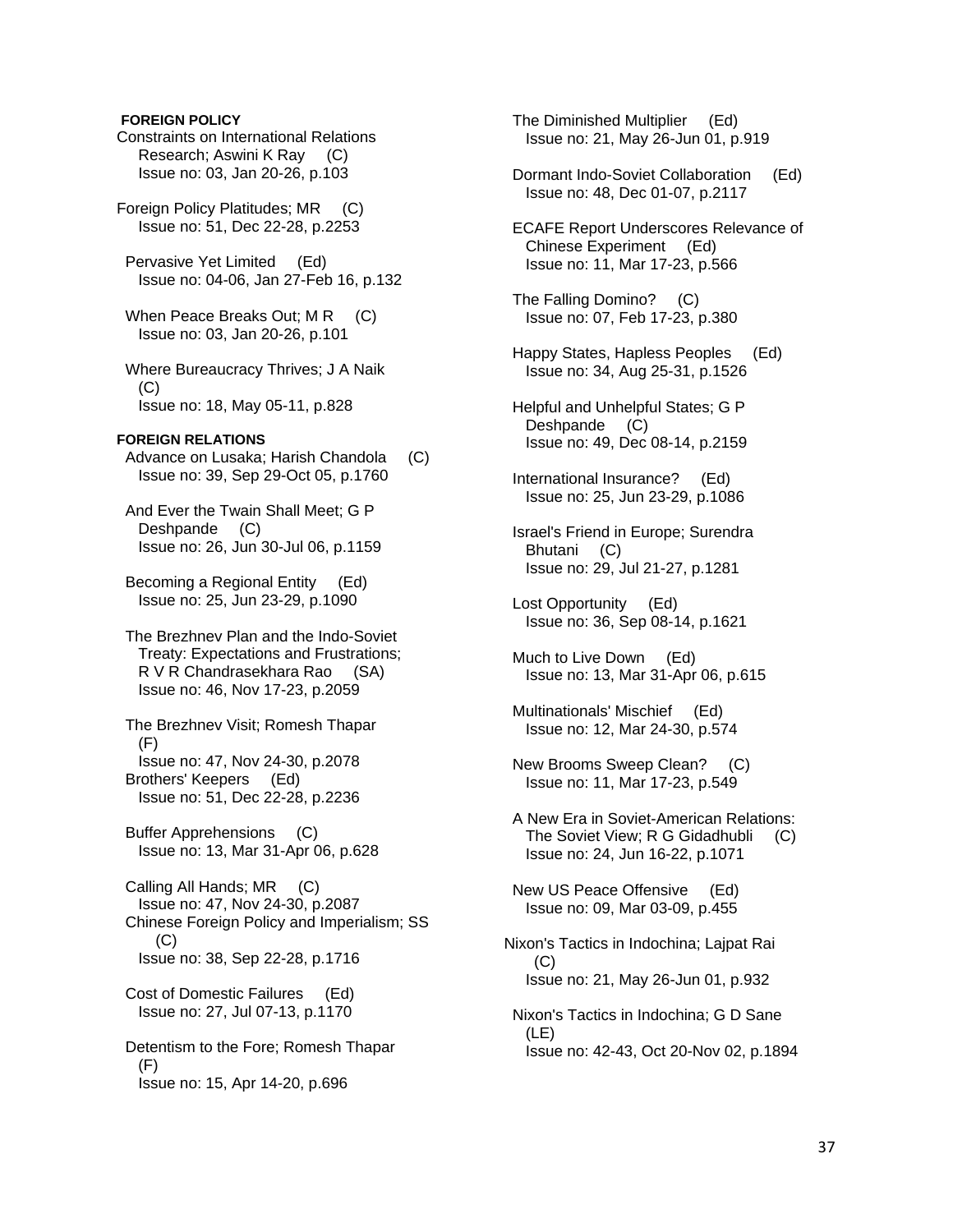**FOREIGN RELATIONS** No Matter of Congeniality; Vinod Mehta (BR) Issue no: 07, Feb 17-23, p.382 A Non-Event (Ed) Issue no: 35, Sep 01-07, p.1580 Non-Impact of Soviet Writing on Indian Thinking and Policy; Stephen Clarkson (SA) Issue no: 15, Apr 14-20, p.715 Out in the Cold? (Ed) Issue no: 27, Jul 07-13, p.1170 Protective Measure (Ed) Issue no: 14, Apr 07-13, p.651 Red Herring (Ed) Issue no: 11, Mar 17-23, p.529 The Reluctant Domino; M R (C) Issue no: 29, Jul 21-27, p.1280 Shifting Sands (Ed) Issue no: 10, Mar 10-16, p.493 The Sleep of the Non-Aligned; Romesh Thapar (F) Issue no: 37, Sep 15-21, p.1668 Soviet Threat Telescoped; A Ketkab (LE) Issue no: 29, Jul 21-27, p.1265 Soviet-American Relations; John Mandelbaum (C) Issue no: 40, Oct 06-12, p.1811 Strange Parallels? (Ed) Issue no: 26, Jun 30-Jul 06, p.1126 Time for a Low Profile (Ed) Issue no: 23, Jun 09-15, p.1004 Toward a Third Indochina War?; Nayan Chanda (C) Issue no: 17, Apr 28-May 04, p.787 Unpacking the Package (Ed) Issue no: 22, Jun 02-08, p.962 Waiting for the Chinese (C) Issue no: 03, Jan 20-26, p.104

 Warning to India (Ed) Issue no: 29, Jul 21-27, p.1263 Western Imperialism and India Today-I; N K Chandra (F) Issue no: 04-06, Jan 27-Feb 16, p.221 Western Imperialism and India Today-II; N K Chandra (SA) Issue no: 07, Feb 17-23, p.403 Where Gratitude Stops (C) Issue no: 15, Apr 14-20, p.701 **FOREIGN TRADE**  Associate Member Status (Ed) Issue no: 49, Dec 08-14, p.2152 Basic Issue Evaded (Ed) Issue no: 35, Sep 01-07, p.1581 Bilateral Trade Agreements: The Indo-Sudan Experience; P V Mutalik-Desai (SA) Issue no: 19, May 12-18, p.880 Cloak over Remittances (Ed) Issue no: 23, Jun 09-15, p.1004 Does India Buy Dear from and Sell Cheap to the Soviet Union?; M Sebastian (SA) Issue no: 48, Dec 01-07, p.2141 The Figures Game (Ed) Issue no: 02, Jan 13-19, p.47 Fruitless Negotiations (Ed) Issue no: 23, Jun 09-15, p.1002 Misuse of Incentives (Ed) Issue no: 23, Jun 09-15, p.1002 A More Realistic Basis (Ed) Issue no: 20, May 19-25, p.887 No Qualitative Change Yet (Ed) Issue no: 03, Jan 20-26, p.87 Revealed Comparative Advantage: India's Trade with the Countries of the ECAFE Region; V R Panchamukhi (SA) Issue no: 02, Jan 13-19, p.65 Romance of the Float Is Over (Ed) Issue no: 37, Sep 15-21, p.1665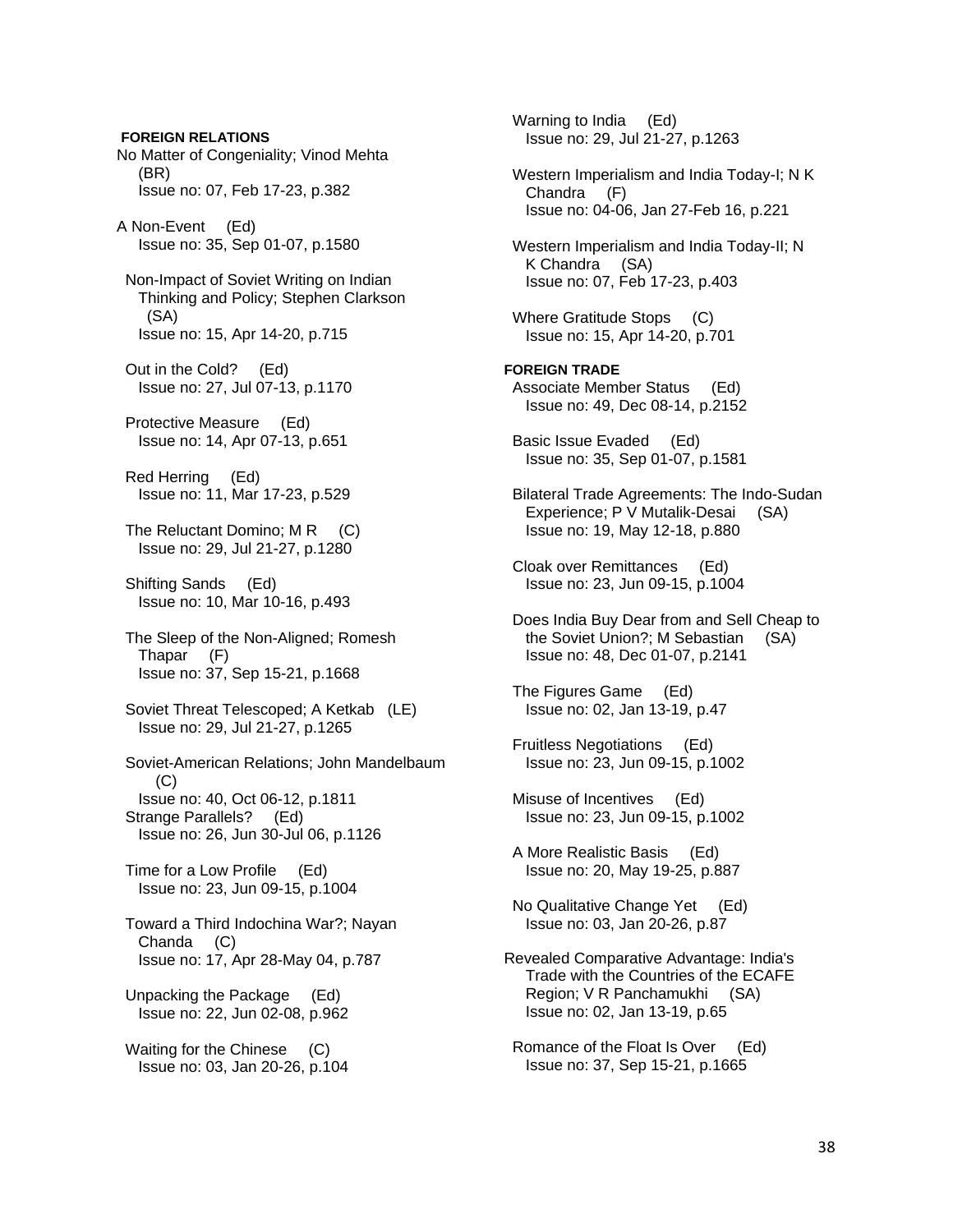### **FOREIGN TRADE**

Trade between Unequal Partners; Romesh K Diwan (F) Issue no: 04-06, Jan 27-Feb 16, p.213

 Warning to India (Ed) Issue no: 29, Jul 21-27, p.1263

Without the Prince? (Ed) Issue no: 16, Apr 21-27, p.730

 Wrong Predication (Ed) Issue no: 10, Mar 10-16, p.496

## **FOREST RESOURCES**

 Unexploited Forest Potential (Ed) Issue no: 36, Sep 08-14, p.1654

### **FRANCE**

 The New Liberalism (Ed) Issue no: 12, Mar 24-30, p.574

# **GANDHISM**

 Gandhi's Politics; CS (BR) Issue no: 50, Dec 15-21, p.2217

What a Legacy!; S R Tikekar (BR) Issue no: 30, Jul 28-Aug 03, p.1327

### **GEOLOGICAL SURVEY OF INDIA**

 Not in the Armchair; Magnus (C) Issue no: 29, Jul 21-27, p.1279

# **GEOLOGY**

 Not in the Armchair; Magnus (C) Issue no: 29, Jul 21-27, p.1279

# **GOLD EXCHANGE STANDARD**

War of Nerves (C) Issue no: 47, Nov 24-30, p.2083 Who Will Bell the Cat? (Ed) Issue no: 30, Jul 28-Aug 03, p.1306

# **GOVERNMENT POLICY**

 Calcutta Diary (F) Issue no: 01, Jan 06-12, p.6

 Crash Scheme for Doles (Ed) Issue no: 13, Mar 31-Apr 06, p.615 Development Rebate and Its Alternatives; N J Jhaveri (SA) Issue no: 08, Feb 24-Mar 02, p.443

 Long on Promises (Ed) Issue no: 01, Jan 06-12, p.3  No Commitment to Disinflationary Policies  $(C)$ Issue no: 11, Mar 17-23, p.539

 Social Welfare Policy and Services: Some Issues; S N Dubey (SA) Issue no: 13, Mar 31-Apr 06, p.640

### **GOVERNMENT PROGRAMMES**

 Image and Reality (Ed) Issue no: 34, Aug 25-31, p.1527

 No Structural Reform (Ed) Issue no: 19, May 12-18, p.853

 Sad Story of Crash Programmes (Ed) Issue no: 01, Jan 06-12, p.3

### **GREEN REVOLUTION**

 Backwash of Green Revolution (C) Issue no: 34, Aug 25-31, p.1547

 Elite Farmer Strategy and Regional Disparities in the Agricultural Development of Pakistan ; Hamza Alavi (RA) Issue no: 13, Mar 31-Apr 06, p.A31

 Guns for Green Revolution (Ed) Issue no: 41, Oct 13-19, p.1838

 Guns for the Green Revolution; SB (LE) Issue no: 45, Nov 10-16, p.1987

 Halting in Mid-Track? (C) Issue no: 35, Sep 01-07, p.1591

 How Green Is the Indian Green Revolution?; Wolf Ladejinsky (RA) Issue no: 52, Dec 29-Jan 04, p.A133

 Organising the Landless in Shahada (C) Issue no: 10, Mar 10-16, p.501

 Reflections on Green, Red and White Revolutions in India; Andre Gunder Frank (SA) Issue no: 03, Jan 20-26, p.119

Variations in Economic Behaviour and the Green Revolution: An Anthropological Perspective; Barry H Michie (RA) Issue no: 26, Jun 30-Jul 06, p.A67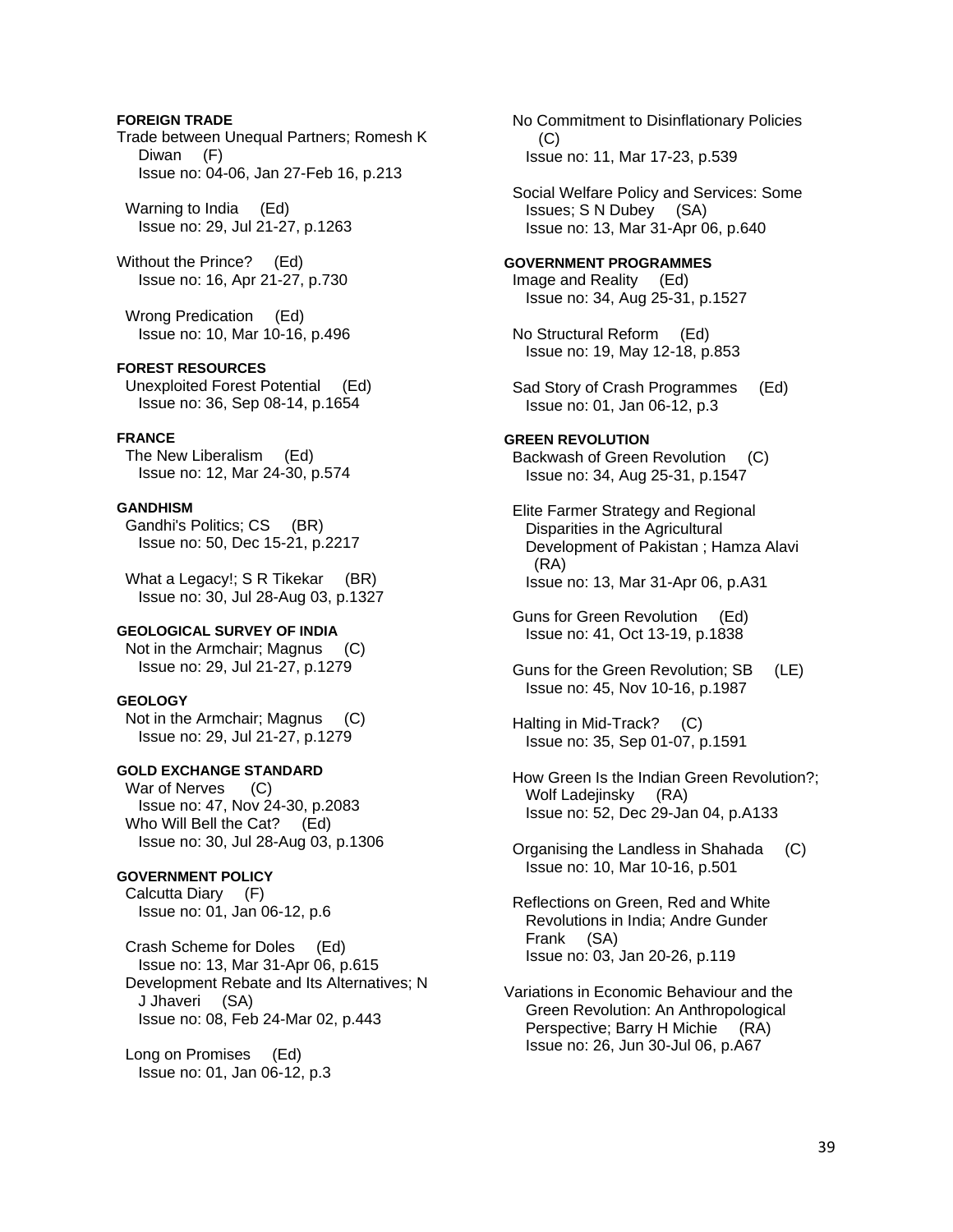# **GUJARAT**

 Gap between Representatives and Constituents: An Aspect of Tribal Society in Gujarat; Ghanshyam Shah (F)

Issue no: 31-33, Aug 04-24, p.1441

 A Second Sardar Patel? (C) Issue no: 29, Jul 21-27, p.1273

When Gandhians Fall Out (C) Issue no: 17, Apr 28-May 04, p.785

# **HANDLOOMS**

 Ineffective Control (Ed) Issue no: 15, Apr 14-20, p.692

#### **HARYANA**

 Empty Thunder (C) Issue no: 37, Sep 15-21, p.1677

 Going the Whole Hog! (C) Issue no: 26, Jun 30-Jul 06, p.1144

 Outdoing the Joneses (C) Issue no: 30, Jul 28-Aug 03, p.1319

 Preoccupations of Survival (C) Issue no: 48, Dec 01-07, p.2128

### **HEALTHCARE SERVICES**

 Health Behaviour of Rural Populations: Impact of Rural Health Services; D Banerji (SA) Issue no: 51, Dec 22-28, p.2261

 Out of Focus (Ed) Issue no: 35, Sep 01-07, p.1579

### **HISTORY**

 Groundwork for Transfer of Power; A G Noorani (BR) Issue no: 51, Dec 22-28, p.2257

 History and Nationalism: A Personal Response to the Indian Situation; Sudhir Chandra (P) Issue no: 36, Sep 08-14, p.1623

 History in Slow Motion; Vinayak Purohit (BR) Issue no: 35, Sep 01-07, p.1598

 Making History (Ed) Issue no: 38, Sep 22-28, p.1702  Vande Mataram (LE) Issue no: 26, Jun 30-Jul 06, p.1130

 Vande Mataram: A Historical Lesson; A G Noorani (SA) Issue no: 23, Jun 09-15, p.1039

### **HOUSEHOLD SAVINGS**

 Estimate of Household Sector's Savings in Fifth Plan; Elizabeth Krishna, Prasanta Pattanaik and K Sundaram (C) Issue no: 15, Apr 14-20, p.725

 Tax Incentives for Saving and Investment; M P Chitale (SA) Issue no: 11, Mar 17-23, p.567

#### **HOUSING**

 A Research Programme for Urban Housing; Shirish B Patel (SA) Issue no: 14, Apr 07-13, p.671

 Taxation Laws (Amendment) Bill: Deduction of House Rent and Interest on Tax-Liquidating Loans; Amaresh Bagchi (SA) Issue no: 40, Oct 06-12, p.1817

 A Year of Disillusionment (C) Issue no: 07, Feb 17-23, p.377

# **HUNGER AND STARVATION**

 Calcutta Diary (F) Issue no: 17, Apr 28-May 04, p.780

### **IMF**

 The Elusive Link (C) Issue no: 15, Apr 14-20, p.704

End of the Old IMF; Rajendra Kumar (C) Issue no: 40, Oct 06-12, p.1808

 Heat without Light (Ed) Issue no: 13, Mar 31-Apr 06, p.614

 Helpless before Dollar Imperialism (Ed) Issue no: 22, Jun 02-08, p.960

Monetary Reform Debacle (Ed) Issue no: 40, Oct 06-12, p.1795

 On Ice (Ed) Issue no: 39, Sep 29-Oct 05, p.1744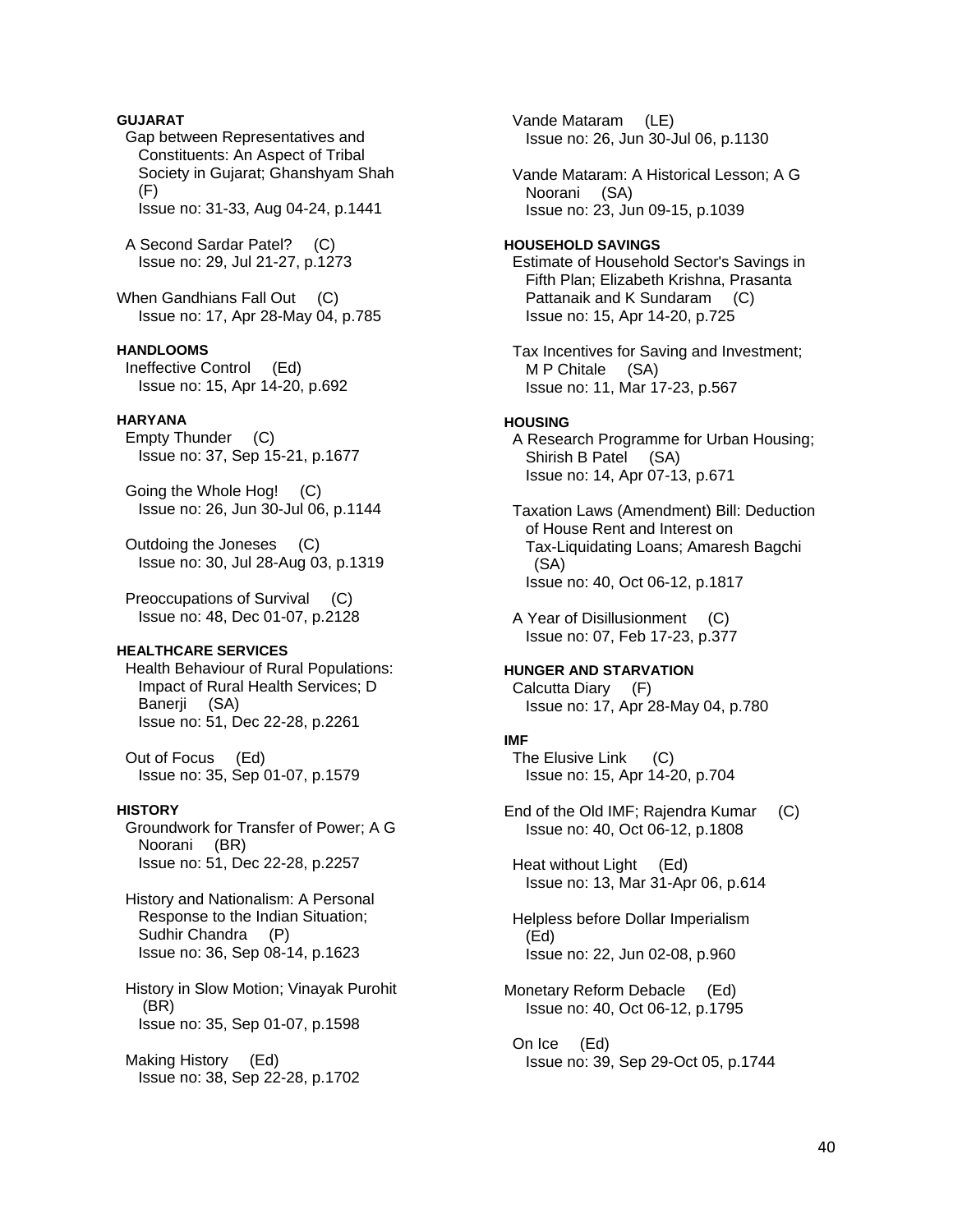### **IMF**

 Romance of the Float Is Over (Ed) Issue no: 37, Sep 15-21, p.1665

 Whose Ark for the Deluge? (Ed) Issue no: 29, Jul 21-27, p.1262

 Without the Prince? (Ed) Issue no: 16, Apr 21-27, p.730

#### **IMPORTS**

 Cover for Import of Technology (C) Issue no: 12, Mar 24-30, p.585

 Lurking Foreign Exchange Crisis (Ed) Issue no: 31-33, Aug 04-24, p.1375

 Misuse of Incentives (Ed) Issue no: 23, Jun 09-15, p.1002

# **INCOME**

 Incomes Policy for India; T S Papola (SA) Issue no: 52, Dec 29-Jan 04, p.2297

 Partial Integration of Agricultural and Non-Agricultural Incomes: A Comment (SA) Issue no: 29, Jul 21-27, p.1298

 Partial Integration of Agricultural and Non-Agricultural Incomes: A Suggestion; Ahmad Raza (SA) Issue no: 24, Jun 16-22, p.1082

#### **INCOME TAX**

 Entertainment Made Easy (Ed) Issue no: 48, Dec 01-07, p.2116

 HUF Tax Avoidance Revisited; I S Gulati (SA) Issue no: 07, Feb 17-23, p.397

 Nibbling at the Tax-Base (RA) Issue no: 34, Aug 25-31, p.M65

### **INDIA-BANGLADESH RELATIONS**

 Happy States, Hapless Peoples (Ed) Issue no: 34, Aug 25-31, p.1526

 Out in the Cold? (Ed) Issue no: 27, Jul 07-13, p.1170

# **INDIA-BRITAIN RELATIONS**

 Groundwork for Transfer of Power; A G Noorani (BR) Issue no: 51, Dec 22-28, p.2257

What a Legacy!; S R Tikekar (BR) Issue no: 30, Jul 28-Aug 03, p.1327

# **INDIA-CANADA RELATIONS**  Cost of Domestic Failures (Ed)

 Issue no: 27, Jul 07-13, p.1170 International Insurance? (Ed)

Issue no: 25, Jun 23-29, p.1086

# **INDIA-PAKISTAN RELATIONS**

 A Non-Event (Ed) Issue no: 35, Sep 01-07, p.1580

 Out in the Cold? (Ed) Issue no: 27, Jul 07-13, p.1170

# **INDIA-SOVIET UNION RELATIONS**

 The Brezhnev Plan and the Indo-Soviet Treaty: Expectations and Frustrations; R V R Chandrasekhara Rao (SA) Issue no: 46, Nov 17-23, p.2059

 The Brezhnev Visit; Romesh Thapar (F) Issue no: 47, Nov 24-30, p.2078

 Calling All Hands; MR (C) Issue no: 47, Nov 24-30, p.2087

 Does India Buy Dear from and Sell Cheap to the Soviet Union?; M Sebastian (SA) Issue no: 48, Dec 01-07, p.2141

- Dormant Indo-Soviet Collaboration (Ed) Issue no: 48, Dec 01-07, p.2117
- Helpful and Unhelpful States; G P Deshpande (C) Issue no: 49, Dec 08-14, p.2159
- Post-Brezhnev; Romesh Thapar (F) Issue no: 49, Dec 08-14, p.2158

### **INDIA-SUDAN RELATIONS**  Basic Issue Evaded (Ed) Issue no: 35, Sep 01-07, p.1581

**INDIA-UNITED STATES RELATIONS**  Projecting the Peace (Ed)

Issue no: 51, Dec 22-28, p.2239

### **INDUSTRIAL ENTERPRISES**

 And Quiet Flows Orthodox Economics ; Ranjit Sau (BR) Issue no: 26, Jun 30-Jul 06, p.1151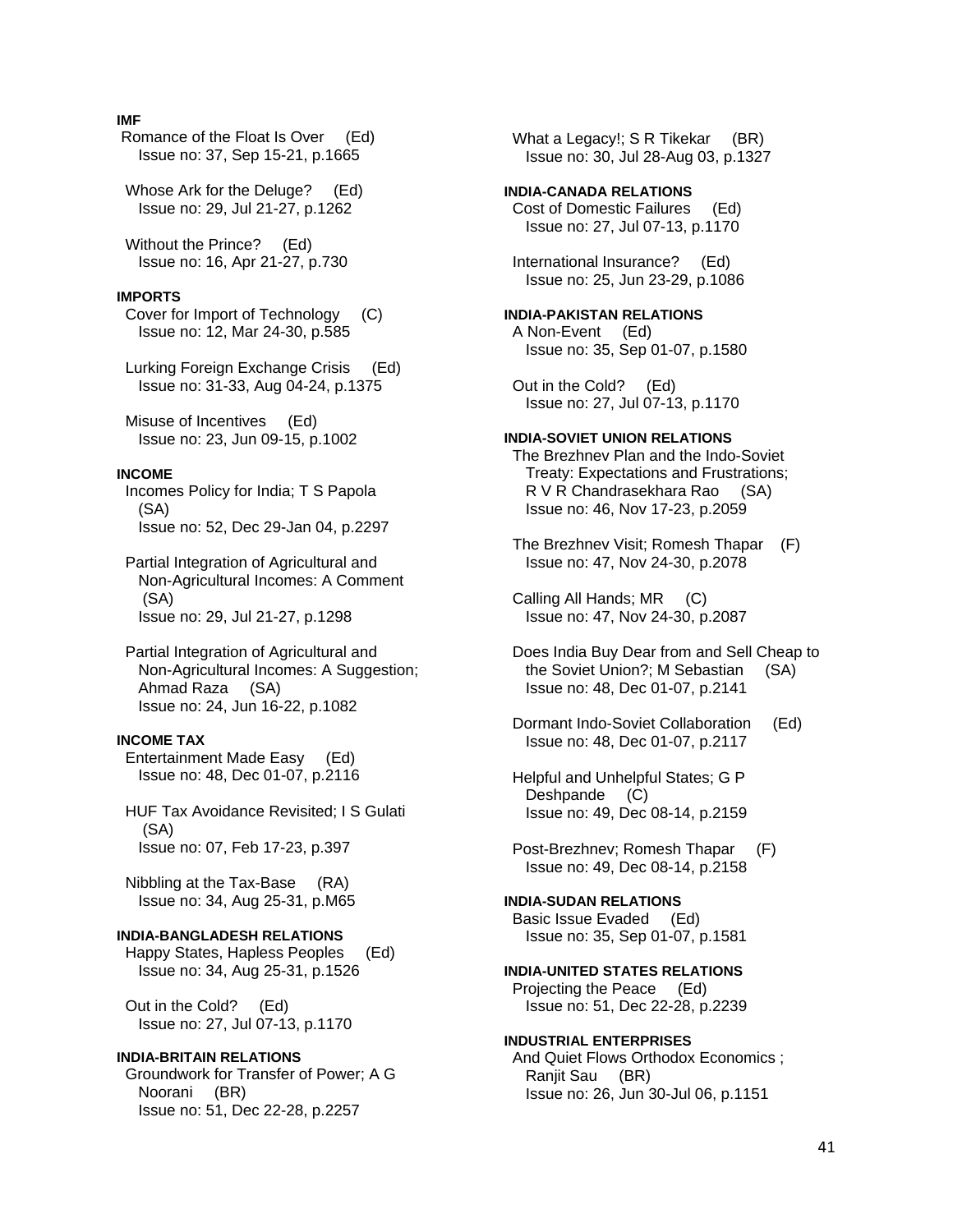### **INDUSTRIAL ENTERPRISES**

 Calcutta Diary (F) Issue no: 02, Jan 13-19, p.50

 Current Statistics (S) Issue no: 14, Apr 07-13, p.687

Current Statistics (S) Issue no: 15, Apr 14-20, p.728

 Current Statistics (S) Issue no: 17, Apr 28-May 04, p.812

 Facade of Policy (Ed) Issue no: 30, Jul 28-Aug 03, p.1305

 Industrial Capacity; S P Gothoskar (LE) Issue no: 37, Sep 15-21, p.1667

 Industrial Concentration by the Managing Agency System in India, 1948-1968 ; Arabinda Ghosh (RA) Issue no: 23, Jun 09-15, p.M57

On Industrial Societies; Satish Saberwal (BR) Issue no: 11, Mar 17-23, p.550

 Productivity in Selected Manufacturing Industries, 1946-1965; Anil Kumar Chatterjee (RA) Issue no: 47, Nov 24-30, p.M107

Reflections on Green, Red and White Revolutions in India; Andre Gunder Frank (SA) Issue no: 03, Jan 20-26, p.119

 Still Tied in Knots (C) Issue no: 14, Apr 07-13, p.660

That Balanced Industrial Base; Romesh Thapar (F) Issue no: 08, Feb 24-Mar 02, p.416

Why Have Licensing? (Ed) Issue no: 45, Nov 10-16, p.1983

# **INDUSTRIAL GROWTH AND DEVELOPMENT**

 After This, Why Talk of Planning? (Ed) Issue no: 38, Sep 22-28, p.1699

 Industrial Concentration by the Managing Agency System in India, 1948-1968 ; Arabinda Ghosh (RA) Issue no: 23, Jun 09-15, p.M57 In Lieu of Public Sector? (Ed) Issue no: 15, Apr 14-20, p.692 Partly Statistical (Ed) Issue no: 16, Apr 21-27, p.731 Stop-Go Policies Fail (Ed) Issue no: 26, Jun 30-Jul 06, p.1127 **INDUSTRIAL INVESTMENT**  After This, Why Talk of Planning? (Ed) Issue no: 38, Sep 22-28, p.1699

**INDUSTRIAL LABOUR**  Apolitical Opportunism; Sumanta Banerjee  $(C)$ Issue no: 19, May 12-18, p.865

 The Indian Industrial Worker: His Origin, Experience and Destiny; Baldev R Sharma (RA) Issue no: 23, Jun 09-15, p.M38

 Industrial Workers Organise Themselves (C) Issue no: 14, Apr 07-13, p.659

#### **INDUSTRIAL LICENSING**

 Curbing Concentration of Economic Power: A Critique of the New Licensing Policy; A N Oza (SA) Issue no: 16, Apr 21-27, p.760

 Facade of Licensing (Ed) Issue no: 07, Feb 17-23, p.365

 Still Tied in Knots (C) Issue no: 14, Apr 07-13, p.660

Why Have Licensing? (Ed) Issue no: 45, Nov 10-16, p.1983

### **INDUSTRIAL MANAGEMENT**

 Maintenance Engineering as an Independent Discipline; B V Chitnis (RA) Issue no: 23, Jun 09-15, p.M31

### **INDUSTRIAL POLICY**

 After This, Why Talk of Planning? (Ed) Issue no: 38, Sep 22-28, p.1699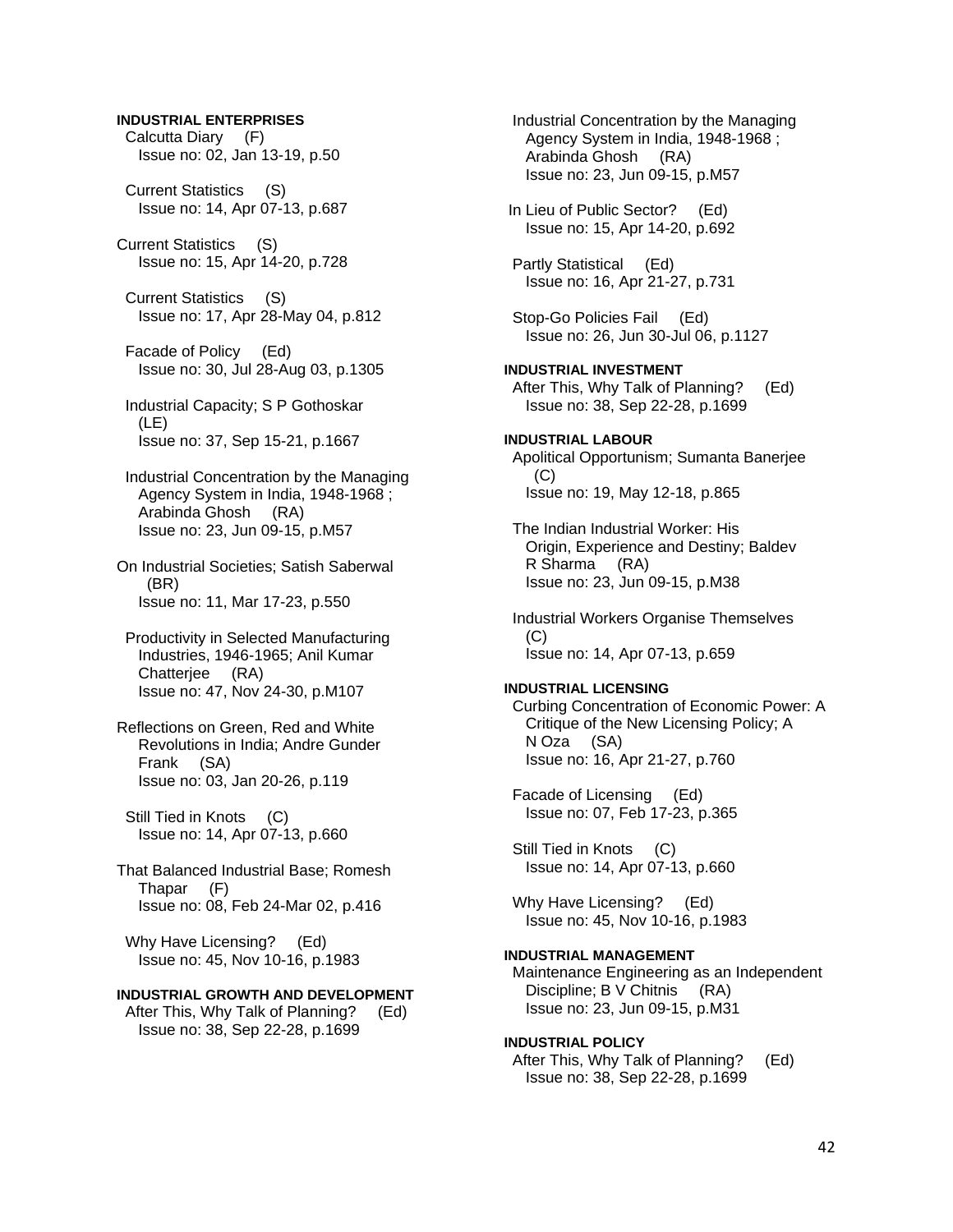# Facade of Policy (Ed) Issue no: 30, Jul 28-Aug 03, p.1305 For Factual Lucidity; Kirondeep Bhandari (BR) Issue no: 02, Jan 13-19, p.63 The UNIDO Guidelines; Bimal Jalan (RA) Issue no: 18, May 05-11, p.831 **INDUSTRIAL PRODUCTION**  Current Statistics (S) Issue no: 16, Apr 21-27, p.768 Industrial Capacity; S P Gothoskar (LE) Issue no: 37, Sep 15-21, p.1667 Making Confusion Worse Confounded (C) Issue no: 16, Apr 21-27, p.743 Outcome of the Pattern of Growth (Ed) Issue no: 28, Jul 14-20, p.1212 Productivity in Selected Manufacturing Industries, 1946-1965; Anil Kumar Chatterjee (RA) Issue no: 47, Nov 24-30, p.M107 **INDUSTRIAL RELATIONS**  American View of an Indian Strike; S D Punekar (BR) Issue no: 21, May 26-Jun 01, p.935 The Indian Industrial Worker: His Origin, Experience and Destiny; Baldev R Sharma (RA) Issue no: 23, Jun 09-15, p.M38 Industrial Relations in the Public Sector: A Critique of the National Seminars; Baldev R Sharma (C) Issue no: 22, Jun 02-08, p.975 Industrial Relations Miracle (C) Issue no: 11, Mar 17-23, p.542 The Neglected Matrix (BR) Issue no: 25, Jun 23-29, p.1108 Voltas Lock-Out; V Nadkarni (LE) Issue no: 25, Jun 23-29, p.1091 **INDUSTRIAL STATISTICS**  Current Statistics (S) Issue no: 16, Apr 21-27, p.768

**INDUSTRIAL POLICY** 

 Current Statistics (S) Issue no: 17, Apr 28-May 04, p.812 Making Confusion Worse Confounded (C) Issue no: 16, Apr 21-27, p.743 **INFLATION**  Control of Inflation or Reduced Employment?; S K Rao (C) Issue no: 40, Oct 06-12, p.1806 Costs, Prices and Profits (C) Issue no: 19, May 12-18, p.861 The Economic Crisis: Pragmatism versus Ideology; Ajit K Biswas (RA) Issue no: 46, Nov 17-23, p.2051 Empty Thunder (C) Issue no: 37, Sep 15-21, p.1677 What Is the Perspective?; Thapar Romesh (F) Issue no: 26, Jun 30-Jul 06, p.1134 **INSURANCE**  Business without Risk (Ed) Issue no: 35, Sep 01-07, p.1583 **INTEREST RATES**  Taxation Laws (Amendment) Bill: Deduction of House Rent and Interest on Tax-Liquidating Loans; Amaresh Bagchi (SA) Issue no: 40, Oct 06-12, p.1817 **INTERNAL DEBT**  Tinkering with a Captive Market (Ed) Issue no: 28, Jul 14-20, p.1210 **INTERNATIONAL COURT OF JUSTICE**  International Arbiters; A G Noorani (BR) Issue no: 48, Dec 01-07, p.2132 **INTERNATIONAL LAW**  International Arbiters; A G Noorani (BR) Issue no: 48, Dec 01-07, p.2132 **INTERNATIONAL RELATIONS**  Constraints on International Relations Research; Aswini K Ray (C) Issue no: 03, Jan 20-26, p.103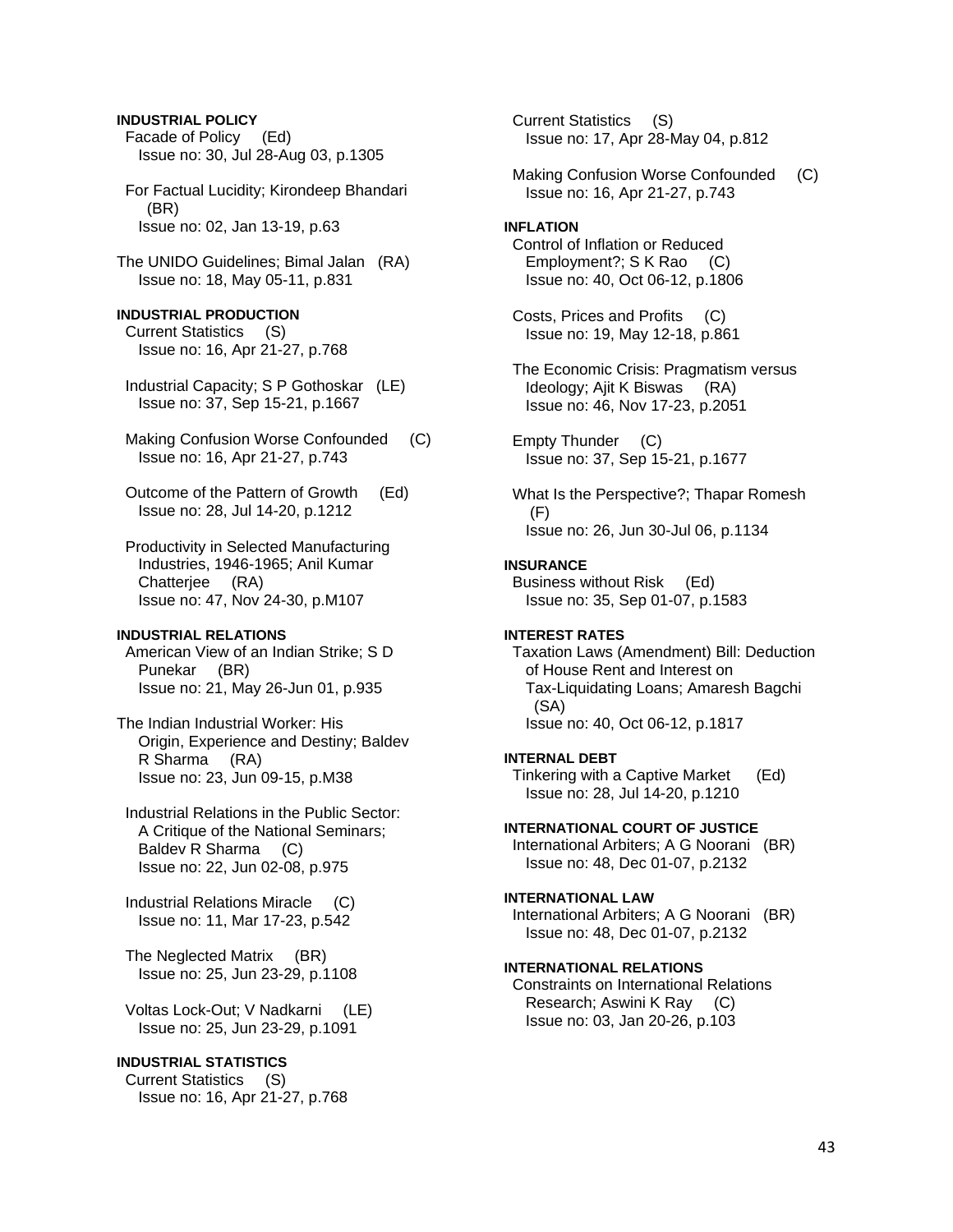### **INVESTMENT**

 Free Depreciation as a Replacement of Development Rebate: A Note; Sudhir J Mulji (F) Issue no: 15, Apr 14-20, p.697

 Keeping Everyone Happy (C) Issue no: 01, Jan 06-12, p.12

Production Relations: Achilles' Heel of Indian Planning; Pradhan H Prasad (SA) Issue no: 19, May 12-18, p.869

 Tax Incentives for Saving and Investment; M P Chitale (SA) Issue no: 11, Mar 17-23, p.567

### **IRAN**

 Iran in South-West Asia: The Local Gendarme?; Mohammed Ayoob (C) Issue no: 31-33, Aug 04-24, p.1415

# **IRAN-SOVIET UNION RELATIONS**

 Iran in South-West Asia: The Local Gendarme?; Mohammed Ayoob (C) Issue no: 31-33, Aug 04-24, p.1415

### **IRON AND STEEL INDUSTRY**

 Blood Transfusion for Hindustan Steel (C) Issue no: 44, Nov 03-09, p.1952

Expanding Expansions (Ed) Issue no: 07, Feb 17-23, p.368

 An Indian Tragedy: A Comment [with Reply]; Padma Desai and Phiroze B Medhora (F) Issue no: 08, Feb 24-Mar 02, p.431

 Receding Horizons in Steel (C) Issue no: 34, Aug 25-31, p.1537

 Thinking Big (C) Issue no: 20, May 19-25, p.899

# **IRON AND STEEL INDUSTRY**

Where Has the Money Gone? (C) Issue no: 23, Jun 09-15, p.1015

### **IRRIGATION**

 Economics of Irrigation Engineers ; Deepak Lal (RA) Issue no: 26, Jun 30-Jul 06, p.A53

#### **IRRIGATION POLICY AND MANAGEMENT**

 A Charter for the Land; B B Vohra (RA) Issue no: 13, Mar 31-Apr 06, p.A2

 Economics of Irrigation Engineers ; Deepak Lal (RA) Issue no: 26, Jun 30-Jul 06, p.A53

### **IRRIGATION PROJECTS**  Politics of an Irrigation Project (Ed) Issue no: 26, Jun 30-Jul 06, p.1129

### **ISRAEL**

 Bombs for Israel, Oil through America; Chandola Harish (C) Issue no: 49, Dec 08-14, p.2168

 For Whom the Fight Goes On; G P Deshpande (C) Issue no: 44, Nov 03-09, p.1956

 The Leaves Are Falling (Ed) Issue no: 41, Oct 13-19, p.1836

 Some Surprises (Ed) Issue no: 40, Oct 06-12, p.1796

 Unexpected Fallout (Ed) Issue no: 44, Nov 03-09, p.1936

 Warring in West Asia; Romesh Thapar  $(F)$ Issue no: 42-43, Oct 20-Nov 02, p.1896

### **ISRAEL-GERMANY RELATIONS**

 Israel's Friend in Europe; Surendra Bhutani (C) Issue no: 29, Jul 21-27, p.1281

### **JAKARTA**

 Neo-Colonially Induced Stability; M R  $(C)$ Issue no: 35, Sep 01-07, p.1596

### **JAMMU AND KASHMIR**

 Jan Sangh's Decline Creates Political Vacuum; Balraj Puri (C) Issue no: 35, Sep 01-07, p.1593 To Prop the Heavy Top; Balraj Puri (C) Issue no: 51, Dec 22-28, p.2252

### **JAPAN**

 Bombs for Israel, Oil through America; Chandola Harish (C) Issue no: 49, Dec 08-14, p.2168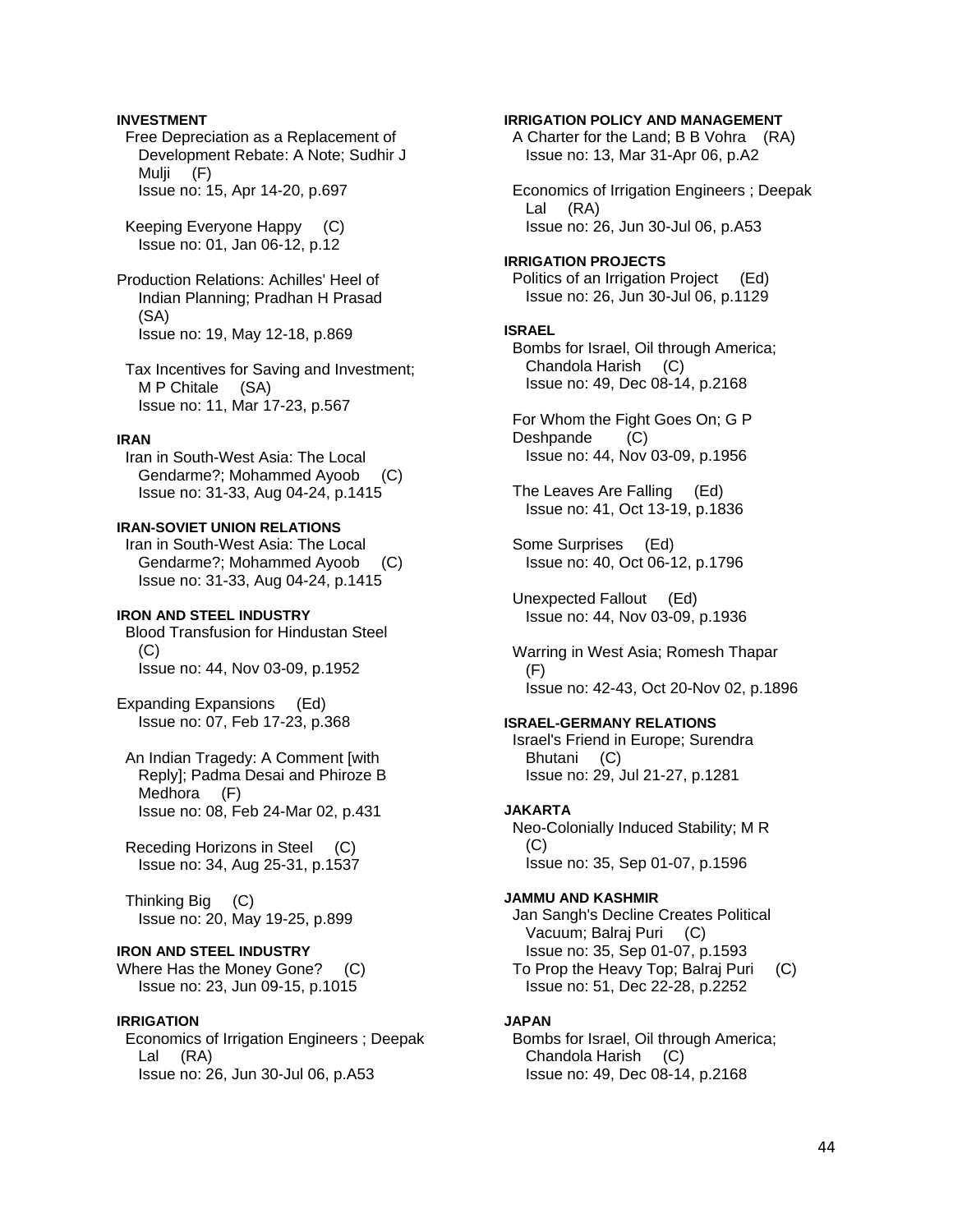### **JAPAN**

 Groping for Recognition (Ed) Issue no: 45, Nov 10-16, p.1985

# **JUDGES**

 Excellent Alibi (Ed) Issue no: 34, Aug 25-31, p.1525

 The Focus Is on Judges; Romesh Thapar (F) Issue no: 19, May 12-18, p.855

 How to Judge a Judge; K Sarin (LE) Issue no: 19, May 12-18, p.857

 The Legal Situation; Romesh Thapar (F) Issue no: 18, May 05-11, p.819

What It Decided: T R Andhvaruiina (C) Issue no: 25, Jun 23-29, p.1098

### **JUDICIARY**

 Choosy Conscience (Ed) Issue no: 19, May 12-18, p.851

 Excellent Alibi (Ed) Issue no: 34, Aug 25-31, p.1525

 International Arbiters; A G Noorani (BR) Issue no: 48, Dec 01-07, p.2132

 No Landmark, This (Ed) Issue no: 18, May 05-11, p.813

# **JUTE INDUSTRY AND TEXTILES**

 Helplessness All Round (Ed) Issue no: 40, Oct 06-12, p.1789

 Some Characteristics of Jute Industry Workers in Greater Calcutta; N Bhattacharya and Anil Kumar Chatterjee (F) Issue no: 04-06, Jan 27-Feb 16, p.297

### **KARNATAKA**

 Land Ceilings in Karnataka: A Case Study; T K Lakshman, K L Ramadas and Mahendra S Kanthi (RA) Issue no: 39, Sep 29-Oct 05, p.A111

### **KASHMIR**

 Final End of Kashmir Problem?; Balraj Puri  $(C)$ Issue no: 45, Nov 10-16, p.1991

 Must History Repeat Itself?; Balraj Puri (C) Issue no: 20, May 19-25, p.896

 Sweet Uses of the Sheikh (Ed) Issue no: 42-43, Oct 20-Nov 02, p.1892

#### **KERALA**

 The Achievements of a Centre-Left Coalition; Mohit Sen (C) Issue no: 46, Nov 17-23, p.2049

 After the Feast... (C) Issue no: 23, Jun 09-15, p.1013

 At New Delhi's Mercy (C) Issue no: 31-33, Aug 04-24, p.1407

 Back Seat for Congress (C) Issue no: 27, Jul 07-13, p.1185

 Courting the Bishops (C) Issue no: 44, Nov 03-09, p.1951

 Emerging Farmer-Labour Relations in Kuttanad; K C Alexander (SA) Issue no: 34, Aug 25-31, p.1551

 False Hopes from Delhi? (C) Issue no: 25, Jun 23-29, p.1101

 Food and Politics; Mohit Sen (C) Issue no: 37, Sep 15-21, p.1677

 In League with Opportunism (C) Issue no: 46, Nov 17-23, p.2050

 Saving the League (C) Issue no: 47, Nov 24-30, p.2086

 Too Many Political Games (C) Issue no: 09, Mar 03-09, p.469

 Unpretentious Communist (BR) Issue no: 44, Nov 03-09, p.1959

 Wage Rates of Agricultural Labourers in Kerala; A V Jose (F) Issue no: 04-06, Jan 27-Feb 16, p.281

#### **KOLHAPUR**

 From Reformist Princes to 'Co-operative Kings'-III: Trends toward Routinisation in Kolhapur Politics ; Donald B Rosenthal (SA) Issue no: 22, Jun 02-08, p.995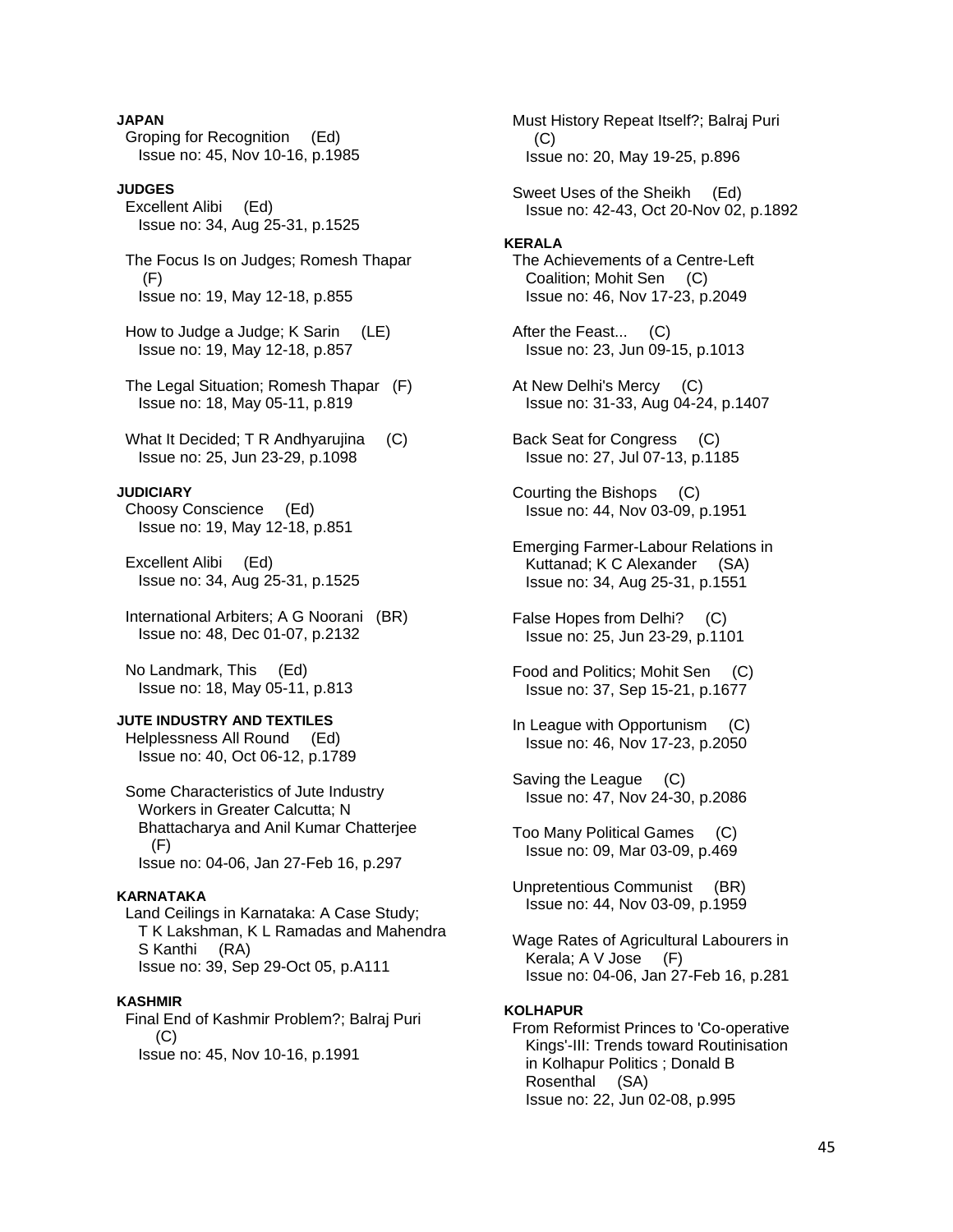# **KOLHAPUR**

 From Reformist Princes to Co-operative Kings-I: Political Change in Pre-Independence Kolhapur; Donald B Rosenthal (SA) Issue no: 20, May 19-25, p.903

 From Reformist Princes to Co-operative Kings: II: The Personalisation of Kolhapur Politics: 1947-67; Donald B Rosenthal (SA) Issue no: 21, May 26-Jun 01, p.951

### **LABOUR**

 Bossism Derailed; S C Bhatt (LE) Issue no: 42-43, Oct 20-Nov 02, p.1895

 The Curse of the CRO (C) Issue no: 45, Nov 10-16, p.2000

 Devil Take the Hindmost; DN (C) Issue no: 41, Oct 13-19, p.1846

 Emerging Farmer-Labour Relations in Kuttanad; K C Alexander (SA) Issue no: 34, Aug 25-31, p.1551

 The Exploited Industrial Worker; T S Papola (BR) Issue no: 44, Nov 03-09, p.1957

 In This Metropolitan City; RG (Ed) Issue no: 50, Dec 15-21, p.2198

 Labour's Love Lost (C) Issue no: 47, Nov 24-30, p.2084

 Minimum Wages for Agricultural Labour  $(C)$ Issue no: 39, Sep 29-Oct 05, p.1752

Railway Workers Begin to Organise Themselves; D N (C) Issue no: 24, Jun 16-22, p.1060

 Rediscovery of Surplus Labour; S V Sethuraman (LE) Issue no: 35, Sep 01-07, p.1585

 Right to Be Consulted on Computerisation;  $DN$  (C) Issue no: 30, Jul 28-Aug 03, p.1315

 Seasonality of Employment in Agriculture; Ashok Rudra and Ramdev Bisvas (RA) Issue no: 39, Sep 29-Oct 05, p.A91

 To Break a Union (Ed) Issue no: 29, Jul 21-27, p.1265

### **LABOUR MARKET**

 Structure of a Local Labour Market: A Study in Ahmedabad; T S Papola and K K Subrahmanian (F) Issue no: 04-06, Jan 27-Feb 16, p.289

#### **LAND HOLDINGS AND OWNERSHIP**

 Gentlemen Killers of Kilvenmani (C) Issue no: 21, May 26-Jun 01, p.926

 Government Lands for Cultivation: A Case Study of Maharashtra ; G R Mulla (RA) Issue no: 39, Sep 29-Oct 05, p.A109

 Land Ceilings in Karnataka: A Case Study; T K Lakshman, K L Ramadas and Mahendra S Kanthi (RA) Issue no: 39, Sep 29-Oct 05, p.A111

 Land Grabbers (C) Issue no: 24, Jun 16-22, p.1062

# **LAND REFORM**

 Calcutta Diary (F) Issue no: 07, Feb 17-23, p.372

- A Charter for the Land; B B Vohra (RA) Issue no: 13, Mar 31-Apr 06, p.A2
- Comprehensive Area Development Programme; D Bose (LE) Issue no: 19, May 12-18, p.857
- Droplets of 'Socialism' and a Flood of Traditionalism (C) Issue no: 16, Apr 21-27, p.740

 Economic Effects of Tenancy: Some Further Negative Results; Harendranath Dwivedi and Ashok Rudra (SA) Issue no: 29, Jul 21-27, p.1291

 Government Lands for Cultivation: A Case Study of Maharashtra ; G R Mulla (RA) Issue no: 39, Sep 29-Oct 05, p.A109

 Is the Rajasthan Desert Spreading? (C) Issue no: 13, Mar 31-Apr 06, p.626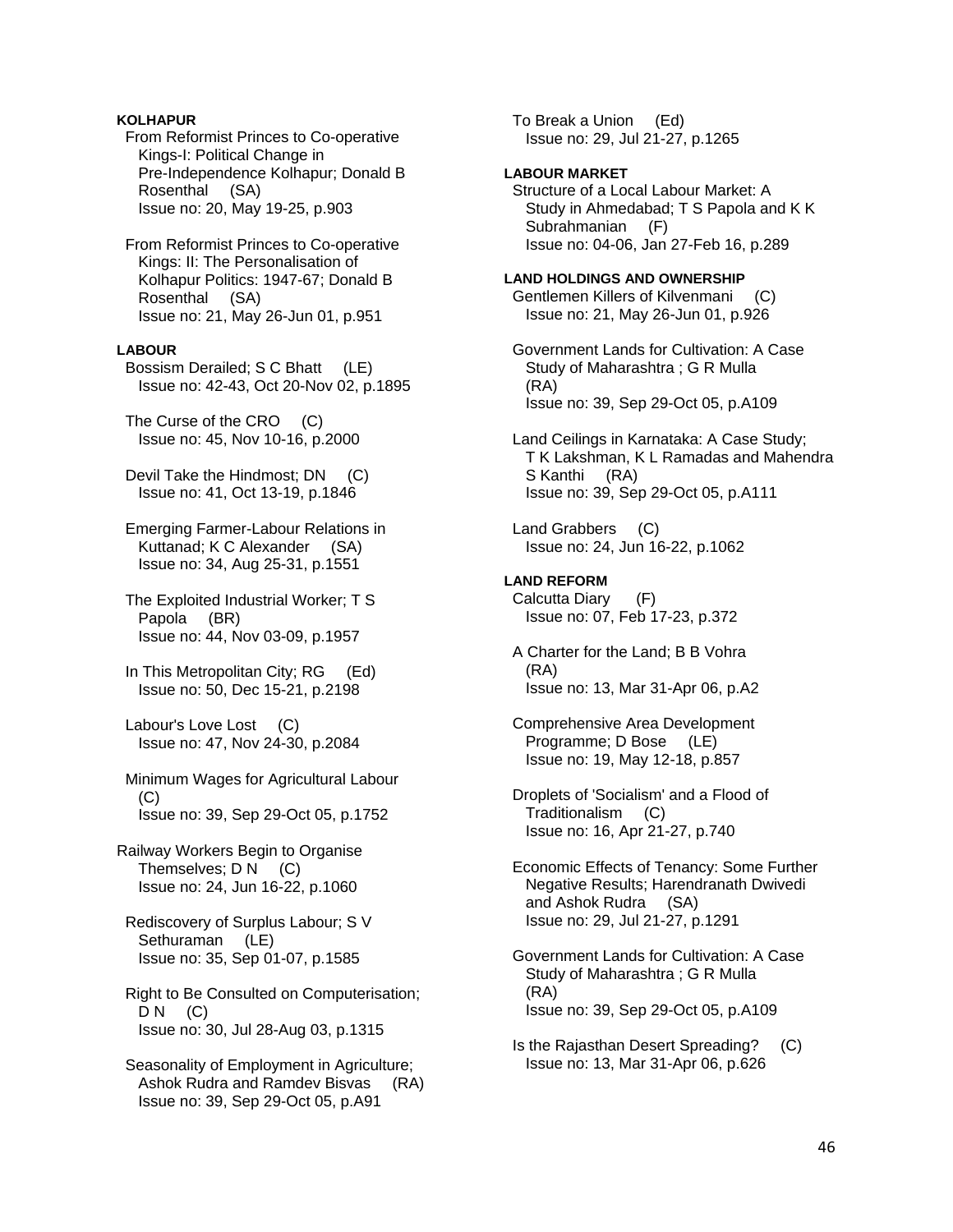### **LAND REFORM**

Land Ceilings in Karnataka: A Case Study; T K Lakshman, K L Ramadas and Mahendra S Kanthi (RA) Issue no: 39, Sep 29-Oct 05, p.A111

 Land Reform Is Dead, Long Live Land Reform! (C) Issue no: 20, May 19-25, p.894

 Organising the Landless in Shahada (C) Issue no: 10, Mar 10-16, p.501

 Organising the Landless in Shahada; K G (LE) Issue no: 26, Jun 30-Jul 06, p.1129

#### **LAND TENURE**

 Economic Effects of Tenancy: Some Further Negative Results; Harendranath Dwivedi and Ashok Rudra (SA) Issue no: 29, Jul 21-27, p.1291

 Land Ceilings in Karnataka: A Case Study; T K Lakshman, K L Ramadas and Mahendra S Kanthi (RA) Issue no: 39, Sep 29-Oct 05, p.A111

 Sharpening Conflict (Ed) Issue no: 46, Nov 17-23, p.2034

### **LAOS**

 The Adversaries; Harish Chandola (C) Issue no: 27, Jul 07-13, p.1186

 At Pathet Lao Headquarters; Harish Chandola (C) Issue no: 22, Jun 02-08, p.985

Life in Sam Neua Province; Harish Chandola (C) Issue no: 23, Jun 09-15, p.1021

 The Vital Infrastructure; Harish Chandola (C) Issue no: 25, Jun 23-29, p.1104

### **LAW AND ORDER**

 Raw Turned Sophisticated; Patrakar (C) Issue no: 42-43, Oct 20-Nov 02, p.1907

### **LAWS AND LEGISLATIONS**

 Choosy Conscience (Ed) Issue no: 19, May 12-18, p.851  Companies Legislation in India: Plea for a Rational View; Madan Gopal Jajoo (SA) Issue no: 23, Jun 09-15, p.1033

 The Games They Play (Ed) Issue no: 17, Apr 28-May 04, p.769

 International Arbiters; A G Noorani (BR) Issue no: 48, Dec 01-07, p.2132

- The Legal Situation; Romesh Thapar (F) Issue no: 18, May 05-11, p.819
- The Legislation of Austerity ; Romesh Thapar (F) Issue no: 31-33, Aug 04-24, p.1387
- No Instant Solution (C) Issue no: 21, May 26-Jun 01, p.928

 No Landmark, This (Ed) Issue no: 18, May 05-11, p.813

 The Third Variant (Ed) Issue no: 21, May 26-Jun 01, p.917

 Unfair Balance; A G Noorani (BR) Issue no: 22, Jun 02-08, p.988

What It Decided; T R Andhyarujina (C) Issue no: 25, Jun 23-29, p.1098

 The Wild Life (Protection) Act of 1972: A Critical Appraisal; M Krishnan (SA) Issue no: 11, Mar 17-23, p.564

#### **LAWYERS**

 The Focus Is on Judges; Romesh Thapar (F) Issue no: 19, May 12-18, p.855

 How to Judge a Judge; K Sarin (LE) Issue no: 19, May 12-18, p.857

### **LIBRARIES AND INFORMATION CENTERS**

 India Office Library; Joan C Lancaster (LE) Issue no: 11, Mar 17-23, p.536

# **LIFE INSURANCE**

 Fruitful Controversy? (Ed) Issue no: 17, Apr 28-May 04, p.772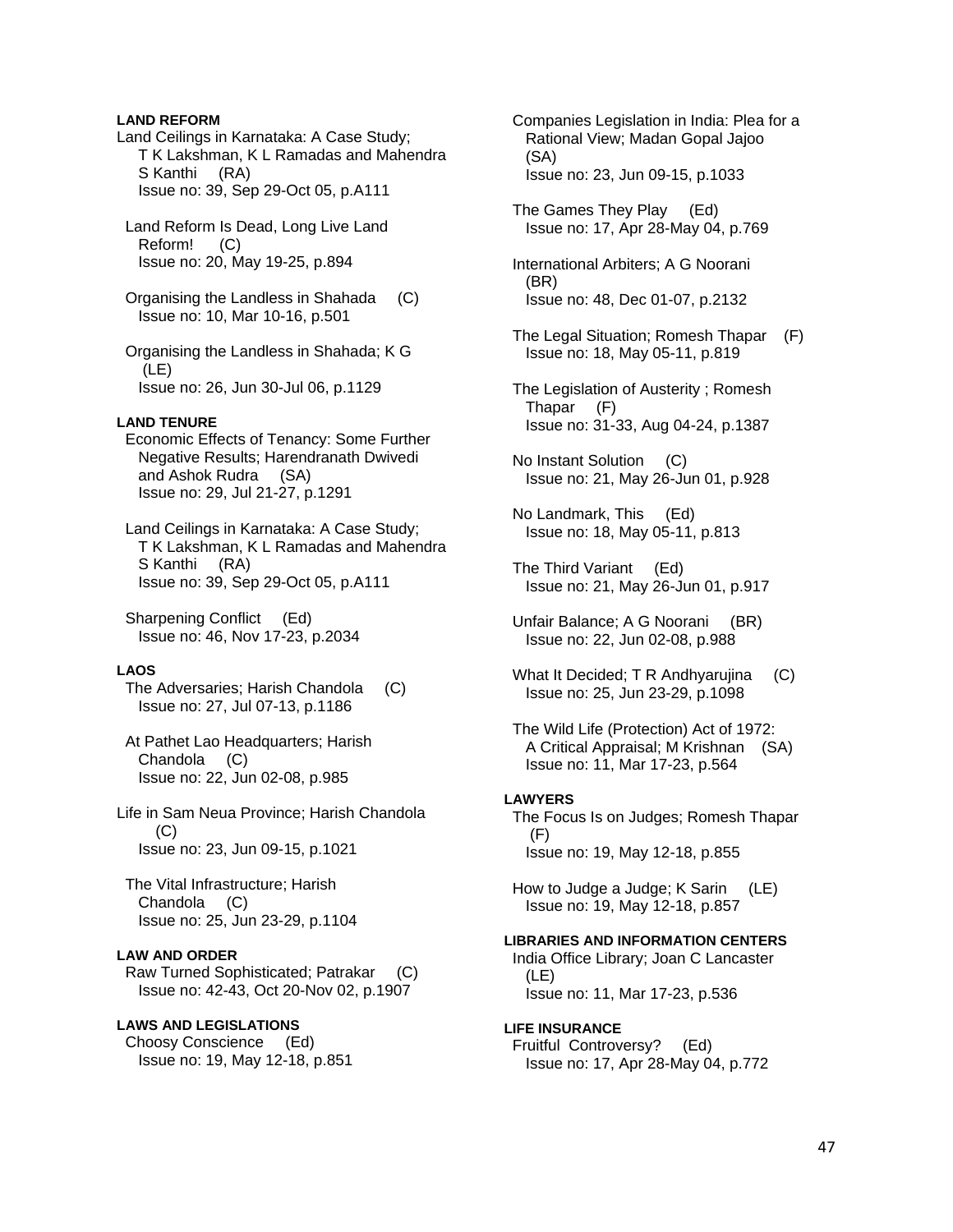**LIFE INSURANCE**  Helpful Advice (Ed) Issue no: 22, Jun 02-08, p.961

**LIFE STYLE**  Life in Sam Neua Province; Harish Chandola  $(C)$ Issue no: 23, Jun 09-15, p.1021

 The Vital Infrastructure; Harish Chandola (C) Issue no: 25, Jun 23-29, p.1104

**LIVING CONDITIONS** 

 At Pathet Lao Headquarters; Harish Chandola (C) Issue no: 22, Jun 02-08, p.985

# **LOK SABHA**

 Social Background of the Fifth Lok Sabha; Satish K Arora (F) Issue no: 31-33, Aug 04-24, p.1433

# **MACHINE TOOL INDUSTRY**

 Current Statistics (S) Issue no: 14, Apr 07-13, p.687

 Haphazard Growth (Ed) Issue no: 16, Apr 21-27, p.734

#### **MAHARASHTRA**

 Change among India's Harijans; Nalini Pandit (BR) Issue no: 52, Dec 29-Jan 04, p.2295

 Co-operatives: The True Story (C) Issue no: 39, Sep 29-Oct 05, p.1755

Crash Scheme for Rural Employment: Evaluation of the Programme in a District in Maharashtra ; D P Apte (SA) Issue no: 12, Mar 24-30, p.595

 Development of the Maharashtrian Class Structure, 1818 to 1931; Gail Omvedt (F) Issue no: 31-33, Aug 04-24, p.1417

 Drought in Maharashtra (Not in a Hundred Years); Wolf Ladejinsky (SA) Issue no: 07, Feb 17-23, p.383

 Famine Conditions in Maharashtra: A Survey of Sakri Taluka; Sharad Patil (C) Issue no: 30, Jul 28-Aug 03, p.1316

 Government Lands for Cultivation: A Case Study of Maharashtra ; G R Mulla (RA) Issue no: 39, Sep 29-Oct 05, p.A109

 Guns for Green Revolution (Ed) Issue no: 41, Oct 13-19, p.1838

 Home-Made Food Shortage (Ed) Issue no: 08, Feb 24-Mar 02, p.413

 North Konkan: A Profile of Underdevelopment; Deepak R Samant  $(C)$ Issue no: 40, Oct 06-12, p.1807

 Politics of an Irrigation Project (Ed) Issue no: 26, Jun 30-Jul 06, p.1129

### **MANIPUR**

 Handle to Populism (Ed) Issue no: 13, Mar 31-Apr 06, p.614

# **MAOISM**

 War against Maoists (Ed) Issue no: 46, Nov 17-23, p.2032

### **MARKETING**

 R and D, Marketing, and Social Goals; R S Ganapathy (RA) Issue no: 08, Feb 24-Mar 02, p.M7

 Rural Marketing of Consumer Products; S L Rao (RA) Issue no: 34, Aug 25-31, p.M77

#### **MARXISM**

 On Feudal Modes Models and Methods of Escaping Capitalist Reality; Andre Gunder Frank (SA) Issue no: 01, Jan 06-12, p.36

 On Intermediate Regimes; E M S Namboodiripad (SA) Issue no: 48, Dec 01-07, p.2133

### **MEDICAL EDUCATION**

 Social Orientation of Medical Education in India; D Banerji (SA) Issue no: 09, Mar 03-09, p.485

# **MIDDLE CLASS**

 The Politics and Economics of Intermediate Regimes; K N Raj (SA) Issue no: 27, Jul 07-13, p.1189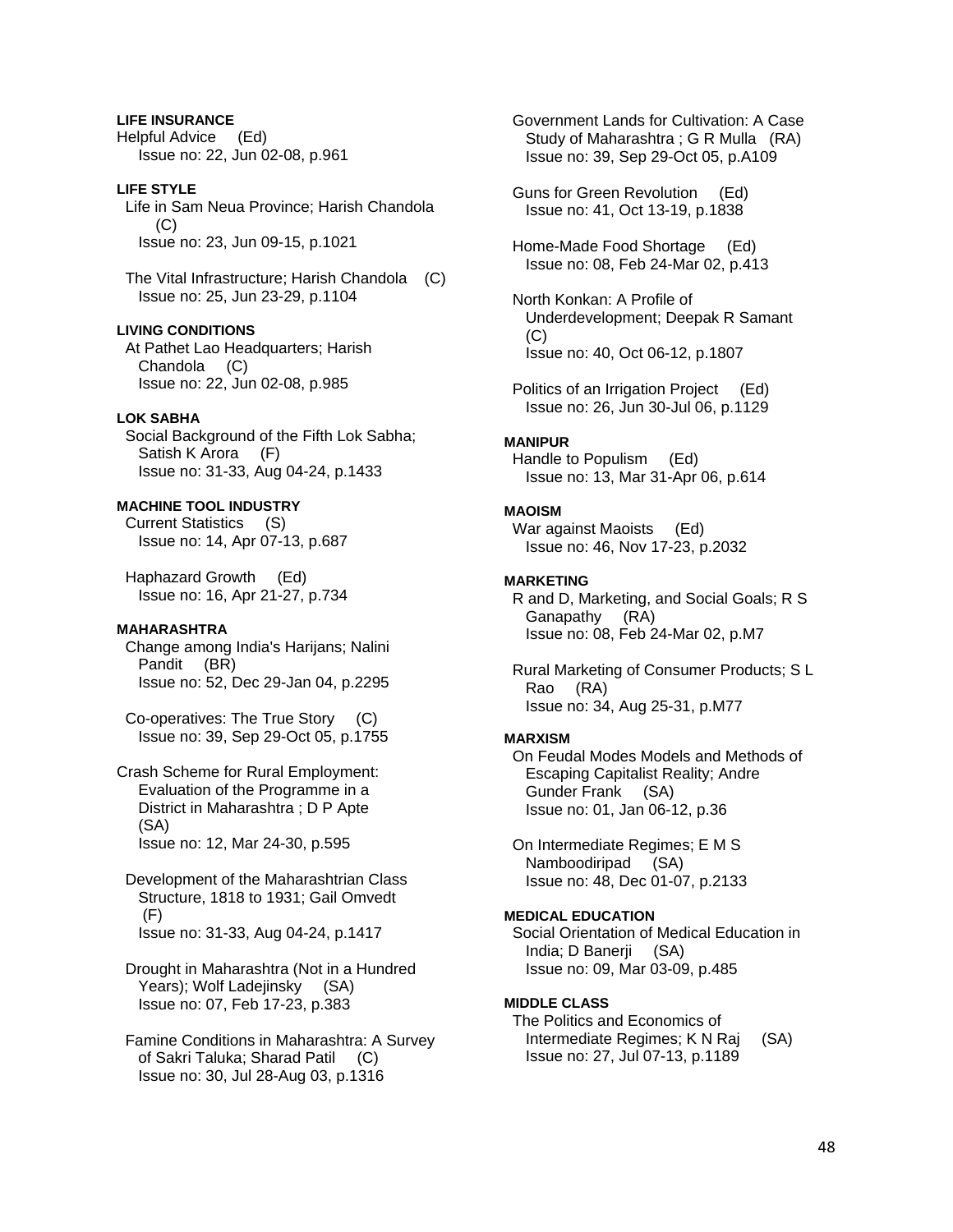The Americanisation of Bodh Singh; S Krishnappa (C) Issue no: 41, Oct 13-19, p.1847 Defence Strategies; S Krishnappa (BR) Issue no: 15, Apr 14-20, p.713 Expensive Mititary Toys; S Krishnappa (Ed) Issue no: 31-33, Aug 04-24, p.1379 The Field Marshal's Baton (C) Issue no: 01, Jan 06-12, p.14 Projecting the Peace (Ed) Issue no: 51, Dec 22-28, p.2239 Reinforcing Rank (Ed) Issue no: 02, Jan 13-19, p.48 **MINING AND MINERALS**  Case for Export Restriction (Ed) Issue no: 08, Feb 24-Mar 02, p.412 Devil Take the Miners (Ed) Issue no: 02, Jan 13-19, p.46 No Time to Play It Cool; Magnus (C) Issue no: 24, Jun 16-22, p.1064 Rock Phosphate in Distress (Ed) Issue no: 39, Sep 29-Oct 05, p.1746 **MISA**  No Hope for MISA Detenus (C) Issue no: 18, May 05-11, p.826 Prisoners and Patron Saints; M R (C) Issue no: 18, May 05-11, p.825 Two Birds with a Stone (Ed) Issue no: 16, Apr 21-27, p.730 **MONETARY POLICY**  Government and the Reserve Bank ; Suraj Gupta (BR) Issue no: 01, Jan 06-12, p.23 Poor Defence (C) Issue no: 29, Jul 21-27, p.1272 **MONEY MARKET**  Tinkering with a Captive Market (Ed) Issue no: 28, Jul 14-20, p.1210

**MILITARY** 

**MONOPOLIES**  Futility of the Monopolies Commission ; A N Oza (OP) Issue no: 01, Jan 06-12, p.21 The Retreat (Ed) Issue no: 04-06, Jan 27-Feb 16, p.131 The Scapegoat (Ed) Issue no: 46, Nov 17-23, p.2033 To Lever, with Love (C) Issue no: 41, Oct 13-19, p.1841 **MOZAMBIQUE**  The Many Faces of Brutality (Ed) Issue no: 28, Jul 14-20, p.1211 **MRTP ACT**  Curbing Concentration of Economic Power: A Critique of the New Licensing Policy; A N Oza (SA) Issue no: 16, Apr 21-27, p.760 Facade of Licensing (Ed) Issue no: 07, Feb 17-23, p.365 Futility of the Monopolies Commission ; A N Oza (OP) Issue no: 01, Jan 06-12, p.21 Monopolies Commission at a Dead-End  $(C)$  Issue no: 42-43, Oct 20-Nov 02, p.1901 The Retreat (Ed) Issue no: 04-06, Jan 27-Feb 16, p.131 The Scapegoat (Ed) Issue no: 46, Nov 17-23, p.2033 **MULTINATIONAL CORPORATIONS**  Spurious Solutions (Ed) Issue no: 42-43, Oct 20-Nov 02, p.1892 **MUSLIM PERSONAL LAW**  A Postponed Duty ; A G Noorani (BR) Issue no: 50, Dec 15-21, p.2219 **MUSLIMS**  Mythology of Muslim Politics in India; Balraj Puri (BR) Issue no: 38, Sep 22-28, p.1717 A Postponed Duty ; A G Noorani (BR) Issue no: 50, Dec 15-21, p.2219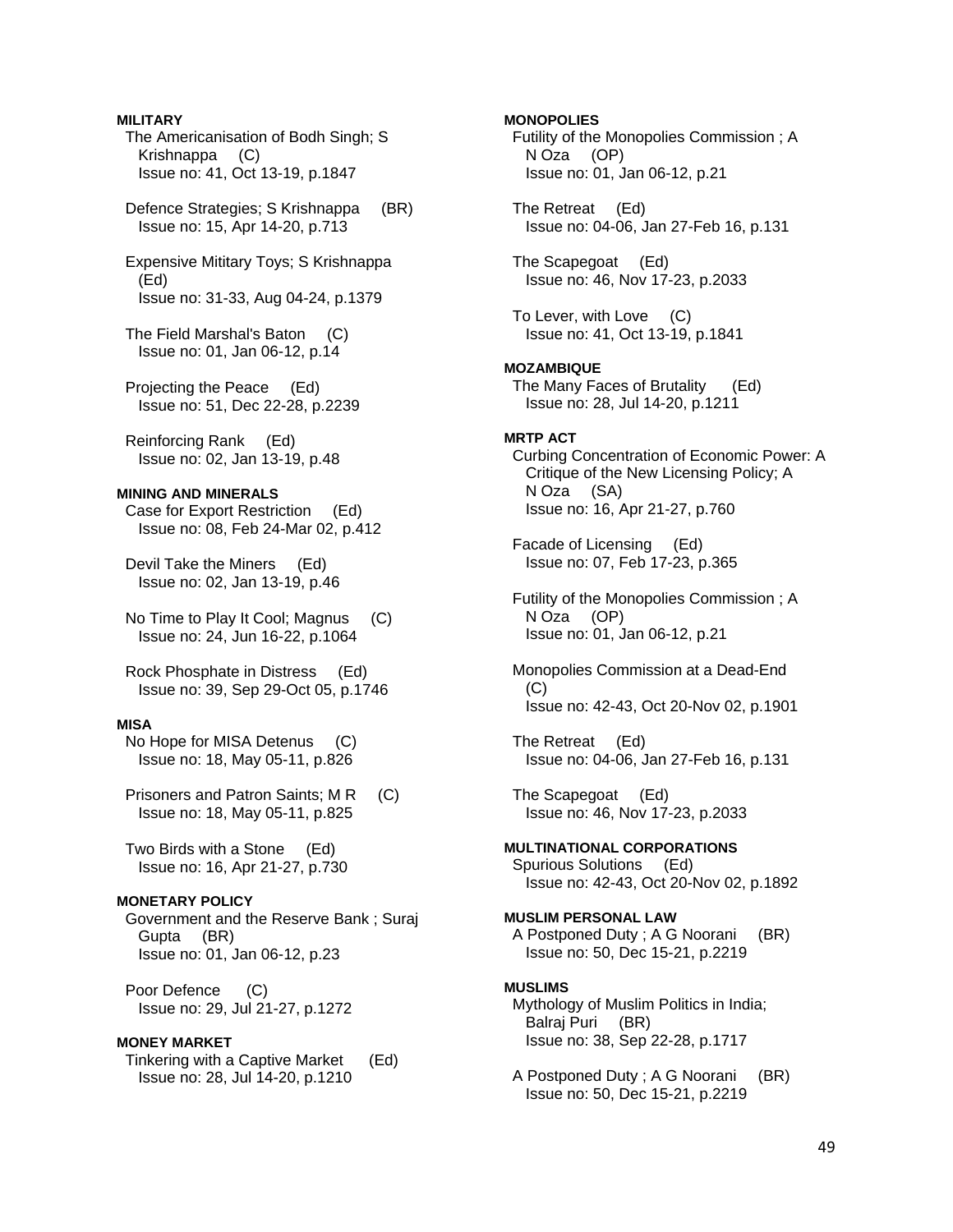### **NAGALAND**

 Bureaucratic Terrorism (Ed) Issue no: 35, Sep 01-07, p.1580

# **NATIONAL INCOME**

 Revealed Comparative Advantage: India's Trade with the Countries of the ECAFE Region; V R Panchamukhi (SA) Issue no: 02, Jan 13-19, p.65

# **NATIONAL SECURITY**

 Politics of Defence; S Krishnappa (BR) Issue no: 10, Mar 10-16, p.513

# **NATIONALISM**

 On the Asians in East Africa; Satish Saberwal (C) Issue no: 02, Jan 13-19, p.59

 Proletarian Internationalism and the Socialist Camp; Lajpat Rai (SA) Issue no: 12, Mar 24-30, p.601

# **NAXALISM**

 And Then There Were None A Report from Srikakulam; Amrita Rangaswami (C) Issue no: 46, Nov 17-23, p.2041

Annihilating a Tactic ; MR (C) Issue no: 44, Nov 03-09, p.1954

# **NAXALISM**

 In IAS Clothing! (Ed) Issue no: 44, Nov 03-09, p.1937

Murder to Order; N K Singh (C) Issue no: 22, Jun 02-08, p.972

 Naxalite Armed Struggles and the Annihilation Campaign in Rural Areas; Biplab Dasgupta (F) Issue no: 04-06, Jan 27-Feb 16, p.173

 Naxalites' Search for Unity (C) Issue no: 27, Jul 07-13, p.1183

Prisoners and Patron Saints; M R (C) Issue no: 18, May 05-11, p.825

 To Fight for Yourself Is Naxalite! (C) Issue no: 24, Jun 16-22, p.1058

# **NEPAL**

 Buffer Apprehensions (C) Issue no: 13, Mar 31-Apr 06, p.628  A Kathmandu Diary (Ed) Issue no: 11, Mar 17-23, p.534

# **NEWSPRINT**

 NEPA's Lonely Failures (Ed) Issue no: 24, Jun 16-22, p.1051

# **NGOS**

 Too Many Political Games (C) Issue no: 09, Mar 03-09, p.469

# **NORTH-EASTERN COUNCIL**

 The North Eastern Council: Some Political Perspectives; M S Prabhakar (SA) Issue no: 40, Oct 06-12, p.1823

# **NSS**

 Unemployment in India; Krishna Raj (SA) Issue no: 09, Mar 03-09, p.475

# **NUCLEAR ARMS**

 Soviet Threat Telescoped (Ed) Issue no: 27, Jul 07-13, p.1171

### **NUCLEAR ENERGY**  Dormant Indo-Soviet Collaboration (Ed) Issue no: 48, Dec 01-07, p.2117

 Image and Reality (Ed) Issue no: 34, Aug 25-31, p.1527 Technological Come-Down (C) Issue no: 38, Sep 22-28, p.1711

# **NUCLEAR POLICY**

 The Nuclear Triangle and the World; Nirmal Bose (C) Issue no: 30, Jul 28-Aug 03, p.1322

# **OECD**

 Multinationals' Mischief (Ed) Issue no: 12, Mar 24-30, p.574

 Problems and Possibilities of Project Appraisal: Cost Benefit Analysis in Fifth Plan Approach ; J N Tewari (RA) Issue no: 23, Jun 09-15, p.M26

 The UNIDO Guidelines; Bimal Jalan (RA) Issue no: 18, May 05-11, p.831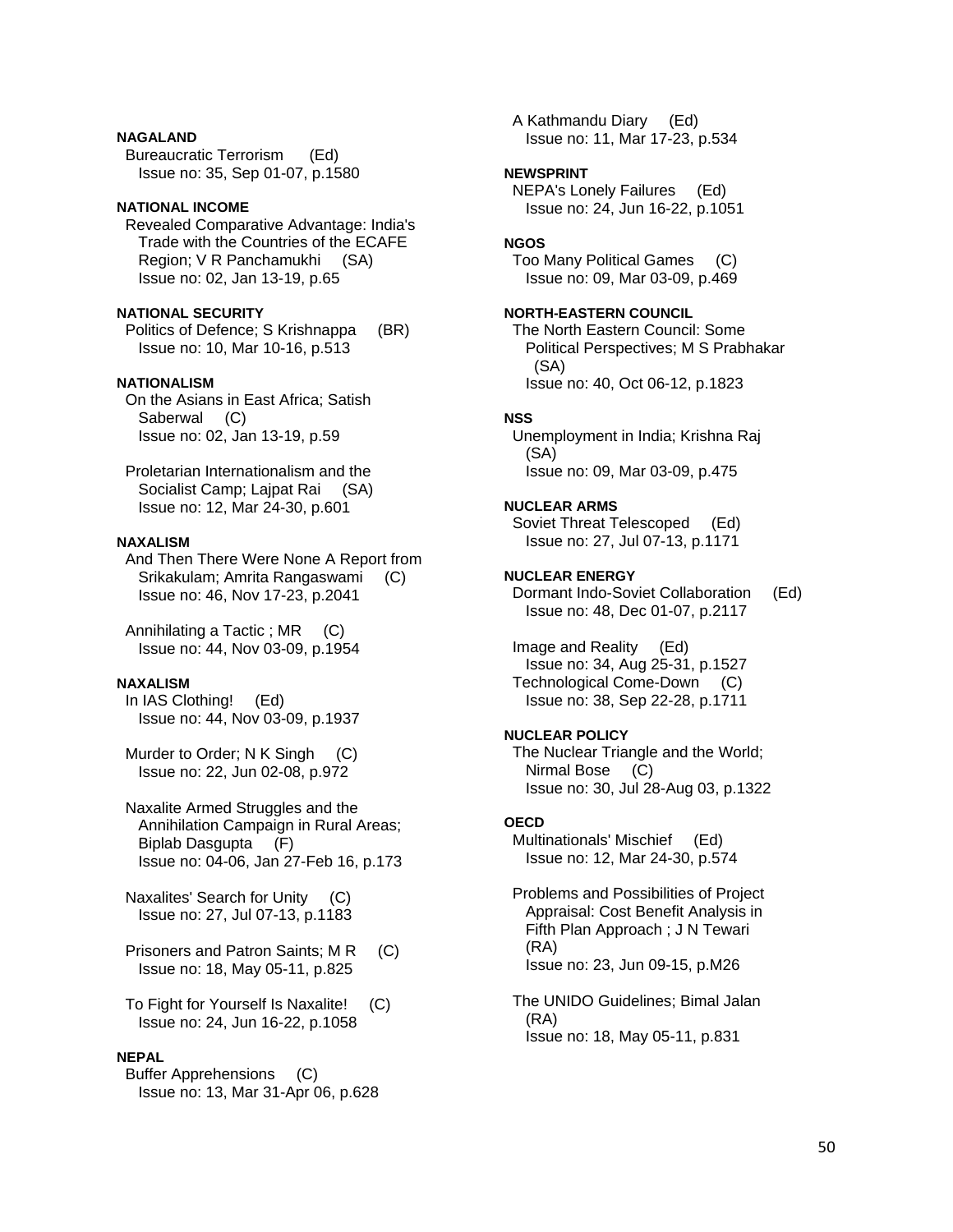**OIL**  Defence and the Oil Crisis; B Krishnappa  $(C)$  Issue no: 52, Dec 29-Jan 04, p.2287 Drift in Oil (C) Issue no: 37, Sep 15-21, p.1671 Foreign Collaboration at Any Price (C) Issue no: 02, Jan 13-19, p.53 Intricate Working (Ed) Issue no: 45, Nov 10-16, p.1984 Iran in South-West Asia: The Local Gendarme?; Mohammed Ayoob (C) Issue no: 31-33, Aug 04-24, p.1415 Oil Crisis: Evading the Basic Issue; BM (C) Issue no: 52, Dec 29-Jan 04, p.2286 The Oil Fulcrum; Rakesh Lakhotia (C) Issue no: 41, Oct 13-19, p.1849 Prop to the Budget? (Ed) Issue no: 47, Nov 24-30, p.2073 Sleeping through It (Ed) Issue no: 44, Nov 03-09, p.1938 Squeezing the Industrial Society (C) Issue no: 49, Dec 08-14, p.2166 Up the Garden Path (Ed) Issue no: 20, May 19-25, p.889 **OIL COMPANIES**  Defence and the Oil Crisis; B Krishnappa (C) Issue no: 52, Dec 29-Jan 04, p.2287 Drift in Oil (C) Issue no: 37, Sep 15-21, p.1671 Hesitant Half-Measures (Ed) Issue no: 45, Nov 10-16, p.1984 Oil Crisis: Evading the Basic Issue; BM (C) Issue no: 52, Dec 29-Jan 04, p.2286 Prop to the Budget? (Ed) Issue no: 47, Nov 24-30, p.2073

 Sleeping through It (Ed) Issue no: 44, Nov 03-09, p.1938 Squeezing the Industrial Society (C) Issue no: 49, Dec 08-14, p.2166 Up the Garden Path (Ed) Issue no: 20, May 19-25, p.889 **ORISSA**  Concentrating on the Constitutional Niceties (C) Issue no: 46, Nov 17-23, p.2043 Devaluing the Chosen One (C) Issue no: 52, Dec 29-Jan 04, p.2293 **OVERSEAS INDIANS**  The Indians of Fiji: Poverty, Prosperity and Security; Ahmed Ali (SA) Issue no: 36, Sep 08-14, p.1655 **PAKISTAN**  Elite Farmer Strategy and Regional Disparities in the Agricultural Development of Pakistan ; Hamza Alavi (RA) Issue no: 13, Mar 31-Apr 06, p.A31 Make or Break Politics (Ed) Issue no: 07, Feb 17-23, p.367 Mess in the Making (Ed) Issue no: 08, Feb 24-Mar 02, p.411 Pakhtunistan: A Ghost Resurrected; Mohammed Ayoob (C) Issue no: 39, Sep 29-Oct 05, p.1758 What's Left in Pakistan?; TA (C) Issue no: 47, Nov 24-30, p.2089 **PALESTINE**  The Cycle of Violence in West Asia; Bhabani Sen Gupta (C) Issue no: 19, May 12-18, p.866 The Palestine Liberation Movement and Arab Regimes: The Great Betrayal; Mehmood Hussain (SA) Issue no: 45, Nov 10-16, p.2023 **PANCHAYATS**  Developing Rural India; S P Jain (BR) Issue no: 09, Mar 03-09, p.474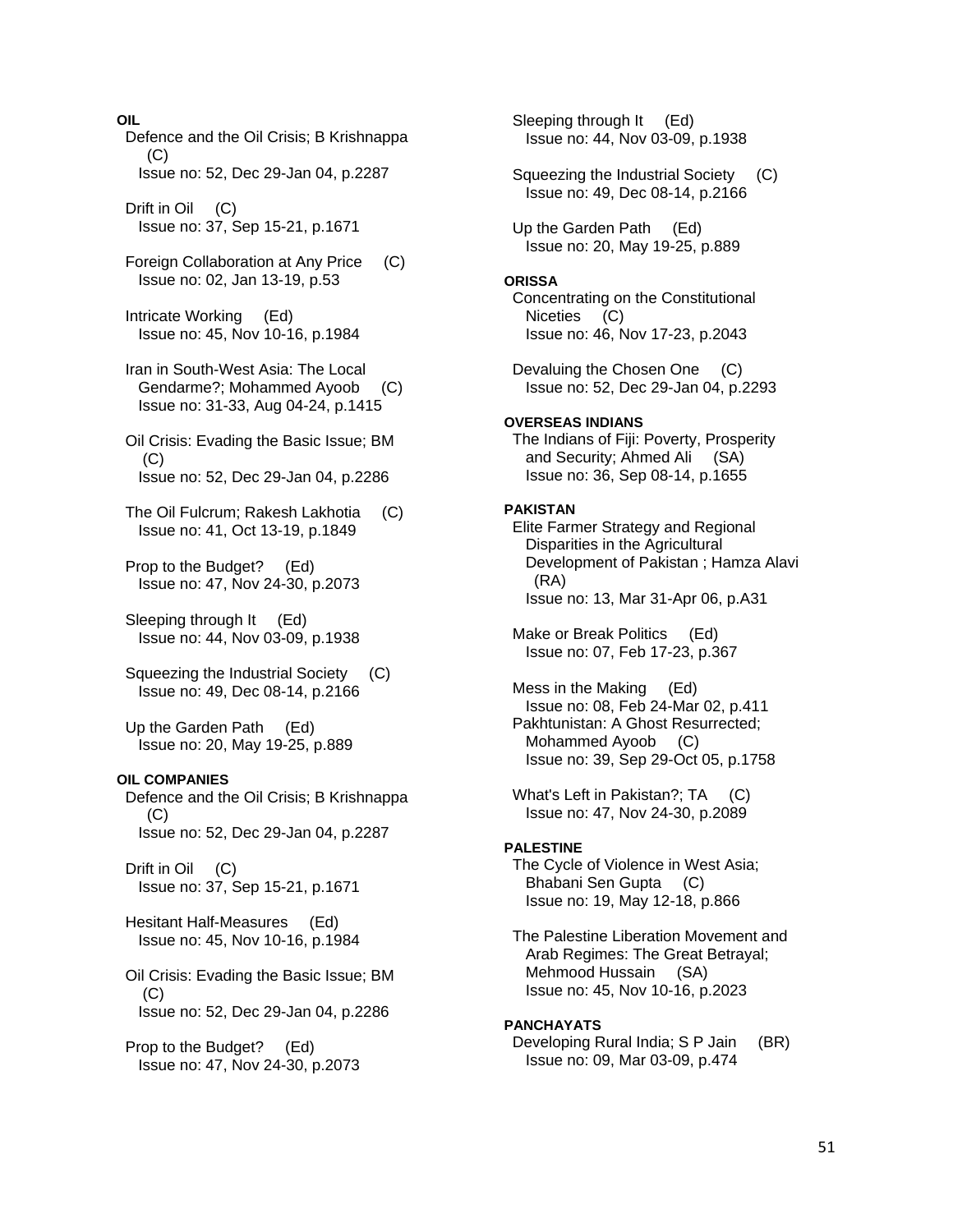### **PANCHAYATS**

Left to Chance; P R Dubhashi (BR) Issue no: 03, Jan 20-26, p.105

 United Front and Panchayat Elections (C) Issue no: 14, Apr 07-13, p.662

# **PAPER AND PULP INDUSTRY**

 NEPA's Lonely Failures (Ed) Issue no: 24, Jun 16-22, p.1051

### **PARLIAMENT**

 Besting the Opposition (C) Issue no: 34, Aug 25-31, p.1541

 Election Bonanza (Ed) Issue no: 51, Dec 22-28, p.2238

 Growing Irrelevance (Ed) Issue no: 25, Jun 23-29, p.1089

# **PASHTUNISTAN**

 Pakhtunistan: A Ghost Resurrected; Mohammed Ayoob (C) Issue no: 39, Sep 29-Oct 05, p.1758

### **PEASANTS**

 Accent on Incentives (Ed) Issue no: 20, May 19-25, p.888

 Allocative Efficiency of Indian Farmers: Some Methodological Doubts; Ashok Rudra (SA) Issue no: 03, Jan 20-26, p.107

The Bandh - and After;  $D N$  (C) Issue no: 22, Jun 02-08, p.969

 Calculation of Efficiency Indices of Farmers: A Numerical Exercise; Ashok Kumar Hati and Ashok Rudra (RA) Issue no: 13, Mar 31-Apr 06, p.A17

 Crop Allocation Patterns: Spurious Quadratic Cost Curves; Amal Krishna Dey and Ashok Rudra (SA) Issue no: 50, Dec 15-21, p.2231

 Economic Effects of Tenancy: Some Negative Results; Aparajita Chakravarty and Ashok Rudra (SA) Issue no: 28, Jul 14-20, p.1239

 Emerging Farmer-Labour Relations in Kuttanad; K C Alexander (SA) Issue no: 34, Aug 25-31, p.1551

Gilt of New Technology Wearing Off (C) Issue no: 18, May 05-11, p.823

 Government May Propose, but... (C) Issue no: 23, Jun 09-15, p.1016

 Marketing Behaviour of Big, Medium and Small Farmers; Ashok Rudra and Madan Mohan Mukhopadhyay (SA) Issue no: 27, Jul 07-13, p.1199

 Not the End of the Peasantry's Problems; D N (C) Issue no: 26, Jun 30-Jul 06, p.1142

 Organising the Landless in Shahada; K G (LE) Issue no: 26, Jun 30-Jul 06, p.1129

 Organising the Peasants in a UP Village (C) Issue no: 36, Sep 08-14, p.1629

 Sad Story of Crash Programmes (Ed) Issue no: 01, Jan 06-12, p.3

 The Satyashodhak Samaj and Peasant Agitation; Gail Omvedt (SA) Issue no: 44, Nov 03-09, p.1971

 Sharpening Conflict (Ed) Issue no: 46, Nov 17-23, p.2034

 Small Farmers Development Programme: A Note; H Laxminarayan (SA) Issue no: 17, Apr 28-May 04, p.806

Struggles without Programme; H D (BR) Issue no: 35, Sep 01-07, p.1599

 The Telengana Peasant Armed Struggle, 1946-51; Mohan Ram (SA) Issue no: 23, Jun 09-15, p.1025

 To Save Farmer's Wealth? (Ed) Issue no: 23, Jun 09-15, p.1003

**PER CAPITA INCOME**  Outcome of the Pattern of Growth (Ed) Issue no: 28, Jul 14-20, p.1212

**PERIODICALS** 

 Let the Pups Drown; Nireekshak (F) Issue no: 03, Jan 20-26, p.90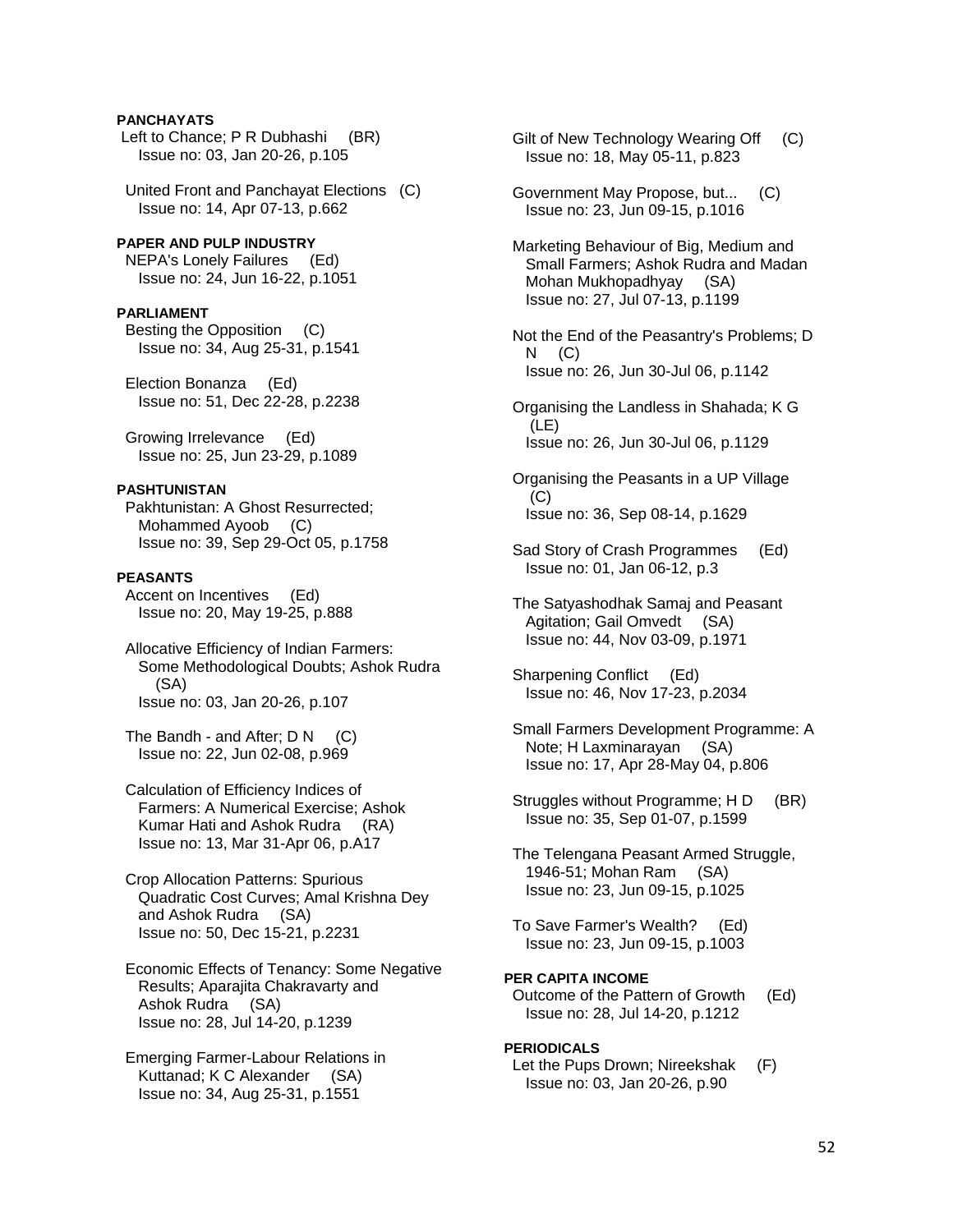### **PETROCHEMICAL INDUSTRY**

 Retreat from Self-Reliance in Technology; D C Kale (C) Issue no: 02, Jan 13-19, p.56

# **PHARMACEUTICAL INDUSTRY**  Trading Companies in the Pharmaceutical

 and Chemical Industries; Indu Kale (SA) Issue no: 03, Jan 20-26, p.113

### **PHILOSOPHY**

 Some Philosophic Aspects of the Approach; Najinyanupi (F) Issue no: 04-06, Jan 27-Feb 16, p.141

# **PHYSICIANS**

 Out of Focus (Ed) Issue no: 35, Sep 01-07, p.1579

# **PITAMBAR PANT**

 Pitambar Pant: An Appreciation; A Vaidyanathan, C R Rao, T N Srinivasan and J N Bhagwati (F) Issue no: 17, Apr 28-May 04, p.774

### **PLANNING COMMISSION**

 Accent on Incentives (Ed) Issue no: 20, May 19-25, p.888

 Accent on Regional Balance (C) Issue no: 52, Dec 29-Jan 04, p.2288

 All for the Plan (Ed) Issue no: 47, Nov 24-30, p.2073

 Con-Trick Plan (Ed) Issue no: 50, Dec 15-21, p.2195

 Confusion with a Purpose (Ed) Issue no: 51, Dec 22-28, p.2235

 Drawn and Quartered (C) Issue no: 18, May 05-11, p.822

 Dwindling Domain (Ed) Issue no: 36, Sep 08-14, p.1620

 Economic Yoga; Romesh Thapar (F) Issue no: 50, Dec 15-21, p.2204

 The Expendable Part (Ed) Issue no: 04-06, Jan 27-Feb 16, p.129  The Fifth Five-Year Plan Model: A Comment; T N Krishnan (F) Issue no: 31-33, Aug 04-24, p.1445

 Fifth Plan Approach Ditched (C) Issue no: 40, Oct 06-12, p.1803

 Holidaying in Srinagar (Ed) Issue no: 25, Jun 23-29, p.1085

Mock Debate on the Plan; BM (C) Issue no: 50, Dec 15-21, p.2205

- Neither Growth nor Employment (Ed) Issue no: 41, Oct 13-19, p.1835
- The Never-Never Plan; BM (C) Issue no: 48, Dec 01-07, p.2124

 New Dimension! (Ed) Issue no: 11, Mar 17-23, p.532

 Participatory Planning! (Ed) Issue no: 22, Jun 02-08, p.957

 A Passing Phase?; Romesh Thapar (F) Issue no: 46, Nov 17-23, p.2039

 Pat a Cake, Pat a Cake... (C) Issue no: 31-33, Aug 04-24, p.1389

 Patch-Work, Not Planning; BM (C) Issue no: 44, Nov 03-09, p.1949

 Planning Commission Has Few Listeners (C) Issue no: 35, Sep 01-07, p.1590 Planning without Investment Goods (Ed) Issue no: 47, Nov 24-30, p.2071

 Power without Responsibility; R S Ganapathy (C) Issue no: 29, Jul 21-27, p.1277

 Preoccupation with Political Management (C) Issue no: 04-06, Jan 27-Feb 16, p.145

 Progress at Tortoise Pace; Phiroze B Medhora (F) Issue no: 04-06, Jan 27-Feb 16, p.315

 Trouble-Shooters from Private Sector! (Ed) Issue no: 17, Apr 28-May 04, p.771

 What Is Happening to the Plan? (Ed) Issue no: 27, Jul 07-13, p.1169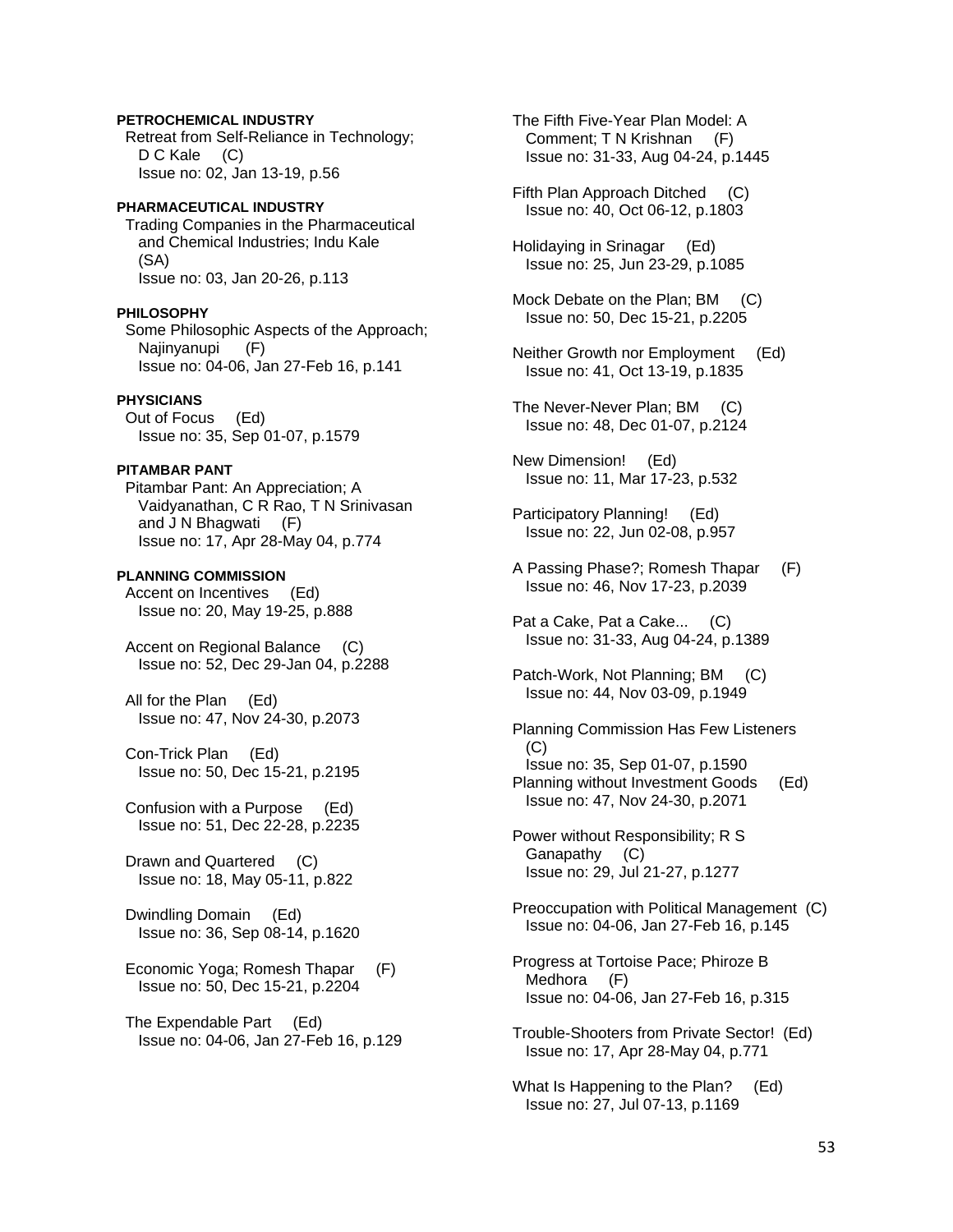### **PLANNING COMMISSION**

Where the Commission Must Dare (Ed) Issue no: 50, Dec 15-21, p.2196

## **POLAND**

 Economic Growth and Political Consolidation; Vinod Mehta (C) Issue no: 28, Jul 14-20, p.1227

# **POLICE**

 And Then There Were None A Report from Srikakulam; Amrita Rangaswami (C) Issue no: 46, Nov 17-23, p.2041

 Another Big Catch! (Ed) Issue no: 25, Jun 23-29, p.1090

 A Fact of Life (Ed) Issue no: 15, Apr 14-20, p.691

 Medieval Barbarism; Gilbert Lobo and Dulal Guha (LE) Issue no: 35, Sep 01-07, p.1584

 No Instant Solution (C) Issue no: 21, May 26-Jun 01, p.928

 A Policed Democracy? (Ed) Issue no: 12, Mar 24-30, p.573

 Raw Turned Sophisticated; Patrakar (C) Issue no: 42-43, Oct 20-Nov 02, p.1907

 Some Habits Are Cancerous (Ed) Issue no: 50, Dec 15-21, p.2199

 Students and Policemen: Image and Counter-Image; C P Bhambhri and Kuldeep Mathur (SA) Issue no: 02, Jan 13-19, p.79

### **POLITICAL ECONOMY**

 On the Political Economy of Underdevelopment; Prabhat Patnaik (F) Issue no: 04-06, Jan 27-Feb 16, p.197

 Political Economy of Indian Agriculture: What Is It All About?; Ranjit Sau (SA) Issue no: 20, May 19-25, p.911

 Political Economy of Socialist Development in China since 1949; Ajit Singh (SA) Issue no: 47, Nov 24-30, p.2097

### **POLITICAL HISTORY**

 From Reformist Princes to 'Co-operative Kings'-III: Trends toward Routinisation in Kolhapur Politics ; Donald B Rosenthal (SA) Issue no: 22, Jun 02-08, p.995

 From Reformist Princes to Co-operative Kings-I: Political Change in Pre-Independence Kolhapur; Donald B Rosenthal (SA) Issue no: 20, May 19-25, p.903

 From Reformist Princes to Co-operative Kings: II: The Personalisation of Kolhapur Politics: 1947-67; Donald B Rosenthal (SA) Issue no: 21, May 26-Jun 01, p.951

 Vande Mataram (LE) Issue no: 26, Jun 30-Jul 06, p.1130

 Vande Mataram: A Historical Lesson; A G Noorani (SA) Issue no: 23, Jun 09-15, p.1039

### **POLITICAL MOVEMENTS**

 Separatist Movement in Andhra Pradesh: Shadow and Substance; G Parthasarathy, K V Ramana and G Dasaradharama Rao (SA) Issue no: 11, Mar 17-23, p.560

# **POLITICAL PARTIES**

 The Achievements of a Centre-Left Coalition; Mohit Sen (C) Issue no: 46, Nov 17-23, p.2049

 Akalis on Warpath (C) Issue no: 14, Apr 07-13, p.661

All Is Forgiven!; Sumanta Baneriee (C) Issue no: 38, Sep 22-28, p.1713

 Alliance for Expediency (C) Issue no: 42-43, Oct 20-Nov 02, p.1905

 And What about Rice Now? (C) Issue no: 27, Jul 07-13, p.1180

 Andhra's Waiting; Mohit Sen (C) Issue no: 47, Nov 24-30, p.2085

 Another One That Got Away (C) Issue no: 44, Nov 03-09, p.1953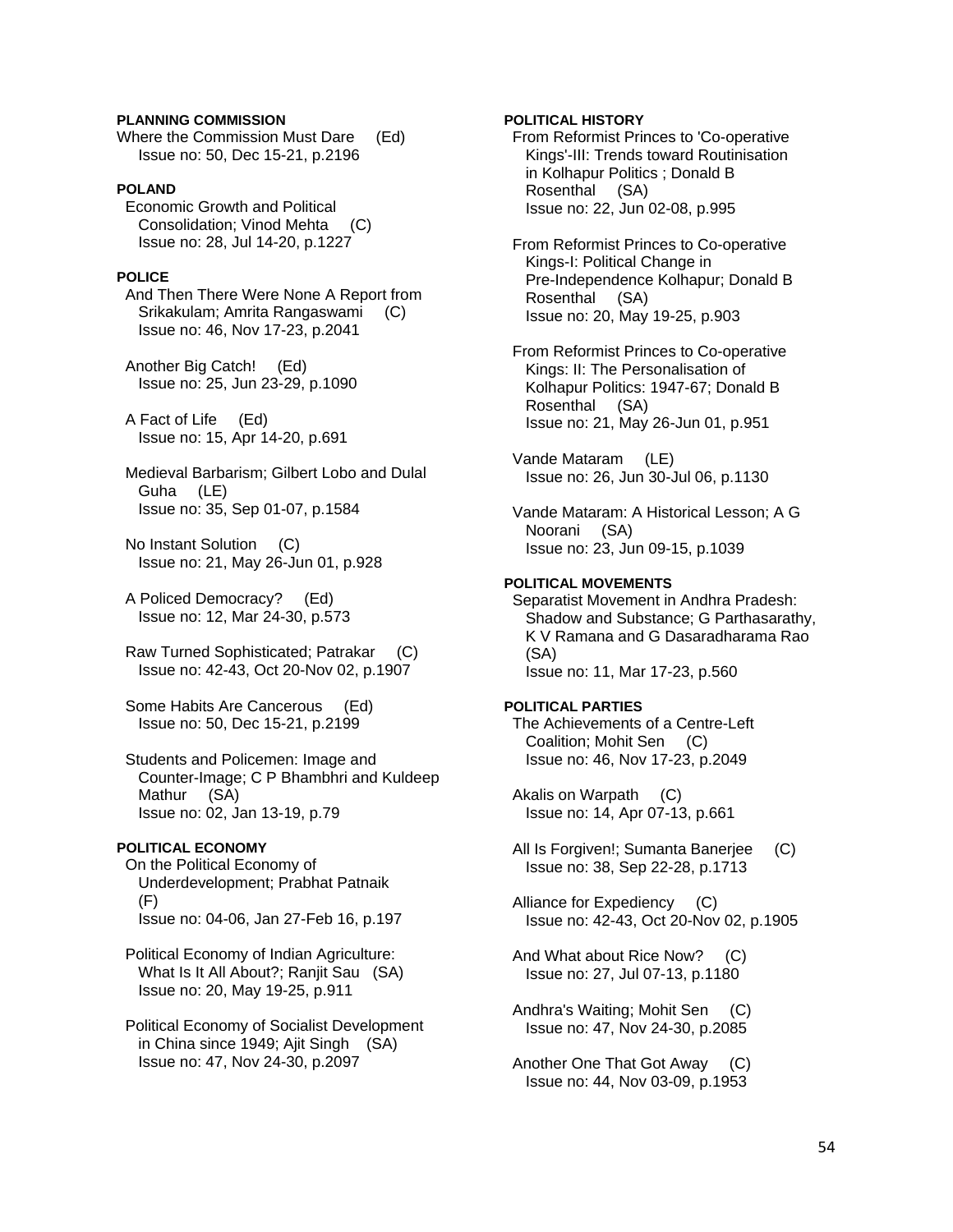### **POLITICAL PARTIES**

 A political Opportunism; Sumanta Banerjee  $(C)$ Issue no: 19, May 12-18, p.865

 Back Seat for Congress (C) Issue no: 27, Jul 07-13, p.1185

 Behind the Dindigul Debate; Mohit Sen (C) Issue no: 18, May 05-11, p.827

 Can Government Complain? (Ed) Issue no: 20, May 19-25, p.886

 Cause for Anxiety (Ed) Issue no: 22, Jun 02-08, p.961

 Challenge of Instability; Mohit Sen (C) Issue no: 31-33, Aug 04-24, p.1403

 Chile and the Indian Left (C) Issue no: 42-43, Oct 20-Nov 02, p.1902

 Chile and the Indian Left; Arunlal (LE) Issue no: 47, Nov 24-30, p.2075

 Clean Chits for All (C) Issue no: 38, Sep 22-28, p.1714

 Concentrating on the Constitutional Niceties (C) Issue no: 46, Nov 17-23, p.2043

 Congress on the Defensive (C) Issue no: 50, Dec 15-21, p.2207

 Congress's Heart Is on the Right Side; M R  $(C)$ Issue no: 38, Sep 22-28, p.1715

 Conspiracies after Hours (C) Issue no: 17, Apr 28-May 04, p.786

 Courting the Bishops (C) Issue no: 44, Nov 03-09, p.1951

Dead-Centre Politics; MR (C) Issue no: 46, Nov 17-23, p.2047

 Decks Cleared for Political Nepotism (C) Issue no: 46, Nov 17-23, p.2045

 Devaluing the Chosen One (C) Issue no: 52, Dec 29-Jan 04, p.2293 Dindigul Sweepstakes; M R (C) Issue no: 19, May 12-18, p.864

- The Disappearing Distinction (Ed) Issue no: 30, Jul 28-Aug 03, p.1307
- False Hopes from Delhi? (C) Issue no: 25, Jun 23-29, p.1101
- Flowers for the Congress; MR (C) Issue no: 49, Dec 08-14, p.2161
- Foreign Policy Platitudes; MR (C) Issue no: 51, Dec 22-28, p.2253
- Friendly Bandh (Ed) Issue no: 51, Dec 22-28, p.2237
- Gaining on the Round-Abouts (C) Issue no: 40, Oct 06-12, p.1805
- Helping Hand to the Army (Ed) Issue no: 39, Sep 29-Oct 05, p.1745
- History: The Committed Sort (C) Issue no: 51, Dec 22-28, p.2254
- In League with Opportunism (C) Issue no: 46, Nov 17-23, p.2050
- Jan Sangh's Decline Creates Political Vacuum; Balraj Puri (C) Issue no: 35, Sep 01-07, p.1593
- Journey from Dindigul (C) Issue no: 24, Jun 16-22, p.1065
- Kerala Experiments; Mohit Sen (C) Issue no: 15, Apr 14-20, p.703
- Labour's Love Lost (C) Issue no: 47, Nov 24-30, p.2084

 Land Grabbers (C) Issue no: 24, Jun 16-22, p.1062

- Learning the Hard Way (C) Issue no: 45, Nov 10-16, p.1997
- Moves in Kerala; Mohit Sen (C) Issue no: 26, Jun 30-Jul 06, p.1145
- The Mud That Did Stick; MR (C) Issue no: 48, Dec 01-07, p.2129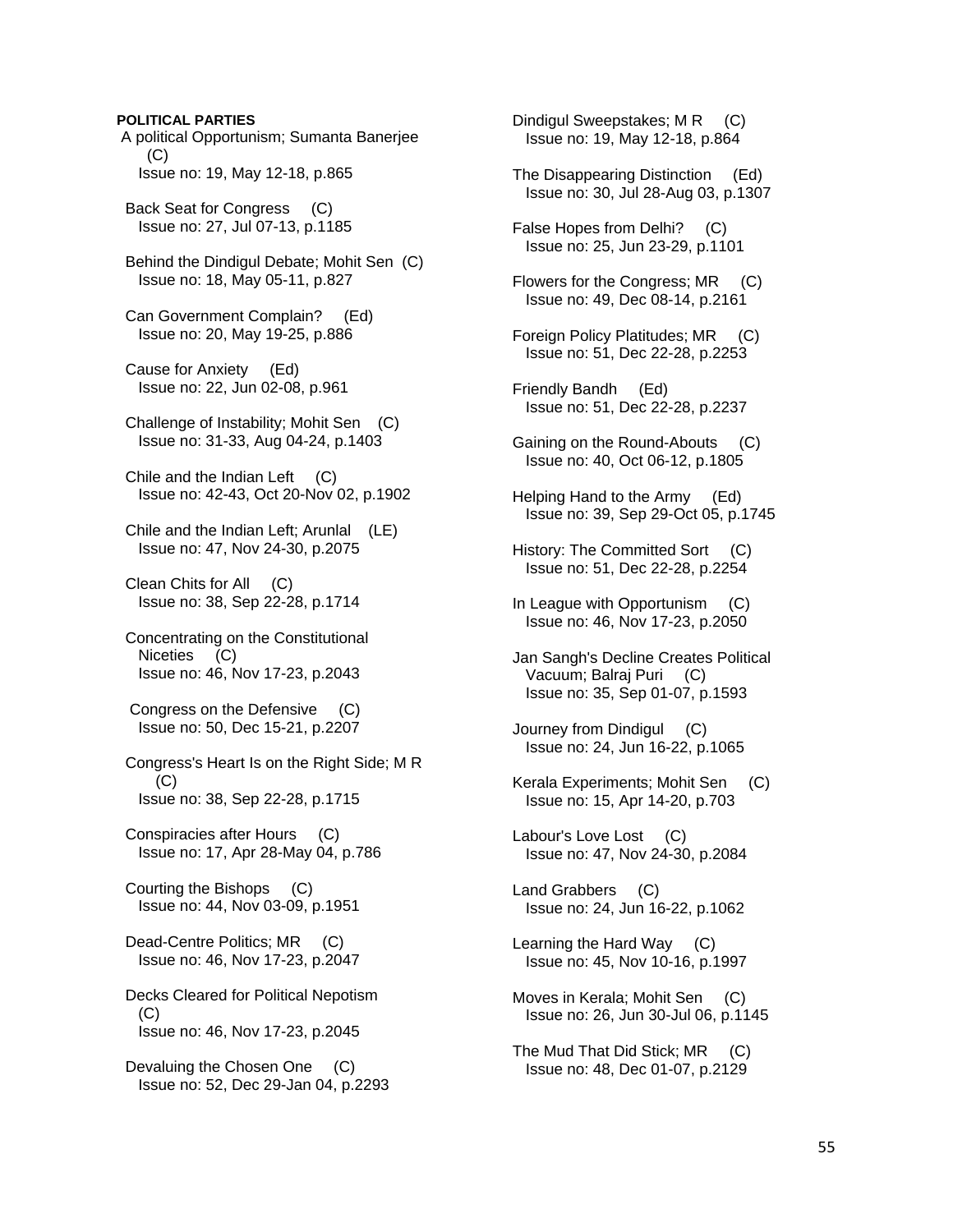### **POLITICAL PARTIES**

 New Turn? (C) Issue no: 28, Jul 14-20, p.1221

 No Instant Solution (C) Issue no: 21, May 26-Jun 01, p.928

 Of Reformers and Reformatories?; MR (C) Issue no: 42-43, Oct 20-Nov 02, p.1906

 On the Eve of the Bandh (C) Issue no: 30, Jul 28-Aug 03, p.1313

 The Opposition: Problems and Prospects; Ram Joshi and kirtidev Desai (SA) Issue no: 42-43, Oct 20-Nov 02, p.1913

 Outmoded Mores (Ed) Issue no: 24, Jun 16-22, p.1051

 The PAIGC Holds Its Second Congress; A K Essack (C) Issue no: 36, Sep 08-14, p.1633

 The Peace Protocol (C) Issue no: 24, Jun 16-22, p.1063

 Preoccupations of Survival (C) Issue no: 48, Dec 01-07, p.2128

Preserving the Corpse of the Alliance (C) Issue no: 20, May 19-25, p.898

Prisoners and Patron Saints; M R (C) Issue no: 18, May 05-11, p.825

 Public Demonstration of Internal Crisis (C) Issue no: 19, May 12-18, p.862

 Road from Dindigul; M R (Ed) Issue no: 21, May 26-Jun 01, p.920

 Saving the League (C) Issue no: 47, Nov 24-30, p.2086

 Seeking Salvation the Parliamentary Way; MR (C) Issue no: 39, Sep 29-Oct 05, p.1757

 The Seven Blind Men...; N K Singh (C) Issue no: 18, May 05-11, p.824

So Long as the Factions Fight (C) Issue no: 31-33, Aug 04-24, p.1399

 Straining Hard for Ideas (C) Issue no: 45, Nov 10-16, p.1999

 That Was the Stability That Was (Ed) Issue no: 26, Jun 30-Jul 06, p.1125

 Towards a Left Democratic Front? (C) Issue no: 22, Jun 02-08, p.973

 Twists in Tamil Nadu; Mohit Sen (C) Issue no: 51, Dec 22-28, p.2255

When Thieves Fall Out (C) Issue no: 28, Jul 14-20, p.1222

Where No Protocol Can Stand (C) Issue no: 37, Sep 15-21, p.1675

**POLITICAL PERSONALITIES**  Andhra's Waiting; Mohit Sen (C) Issue no: 47, Nov 24-30, p.2085

 Another One That Got Away (C) Issue no: 44, Nov 03-09, p.1953

 Balancing Act (Ed) Issue no: 15, Apr 14-20, p.689

 Bathed in Blood (Ed) Issue no: 44, Nov 03-09, p.1939

 Behind the Disciplining; Romesh Thapar (F) Issue no: 38, Sep 22-28, p.1705

 Brahmananda's New Game; Mohit Sen (C) Issue no: 30, Jul 28-Aug 03, p.1320

 The Brezhnev Visit; Romesh Thapar (F) Issue no: 47, Nov 24-30, p.2078

 Calling All Hands; MR (C) Issue no: 47, Nov 24-30, p.2087

 The Catalytic Moment?; Romesh Thapar (F) Issue no: 36, Sep 08-14, p.1625

 Clean Chits for All (C) Issue no: 38, Sep 22-28, p.1714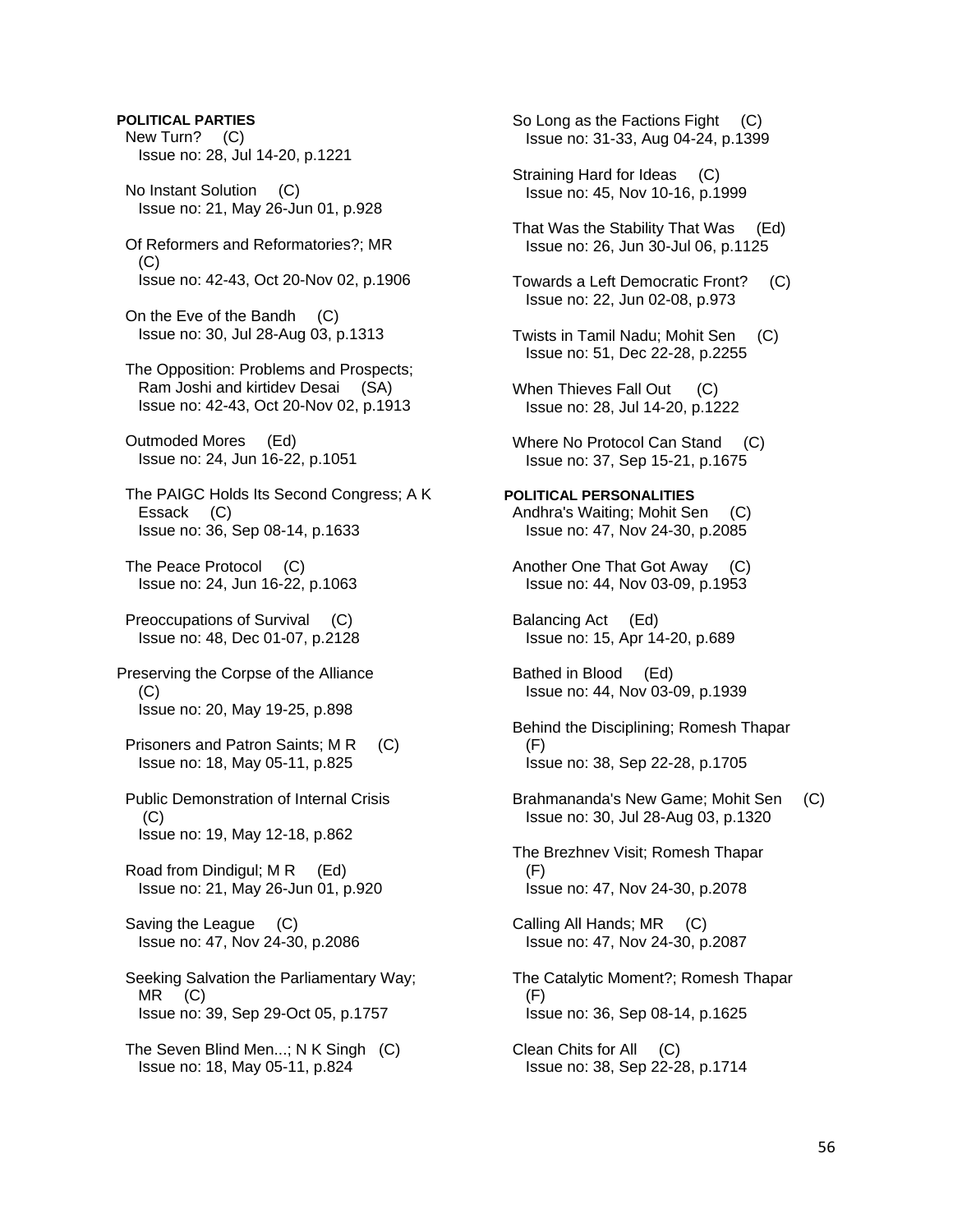### **POLITICAL PERSONALITIES**

- Constitutional Trap (Ed) Issue no: 25, Jun 23-29, p.1088
- Devaluing the Chosen One (C) Issue no: 52, Dec 29-Jan 04, p.2293
- Dindigul Sweepstakes; M R (C) Issue no: 19, May 12-18, p.864
- Efficiency in All Things (Ed) Issue no: 39, Sep 29-Oct 05, p.1747
- Failure of Men and Systems; Romesh Thapar (F) Issue no: 25, Jun 23-29, p.1095
- Final End of Kashmir Problem?; Balraj Puri (C) Issue no: 45, Nov 10-16, p.1991
- Friendly Bandh (Ed) Issue no: 51, Dec 22-28, p.2237
- Gap between Representatives and Constituents: An Aspect of Tribal Society in Gujarat; Ghanshyam Shah (F) Issue no: 31-33, Aug 04-24, p.1441
- The Gloom Begins to Lift; Romesh Thapar (F) Issue no: 41, Oct 13-19, p.1839
- Helping Hand to the Army (Ed) Issue no: 39, Sep 29-Oct 05, p.1745
- Ho Chi Minh: An Inspiration and a Warning ; S Krishnappa (BR) Issue no: 40, Oct 06-12, p.1815
- In IAS Clothing! (Ed) Issue no: 44, Nov 03-09, p.1937
- Israel's Friend in Europe; Surendra Bhutani (C) Issue no: 29, Jul 21-27, p.1281
- Lost Opportunity (Ed) Issue no: 36, Sep 08-14, p.1621
- Meeting with Prince Sihanouk; Harish Chandola (C) Issue no: 17, Apr 28-May 04, p.789
- A Messy Transition?; Romesh Thapar (F) Issue no: 28, Jul 14-20, p.1219
- More than a Palace Coup? (Ed) Issue no: 29, Jul 21-27, p.1262
- Must History Repeat Itself?; Balraj Puri (C) Issue no: 20, May 19-25, p.896
- Nixon's Tactics in Indochina; Lajpat Rai  $(C)$ Issue no: 21, May 26-Jun 01, p.932
- Not so Correctly Handling the Contradictions among the People; G P Deshpande (C) Issue no: 36, Sep 08-14, p.1631
- Now That Slogans Will Work No More (C) Issue no: 24, Jun 16-22, p.1057
- On Citing the Scriptures; Arun Shourie  $(C)$ Issue no: 34, Aug 25-31, p.1539
- Pakhtunistan: A Ghost Resurrected; Mohammed Ayoob (C) Issue no: 39, Sep 29-Oct 05, p.1758
- The Peace Protocol (C) Issue no: 24, Jun 16-22, p.1063
- Political Gangsterism (C) Issue no: 38, Sep 22-28, p.1712
- The Politics of Repression (C) Issue no: 31-33, Aug 04-24, p.1392
- Post-Brezhnev; Romesh Thapar (F) Issue no: 49, Dec 08-14, p.2158
- Postscript to My Lai (Ed) Issue no: 18, May 05-11, p.816
- A Private Affair (Ed) Issue no: 22, Jun 02-08, p.958
- A Protective Invective (Ed) Issue no: 44, Nov 03-09, p.1941
- Road from Dindigul; M R (Ed) Issue no: 21, May 26-Jun 01, p.920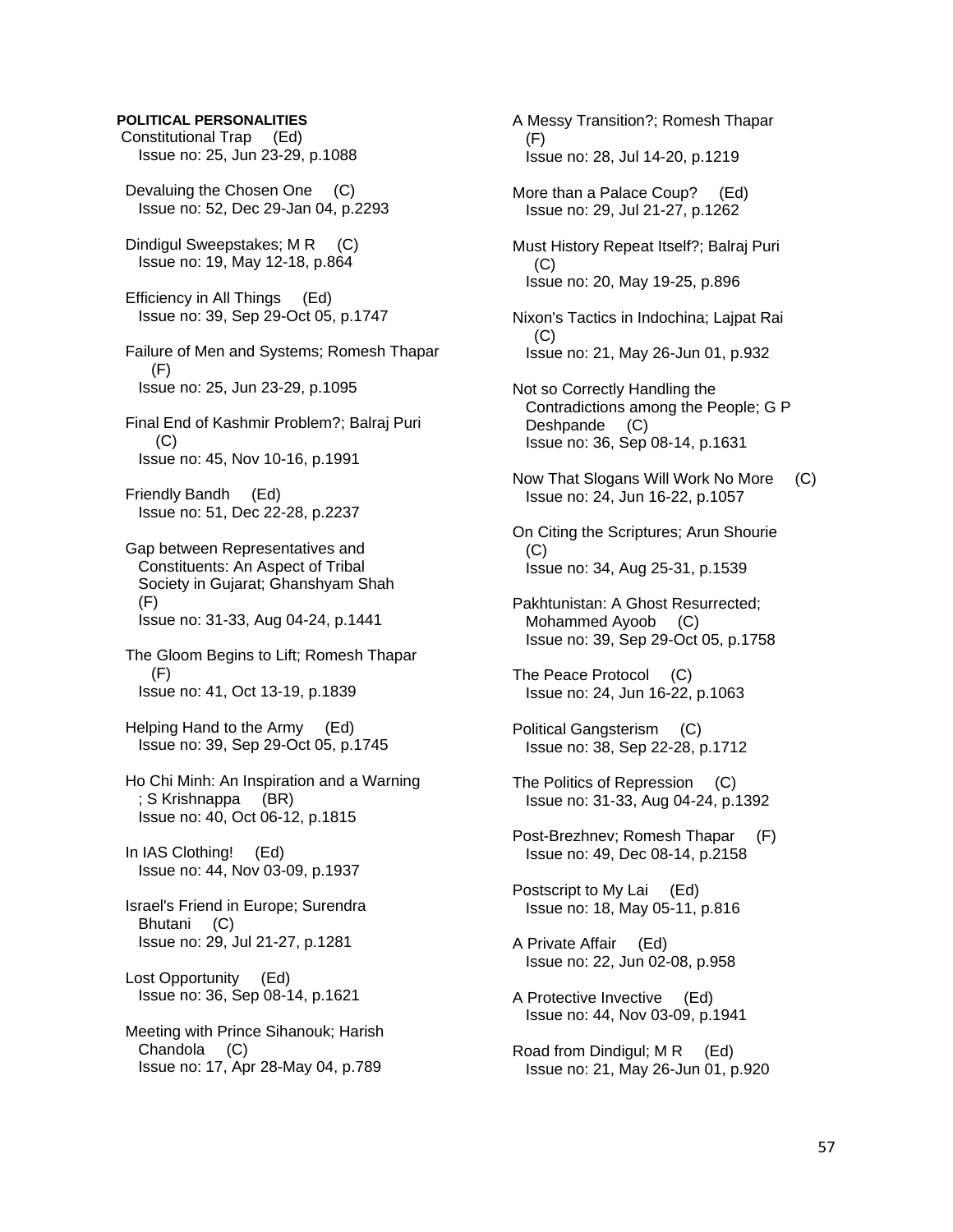### **POLITICAL PERSONALITIES**

 The Road to Surrender (Ed) Issue no: 37, Sep 15-21, p.1664

 Saving the League (C) Issue no: 47, Nov 24-30, p.2086

 Search for More Land-Grabbers (C) Issue no: 31-33, Aug 04-24, p.1405

 A Second Sardar Patel? (C) Issue no: 29, Jul 21-27, p.1273

 Seeking Salvation the Parliamentary Way; MR (C) Issue no: 39, Sep 29-Oct 05, p.1757

 The Seven Blind Men...; N K Singh (C) Issue no: 18, May 05-11, p.824

So Long as the Factions Fight (C) Issue no: 31-33, Aug 04-24, p.1399

 The Subtle Poisons of the Corporate Ethos; A B Vatsal (C) Issue no: 45, Nov 10-16, p.2002

 Supping with the Devil (Ed) Issue no: 37, Sep 15-21, p.1663

 The Surrender Syndrome; Romesh Thapar (F) Issue no: 29, Jul 21-27, p.1269

 Suzerainty by Default (P) Issue no: 31-33, Aug 04-24, p.1383

 Sweet Uses of the Sheikh (Ed) Issue no: 42-43, Oct 20-Nov 02, p.1892

 Through Mao's Eyes; J M Kaul (BR) Issue no: 40, Oct 06-12, p.1813

 Unending Emergency (Ed) Issue no: 49, Dec 08-14, p.2151

 The Unwritten Constitution (Ed) Issue no: 28, Jul 14-20, p.1210

When Gandhians Fall Out (C) Issue no: 17, Apr 28-May 04, p.785

When Thieves Fall Out (C) Issue no: 28, Jul 14-20, p.1222

Where No Protocol Can Stand (C) Issue no: 37, Sep 15-21, p.1675 A Yugoslav View of Tito (BR) Issue no: 07, Feb 17-23, p.381 **POLITICAL PRISONERS**  Political Prisoners; Sanjib Mitra (LE) Issue no: 01, Jan 06-12, p.8 **POLITICAL SCIENCE**  A Skeletal Approach; J DSouza (BR) Issue no: 12, Mar 24-30, p.593 **POLITICAL SITUATION**  1949, with a Difference (Ed) Issue no: 16, Apr 21-27, p.732 The Achievements of a Centre-Left Coalition; Mohit Sen (C) Issue no: 46, Nov 17-23, p.2049 The Adversaries: Harish Chandola (C) Issue no: 27, Jul 07-13, p.1186 All Is Well...; Romesh Thapar (F) Issue no: 51, Dec 22-28, p.2242 Alliance for Expediency (C) Issue no: 42-43, Oct 20-Nov 02, p.1905

Andhra Continues; Mohit Sen (C) Issue no: 02, Jan 13-19, p.57

 Andhra's Waiting; Mohit Sen (C) Issue no: 47, Nov 24-30, p.2085

 Annihilating a Tactic ; MR (C) Issue no: 44, Nov 03-09, p.1954

 Another One That Got Away (C) Issue no: 44, Nov 03-09, p.1953

 The Army of Butchers (Ed) Issue no: 40, Oct 06-12, p.1797

 Balance of Power in South-East Asia; R Vaitheswaran (Ed) Issue no: 35, Sep 01-07, p.1597

 Balancing Act (Ed) Issue no: 15, Apr 14-20, p.689

 Baling-Out Operation (C) Issue no: 52, Dec 29-Jan 04, p.2291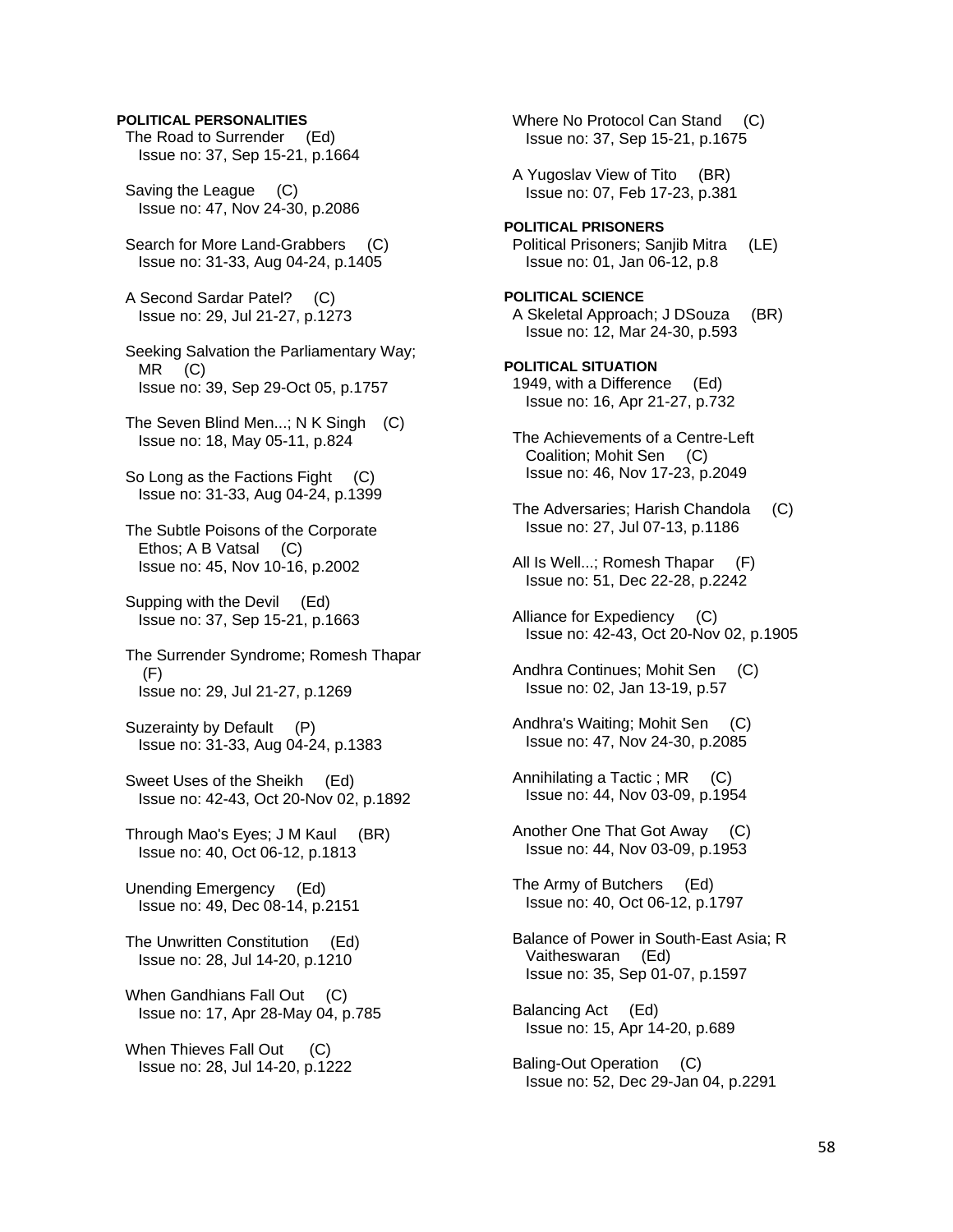# **POLITICAL SITUATION**  Bathed in Blood (Ed) Issue no: 44, Nov 03-09, p.1939 Behind the Dindigul Debate; Mohit Sen  $(C)$  Issue no: 18, May 05-11, p.827 Besting the Opposition (C) Issue no: 34, Aug 25-31, p.1541 Bourgeois Marxism in Chile; A K Essack (BR) Issue no: 37, Sep 15-21, p.1681 Brahmananda's New Game; Mohit Sen (C) Issue no: 30, Jul 28-Aug 03, p.1320 Bureaucratic Terrorism (Ed) Issue no: 35, Sep 01-07, p.1580 Calcutta Diary (C) Issue no: 04-06, Jan 27-Feb 16, p.147 Calcutta Diary (F) Issue no: 09, Mar 03-09, p.461 Calcutta Diary (F) Issue no: 14, Apr 07-13, p.653 Calcutta Diary (F) Issue no: 19, May 12-18, p.856 Capitalist Capers; Farrukh Dhondy (C) Issue no: 25, Jun 23-29, p.1103 The Catalytic Moment?; Romesh Thapar (F) Issue no: 36, Sep 08-14, p.1625 Cause for Anxiety (Ed) Issue no: 22, Jun 02-08, p.961 Challenge and Response; Romesh Thapar (F) Issue no: 23, Jun 09-15, p.1008 Challenge of Instability; Mohit Sen (C) Issue no: 31-33, Aug 04-24, p.1403 Chile and the Indian Left (C) Issue no: 42-43, Oct 20-Nov 02, p.1902 Chile and the Indian Left; Arunlal (LE) Issue no: 47, Nov 24-30, p.2075

 Claiming Credit (Ed) Issue no: 12, Mar 24-30, p.576 Concentrating on the Constitutional Niceties (C) Issue no: 46, Nov 17-23, p.2043 The Congress Circus (Ed) Issue no: 09, Mar 03-09, p.457 Congress Debacle (C) Issue no: 11, Mar 17-23, p.541 Congress on the Defensive (C) Issue no: 50, Dec 15-21, p.2207 Conspiracies after Hours (C) Issue no: 17, Apr 28-May 04, p.786 Constitutional Trap (Ed) Issue no: 25, Jun 23-29, p.1088 The Continuing Struggle in Vietnam; Lajpat Rai (C) Issue no: 26, Jun 30-Jul 06, p.1147 Corrections on the Way?; Romesh Thapar (F) Issue no: 21, May 26-Jun 01, p.921 Cost of Political Sub-Soil (C) Issue no: 50, Dec 15-21, p.2210 The Counter Offensive; Mohit Sen (C) Issue no: 07, Feb 17-23, p.374 Courting the Bishops (C) Issue no: 44, Nov 03-09, p.1951 CPI(M): How Equidistant?; M Basavapunnaiah (LE) Issue no: 01, Jan 06-12, p.7 The Cracks Widen (Ed) Issue no: 02, Jan 13-19, p.45 Crucifying Ourselves; Romesh Thapar (F) Issue no: 02, Jan 13-19, p.51 A Dacca Diary; A M (F) Issue no: 03, Jan 20-26, p.91 Decisive Economic Factors; Mohit Sen (C) Issue no: 21, May 26-Jun 01, p.930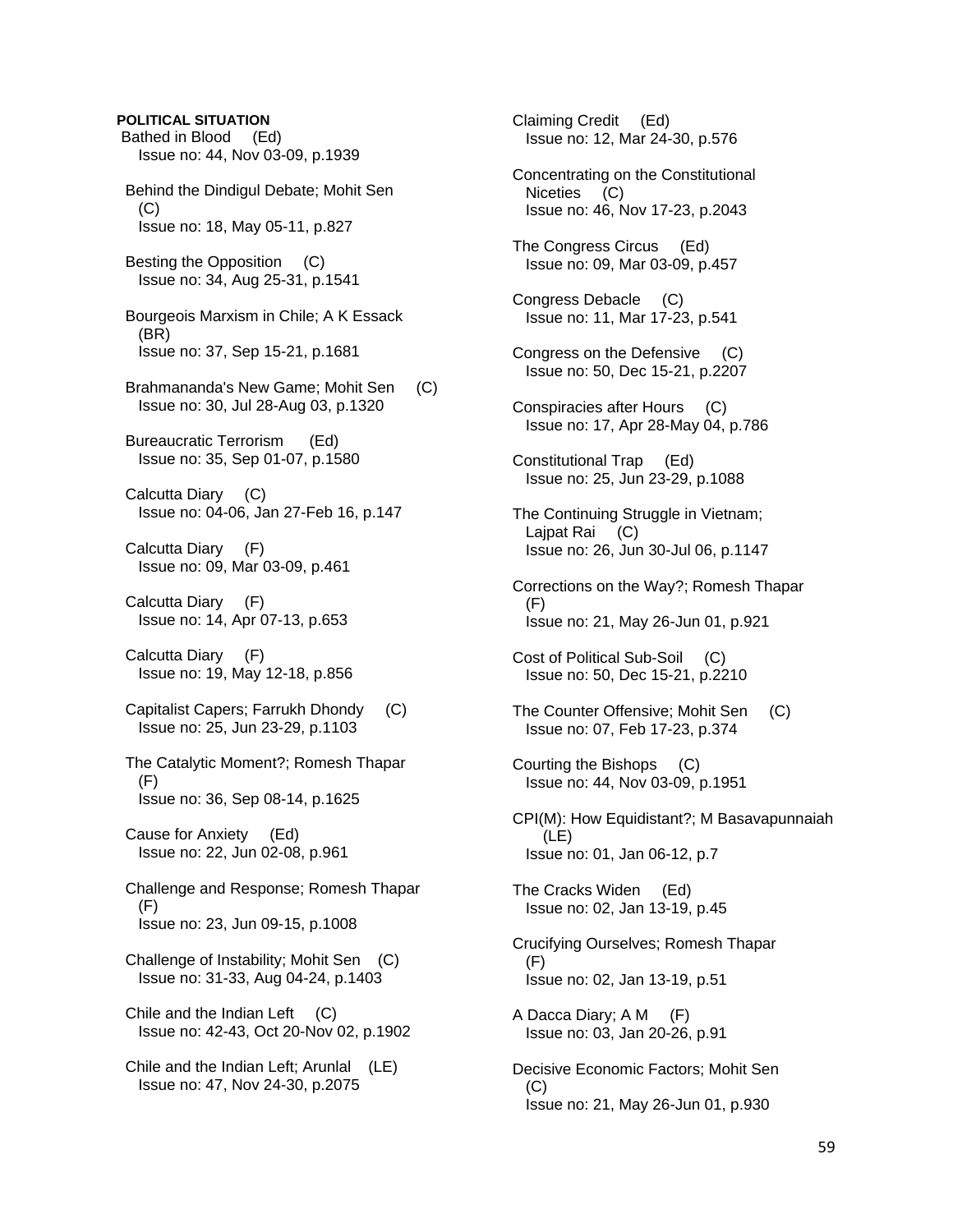### **POLITICAL SITUATION**

 Decks Cleared for Political Nepotism  $(C)$ Issue no: 46, Nov 17-23, p.2045

 Devaluing the Chosen One (C) Issue no: 52, Dec 29-Jan 04, p.2293

Dindigul Sweepstakes; M R (C) Issue no: 19, May 12-18, p.864

 The Disappearing Distinction (Ed) Issue no: 30, Jul 28-Aug 03, p.1307

 Doing without Parties (Ed) Issue no: 24, Jun 16-22, p.1049

 Dominance with a Difference: Strains and Challenges; Ram Joshi and Kirtidev Desai (F) Issue no: 04-06, Jan 27-Feb 16, p.189

 Economic Growth and Political Consolidation; Vinod Mehta (C) Issue no: 28, Jul 14-20, p.1227

 Efficiency in All Things (Ed) Issue no: 39, Sep 29-Oct 05, p.1747

 Election Bonanza (Ed) Issue no: 51, Dec 22-28, p.2238

 End of a Revolutionary (C) Issue no: 13, Mar 31-Apr 06, p.629

 Eroding Loyalty (C) Issue no: 08, Feb 24-Mar 02, p.421

 Failure of Men and Systems; Romesh Thapar (F) Issue no: 25, Jun 23-29, p.1095

 False Hopes from Delhi? (C) Issue no: 25, Jun 23-29, p.1101

 Father, Nephew and Son (C) Issue no: 12, Mar 24-30, p.587

 Fifty Years of Soviet Achievement?; R G Gidadhubli and Vinod Mehta (SA) Issue no: 08, Feb 24-Mar 02, p.449

 Final End of Kashmir Problem?; Balraj Puri  $(C)$ Issue no: 45, Nov 10-16, p.1991

 Flabby Heartlands; Romesh Thapar (F) Issue no: 24, Jun 16-22, p.1054 Flowers for the Congress; MR (C) Issue no: 49, Dec 08-14, p.2161

 For Prestige and Power (C) Issue no: 02, Jan 13-19, p.59

 From Reformist Princes to 'Co-operative Kings'-III: Trends toward Routinisation in Kolhapur Politics ; Donald B Rosenthal (SA) Issue no: 22, Jun 02-08, p.995

 From Reformist Princes to Co-operative Kings-I: Political Change in Pre-Independence Kolhapur; Donald B Rosenthal (SA) Issue no: 20, May 19-25, p.903

 From Reformist Princes to Co-operative Kings: II: The Personalisation of Kolhapur Politics: 1947-67; Donald B Rosenthal (SA) Issue no: 21, May 26-Jun 01, p.951

 Gaining on the Round-Abouts (C) Issue no: 40, Oct 06-12, p.1805

 The Gloom Begins to Lift; Romesh Thapar (F) Issue no: 41, Oct 13-19, p.1839

 Groping for Recognition (Ed) Issue no: 45, Nov 10-16, p.1985

 Groundwork for Transfer of Power; A G Noorani (BR) Issue no: 51, Dec 22-28, p.2257

 Growing Irrelevance (Ed) Issue no: 25, Jun 23-29, p.1089

 Growing Rash of Schisms (C) Issue no: 12, Mar 24-30, p.586

 Handle to Populism (Ed) Issue no: 13, Mar 31-Apr 06, p.614

 Hard and Soft Choices; Romesh Thapar (F) Issue no: 34, Aug 25-31, p.1531

 Heads I Win, Tails You Lose (C) Issue no: 11, Mar 17-23, p.545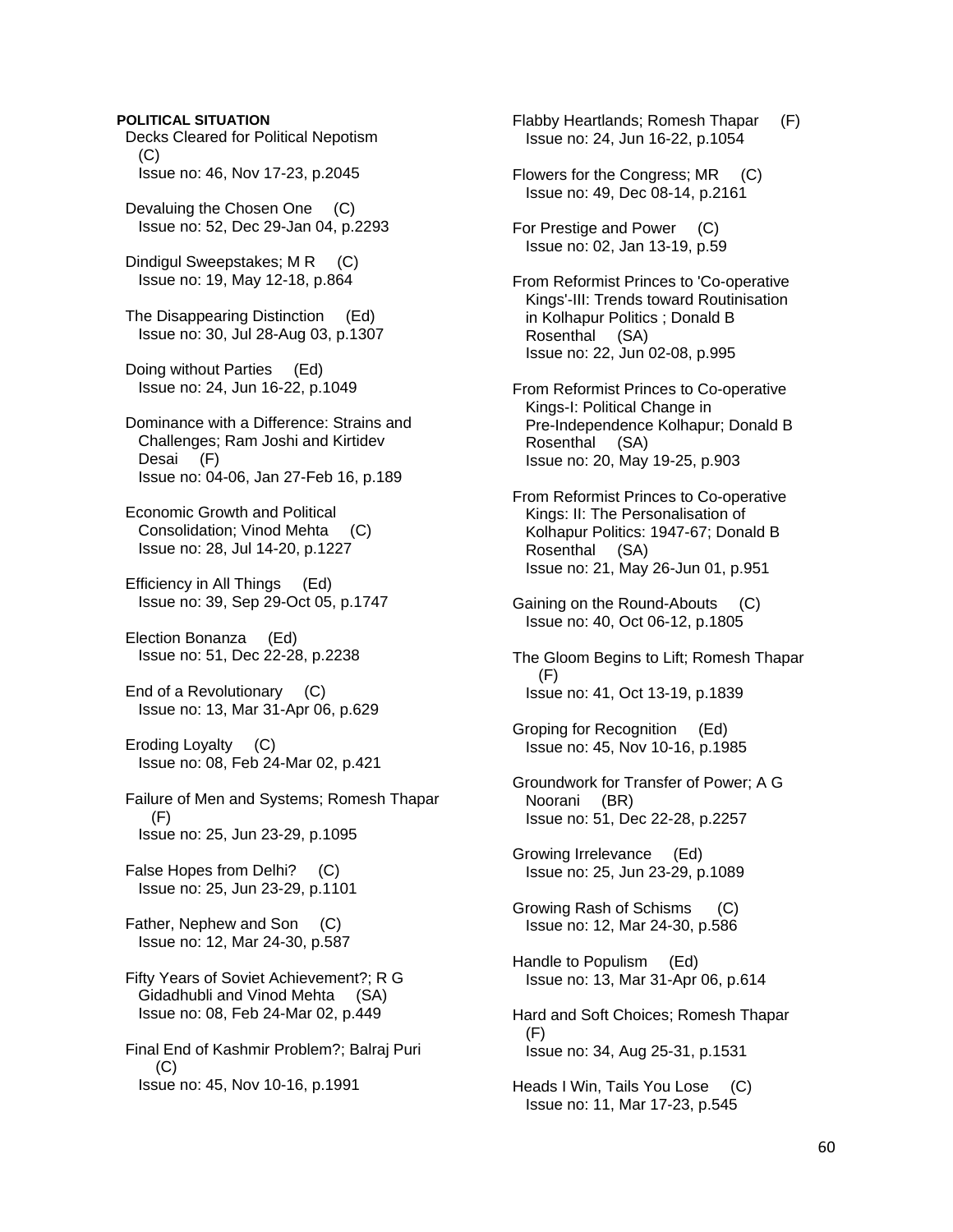# Helping Hand to the Army (Ed) Issue no: 39, Sep 29-Oct 05, p.1745 History: The Committed Sort (C) Issue no: 51, Dec 22-28, p.2254 Imperialism and Social Transformation; Lajpat Rai (LE) Issue no: 16, Apr 21-27, p.736 Impressing with Weight (Ed) Issue no: 14, Apr 07-13, p.651 In Conventional Groove (Ed) Issue no: 14, Apr 07-13, p.652 In IAS Clothing! (Ed) Issue no: 44, Nov 03-09, p.1937 In League with Opportunism (C) Issue no: 46, Nov 17-23, p.2050

**POLITICAL SITUATION** 

 In Search of The Way; G P Deshpande (C) Issue no: 04-06, Jan 27-Feb 16, p.149

- Incomplete Struggle; Harish Chandola  $(C)$ Issue no: 44, Nov 03-09, p.1955
- Kerala Experiments; Mohit Sen (C) Issue no: 15, Apr 14-20, p.703
- Launched upon 1973; Romesh Thapar (F) Issue no: 07, Feb 17-23, p.369
- Learning the Hard Way (C) Issue no: 45, Nov 10-16, p.1997
- A Lesson from Uttar Pradesh ; Romesh Thapar (F) Issue no: 22, Jun 02-08, p.966
- Let the Pups Drown!; A B Shah (LE) Issue no: 08, Feb 24-Mar 02, p.413
- Leviathan Unbound (C) Issue no: 49, Dec 08-14, p.2163
- Make or Break Politics (Ed) Issue no: 07, Feb 17-23, p.367

 Making a Scapegoat of the Opposition (C) Issue no: 13, Mar 31-Apr 06, p.625

 Making History the Soft Way (Ed) Issue no: 07, Feb 17-23, p.367

- Marking Time; Romesh Thapar (F) Issue no: 45, Nov 10-16, p.1989
- Medieval Barbarism in West Bengal Countryside; Ashok Rudra (P) Issue no: 25, Jun 23-29, p.1106
- Mess in the Making (Ed) Issue no: 08, Feb 24-Mar 02, p.411
- A Messy Transition?; Romesh Thapar (F) Issue no: 28, Jul 14-20, p.1219
- More than a Palace Coup? (Ed) Issue no: 29, Jul 21-27, p.1262
- Moves in Kerala; Mohit Sen (C) Issue no: 26, Jun 30-Jul 06, p.1145
- The Mud That Did Stick; MR (C) Issue no: 48, Dec 01-07, p.2129
- Must History Repeat Itself?; Balraj Puri  $(C)$ Issue no: 20, May 19-25, p.896
- Naxalite Armed Struggles and the Annihilation Campaign in Rural Areas; Biplab Dasgupta (F) Issue no: 04-06, Jan 27-Feb 16, p.173
- Neo-Colonially Induced Stability; M R (C) Issue no: 35, Sep 01-07, p.1596
- The New Liberalism (Ed) Issue no: 12, Mar 24-30, p.574

 New Turn? (C) Issue no: 28, Jul 14-20, p.1221

- No Answers in Babaism; Romesh Thapar (F) Issue no: 13, Mar 31-Apr 06, p.621
- No Hope for MISA Detenus (C) Issue no: 18, May 05-11, p.826
- No Serious Challenge (C) Issue no: 07, Feb 17-23, p.376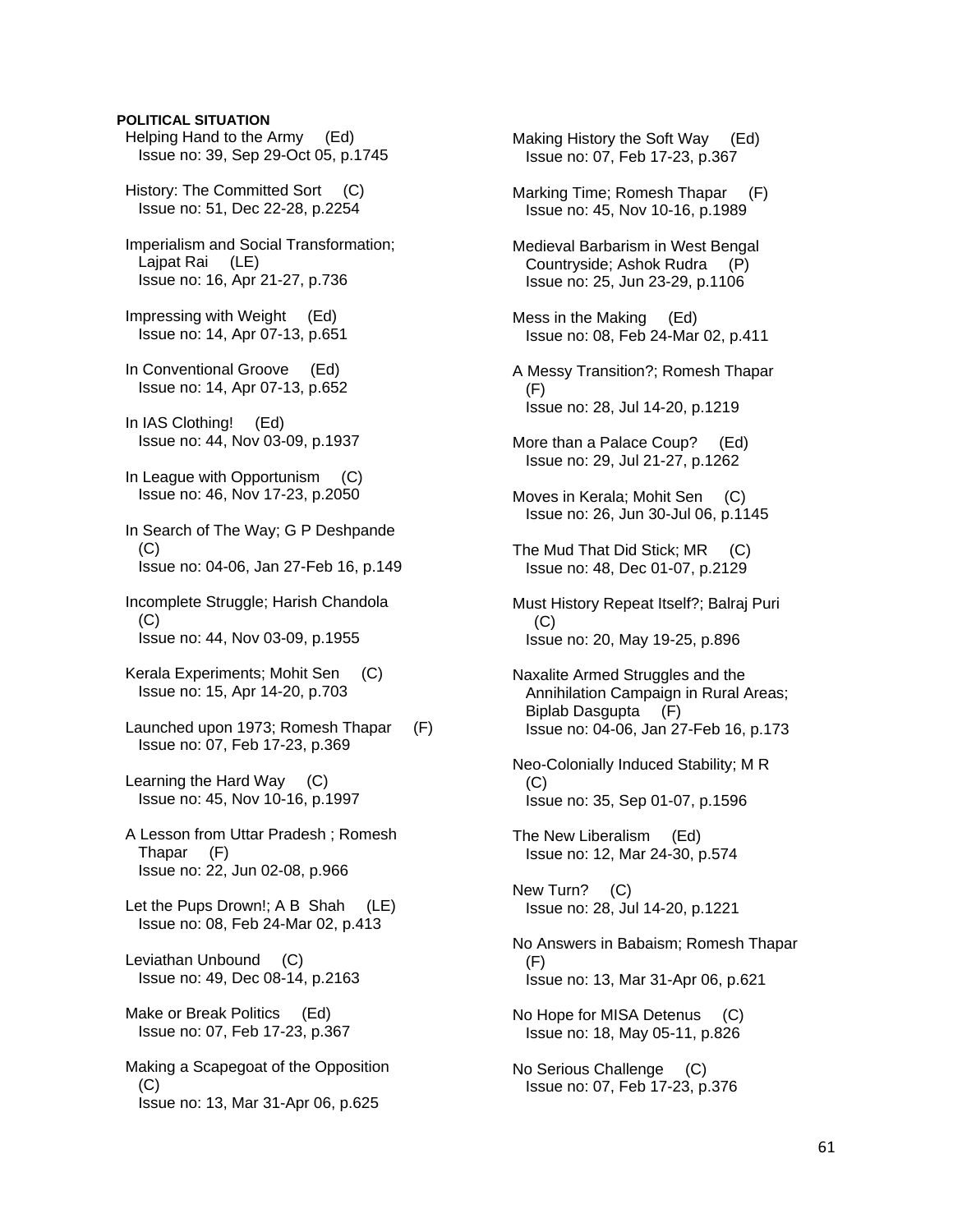The North Eastern Council: Some Political Perspectives; M S Prabhakar (SA) Issue no: 40, Oct 06-12, p.1823

 Not so Correctly Handling the Contradictions among the People; G P Deshpande (C) Issue no: 36, Sep 08-14, p.1631

 On Election Eve (C) Issue no: 08, Feb 24-Mar 02, p.425

 Only a Base to Start From; Mohit Sen  $(C)$ Issue no: 41, Oct 13-19, p.1848

 The Opposition: Problems and Prospects; Ram Joshi and kirtidev Desai (SA) Issue no: 42-43, Oct 20-Nov 02, p.1913

 Our Watergates; Romesh Thapar (F) Issue no: 20, May 19-25, p.891

 Outmoded Mores (Ed) Issue no: 24, Jun 16-22, p.1051

 Pakhtunistan: A Ghost Resurrected; Mohammed Ayoob (C) Issue no: 39, Sep 29-Oct 05, p.1758

- Parliament, the Executive and Public Sector Enterprises; B L Maheshwari (BR) Issue no: 22, Jun 02-08, p.987
- Part of a Pattern?; N K Singh (C) Issue no: 10, Mar 10-16, p.504

 A Passing Phase?; Romesh Thapar (F) Issue no: 46, Nov 17-23, p.2039

 Plagiarists All; Romesh Thapar (F) Issue no: 27, Jul 07-13, p.1174

 Pocketful of Poses (Ed) Issue no: 03, Jan 20-26, p.88

 The Political Change in Australia; R F I Smith (C) Issue no: 24, Jun 16-22, p.1068

 Political Economy of Reconstruction; Angus Hone (C) Issue no: 10, Mar 10-16, p.510

 Political Economy of Socialist Development in China since 1949; Ajit Singh (SA) Issue no: 47, Nov 24-30, p.2097

 Political Gangsterism (C) Issue no: 38, Sep 22-28, p.1712

 Political Prisoners; Sanjib Mitra (LE) Issue no: 01, Jan 06-12, p.8

- The Politics and Economics of Intermediate Regimes; K N Raj (SA) Issue no: 27, Jul 07-13, p.1189
- Politics of an Irrigation Project (Ed) Issue no: 26, Jun 30-Jul 06, p.1129
- Politics of Murder (Ed) Issue no: 08, Feb 24-Mar 02, p.410
- The Politics of Repression (C) Issue no: 31-33, Aug 04-24, p.1392
- Polls Apart: And Together; MR (C) Issue no: 41, Oct 13-19, p.1844

 Postscript to My Lai (Ed) Issue no: 18, May 05-11, p.816

 Preoccupation with Political Management (C) Issue no: 04-06, Jan 27-Feb 16, p.145

 Preoccupations of Survival (C) Issue no: 48, Dec 01-07, p.2128

 Preparing for Powell (C) Issue no: 18, May 05-11, p.830

- Preserving the Corpse of the Alliance (C) Issue no: 20, May 19-25, p.898
- Prisoners and Patron Saints; M R (C) Issue no: 18, May 05-11, p.825
- A Private Affair (Ed) Issue no: 22, Jun 02-08, p.958
- A Protective Invective (Ed) Issue no: 44, Nov 03-09, p.1941
- Public Demonstration of Internal Crisis  $(C)$ Issue no: 19, May 12-18, p.862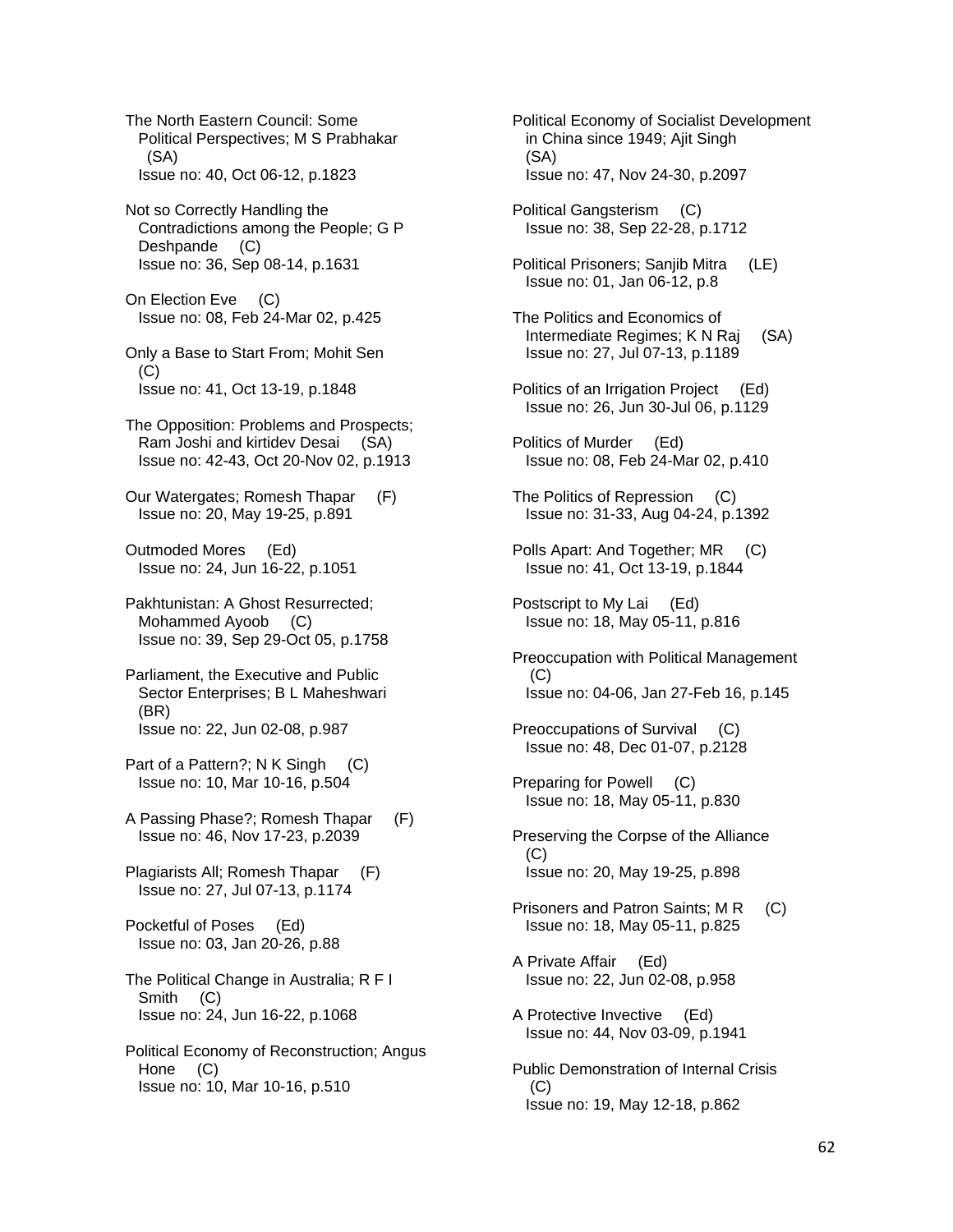**POLITICAL SITUATION**  Questions and Question-Marks; Romesh Thapar (F) Issue no: 48, Dec 01-07, p.2121 Responses to Chilean Coup; Lajpat Rai (C) Issue no: 49, Dec 08-14, p.2169 Retraining the Guns (C) Issue no: 01, Jan 06-12, p.13 River of Scandal; N K Singh (C) Issue no: 37, Sep 15-21, p.1673 Road from Dindigul; M R (Ed) Issue no: 21, May 26-Jun 01, p.920 The Road to Surrender (Ed) Issue no: 37, Sep 15-21, p.1664 Sagging Separatism; Mohit Sen (C) Issue no: 12, Mar 24-30, p.589 Sao Paulo Diary; A M (C) Issue no: 36, Sep 08-14, p.1634 Saving the League (C) Issue no: 47, Nov 24-30, p.2086 Search for More Land-Grabbers (C) Issue no: 31-33, Aug 04-24, p.1405 Seeking Salvation the Parliamentary Way; MR (C) Issue no: 39, Sep 29-Oct 05, p.1757 Separatist Movement in Andhra Pradesh; Balraj Puri (LE) Issue no: 16, Apr 21-27, p.736 Separatist Movement in Andhra Pradesh; G Parthasarathy, K V Ramana and G Dasaradharama Rao (LE) Issue no: 35, Sep 01-07, p.1585 The Seven Blind Men...; N K Singh  $(C)$  Issue no: 18, May 05-11, p.824 Shadow of Peking and Hanoi (Ed) Issue no: 27, Jul 07-13, p.1173 Sheikh's Success (Ed) Issue no: 11, Mar 17-23, p.530

 The Sleep of the Non-Aligned; Romesh Thapar (F) Issue no: 37, Sep 15-21, p.1668 So Long as the Factions Fight (C) Issue no: 31-33, Aug 04-24, p.1399 Some Habits Are Cancerous (Ed) Issue no: 50, Dec 15-21, p.2199 Spent Passions (C) Issue no: 11, Mar 17-23, p.543 Stagnation All Round (C) Issue no: 08, Feb 24-Mar 02, p.423 Straining Hard for Ideas (C) Issue no: 45, Nov 10-16, p.1999 The Subtle Poisons of the Corporate Ethos; A B Vatsal (C) Issue no: 45, Nov 10-16, p.2002 Supping with the Devil (Ed) Issue no: 37, Sep 15-21, p.1663 The Surrender Syndrome; Romesh Thapar (F) Issue no: 29, Jul 21-27, p.1269 Suzerainty by Default (P) Issue no: 31-33, Aug 04-24, p.1383 Sweet Uses of the Sheikh (Ed) Issue no: 42-43, Oct 20-Nov 02, p.1892 The Third Variant (Ed) Issue no: 21, May 26-Jun 01, p.917 Through Mao's Eyes; J M Kaul (BR) Issue no: 40, Oct 06-12, p.1813 Tibet and the Musketeers; G P Deshpande (C) Issue no: 14, Apr 07-13, p.664 A Time for Darshan (C) Issue no: 02, Jan 13-19, p.55 To Manage a Willing Press; Nireekshak (F) Issue no: 27, Jul 07-13, p.1177 Too Many Political Games (C) Issue no: 09, Mar 03-09, p.469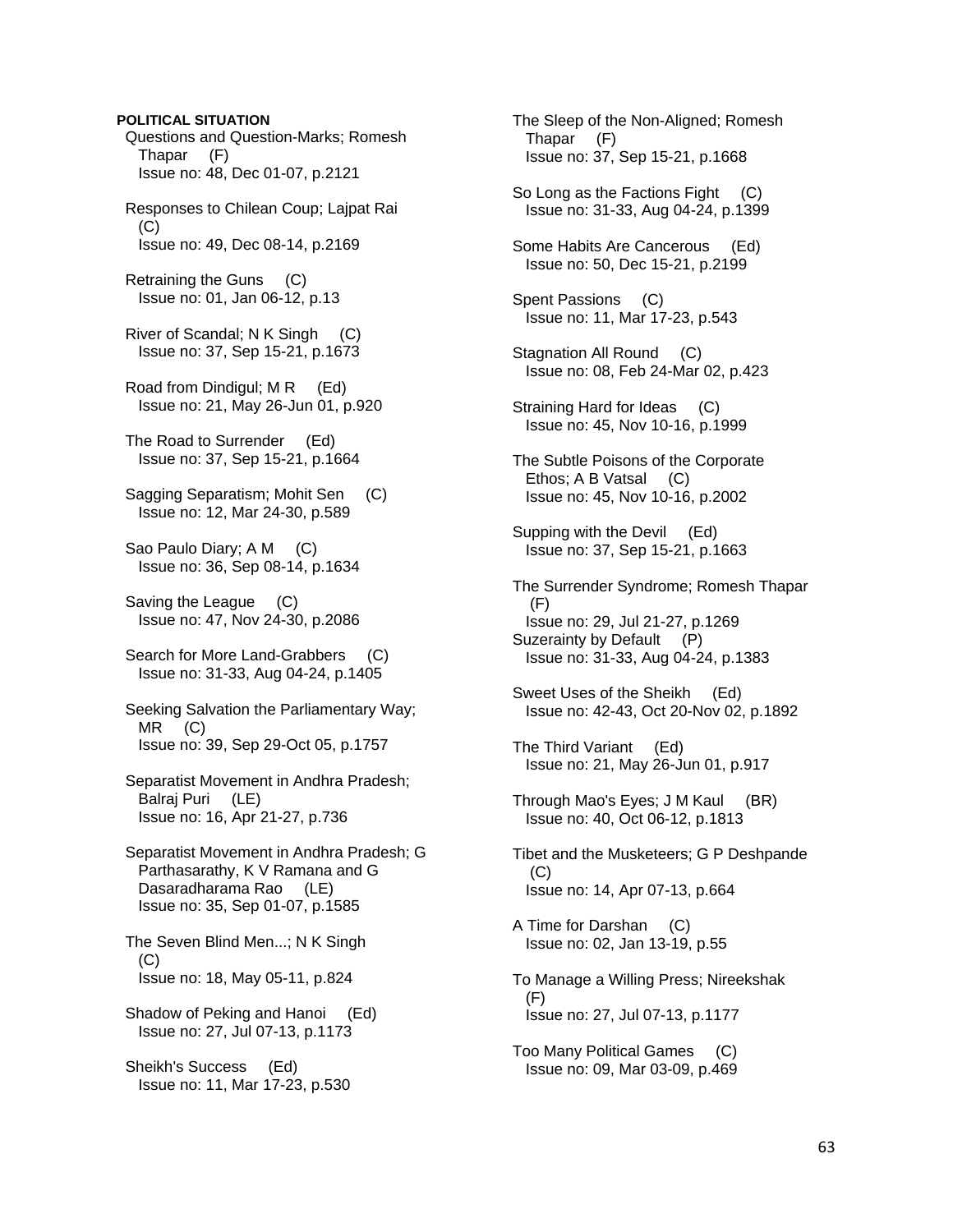### **POLITICAL SITUATION**

- Transition to Fascism? (Ed) Issue no: 27, Jul 07-13, p.1172
- Troubled Protectorate (C) Issue no: 15, Apr 14-20, p.706
- Twists in Tamil Nadu; Mohit Sen (C) Issue no: 51, Dec 22-28, p.2255
- Two Voices? (Ed) Issue no: 35, Sep 01-07, p.1583
- Ugly Silence (Ed) Issue no: 01, Jan 06-12, p.5
- Unending Emergency (Ed) Issue no: 49, Dec 08-14, p.2151
- United Front and Panchayat Elections  $(C)$ Issue no: 14, Apr 07-13, p.662
- Unpacking the Package (Ed) Issue no: 22, Jun 02-08, p.962
- Unpretentious Communist (BR) Issue no: 44, Nov 03-09, p.1959
- Unworkable Agreement; Lajpat Rai (C) Issue no: 15, Apr 14-20, p.711
- The Unwritten Constitution (Ed) Issue no: 28, Jul 14-20, p.1210
- Variations on the Same Theme; M R (C) Issue no: 30, Jul 28-Aug 03, p.1323
- War against Maoists (Ed) Issue no: 46, Nov 17-23, p.2032
- What Is the Perspective?; Thapar Romesh (F) Issue no: 26, Jun 30-Jul 06, p.1134
- What's Left in Pakistan?; TA (C) Issue no: 47, Nov 24-30, p.2089
- When Gandhians Fall Out (C) Issue no: 17, Apr 28-May 04, p.785
- When Thieves Fall Out (C) Issue no: 28, Jul 14-20, p.1222
- When? Where? How?; Romesh Thapar (F) Issue no: 35, Sep 01-07, p.1584

Where No Protocol Can Stand (C) Issue no: 37, Sep 15-21, p.1675

- The Whip Will Have to Crack; Romesh Thapar (F) Issue no: 16, Apr 21-27, p.737
- Who Are the Dispossessed of Uganda? Rejoinder; R R Ramchandani and P V Mutalik-Desai (C) Issue no: 01, Jan 06-12, p.18
- Who Rules the Ruling Party?; Romesh Thapar (F) Issue no: 14, Apr 07-13, p.654
- A Year of Congress Rule (C) Issue no: 11, Mar 17-23, p.540
- A Year of Disillusionment (C) Issue no: 07, Feb 17-23, p.377
- **POLITICAL VIOLENCE**  Politics of Murder (Ed) Issue no: 08, Feb 24-Mar 02, p.410
- **POLITICS AND EDUCATION**  Part of a Pattern?; N K Singh (C) Issue no: 10, Mar 10-16, p.504

### **POLLUTION**

 The Missing Dimension; H S Verma (BR) Issue no: 13, Mar 31-Apr 06, p.631

#### **POONA**

 Some Notes on the Poona Riots; Anil Avchat  $(C)$ Issue no: 26, Jun 30-Jul 06, p.1138

The Worst Casualties; A T (C) Issue no: 23, Jun 09-15, p.1014

### **POVERTY**

 Growth and Social Justice: Political Economy of Garibi Hatao; K R Ranadive (SA) Issue no: 18, May 05-11, p.834

 The Hungry Flock into Calcutta (C) Issue no: 35, Sep 01-07, p.1594

 Poverty in India: A Comment; P N Junankar (SA) Issue no: 34, Aug 25-31, p.1568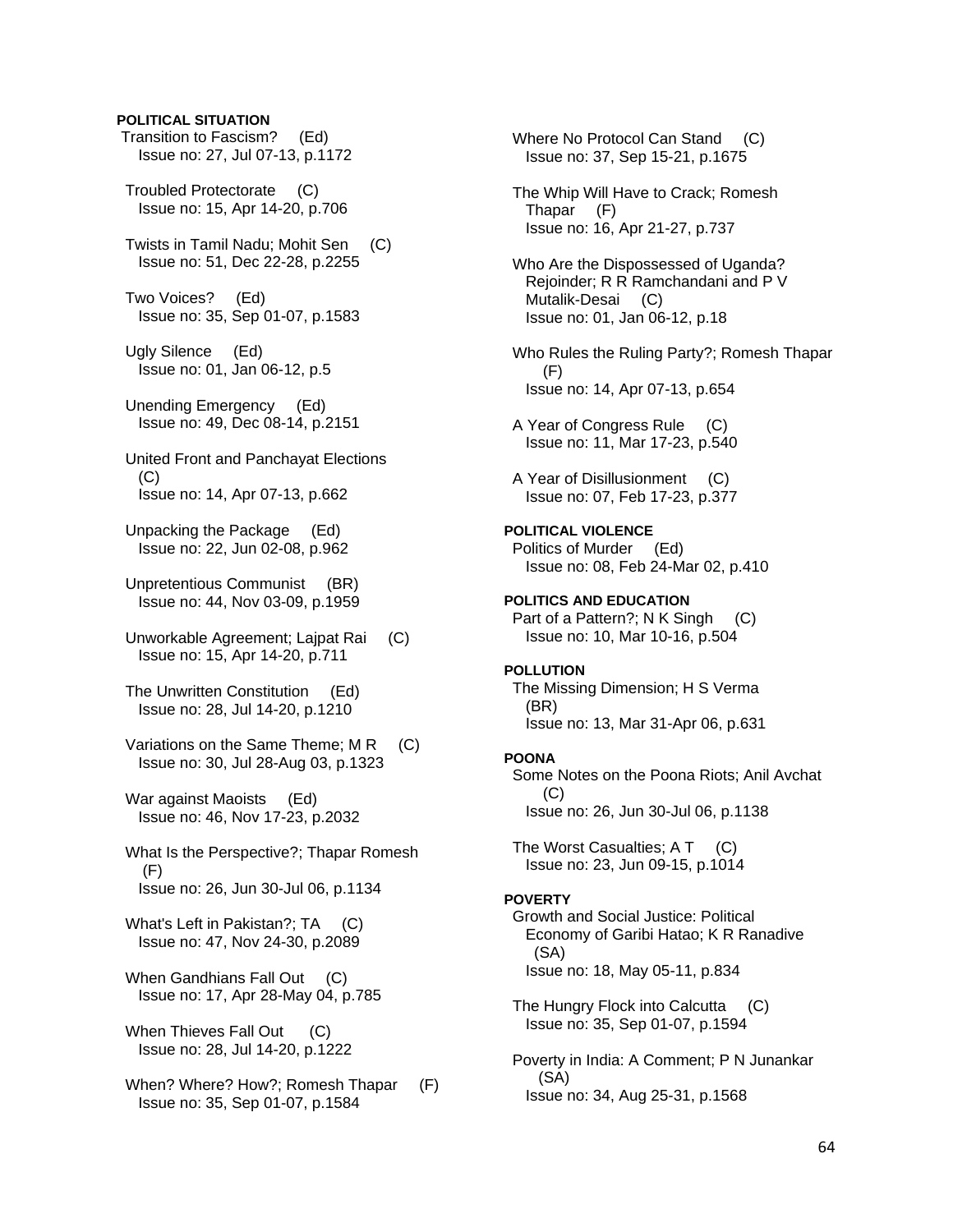**POVERTY** Poverty, Inequality and Unemployment: Some Conceptual Issues in Measurement; Amartya Sen (F) Issue no: 31-33, Aug 04-24, p.1457 Strategy for Removal of Poverty: Lopsidedness of Fifth Plan Approach; C H Hanumantha Rao (F) Issue no: 31-33, Aug 04-24, p.1465 A Tale of Two Villages (Ed) Issue no: 41, Oct 13-19, p.1837 **POWER INDUSTRY**  Designed for Crisis (Ed) Issue no: 03, Jan 20-26, p.86 Hope from the Himalayas (C) Issue no: 19, May 12-18, p.863 The Politics of Power (C) Issue no: 15, Apr 14-20, p.700 Presumptions That Queer the Pitch (Ed) Issue no: 30, Jul 28-Aug 03, p.1309 **PRECIOUS METALS**  Dethroning Gold (Ed) Issue no: 09, Mar 03-09, p.455 War of Nerves (C) Issue no: 47, Nov 24-30, p.2083 Who Will Bell the Cat? (Ed) Issue no: 30, Jul 28-Aug 03, p.1306 **PRESS**  All Is Forgiven!; Sumanta Banerjee (C) Issue no: 38, Sep 22-28, p.1713 Big Brother in the Newsroom; Nireekshak (F) Issue no: 22, Jun 02-08, p.967 A Dacca Diary; A M (F) Issue no: 03, Jan 20-26, p.91 Foreign Inspiration (Ed) Issue no: 47, Nov 24-30, p.2074 Imperialism and Social Transformation; Andre Gunder Frank (LE) Issue no: 13, Mar 31-Apr 06, p.621

 Lost Battles; Nireekshak (F) Issue no: 13, Mar 31-Apr 06, p.618 Making History (Ed) Issue no: 38, Sep 22-28, p.1702 A Non-Event! (C) Issue no: 31-33, Aug 04-24, p.1401 Not a Numbers Game; Nireekshak (F) Issue no: 28, Jul 14-20, p.1214 The Party Is Over; Nireekshak (F) Issue no: 08, Feb 24-Mar 02, p.419 Raw Turned Sophisticated; Patrakar (C) Issue no: 42-43, Oct 20-Nov 02, p.1907 Shared Villainy (BR) Issue no: 30, Jul 28-Aug 03, p.1325 To Manage a Willing Press; Nireekshak (F) Issue no: 27, Jul 07-13, p.1177 **PRICE CONTROL**  No Panacea This (Ed) Issue no: 52, Dec 29-Jan 04, p.2280 **PRICES**  ... And the Facts; A Sudhakar (OP) Issue no: 46, Nov 17-23, p.2055 1972 into 1973; Romesh Thapar (F) Issue no: 01, Jan 06-12, p.9 Costs, Prices and Profits (C) Issue no: 19, May 12-18, p.861 Decisive Economic Factors; Mohit Sen (C) Issue no: 21, May 26-Jun 01, p.930 Impervious to Higher Output (Ed) Issue no: 47, Nov 24-30, p.2072 Lying Indices (Ed) Issue no: 21, May 26-Jun 01, p.918 No Panacea This (Ed) Issue no: 52, Dec 29-Jan 04, p.2280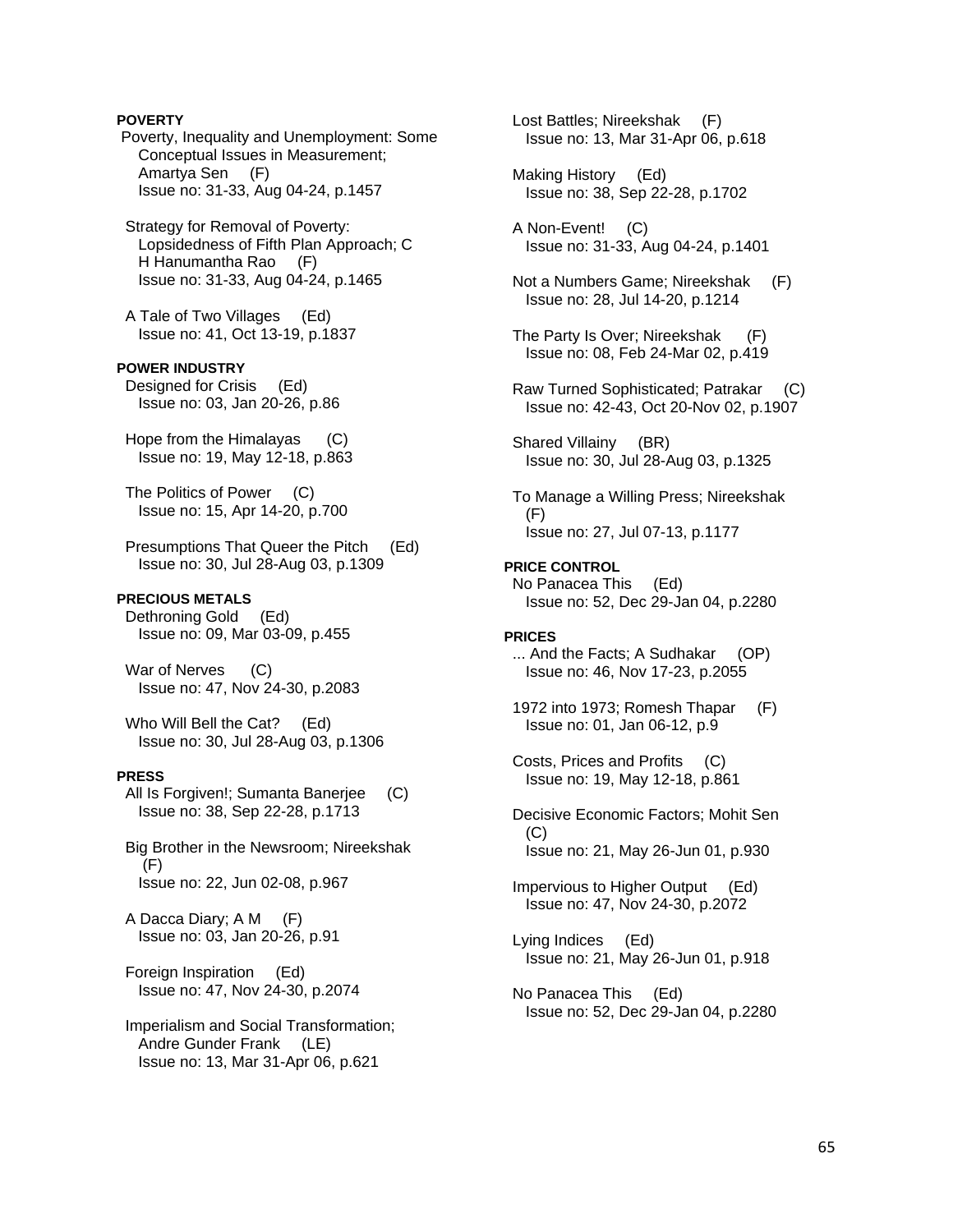### **PRICES**

 Short-Term Projection of Net Domestic Product at Current and Constant Prices: Uma Datta Roy Choudhury; A S Prakasa Rao and P Laxmi Pati Rao (F) Issue no: 04-06, Jan 27-Feb 16, p.325

 Stop-Go Policies Fail (Ed) Issue no: 26, Jun 30-Jul 06, p.1127

 Wages of Mismanagement (Ed) Issue no: 08, Feb 24-Mar 02, p.409

 Whistling in the Dark (Ed) Issue no: 01, Jan 06-12, p.01

### **PRISONERS**

 Calcutta Presidency Jail: A First-Hand Report (C) Issue no: 51, Dec 22-28, p.2245

### **PRISONERS OF WAR**

 How Much Longer? (Ed) Issue no: 02, Jan 13-19, p.47

### **PRIVATE SECTOR**

 The Joint Sector; H K Paranjape (SA) Issue no: 45, Nov 10-16, p.2017

 Performance of Private Limited Companies (Ed) Issue no: 04-06, Jan 27-Feb 16, p.352

# **PRIVATE SECTOR**

 Trends in Wages and Salaries and Profits of the Private Corporate Sector; S L Shetty (SA) Issue no: 41, Oct 13-19, p.1864

 Trouble-Shooters from Private Sector! (Ed) Issue no: 17, Apr 28-May 04, p.771

# **PROPERTY**

 On Deterring Undervaluation of Property; I S Gulati and T N Krishnan (F) Issue no: 04-06, Jan 27-Feb 16, p.337

# **PUBLIC EXPENDITURE**

 Short-Sighted Remedy (Ed) Issue no: 37, Sep 15-21, p.1666

### **PUBLIC SECTOR ENTERPRISES**

 In Lieu of Public Sector? (Ed) Issue no: 15, Apr 14-20, p.692  Industrial Relations in the Public Sector: A Critique of the National Seminars; Baldev R Sharma (C) Issue no: 22, Jun 02-08, p.975

 The Joint Sector; H K Paranjape (SA) Issue no: 45, Nov 10-16, p.2017

 Not Enough Public Sector Investment (Ed) Issue no: 44, Nov 03-09, p.1935

- Parliament, the Executive and Public Sector Enterprises; B L Maheshwari (BR) Issue no: 22, Jun 02-08, p.987
- Productivity in Indian Airlines: A Preliminary Comparative Study; L F R Cabral (SA) Issue no: 49, Dec 08-14, p.2183

### **PULSES**

 Backwash of Green Revolution (C) Issue no: 34, Aug 25-31, p.1547

### **PUNJAB**

 Baling-Out Operation (C) Issue no: 52, Dec 29-Jan 04, p.2291

 Come with the Wind (C) Issue no: 17, Apr 28-May 04, p.782

 Cost of Political Sub-Soil (C) Issue no: 50, Dec 15-21, p.2210

 Decks Cleared for Political Nepotism (C) Issue no: 46, Nov 17-23, p.2045

 Empty Thunder (C) Issue no: 37, Sep 15-21, p.1677

 Gaining on the Round-Abouts (C) Issue no: 40, Oct 06-12, p.1805

 Going the Whole Hog! (C) Issue no: 26, Jun 30-Jul 06, p.1144

 Outdoing the Joneses (C) Issue no: 30, Jul 28-Aug 03, p.1319

 Preoccupations of Survival (C) Issue no: 48, Dec 01-07, p.2128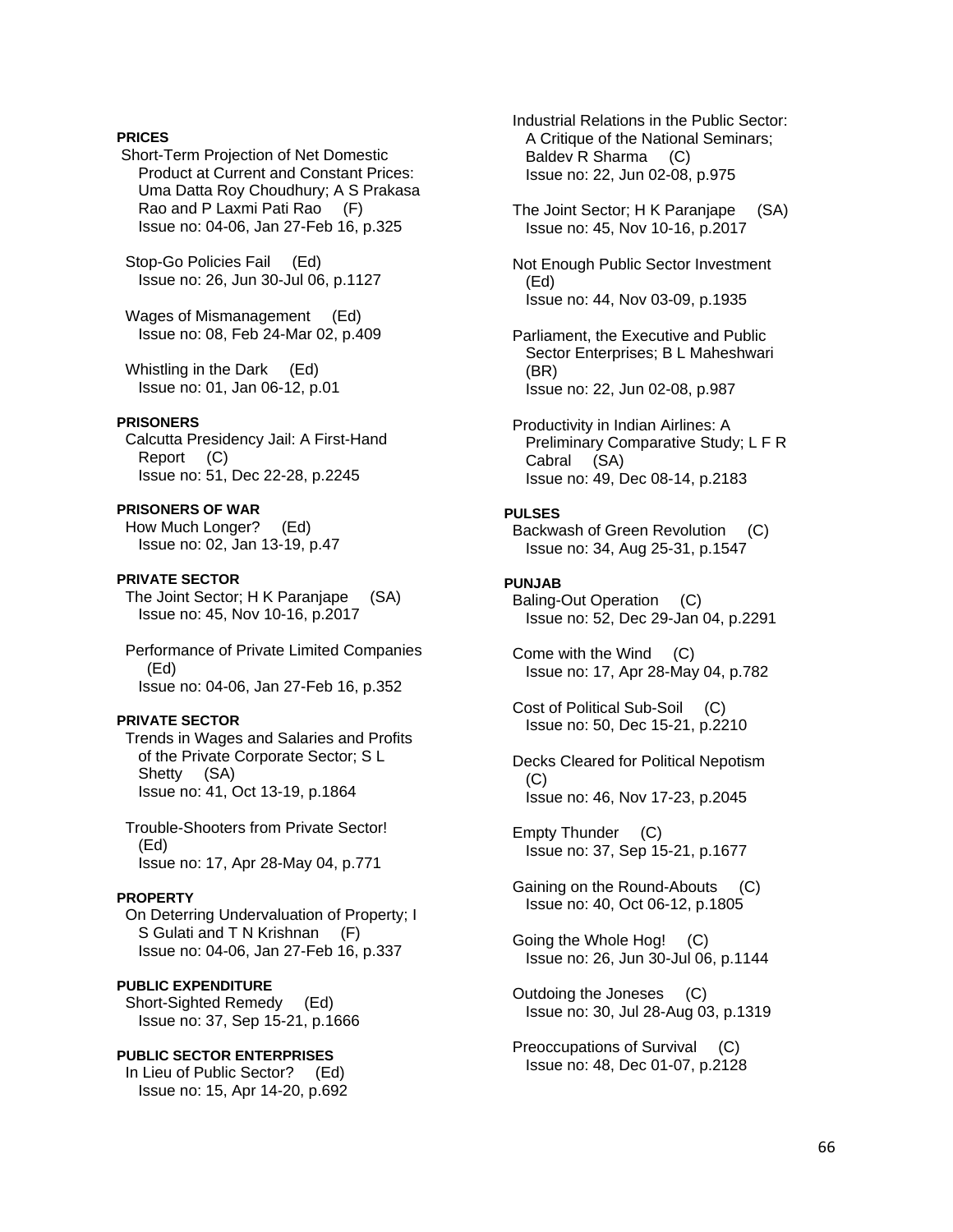# **PUNJAB**

Procurement at a Price (C) Issue no: 21, May 26-Jun 01, p.929

When Thieves Fall Out (C) Issue no: 28, Jul 14-20, p.1222

### **RACIAL DISCRIMINATION**

 The British Investment in Apartheid; A K Essack (C) Issue no: 16, Apr 21-27, p.747

 The Economic Roots of Racial Friction in Uganda; R R Ramchandani (SA) Issue no: 52, Dec 29-Jan 04, p.2301

 knots in the Same Rope; Farrukh Dhondy  $(C)$ Issue no: 01, Jan 06-12, p.17

 Playing with the Stateless; Farrukh Dhondy (C) Issue no: 09, Mar 03-09, p.470

 Without a Chance (Ed) Issue no: 13, Mar 31-Apr 06, p.613

### **RAILWAY BUDGET**

 Leviathan Unbudged (Ed) Issue no: 09, Mar 03-09, p.456

### **RAILWAYS**

Bossism Derailed; M R (C) Issue no: 34, Aug 25-31, p.1545

 Bossism Derailed; S C Bhatt (LE) Issue no: 42-43, Oct 20-Nov 02, p.1895

 Computers on the Indian Railways; B V Rama Rao (RA) Issue no: 47, Nov 24-30, p.M117

Devil Take the Hindmost; DN (C) Issue no: 41, Oct 13-19, p.1846

DIR Tamed: D N (C) Issue no: 35, Sep 01-07, p.1595

 Distribution of Commisseration (Ed) Issue no: 23, Jun 09-15, p.1006

 Leviathan Unbudged (Ed) Issue no: 09, Mar 03-09, p.456  Railway Workers Begin to Organise Themselves; D N (C) Issue no: 24, Jun 16-22, p.1060

 Wages of Deception (Ed) Issue no: 51, Dec 22-28, p.2238

# **RAJASTHAN**

 Agricultural Underemployment in Rajasthan ; Kanta Ahuja (RA) Issue no: 39, Sep 29-Oct 05, p.A101

 Another One That Got Away (C) Issue no: 44, Nov 03-09, p.1953

Developing the Desert (C) Issue no: 25, Jun 23-29, p.1100

### **RATIONING**

 At New Delhi's Mercy (C) Issue no: 31-33, Aug 04-24, p.1407

 Home-Made Food Shortage (Ed) Issue no: 08, Feb 24-Mar 02, p.413

 Procurement at a Price (C) Issue no: 21, May 26-Jun 01, p.929

### **REGIONAL PLANNING AND DEVELOPMENT**

 Regional Development and National Integration (C) Issue no: 20, May 19-25, p.900

### **RELIEF AND REHABILITATION**

 Productive Relief Works for the Rich; Achyut Godbole (LE) Issue no: 17, Apr 28-May 04, p.773

 Twice Blessed Bagaitdars (Ed) Issue no: 19, May 12-18, p.852

#### **RELIGION**

 Hindus, Muslims and the Demographic Balance in India; Vasant P Pethe (SA) Issue no: 02, Jan 13-19, p.75

 Mythology of Muslim Politics in India; Balraj Puri (BR) Issue no: 38, Sep 22-28, p.1717

**RESEARCH AND DEVELOPMENT**  Cost of Defence Research; S Krishnappa (BR) Issue no: 02, Jan 13-19, p.61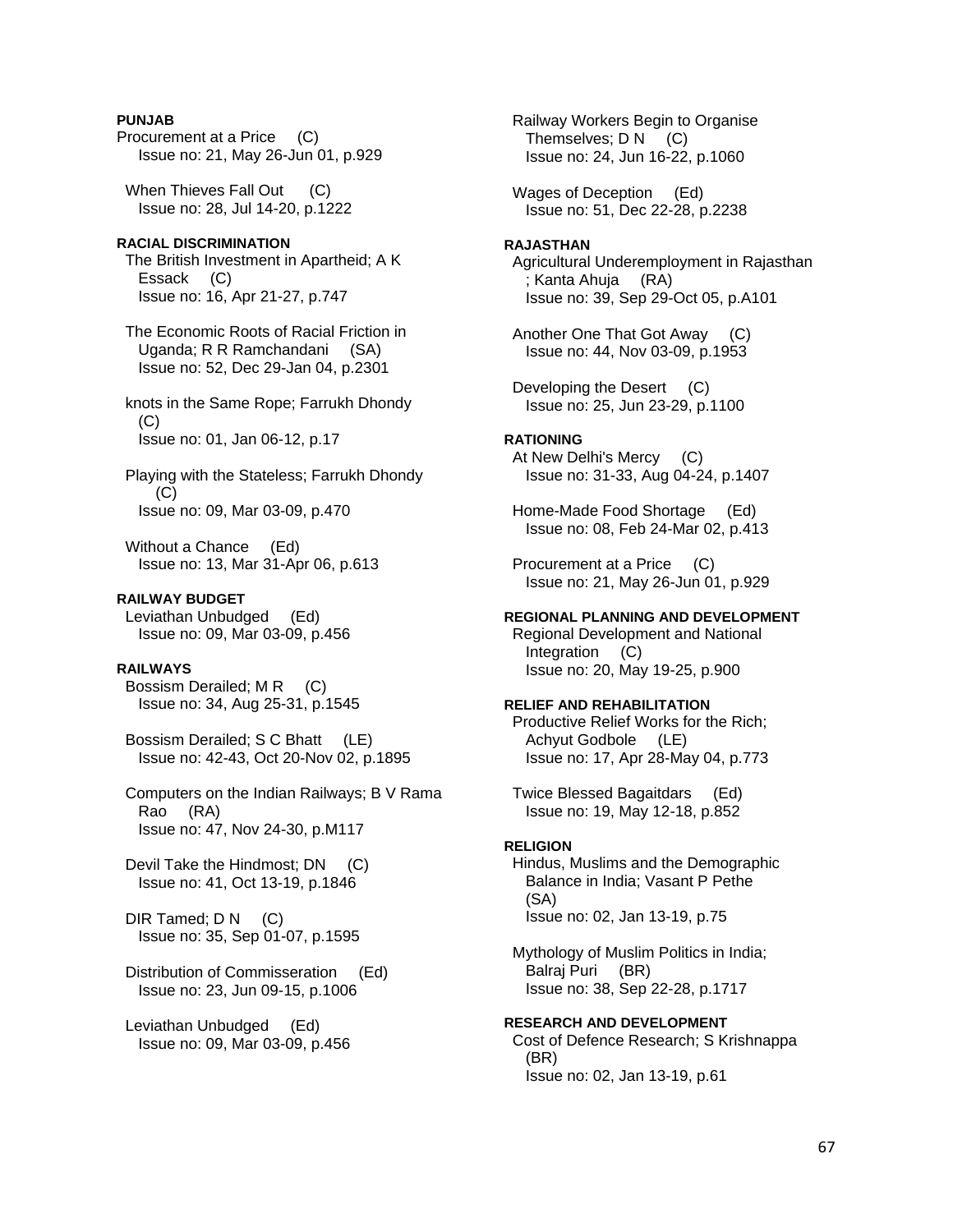# **RESEARCH AND DEVELOPMENT**

 R and D, Marketing, and Social Goals; R S Ganapathy (RA) Issue no: 08, Feb 24-Mar 02, p.M7

### **RESEARCH METHODS**

 Some Observations on Participant Observation; Pratha N Mukherji (SA) Issue no: 01, Jan 06-12, p.27

# **RESERVATION POLICY**

 Competing Claims of Religion, Region and Backwardness-Based Identities; Balraj Puri (C) Issue no: 28, Jul 14-20, p.1223

#### **RHODESIA**

 Calling the Bluff (Ed) Issue no: 03, Jan 20-26, p.87

#### **RSS**

Students Can Be Pawns; N K Singh (C) Issue no: 14, Apr 07-13, p.663

### **RUBBER AND RUBBER INDUSTRY**

 Not without Restructuring (Ed) Issue no: 12, Mar 24-30, p.575

# **RUPEE TRADE**

 The Dollar Devaluation and India's Balance of Payments; Charan D Wadhva and Samuel Paul (SA) Issue no: 10, Mar 10-16, p.517

### **RURAL DEVELOPMENT**

 Terrorising the Adivasis (Ed) Issue no: 34, Aug 25-31, p.1525

### **RURAL HEALTH SERVICES**

 Health Behaviour of Rural Populations: Impact of Rural Health Services; D Banerji (SA) Issue no: 51, Dec 22-28, p.2261

# **RURAL LABOUR AND EMPLOYMENT**

 Crash Scheme for Rural Employment: Evaluation of the Programme in a District in Maharashtra ; D P Apte (SA) Issue no: 12, Mar 24-30, p.595

 Employment and Unemployment among Rural Labour Households: A Study of West Godavari District; G Parthasarathy and G Dasaradharama Rao (RA) Issue no: 52, Dec 29-Jan 04, p.A118

 Employment Planning for the Weaker Sections in Rural India; Pravin Visaria and Leela Visaria (F) Issue no: 04-06, Jan 27-Feb 16, p.269

 Measurement of Unemployment in Rural India; S K Rao (RA) Issue no: 39, Sep 29-Oct 05, p.A78

 Some Implications of Unemployment in Rural Areas; Amiya Kumar Bagchi (F) Issue no: 31-33, Aug 04-24, p.1501

### **RURAL MARKETING**

 Rural Marketing of Consumer Products; S L Rao (RA) Issue no: 34, Aug 25-31, p.M77

# **RURAL POVERTY**

Arithmetic of Rural Poverty; HD (C) Issue no: 50, Dec 15-21, p.2208

 Effects of Public Works on Rural Poverty: Some Case Studies from the Kosi Area of Bihar; G B Rodgers (F) Issue no: 04-06, Jan 27-Feb 16, p.255

 On the Incidence of Poverty in Rural India of the Sixties; Pranab K Bardhan (F) Issue no: 04-06, Jan 27-Feb 16, p.245

 Special Programmes for the Rural Poor: The Constraining Framework; N S Jodha (SA) Issue no: 13, Mar 31-Apr 06, p.633

### **SAVINGS**

 Tax Incentives for Saving and Investment; M P Chitale (SA) Issue no: 11, Mar 17-23, p.567

### **SCHEDULED CASTES AND TRIBES**

 Change among India's Harijans; Nalini Pandit (BR) Issue no: 52, Dec 29-Jan 04, p.2295

 Children of God Become Panthers; S D  $(C)$ Issue no: 31-33, Aug 04-24, p.1395

**SCHOOL EDUCATION** 

 School Education through Television; B D Dhawan (SA) Issue no: 47, Nov 24-30, p.2111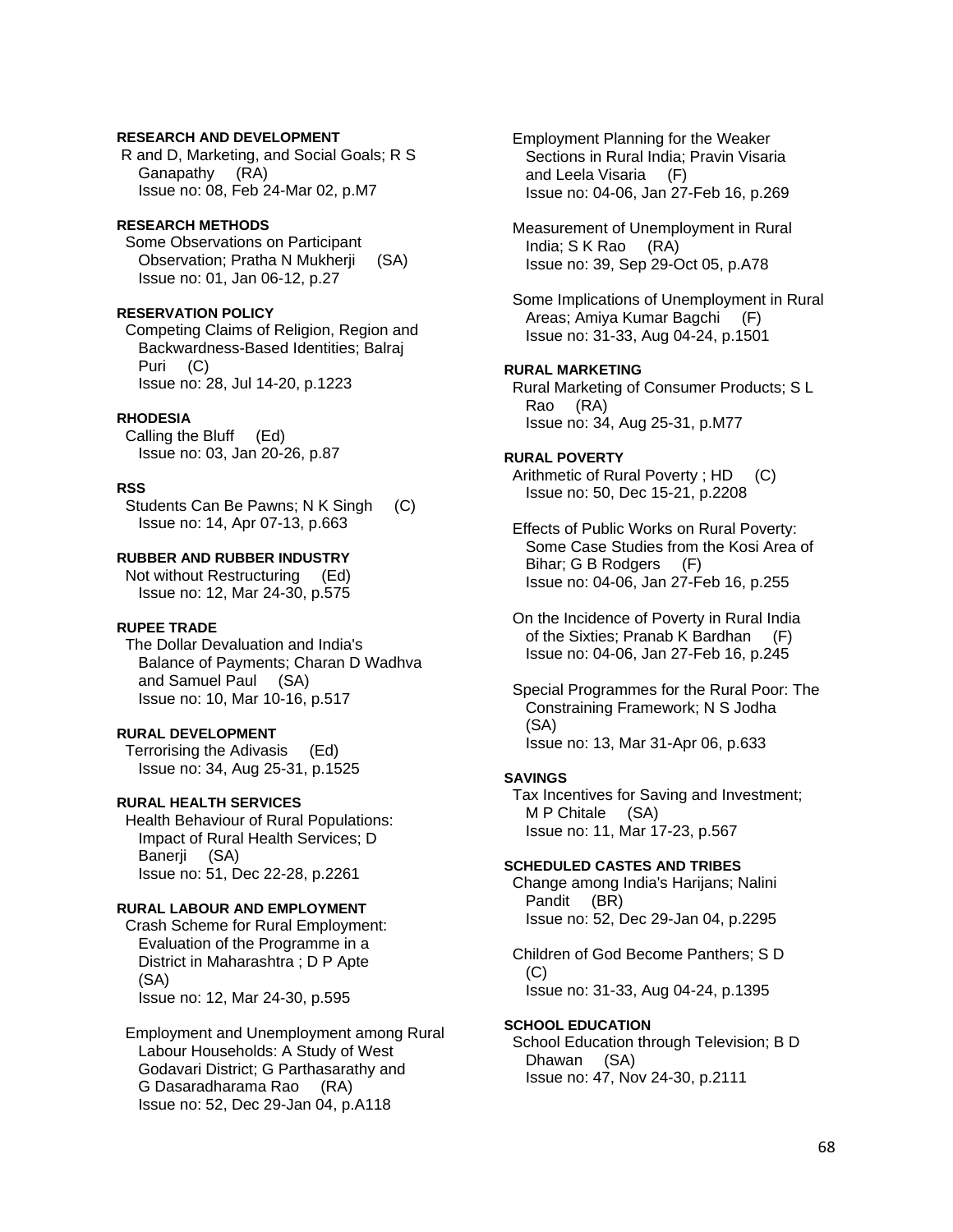### **SCIENCE AND TECHNOLOGY**

 Choice of Alternative Technologies: Vital Task in Science and Technology Planning; Amulya Kumar N Reddy (SA) Issue no: 25, Jun 23-29, p.1109

 Hesitant Approach to Science and Technology; B V Rangarao (SA) Issue no: 19, May 12-18, p.877

 Science Planning (Ed) Issue no: 28, Jul 14-20, p.1209

 Technology's Aimless Take-Offs; D C Kale  $(C)$ Issue no: 34, Aug 25-31, p.1543

#### **SCIENTISTS**

 Plagiarists All; Romesh Thapar (F) Issue no: 27, Jul 07-13, p.1174

 A Rational System of Recruitment and Promotion for Scientific Personnel; K R Bhattacharya (SA) Issue no: 01, Jan 06-12, p.31

### **SDR**

 On Ice (Ed) Issue no: 39, Sep 29-Oct 05, p.1744

# **SHIPPING INDUSTRY**

 Structure of Liner Shipping Freight Market in India-I: Organisation of Shipping Conferences; Jeroo Kurus Coyaji (SA) Issue no: 35, Sep 01-07, p.1603

 Structure of Liner Shipping Freight Market in India: II: Rate Fixing by Shipping Conferences; Jeroo Kurus Coyaji (SA) Issue no: 36, Sep 08-14, p.1645

 Structure of Liner Shipping Freight Market in India: III: Preservation of Markets; Jeroo Kurus Coyaji (SA) Issue no: 37, Sep 15-21, p.1683

# **SHIV SENA**

 Friendly Bandh (Ed) Issue no: 51, Dec 22-28, p.2237

### **SIKKIM**

 1949, with a Difference (Ed) Issue no: 16, Apr 21-27, p.732  Troubled Protectorate (C) Issue no: 15, Apr 14-20, p.706

#### **SMALL FARMERS**

 The Farm and the Farm Family; N S Jodha (BR) Issue no: 20, May 19-25, p.901

 Marginalist Explanation for More Intense Labour Input in Smaller Farms: Empirical Verification; Ashok Rudra and Bela Bandopadhyaya (SA) Issue no: 22, Jun 02-08, p.989

 Marketing Behaviour of Big, Medium and Small Farmers; Ashok Rudra and Madan Mohan Mukhopadhyay (SA) Issue no: 27, Jul 07-13, p.1199

 No Structural Reform (Ed) Issue no: 19, May 12-18, p.853

 Small Farmers Development Programme: A Note; H Laxminarayan (SA) Issue no: 17, Apr 28-May 04, p.806

#### **SOCIAL CHANGE**

 Gap between Representatives and Constituents: An Aspect of Tribal Society in Gujarat; Ghanshyam Shah (F) Issue no: 31-33, Aug 04-24, p.1441

#### **SOCIAL CLASSES**

 Development of the Maharashtrian Class Structure, 1818 to 1931; Gail Omvedt (F) Issue no: 31-33, Aug 04-24, p.1417

 On Intermediate Regimes; E M S Namboodiripad (SA) Issue no: 48, Dec 01-07, p.2133

#### **SOCIAL CONDITIONS**

 The Indians of Fiji: Poverty, Prosperity and Security; Ahmed Ali (SA) Issue no: 36, Sep 08-14, p.1655

# **SOCIAL JUSTICE**

 Growth and Social Justice: Political Economy of Garibi Hatao; K R Ranadive (SA) Issue no: 18, May 05-11, p.834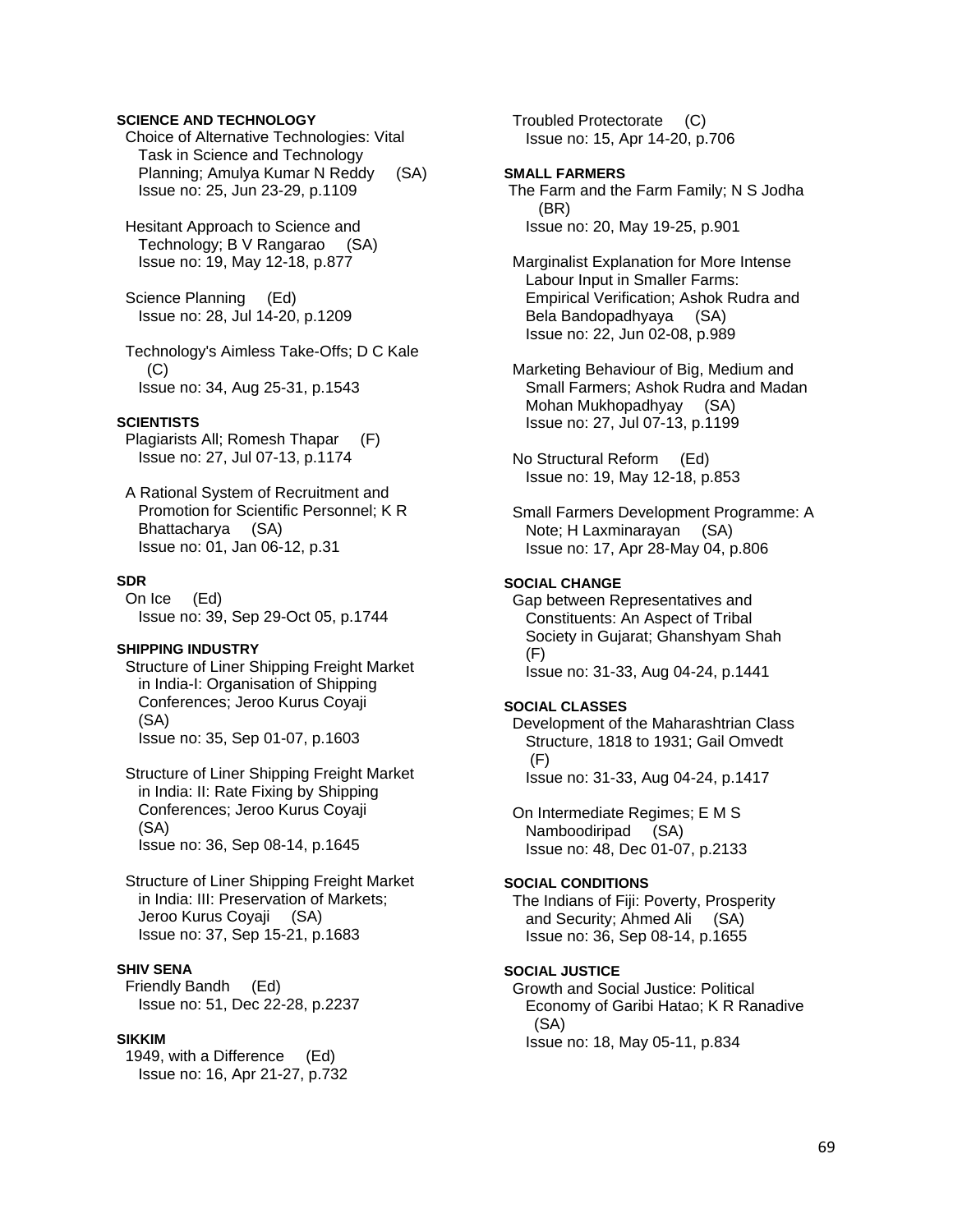# **SOCIAL REFORM**  Sarcasm, but No Stamina; Yogesh Atal (BR) Issue no: 42-43, Oct 20-Nov 02, p.1912 **SOCIAL SCIENCE RESEARCH**  Regional Development and National Integration (C) Issue no: 20, May 19-25, p.900

**SOCIAL WELFARE**  Social Welfare Policy and Services: Some Issues; S N Dubey (SA) Issue no: 13, Mar 31-Apr 06, p.640

### **SOCIALISM**

 Bourgeois Marxism in Chile; A K Essack (BR) Issue no: 37, Sep 15-21, p.1681

 Political Economy of Socialist Development in China since 1949; Ajit Singh (SA) Issue no: 47, Nov 24-30, p.2097

 Socialism or State Capitalism?; H K Paranjape (F) Issue no: 04-06, Jan 27-Feb 16, p.319

### **SOUTH-EAST ASIA**

 Pervasive Yet Limited (Ed) Issue no: 04-06, Jan 27-Feb 16, p.132

# **SOVIET UNION**

 And Ever the Twain Shall Meet; G P Deshpande (C) Issue no: 26, Jun 30-Jul 06, p.1159

 Associate Member Status (Ed) Issue no: 49, Dec 08-14, p.2152

 Balance of Power in South-East Asia; R Vaitheswaran (Ed) Issue no: 35, Sep 01-07, p.1597

 Fifty Years of Soviet Achievement?; R G Gidadhubli and Vinod Mehta (SA) Issue no: 08, Feb 24-Mar 02, p.449

 Fifty Years of Soviet Achievement?; R G Gidadhubli and Vinod Mehta (LE) Issue no: 19, May 12-18, p.858

 India, the USSR and the MiG Project; Dennis Childs and Michael Kidron (SA) Issue no: 38, Sep 22-28, p.1721

 Non-Impact of Soviet Writing on Indian Thinking and Policy; Stephen Clarkson (SA) Issue no: 15, Apr 14-20, p.715

 Soviet Threat Telescoped; A Ketkab (LE) Issue no: 29, Jul 21-27, p.1265

 Sympathetic but Skimpy; Vinod Mehta (BR) Issue no: 17, Apr 28-May 04, p.791

 Vagaries of Soviet Wheat Production; R G Gidadhubli (SA) Issue no: 51, Dec 22-28, p.2269

**SPACE PROGRAMME**  Weak Earthwork (Ed) Issue no: 35, Sep 01-07, p.1582

### **SPICES**

 Need for Organised Export Effort (Ed) Issue no: 11, Mar 17-23, p.533

**SRI LANKA** 

 Helping Hand to the Army (Ed) Issue no: 39, Sep 29-Oct 05, p.1745

Variations on the Same Theme; M R (C) Issue no: 30, Jul 28-Aug 03, p.1323

# **STATE BORROWINGS**

 Prolonging Dependence ; Balraj Puri (C) Issue no: 16, Apr 21-27, p.741

### **STATESMAN**

 Link with Pre-Independence Past (Ed) Issue no: 01, Jan 06-12, p.5

### **STATISTICS**

 Current Statistics (S) Issue no: 15, Apr 14-20, p.728

### **STOCK MARKET**

 Stock Market Liquidity: How Much? For Whom?; L C Gupta and J K Rohatgi (RA) Issue no: 34, Aug 25-31, p.M85

 The Third Swallow (Ed) Issue no: 10, Mar 10-16, p.494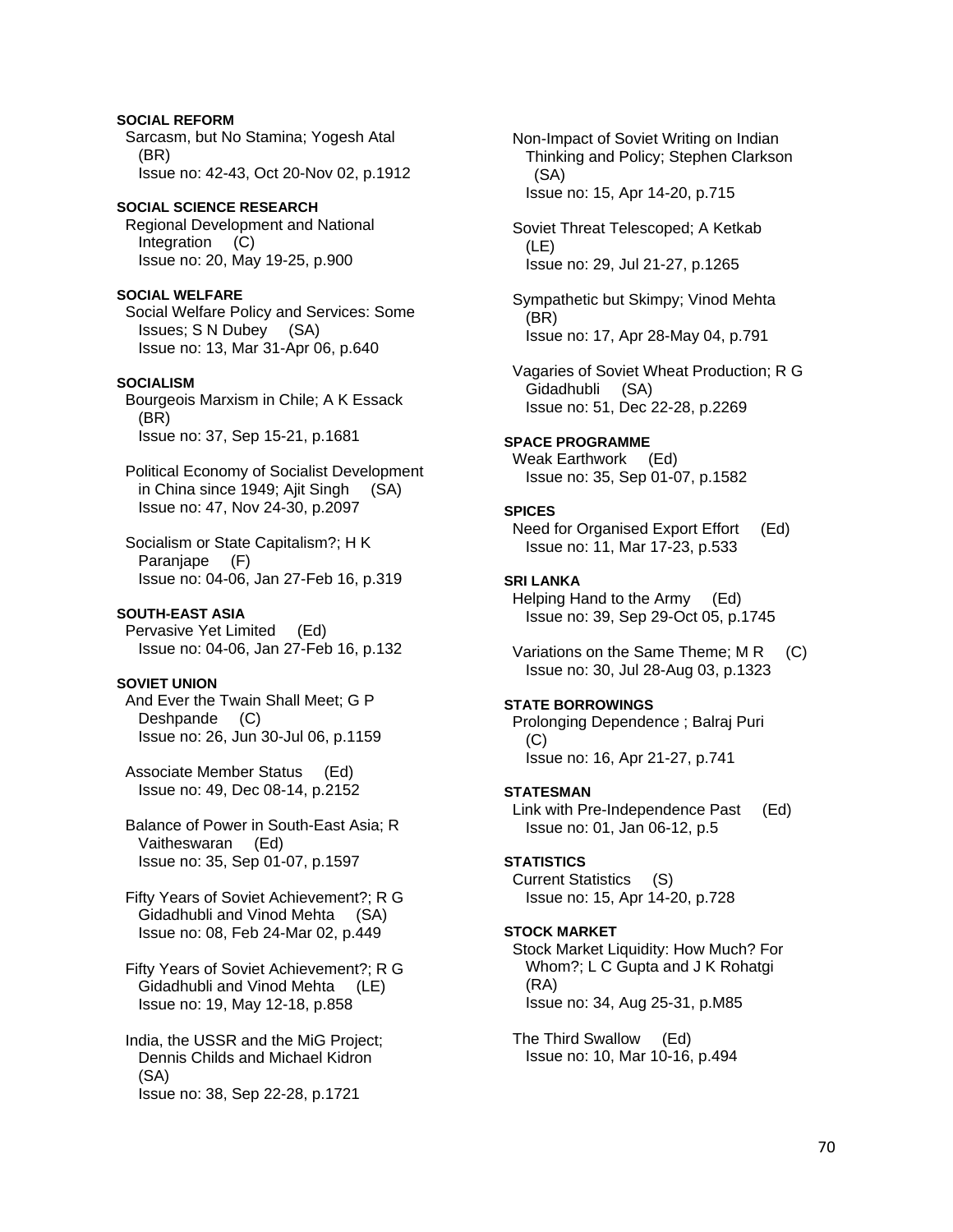# Fruitful Controversy? (Ed) Issue no: 17, Apr 28-May 04, p.772 Unserious Intervention (Ed) Issue no: 18, May 05-11, p.817 **STRIKES AND LOCKOUTS**  American View of an Indian Strike; S D Punekar (BR) Issue no: 21, May 26-Jun 01, p.935 Bossism Derailed; M R (C) Issue no: 34, Aug 25-31, p.1545 DIR Tamed; D N (C) Issue no: 35, Sep 01-07, p.1595 How to Break a Strike (C) Issue no: 28, Jul 14-20, p.1225 In This Metropolitan City; RG (Ed) Issue no: 50, Dec 15-21, p.2198 Industrial Workers Organise Themselves (C) Issue no: 14, Apr 07-13, p.659 Monopoly Ploys; DN (Ed) Issue no: 45, Nov 10-16, p.1986 Out of Focus (Ed) Issue no: 35, Sep 01-07, p.1579 To Break a Union (Ed) Issue no: 29, Jul 21-27, p.1265 Voltas Lock-Out; V Nadkarni (LE) Issue no: 25, Jun 23-29, p.1091 Voltas Lock-Out; A A Gajendragadkar (LE) Issue no: 30, Jul 28-Aug 03, p.1309 Wages of Deception (Ed) Issue no: 51, Dec 22-28, p.2238 Workers Let Down (Ed) Issue no: 30, Jul 28-Aug 03, p.1308 **STUDENTS**  How Not to Study Students; Philip G Altbach (BR) Issue no: 03, Jan 20-26, p.106

**STOCKS AND SHARES** 

 Incomplete Struggle; Harish Chandola  $(C)$  Issue no: 44, Nov 03-09, p.1955 Leviathan Unbound (C) Issue no: 49, Dec 08-14, p.2163 Militancy without Ideology (Ed) Issue no: 23, Jun 09-15, p.1005 Students and Policemen: Image and Counter-Image; C P Bhambhri and Kuldeep Mathur (SA) Issue no: 02, Jan 13-19, p.79 Students Can Be Pawns; N K Singh (C) Issue no: 14, Apr 07-13, p.663 **SUDAN**  Bilateral Trade Agreements: The Indo-Sudan Experience; P V Mutalik-Desai (SA) Issue no: 19, May 12-18, p.880 **SUGAR INDUSTRY**  Battle for Sugar Co-operatives (C) Issue no: 49, Dec 08-14, p.2165 Blind Man's Buff (Ed) Issue no: 08, Feb 24-Mar 02, p.412 Long on Promises (Ed) Issue no: 01, Jan 06-12, p.3 Nationalisation of Sugar Industry; J S Mehta (LE) Issue no: 15, Apr 14-20, p.694 Nationalisation of Sugar Industry: A Comment [with Reply]; J S Mehta and B D Dhawan (SA) Issue no: 09, Mar 03-09, p.489 Pessimists Belied (Ed) Issue no: 28, Jul 14-20, p.1212 Short-Term Gains (Ed) Issue no: 16, Apr 21-27, p.733 The Sugar Swindle (Ed) Issue no: 48, Dec 01-07, p.2115 Unmopped Profits (Ed) Issue no: 12, Mar 24-30, p.576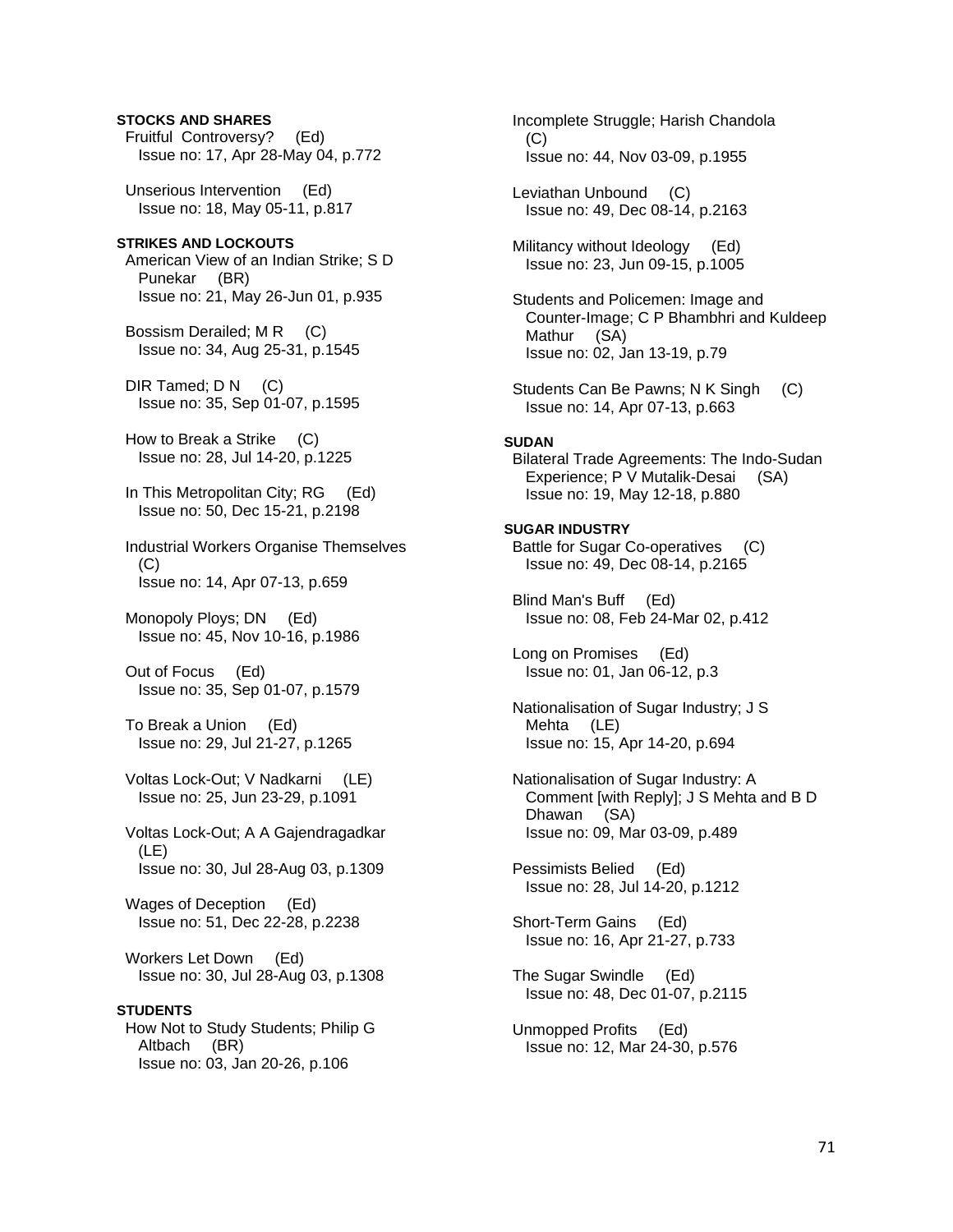### **SURVEYS**

 Famine Conditions in Maharashtra: A Survey of Sakri Taluka; Sharad Patil (C) Issue no: 30, Jul 28-Aug 03, p.1316 Not in the Armchair; Magnus (C) Issue no: 29, Jul 21-27, p.1279 **TAMIL NADU**  Behind the Dindigul Debate; Mohit Sen (C) Issue no: 18, May 05-11, p.827 Dindigul Sweepstakes; MR (C) Issue no: 19, May 12-18, p.864 History: The Committed Sort (C) Issue no: 51, Dec 22-28, p.2254 How to Break a Strike (C) Issue no: 28, Jul 14-20, p.1225 Leviathan Unbound (C) Issue no: 49, Dec 08-14, p.2163 A Matter of Allocation; N S Jodha

 (BR) Issue no: 23, Jun 09-15, p.1022

 The Politics of Repression (C) Issue no: 31-33, Aug 04-24, p.1392

Road from Dindigul: M R (Ed) Issue no: 21, May 26-Jun 01, p.920

 Spent Passions (C) Issue no: 11, Mar 17-23, p.543

 Straining Hard for Ideas (C) Issue no: 45, Nov 10-16, p.1999

 Twists in Tamil Nadu; Mohit Sen (C) Issue no: 51, Dec 22-28, p.2255

### **TARIFF COMMISSION**

 The Age of Research (Ed) Issue no: 52, Dec 29-Jan 04, p.2281

### **TAX SYSTEM**

 Development Rebate and Its Alternatives; N J Jhaveri (SA) Issue no: 08, Feb 24-Mar 02, p.443

 Priorities for a Tax Programme; Amaresh Bagchi (SA) Issue no: 08, Feb 24-Mar 02, p.435

### **TAXATION**

- Entertainment Made Easy (Ed) Issue no: 48, Dec 01-07, p.2116
- Nibbling at the Tax-Base (RA) Issue no: 34, Aug 25-31, p.M65
- Partial Integration (Ed) Issue no: 09, Mar 03-09, p.456
- Priorities for a Tax Programme; Amaresh Bagchi (SA) Issue no: 08, Feb 24-Mar 02, p.435
- Tax Incentives for Saving and Investment; M P Chitale (SA) Issue no: 11, Mar 17-23, p.567
- Tax Shenanigans (Ed) Issue no: 16, Apr 21-27, p.729

 Taxation Laws (Amendment) Bill: Deduction of House Rent and Interest on Tax-Liquidating Loans; Amaresh Bagchi (SA) Issue no: 40, Oct 06-12, p.1817

 Taxation of Agricultural Wealth and Income: A Note on the Raj Committee's Report; E T Mathew (SA) Issue no: 18, May 05-11, p.842

#### **TAXES**

 Tax Shenanigans (Ed) Issue no: 16, Apr 21-27, p.729

### **TEA INDUSTRY**

 Labour and Productivity in the Tea Industry; Manorama Savur (SA) Issue no: 11, Mar 17-23, p.551

### **TEACHERS**

 The Alternative to Servility; D N (C) Issue no: 28, Jul 14-20, p.1226

 Our Hierarchical Universities; Sudhir Chandra (F) Issue no: 47, Nov 24-30, p.2076

**TECHNOLOGY AND DEVELOPMENT**  Cover for Import of Technology (C) Issue no: 12, Mar 24-30, p.585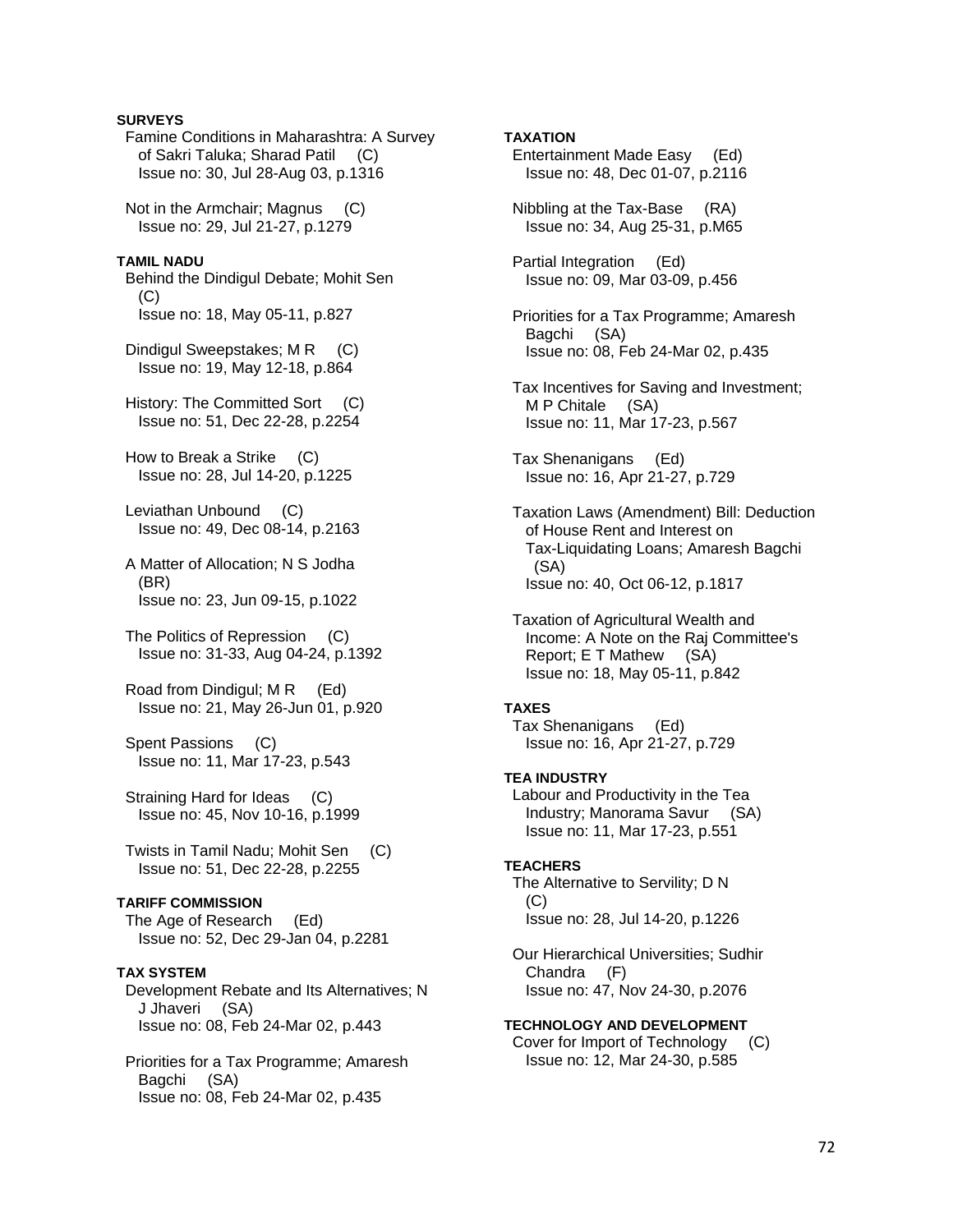### **TECHNOLOGY AND DEVELOPMENT**

 No Move towards Self-Reliance (Ed) Issue no: 01, Jan 06-12, p.4

### **TELENGANA MOVEMENT**

 Separatist Movement in Andhra Pradesh: Shadow and Substance; G Parthasarathy, K V Ramana and G Dasaradharama Rao (SA) Issue no: 11, Mar 17-23, p.560

### **TELEVISION**

 Developing a Tool for Development: Television in India; Pramod Kale (SA) Issue no: 28, Jul 14-20, p.1255

- Economics of Television for India; B D Dhawan (SA) Issue no: 10, Mar 10-16, p.524
- School Education through Television; B D Dhawan (SA) Issue no: 47, Nov 24-30, p.2111
- Television in India: Retrospect and Prospect; B D Dhawan (SA) Issue no: 28, Jul 14-20, p.1247

### **TENANCY**

 Economic Effects of Tenancy: Some Further Negative Results; Harendranath Dwivedi and Ashok Rudra (SA) Issue no: 29, Jul 21-27, p.1291

 Economic Effects of Tenancy: Some Negative Results; Aparajita Chakravarty and Ashok Rudra (SA) Issue no: 28, Jul 14-20, p.1239

 Land Ceilings in Karnataka: A Case Study; T K Lakshman, K L Ramadas and Mahendra S Kanthi (RA) Issue no: 39, Sep 29-Oct 05, p.A111

## **TEXTILE INDUSTRY**

 Burdens of Growth (C) Issue no: 45, Nov 10-16, p.1998

 Game behind the Seven-Day Week; D N (C) Issue no: 29, Jul 21-27, p.1274

 Millowners to the Rescue? (C) Issue no: 30, Jul 28-Aug 03, p.1321  Production for Whom? (Ed) Issue no: 30, Jul 28-Aug 03, p.1308

 Workers Let Down (Ed) Issue no: 30, Jul 28-Aug 03, p.1308

Workers, the Worst Hit (Ed) Issue no: 25, Jun 23-29, p.1089

### **TEXTILE WORKERS**

 Millowners to the Rescue? (C) Issue no: 30, Jul 28-Aug 03, p.1321

 Production for Whom? (Ed) Issue no: 30, Jul 28-Aug 03, p.1308

 Workers Let Down (Ed) Issue no: 30, Jul 28-Aug 03, p.1308

#### **THAILAND**

 Incomplete Struggle; Harish Chandola (C) Issue no: 44, Nov 03-09, p.1955

 The Insurgency Equation (C) Issue no: 12, Mar 24-30, p.590

### **THAILAND-CHINA RELATIONS**

The Reluctant Domino; M R (C) Issue no: 29, Jul 21-27, p.1280

#### **TIBET**

 Tibet and the Musketeers; G P Deshpande  $(C)$ Issue no: 14, Apr 07-13, p.664

### **TRADE AGREEMENTS**

 Basic Issue Evaded (Ed) Issue no: 35, Sep 01-07, p.1581

 No Qualitative Change Yet (Ed) Issue no: 03, Jan 20-26, p.87

 To Each According to His Weight (Ed) Issue no: 36, Sep 08-14, p.1622

### **TRADE ASSOCIATIONS**

 Employers' Organisations in India: Structure of Central Bodies ; K C Alexander (RA) Issue no: 08, Feb 24-Mar 02, p.M17

#### **TRADE POLICY**

 A More Realistic Basis (Ed) Issue no: 20, May 19-25, p.887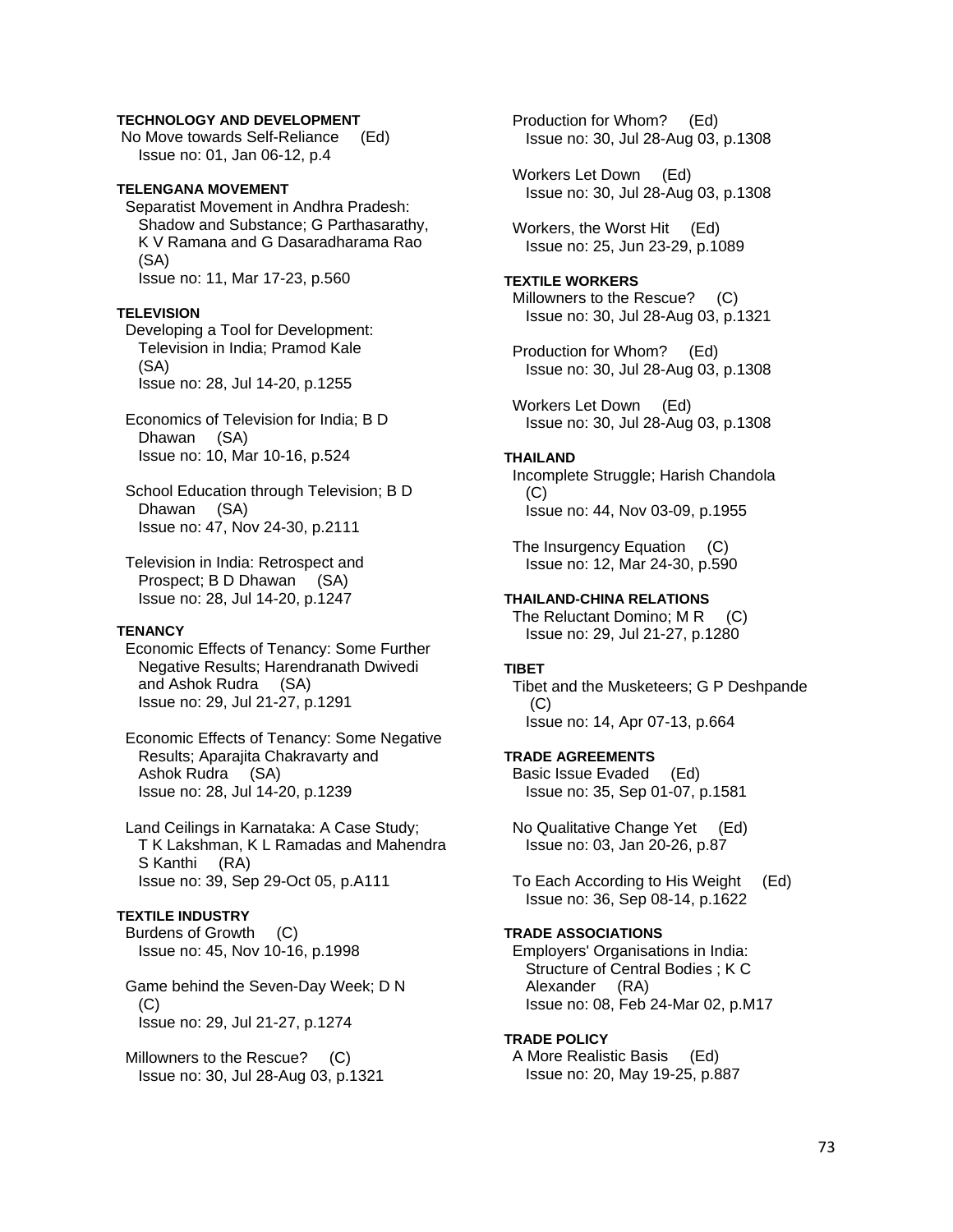### **TRADE UNIONS**

 The Alternative to Servility; D N  $(C)$ Issue no: 28, Jul 14-20, p.1226

 Hints of Trade Union Unity (Ed) Issue no: 21, May 26-Jun 01, p.919

 How to Break a Strike (C) Issue no: 28, Jul 14-20, p.1225

Murder to Order; N K Singh (C) Issue no: 22, Jun 02-08, p.972

 Part of Larger Scheme (Ed) Issue no: 15, Apr 14-20, p.693

 Weak Base (C) Issue no: 09, Mar 03-09, p.466

# **TRIBALS**

 Gap between Representatives and Constituents: An Aspect of Tribal Society in Gujarat; Ghanshyam Shah (F) Issue no: 31-33, Aug 04-24, p.1441

### **TRIBALS**

 Terrorising the Adivasis (Ed) Issue no: 34, Aug 25-31, p.1525

# **TYRE INDUSTRY**

 Forever Dependent on Foreign Companies?  $(C)$ Issue no: 17, Apr 28-May 04, p.783

## **UGANDA**

 The Economic Roots of Racial Friction in Uganda; R R Ramchandani (SA) Issue no: 52, Dec 29-Jan 04, p.2301

 Who Are the Dispossessed of Uganda? Rejoinder; R R Ramchandani and P V Mutalik-Desai (C) Issue no: 01, Jan 06-12, p.18

### **UNDERDEVELOPMENT**

 And Quiet Flows Orthodox Economics ; Ranjit Sau (BR) Issue no: 26, Jun 30-Jul 06, p.1151

 Corrections on the Way?; Romesh Thapar (F) Issue no: 21, May 26-Jun 01, p.921

 North Konkan: A Profile of Underdevelopment; Deepak R Samant  $(C)$ Issue no: 40, Oct 06-12, p.1807

 On the Political Economy of Underdevelopment; Prabhat Patnaik (F) Issue no: 04-06, Jan 27-Feb 16, p.197

### **UNEMPLOYMENT**

 Agricultural Underemployment in Rajasthan ; Kanta Ahuja (RA) Issue no: 39, Sep 29-Oct 05, p.A101

 Calcutta Diary (F) Issue no: 18, May 05-11, p.818

 Employment and Unemployment among Rural Labour Households: A Study of West Godavari District; G Parthasarathy and G Dasaradharama Rao (RA) Issue no: 52, Dec 29-Jan 04, p.A118

 Measurement of Unemployment in Rural India; S K Rao (RA) Issue no: 39, Sep 29-Oct 05, p.A78

More Moonshine on Employment (C) Issue no: 23, Jun 09-15, p.1012

 Poverty, Inequality and Unemployment: Some Conceptual Issues in Measurement; Amartya Sen (F) Issue no: 31-33, Aug 04-24, p.1457

 Some Implications of Unemployment in Rural Areas; Amiya Kumar Bagchi (F) Issue no: 31-33, Aug 04-24, p.1501

 Unemployment in India; Krishna Raj (SA) Issue no: 09, Mar 03-09, p.475

# **UNITED KINGDOM**

 Red Herrings (Ed) Issue no: 01, Jan 06-12, p.02

# **UNITED STATES**

 The Adversaries; Harish Chandola (C) Issue no: 27, Jul 07-13, p.1186

 Balance of Power in South-East Asia; R Vaitheswaran (Ed) Issue no: 35, Sep 01-07, p.1597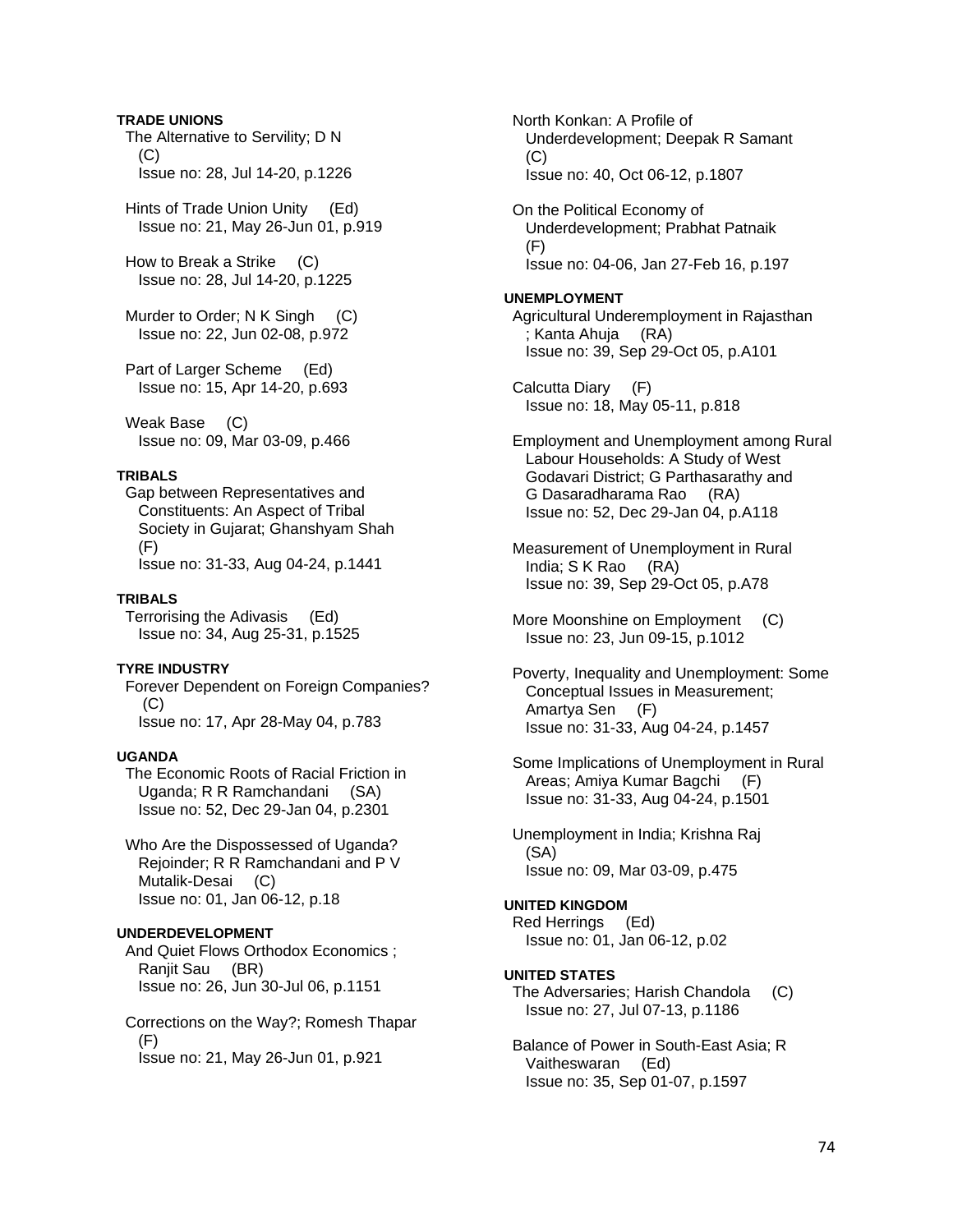### **UNITED STATES**

 Blacks, Harijans, and Muslims; Satish Saberwal (BR) Issue no: 41, Oct 13-19, p.1851

 Bombs for Israel, Oil through America; Chandola Harish (C) Issue no: 49, Dec 08-14, p.2168

 Constitutional Trap (Ed) Issue no: 25, Jun 23-29, p.1088

 Efficiency in All Things (Ed) Issue no: 39, Sep 29-Oct 05, p.1747

 Here the Muck Stays Hidden (Ed) Issue no: 52, Dec 29-Jan 04, p.2282

 Monetary Reform Debacle (Ed) Issue no: 40, Oct 06-12, p.1795

 New US Peace Offensive (Ed) Issue no: 09, Mar 03-09, p.455

 Pervasive Yet Limited (Ed) Issue no: 04-06, Jan 27-Feb 16, p.132

 Postscript to My Lai (Ed) Issue no: 18, May 05-11, p.816

American Academics in India; Philip G Altbach (LE) Issue no: 11, Mar 17-23, p.536

Indian Business and the American Management System; Reeve D Vanneman (RA) Issue no: 08, Feb 24-Mar 02, p.M2

 The Subtle Poisons of the Corporate Ethos; A B Vatsal (C) Issue no: 45, Nov 10-16, p.2002

 US Indifference (Ed) Issue no: 29, Jul 21-27, p.1264

 The Vanquished Withdraw; Harish Chandola (C) Issue no: 07, Feb 17-23, p.379

 Waiting Game (Ed) Issue no: 35, Sep 01-07, p.1581

### **UNITED STATES-ARAB RELATIONS**

 The Oil Fulcrum; Rakesh Lakhotia (C) Issue no: 41, Oct 13-19, p.1849

### **UNITED STATES-CHINA RELATIONS**

The Nuclear Triangle and the World; Nirmal Bose (C) Issue no: 30, Jul 28-Aug 03, p.1322

 Soviet Threat Telescoped; A Ketkab (LE) Issue no: 29, Jul 21-27, p.1265

### **UNITED STATES-SOVIET UNION RELATIONS**

 A New Era in Soviet-American Relations: The Soviet View; R G Gidadhubli (C) Issue no: 24, Jun 16-22, p.1071

 The Nuclear Triangle and the World; Nirmal Bose (C) Issue no: 30, Jul 28-Aug 03, p.1322

 Soviet-American Relations; John Mandelbaum  $(C)$ Issue no: 40, Oct 06-12, p.1811

 Strange Parallels? (Ed) Issue no: 26, Jun 30-Jul 06, p.1126

#### **UNITED STATES-VIETNAM RELATIONS**

 Nixon's Tactics in Indochina; G D Sane (LE) Issue no: 42-43, Oct 20-Nov 02, p.1894

#### **UNIVERSITIES**

 Decks Cleared for Political Nepotism (C) Issue no: 46, Nov 17-23, p.2045

 Militancy without Ideology (Ed) Issue no: 23, Jun 09-15, p.1005

 Our Hierarchical Universities; Sudhir Chandra (F) Issue no: 47, Nov 24-30, p.2076 Part of a Pattern?; N K Singh (C) Issue no: 10, Mar 10-16, p.504

 Students Can Be Pawns; N K Singh (C) Issue no: 14, Apr 07-13, p.663

### **URBAN DEVELOPMENT**

 A Research Programme for Urban Housing; Shirish B Patel (SA) Issue no: 14, Apr 07-13, p.671

### **UTTAR PRADESH**

 Doing without Parties (Ed) Issue no: 24, Jun 16-22, p.1049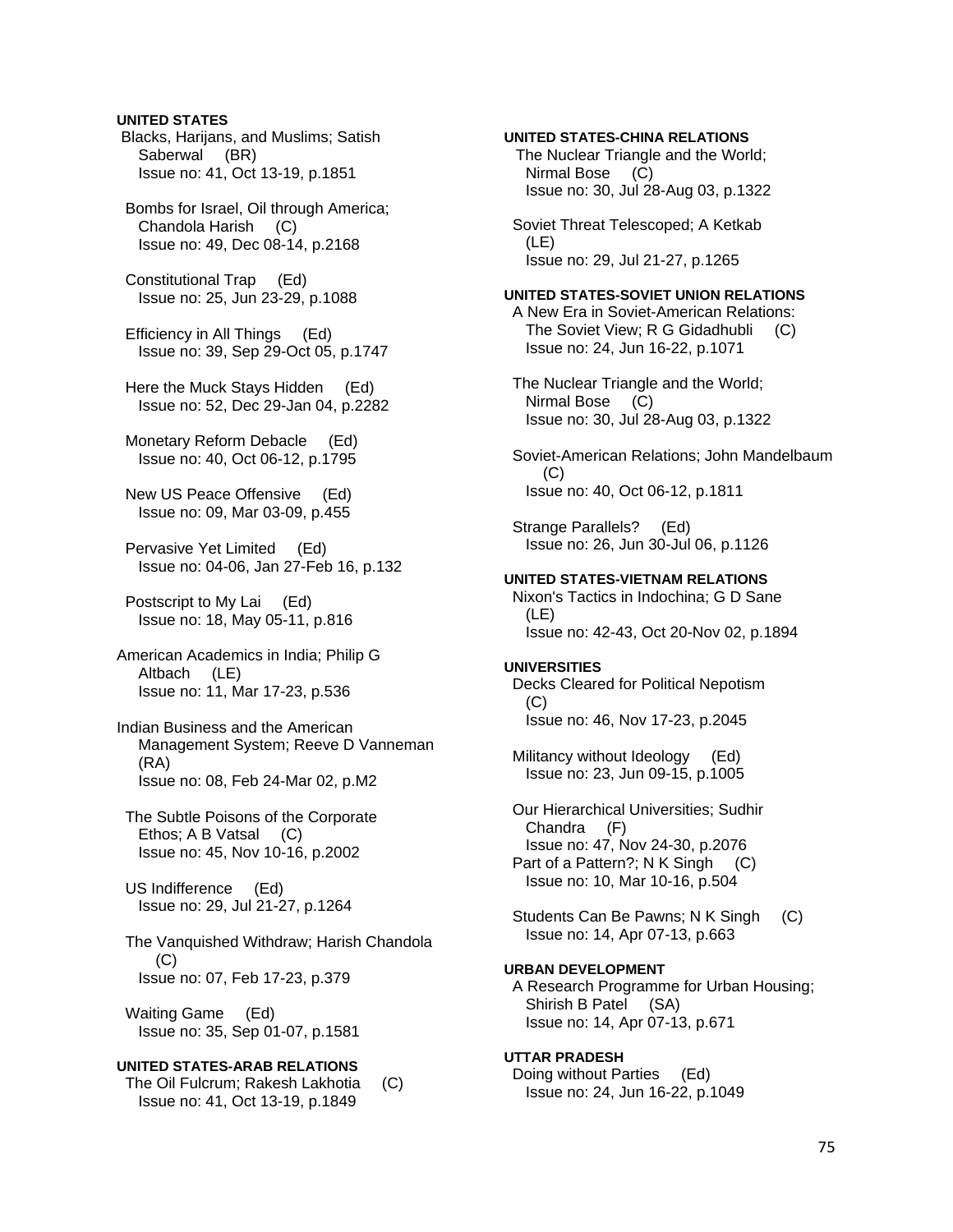### **UTTAR PRADESH**

 A Lesson from Uttar Pradesh ; Romesh Thapar (F) Issue no: 22, Jun 02-08, p.966

 Organising the Peasants in a UP Village  $(C)$ Issue no: 36, Sep 08-14, p.1629

Polls Apart: And Together; MR (C) Issue no: 41, Oct 13-19, p.1844

### **VIETNAM**

 Balance of Power in South-East Asia; R Vaitheswaran (Ed) Issue no: 35, Sep 01-07, p.1597

 Claiming Credit (Ed) Issue no: 12, Mar 24-30, p.576

 The Continuing Struggle in Vietnam; Lajpat Rai (C) Issue no: 26, Jun 30-Jul 06, p.1147

 Development of Agriculture; Harish Chandola (C) Issue no: 14, Apr 07-13, p.665

 Ho Chi Minh: An Inspiration and a Warning ; S Krishnappa (BR) Issue no: 40, Oct 06-12, p.1815

 Intimations of the Lifelines; T J S George (C) Issue no: 34, Aug 25-31, p.1548

 The Modest Victors; Harish Chandola (C) Issue no: 10, Mar 10-16, p.507

 A New Society through Education; Harish Chandola (C) Issue no: 12, Mar 24-30, p.591

 New US Peace Offensive (Ed) Issue no: 09, Mar 03-09, p.455

 Nixon's Tactics in Indochina; Lajpat Rai (C) Issue no: 21, May 26-Jun 01, p.932

 The Thrush Does Not Stop Singing Because a Gun Has Been Fired; Harish Chandola  $(C)$ Issue no: 08, Feb 24-Mar 02, p.427

 Toward a Third Indochina War?; Nayan Chanda (C) Issue no: 17, Apr 28-May 04, p.787

 Ugly Silence (Ed) Issue no: 01, Jan 06-12, p.5

 Unworkable Agreement; Lajpat Rai (C) Issue no: 15, Apr 14-20, p.711

 The Vanquished Withdraw; Harish Chandola (C) Issue no: 07, Feb 17-23, p.379

 The Vietnam Sweepstakes (C) Issue no: 08, Feb 24-Mar 02, p.429

### **VIOLENCE**

 Can Government Complain? (Ed) Issue no: 20, May 19-25, p.886

 The Cycle of Violence in West Asia; Bhabani Sen Gupta (C) Issue no: 19, May 12-18, p.866

 Gentlemen Killers of Kilvenmani (C) Issue no: 21, May 26-Jun 01, p.926

 Hungry Stomachs Must Hunger On (Ed) Issue no: 17, Apr 28-May 04, p.770

 A Lesson from Uttar Pradesh ; Romesh Thapar (F) Issue no: 22, Jun 02-08, p.966

 The Many Faces of Brutality (Ed) Issue no: 28, Jul 14-20, p.1211

 Some Notes on the Poona Riots; Anil Avchat (C) Issue no: 26, Jun 30-Jul 06, p.1138

 Trade to the Rescue (Ed) Issue no: 18, May 05-11, p.815

 Troubled Protectorate (C) Issue no: 15, Apr 14-20, p.706

### **WAGES, PERKS AND BONUS**  Calcutta Diary (F)

Issue no: 02, Jan 13-19, p.50

 Calcutta Diary (F) Issue no: 16, Apr 21-27, p.734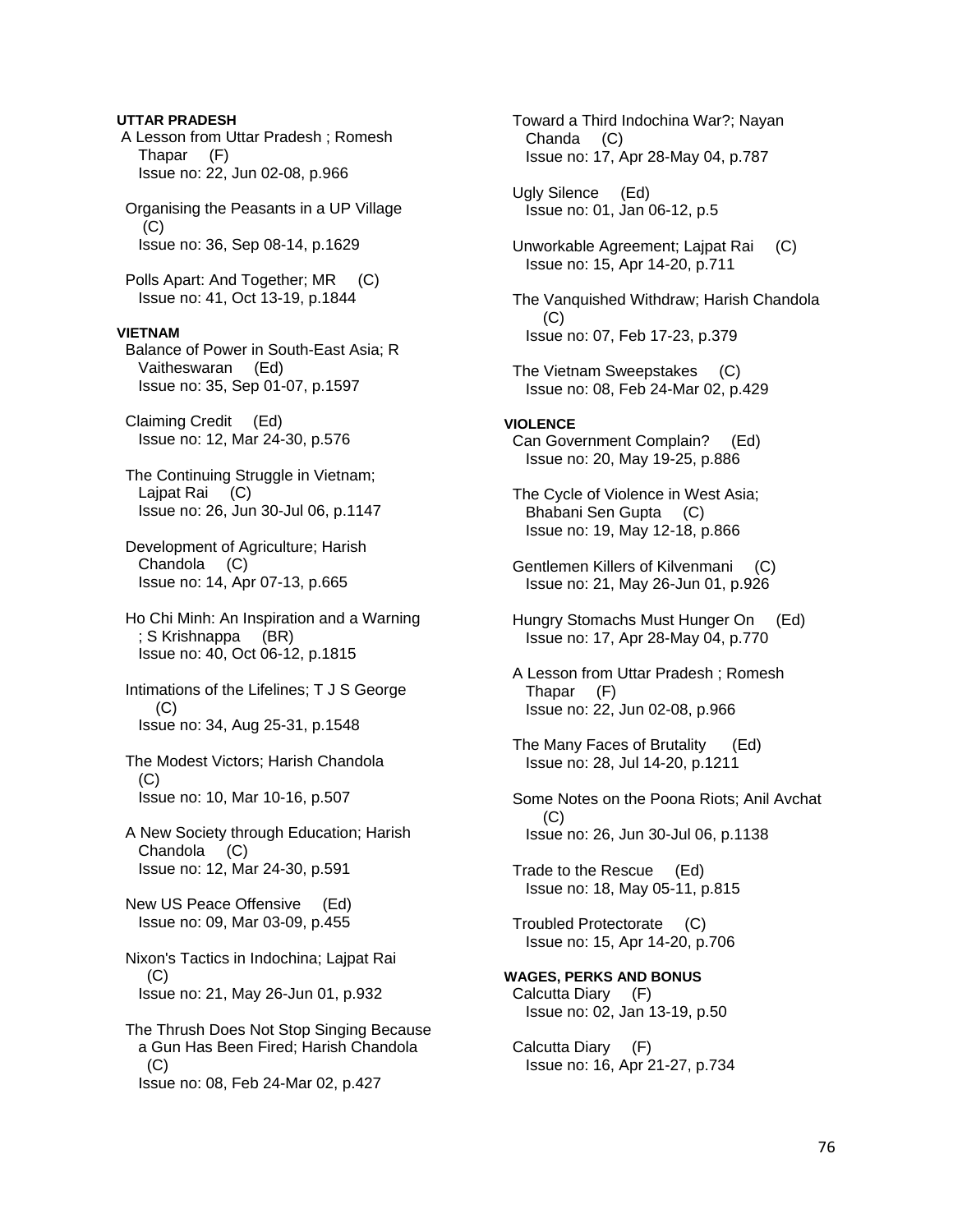### **WAGES, PERKS AND BONUS**

- Cover for Wage Curbs? (C) Issue no: 14, Apr 07-13, p.657
- Disappointment for Most (C) Issue no: 15, Apr 14-20, p.702
- The Exploited Industrial Worker; T S Papola (BR) Issue no: 44, Nov 03-09, p.1957
- Factors Affecting Wage Rates for Agricultural Labour; Kalpana Bardhan (RA) Issue no: 26, Jun 30-Jul 06, p.A56
- In This Metropolitan City; RG (Ed) Issue no: 50, Dec 15-21, p.2198
- Minimum Wages for Agricultural Labour (C) Issue no: 39, Sep 29-Oct 05, p.1752
- Monopoly Ploys; DN (Ed) Issue no: 45, Nov 10-16, p.1986
- Pay Commission's Pot Pourri (Ed) Issue no: 14, Apr 07-13, p.649
- Trends in Wages and Salaries and Profits of the Private Corporate Sector; S L Shetty (SA) Issue no: 41, Oct 13-19, p.1864
- Variations in Agricultural Wages: A Note; Pranab K Bardhan (SA) Issue no: 21, May 26-Jun 01, p.947
- Wage Freeze, Profit Increase (C) Issue no: 11, Mar 17-23, p.547
- Wage Rates of Agricultural Labourers in Kerala; A V Jose (F) Issue no: 04-06, Jan 27-Feb 16, p.281

# **WARS AND WARFARE**

 The Falling Domino? (C) Issue no: 07, Feb 17-23, p.380

- For Whom the Fight Goes On; G P Deshpande (C) Issue no: 44, Nov 03-09, p.1956
- The Leaves Are Falling (Ed) Issue no: 41, Oct 13-19, p.1836

 The Modest Victors; Harish Chandola  $(C)$ Issue no: 10, Mar 10-16, p.507

 Shades of 1967? (Ed) Issue no: 16, Apr 21-27, p.731

 Shadow of Peking and Hanoi (Ed) Issue no: 27, Jul 07-13, p.1173

 Shifting Sands (Ed) Issue no: 10, Mar 10-16, p.493

- Some Surprises (Ed) Issue no: 40, Oct 06-12, p.1796
- The Thrush Does Not Stop Singing Because a Gun Has Been Fired; Harish Chandola  $(C)$ Issue no: 08, Feb 24-Mar 02, p.427
- Toward a Third Indochina War?; Nayan Chanda (C) Issue no: 17, Apr 28-May 04, p.787
- Twisted Moral Calculus (Ed) Issue no: 11, Mar 17-23, p.533
- Unexpected Fallout (Ed) Issue no: 44, Nov 03-09, p.1936
- The Vanquished Withdraw; Harish Chandola (C) Issue no: 07, Feb 17-23, p.379
- The Vietnam Sweepstakes (C) Issue no: 08, Feb 24-Mar 02, p.429
- Waiting Game (Ed) Issue no: 35, Sep 01-07, p.1581 Warring in West Asia; Romesh Thapar (F) Issue no: 42-43, Oct 20-Nov 02, p.1896

### **WATER RESOURCE MANAGEMENT**  River of Scandal; N K Singh (C) Issue no: 37, Sep 15-21, p.1673

 Unequal Benefits from Kosi Development: Cost of Bypassed Institutional Reform; P S Appu (SA) Issue no: 24, Jun 16-22, p.1076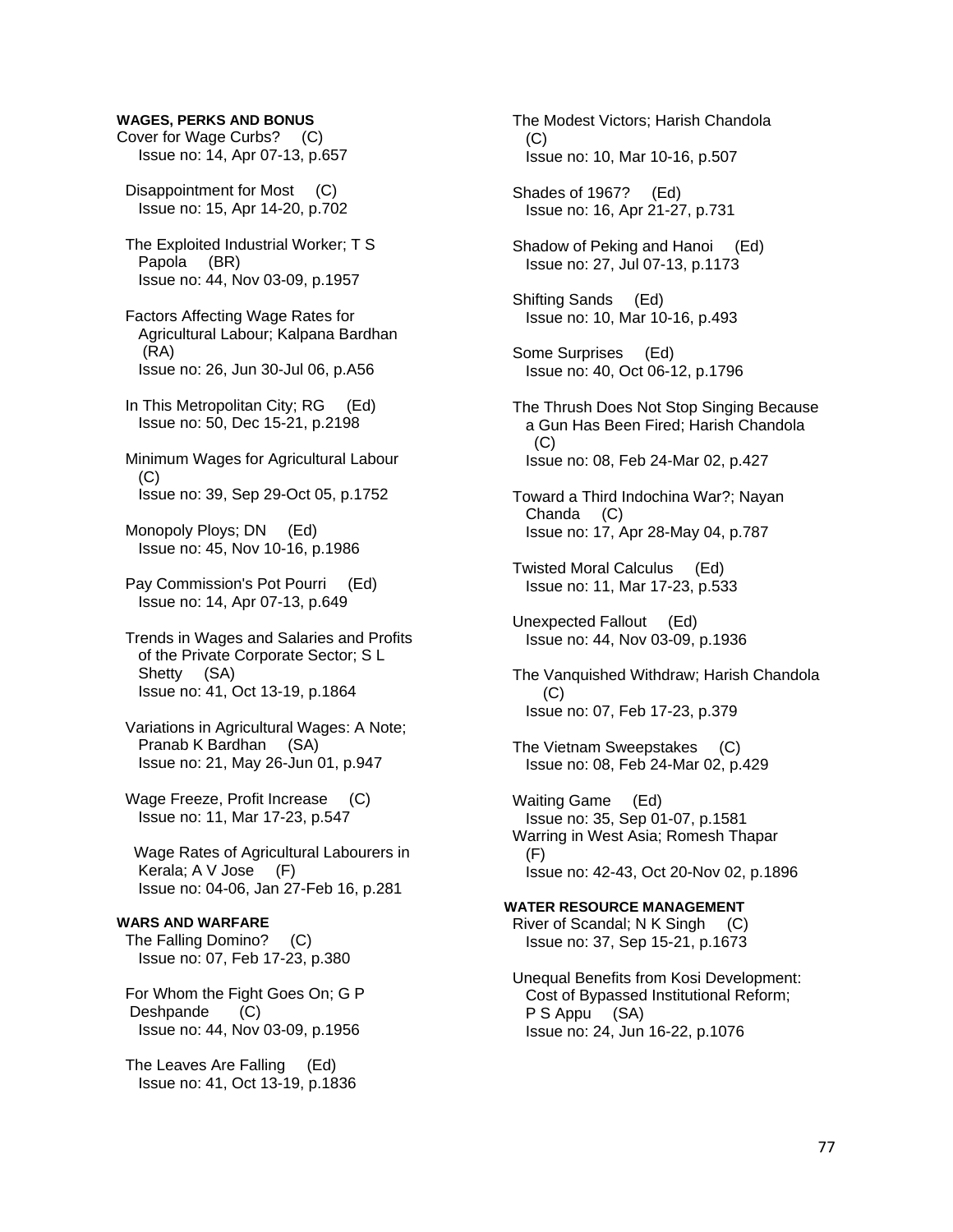### **WELFARE ECONOMICS**

 Welfare Implications of Growth and Inequality; N Sreenivasa Iyengar (SA) Issue no: 35, Sep 01-07, p.1600

#### **WEST ASIA**

 Brothers' Keepers (Ed) Issue no: 51, Dec 22-28, p.2236

 The Cycle of Violence in West Asia; Bhabani Sen Gupta (C) Issue no: 19, May 12-18, p.866

### **WEST BENGAL**

Arithmetic of Rural Poverty; HD (C) Issue no: 50, Dec 15-21, p.2208

 Congress on the Defensive (C) Issue no: 50, Dec 15-21, p.2207

 The Hungry Flock into Calcutta (C) Issue no: 35, Sep 01-07, p.1594

Labour's Love Lost (C) Issue no: 47, Nov 24-30, p.2084

 Learning the Hard Way (C) Issue no: 45, Nov 10-16, p.1997

 Medieval Barbarism in West Bengal Countryside; Ashok Rudra (P) Issue no: 25, Jun 23-29, p.1106

 New Turn? (C) Issue no: 28, Jul 14-20, p.1221

 No Hope for MISA Detenus (C) Issue no: 18, May 05-11, p.826

 On the Eve of the Bandh (C) Issue no: 30, Jul 28-Aug 03, p.1313

 Outmoded Mores (Ed) Issue no: 24, Jun 16-22, p.1051

 The Peace Protocol (C) Issue no: 24, Jun 16-22, p.1063

 Preserving the Corpse of the Alliance  $(C)$ Issue no: 20, May 19-25, p.898

 Public Demonstration of Internal Crisis  $(C)$ Issue no: 19, May 12-18, p.862

 Retraining the Guns (C) Issue no: 01, Jan 06-12, p.13

 So Long as the Factions Fight (C) Issue no: 31-33, Aug 04-24, p.1399

 Straws in the Wind; Romesh Thapar (F) Issue no: 03, Jan 20-26, p.93

 Struggles without Programme; H D (BR) Issue no: 35, Sep 01-07, p.1599

Where No Protocol Can Stand (C) Issue no: 37, Sep 15-21, p.1675

#### **WHEAT**

 Going the Whole Hog! (C) Issue no: 26, Jun 30-Jul 06, p.1144

 Halting in Mid-Track? (C) Issue no: 35, Sep 01-07, p.1591

 In Unashamed Retreat (C) Issue no: 38, Sep 22-28, p.1709

 Vagaries of Soviet Wheat Production; R G Gidadhubli (SA) Issue no: 51, Dec 22-28, p.2269

 Wheat Price Movements: An Analysis ; N Krishnaji (RA) Issue no: 26, Jun 30-Jul 06, p.A42

#### **WILDLIFE**

 The Wild Life (Protection) Act of 1972: A Critical Appraisal; M Krishnan (SA) Issue no: 11, Mar 17-23, p.564

### **WOMEN AND DEVELOPMENT**

 Class Struggle or Emancipation? Women's Emancipation Movements in Europe and the US; Maria Mies (SA) Issue no: 50, Dec 15-21, p.2221

### **WOMEN'S EMPOWERMENT**

 Class Struggle or Emancipation? Women's Emancipation Movements in Europe and the US; Maria Mies (SA) Issue no: 50, Dec 15-21, p.2221

 New Position of Women; Harish Chandola  $(C)$ Issue no: 16, Apr 21-27, p.744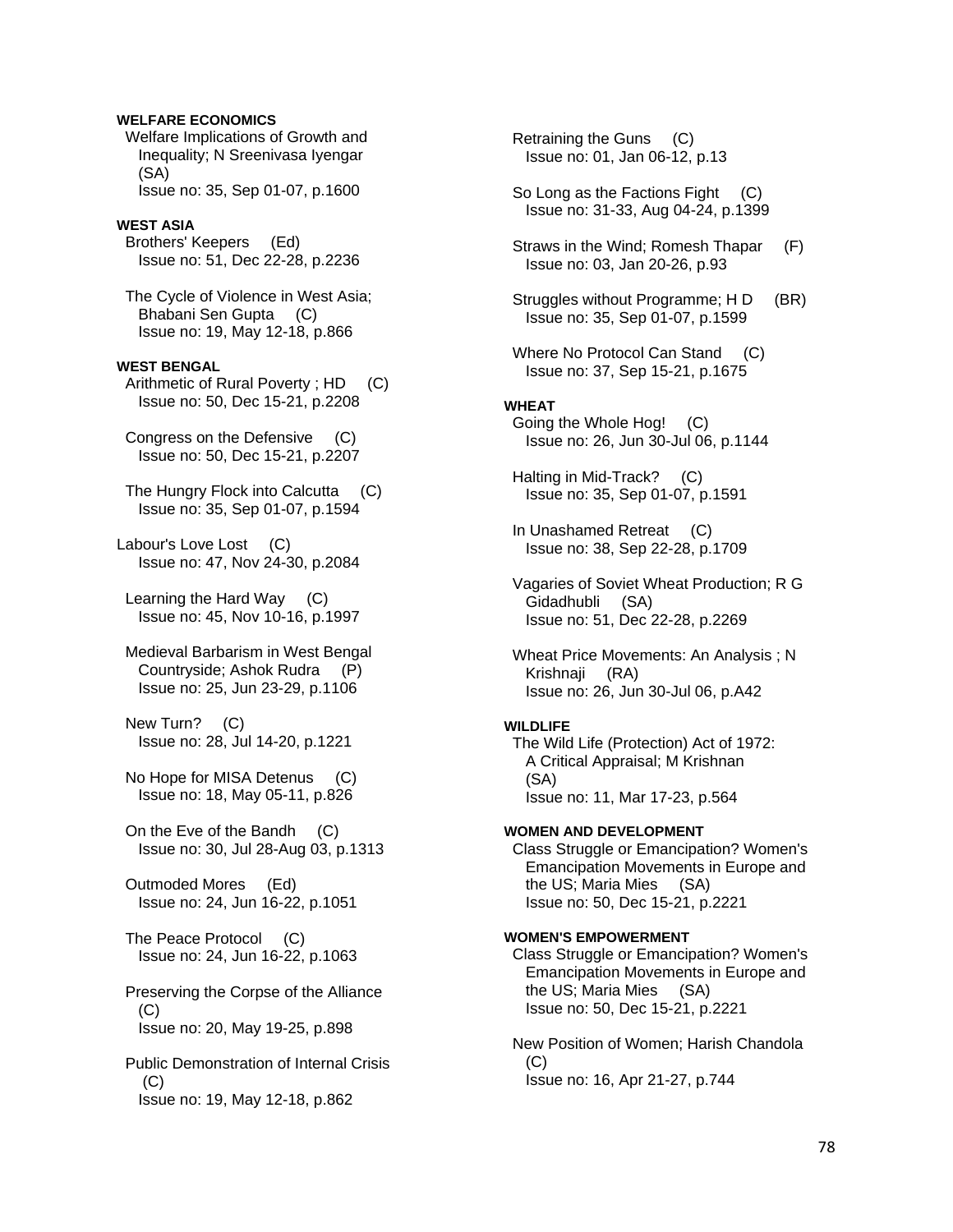### **WOMEN'S RIGHTS**

 Class Struggle or Emancipation? Women's Emancipation Movements in Europe and the US; Maria Mies (SA) Issue no: 50, Dec 15-21, p.2221

# **WOMEN'S STATUS**

 New Position of Women; Harish Chandola  $(C)$ Issue no: 16, Apr 21-27, p.744

**WOOLEN INDUSTRY**  Burdens of Growth (C) Issue no: 45, Nov 10-16, p.1998

### **WORK FORCE**

 Working Force in 1971 Census: Unilluminating Final Results; J Krishnamurty (F) Issue no: 31-33, Aug 04-24, p.1511

#### **WORKING CLASS**

 Bossism Derailed; S C Bhatt (LE) Issue no: 42-43, Oct 20-Nov 02, p.1895

The Curse of the CRO (C) Issue no: 45, Nov 10-16, p.2000

Devil Take the Hindmost; DN (C) Issue no: 41, Oct 13-19, p.1846

DIR Tamed; D N (C) Issue no: 35, Sep 01-07, p.1595

 Hints of Trade Union Unity (Ed) Issue no: 21, May 26-Jun 01, p.919

In This Metropolitan City; RG (Ed) Issue no: 50, Dec 15-21, p.2198

 The Indian Industrial Worker: His Origin, Experience and Destiny; Baldev R Sharma (RA) Issue no: 23, Jun 09-15, p.M38

 Monopoly Ploys; DN (Ed) Issue no: 45, Nov 10-16, p.1986

 The Neglected Matrix (BR) Issue no: 25, Jun 23-29, p.1108

 Non-Brahmans and Communists in Bombay; Gail Omvedt (SA) Issue no: 16, Apr 21-27, p.749

 Non-Brahmans and Communists in Bombay; Gail Omvedt (SA) Issue no: 17, Apr 28-May 04, p.800

 Proletarian Internationalism and the Socialist Camp: Laipat Rai (SA) Issue no: 12, Mar 24-30, p.601

 Railway Workers Begin to Organise Themselves; D N (C) Issue no: 24, Jun 16-22, p.1060

 Right to Be Consulted on Computerisation;  $DN$  (C) Issue no: 30, Jul 28-Aug 03, p.1315

 Sympathetic but Skimpy; Vinod Mehta (BR) Issue no: 17, Apr 28-May 04, p.791

 To Break a Union (Ed) Issue no: 29, Jul 21-27, p.1265

 To Fight for Yourself Is Naxalite! (C) Issue no: 24, Jun 16-22, p.1058 Wages of Deception (Ed) Issue no: 51, Dec 22-28, p.2238

 Workers Let Down (Ed) Issue no: 30, Jul 28-Aug 03, p.1308

 Workers, the Worst Hit (Ed) Issue no: 25, Jun 23-29, p.1089

 Working Force in 1971 Census: Unilluminating Final Results; J Krishnamurty (F) Issue no: 31-33, Aug 04-24, p.1511

#### **WORLD BANK**

 The Base Remains (Ed) Issue no: 39, Sep 29-Oct 05, p.1747

 Partial Solace (Ed) Issue no: 38, Sep 22-28, p.1701

 World Bank's Experience with Development Finance Companies; William Diamond and Ravi Gulhati (RA) Issue no: 23, Jun 09-15, p.M47

**YUGOSLAVIA**  A Yugoslav View of Tito (BR) Issue no: 07, Feb 17-23, p.381